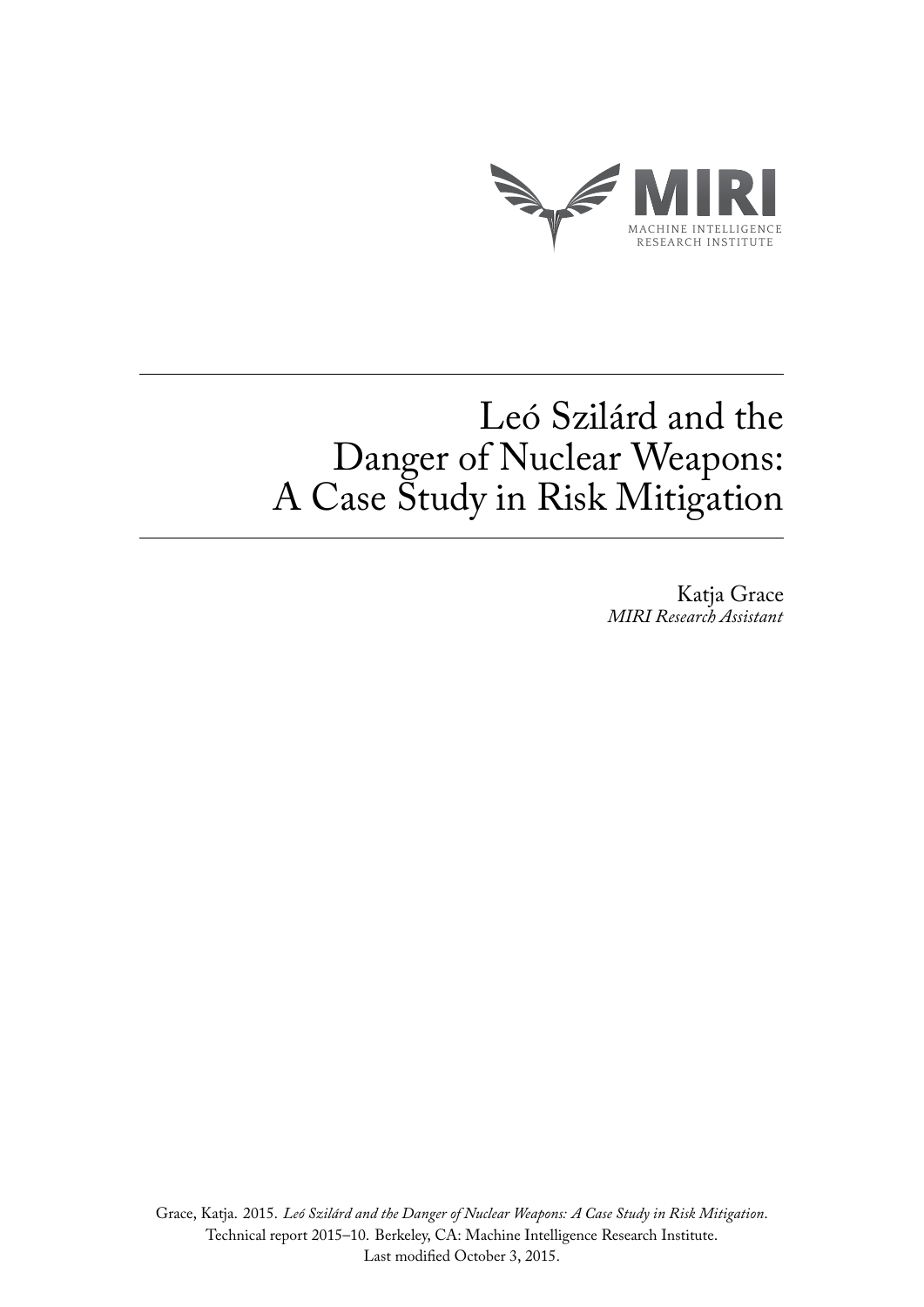## **Contents**

| 1              |                             | Summary    |                                                                                           | 3              |  |  |
|----------------|-----------------------------|------------|-------------------------------------------------------------------------------------------|----------------|--|--|
| $\overline{2}$ |                             | Background |                                                                                           |                |  |  |
|                | 2.1                         |            | The Nature of the Threat $\ldots \ldots \ldots \ldots \ldots \ldots \ldots \ldots$        | $\overline{4}$ |  |  |
|                | 2.2                         |            |                                                                                           | $\overline{4}$ |  |  |
|                | 2.3                         |            |                                                                                           | 5              |  |  |
|                | 2.4                         |            | The Letter $\ldots \ldots \ldots \ldots \ldots \ldots \ldots \ldots \ldots \ldots \ldots$ | 6              |  |  |
| 3              | <b>Features of Interest</b> |            |                                                                                           |                |  |  |
|                | 3.1                         |            |                                                                                           | 7              |  |  |
|                |                             | 3.1.1      | A Baseline Estimate of Nuclear Prediction Timelines                                       | 8              |  |  |
|                |                             | 3.1.2      | How Good a Forecaster was Szilárd?                                                        | 8              |  |  |
|                |                             | 3.1.3      | Did Szilárd Worry Early Because He Predicted Early?                                       | 8              |  |  |
|                |                             | 3.1.4      |                                                                                           | 9              |  |  |
|                |                             | 3.1.5      |                                                                                           | 10             |  |  |
|                | 3.2                         |            | Speculativeness and the Views of Scientists                                               | 10             |  |  |
|                |                             | 3.2.1      | Prior State of Scientific Knowledge                                                       | 11             |  |  |
|                |                             | 3.2.2      | The Hypothetical Chain Reaction Patent                                                    | 11             |  |  |
|                |                             | 3.2.3      | The Early Doubts of Other Scientists                                                      | 11             |  |  |
|                |                             | 3.2.4      | The Likelihood of War in the 1930s 12                                                     |                |  |  |
|                |                             | 3.2.5      |                                                                                           |                |  |  |
|                |                             | 3.2.6      | Interest Stemming from the Discovery of Fission 13                                        |                |  |  |
|                |                             | 3.2.7      | The Uncertainty of Neutron Emissions 13                                                   |                |  |  |
|                |                             | 3.2.8      | The Uncertainties of Weaponization 13                                                     |                |  |  |
|                |                             | 3.2.9      |                                                                                           | 14             |  |  |
|                |                             | 3.2.10     | Scientific Authorities Become Convinced 14                                                |                |  |  |
|                |                             |            |                                                                                           | 15             |  |  |
|                | 3.3                         |            | Novelty $\ldots \ldots \ldots \ldots \ldots \ldots \ldots \ldots \ldots \ldots \ldots$    | 15             |  |  |
|                | 3.4                         |            |                                                                                           | 18             |  |  |
|                | 3.5                         |            |                                                                                           | 19             |  |  |
|                |                             | 3.5.1      |                                                                                           | 19             |  |  |
|                |                             | 3.5.2      |                                                                                           | 20             |  |  |
|                |                             | 3.5.3      |                                                                                           | 20             |  |  |
|                |                             | 3.5.4      |                                                                                           |                |  |  |
|                |                             | 3.5.5      | Summary of Breadth of Applicability 21                                                    |                |  |  |
|                | 3.6                         |            |                                                                                           |                |  |  |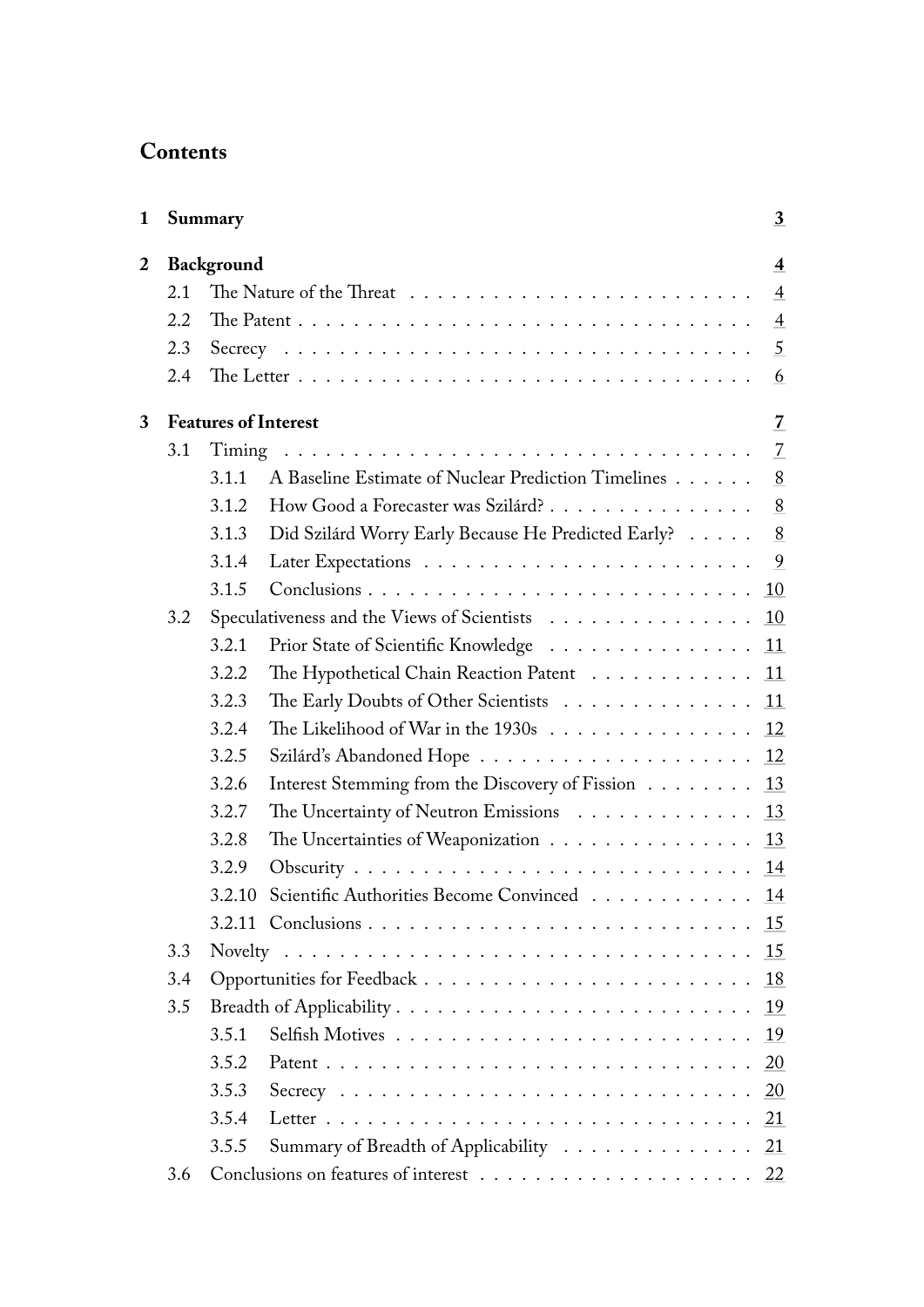| $\boldsymbol{\Lambda}$ | <b>Success</b>                                  |                                                                                                       |    |  |  |  |
|------------------------|-------------------------------------------------|-------------------------------------------------------------------------------------------------------|----|--|--|--|
|                        | 4.1                                             |                                                                                                       |    |  |  |  |
|                        | 4.2                                             |                                                                                                       |    |  |  |  |
|                        |                                                 | How Close Was the Threat of German Nuclear Attack? 23<br>4.2.1                                        |    |  |  |  |
|                        |                                                 | 4.2.2                                                                                                 |    |  |  |  |
|                        |                                                 | The Patent $\ldots \ldots \ldots \ldots \ldots \ldots \ldots \ldots \ldots \ldots \ldots 25$<br>4.2.3 |    |  |  |  |
|                        |                                                 | 4.2.4                                                                                                 |    |  |  |  |
|                        |                                                 | 4.2.5                                                                                                 |    |  |  |  |
|                        |                                                 | Would Later Action Have Been Better? 28<br>4.2.6                                                      |    |  |  |  |
|                        | 4.3                                             |                                                                                                       | 29 |  |  |  |
| $\mathbf{A}$           | Appendix: A Few Relevant Notes on the Incidents |                                                                                                       |    |  |  |  |
|                        | A.1                                             |                                                                                                       | 29 |  |  |  |
|                        | A 2                                             |                                                                                                       | 30 |  |  |  |
|                        | <b>Notes</b>                                    |                                                                                                       |    |  |  |  |
|                        | <b>References</b>                               |                                                                                                       |    |  |  |  |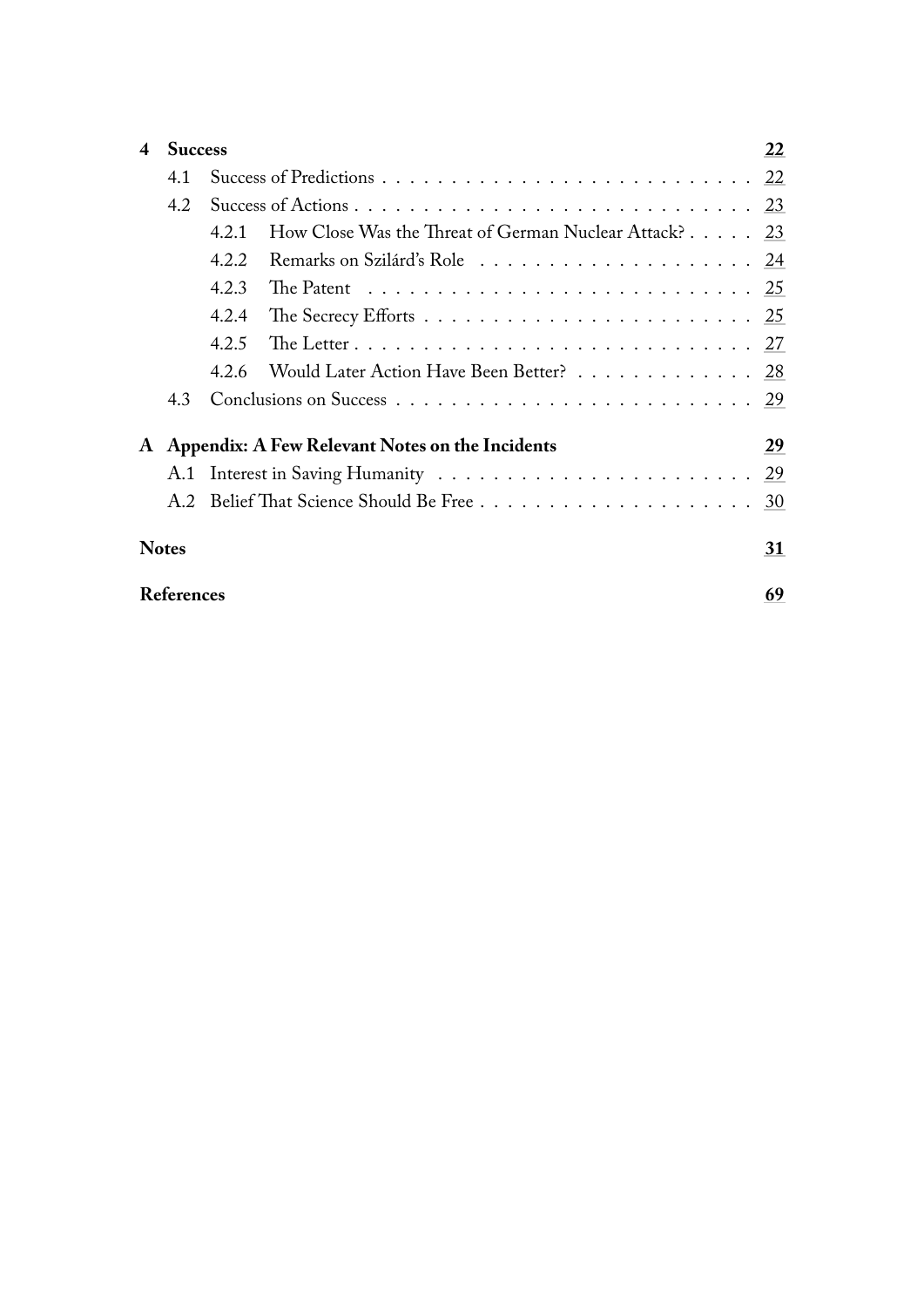### <span id="page-3-0"></span>**1. Summary**

Leó Szilárd patented the nuclear chain reaction in 1934. He then asked the British War Office to hold the patent in secret, to prevent the Germans from creating nuclear weapons (Section [2.1\)](#page-4-1). After the discovery of fission in 1938, Szilárd tried to convince other physicists to keep their discoveries secret, with limited success. In 1939, he wrote a letter to Franklin D. Roosevelt with Albert Einstein warning of the possibility of nuclear weapons and recommending action.

We are interested in how similar Szilárd's efforts are to contemporary efforts to mitigate risks from strong artificial intelligence and also the extent to which Szilárd was successful. This historical data should help us evaluate present efforts and also perhaps design them better.

Szilárd's actions were all intended to respond to a perceived risk of Germany creating and using an atomic bomb. This was a relatively novel threat, one that was to strike abruptly in the future with little opportunity for feedback and learning. Nonetheless, the processes apparently leading to the development of nuclear weapons were more incremental and at least partly observable.

The hypothesis that large amounts of concentrated energy might be created from nuclear reactions was extremely speculative and was not given much credence by relevant physicists until 1939 or later, though its main supporters were also physicists. From 1939 the possibility of weapons became more widely engaged, though it was still generally considered implausible even within the physics community. Concern about applications to the present war were probably seen as highly premature in 1939.

In these ways—novelty, little opportunity for feedback, speculativeness, and low degree of interest from the relevant scientific community—the problem of nuclear weapons resembled the present problem of AI.

We can also compare characteristics of the proposed solutions. How long before the problem is expected are the protective measures to be carried out? How specifically are they directed at the problem (versus being more robustly useful)?

The patent was taken out at least a decade (probably longer) before Szilárd is likely to have anticipated a German nuclear threat. By 1939—the time of the secrecy efforts and the letter—it was plausible that Germany had begun such work. The timeline then appears to have been around two to ten years for a moderate probability of German weapons. AI risk mitigation is probably more farsighted than Szilárd's efforts, but Szilárd's efforts are plausibly farsighted enough to test the efficacy of farsighted interventions.

Szilárd's actions were sometimes directed at forwarding American or British nuclear research, sometimes at slowing German research. Slowing German research was nar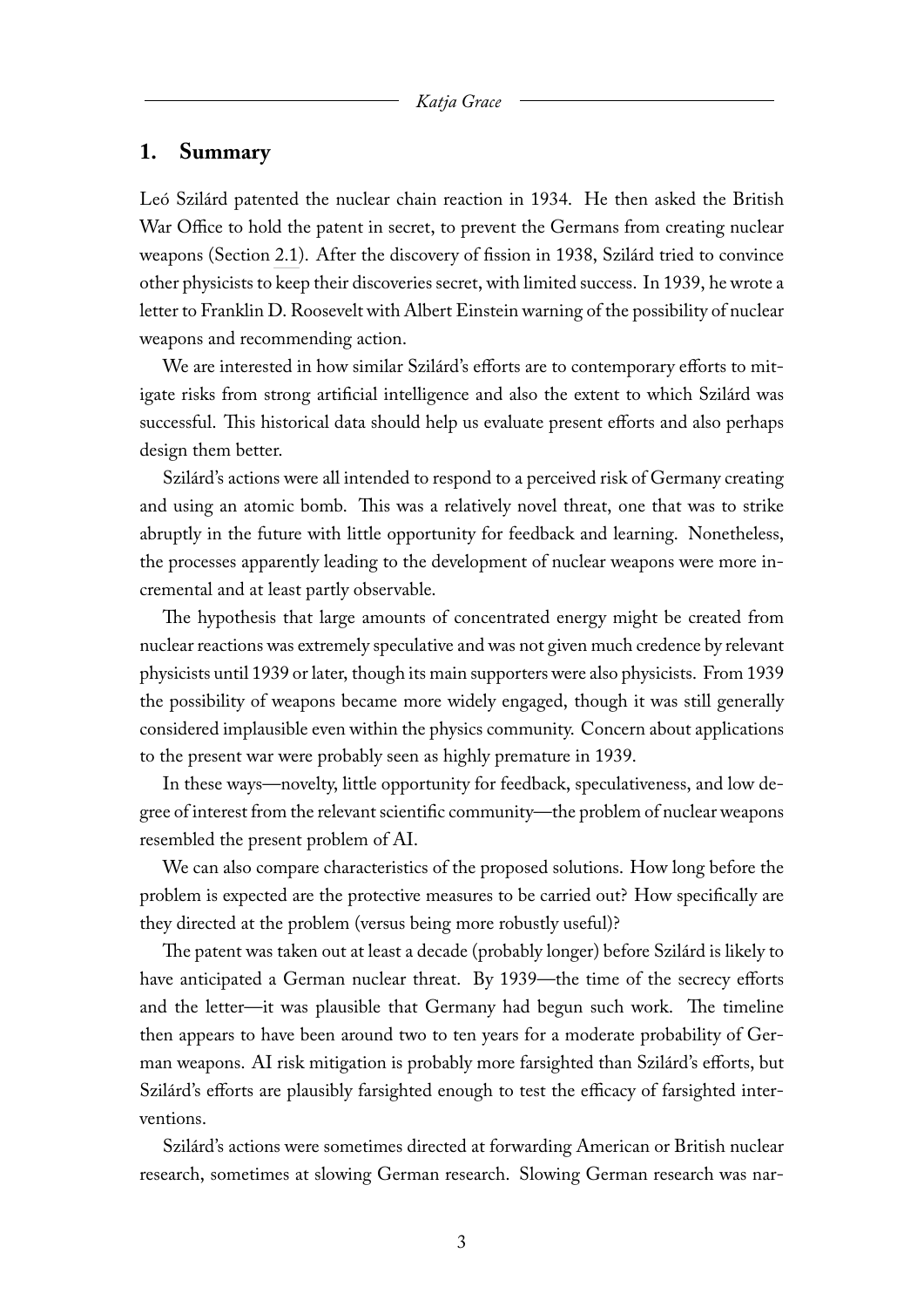rowly directed at the problem, whereas speeding local research had broader applications. AI risk efforts are arguably narrowly directed, so in this way they may arguably be less likely to succeed than Szilárd's actions.

Szilárd's success in these endeavors is varied and unclear. The patent did not obviously help. The secrecy efforts probably slowed the German program somewhat, though they very narrowly failed at a particularly important act of censorship. They also brought about more elaborate secrecy institutions, which probably helped but were not anticipated at the time. The letter prompted the government to begin nuclear research. However, it isn't clear whether the resulting organization provided useful impetus for the project, or whether the research would have been begun slightly later with more force anyway.

In sum, Szilárd's endeavors have many close parallels with contemporary AI risk mitigation efforts. Among the parallels we are interested in, they also have differences. None of Szilárd's efforts were clearly successful. However, the secrecy efforts may have been, and they and the letter look like they would have been quite valuable if not for chance. The secrecy efforts are probably the strongest contender for exemplifying risk mitigation similar to AI risk efforts, and are also probably the strongest contender for being successful.

### <span id="page-4-0"></span>**2. Background**

### <span id="page-4-1"></span>**2.1. The Nature of the Threat**

<span id="page-4-5"></span><span id="page-4-4"></span><span id="page-4-3"></span>Leó Szilárd conceived of the nuclear chain reaction in September 1933 or soon af-terwards.<sup>[1,](#page-31-1)[2](#page-31-2)</sup> By 1934 at the latest, he had realized that chain reactions could produce weapons.<sup>[3](#page-31-3)</sup> He was concerned about "certain powers" achieving a chain reaction first, and this producing explosives "very many thousand times more powerful than ordinary bombs."[4,](#page-31-4)[5](#page-31-5) In particular, he perceived a risk of Germany creating an atomic bomb and using it in war.<sup>[6](#page-32-0)</sup>

### <span id="page-4-8"></span><span id="page-4-7"></span><span id="page-4-6"></span><span id="page-4-2"></span>**2.2. The Patent**

<span id="page-4-10"></span><span id="page-4-9"></span>Szilárd filed a patent on the chain reaction in 1934.<sup>[7](#page-32-1)</sup> In amendments dated June 28 and July 4, 1934, he described a chain made from particles with no charge, of approximately the mass of a proton; the critical mass; tamper; and the potential for explosives.<sup>[8](#page-32-2)</sup>

<span id="page-4-11"></span>Szilard said he took out the patent because he believed the release of large amounts of energy may be imminent and that a suitable body would have to be created to ensure proper use.<sup>[9](#page-32-3)</sup> He apparently did not expect to gain commercially from it.

Patenting was looked down upon in the British science community. However, Szilárd was a recent refugee who may not have been exposed to this norm in the past. He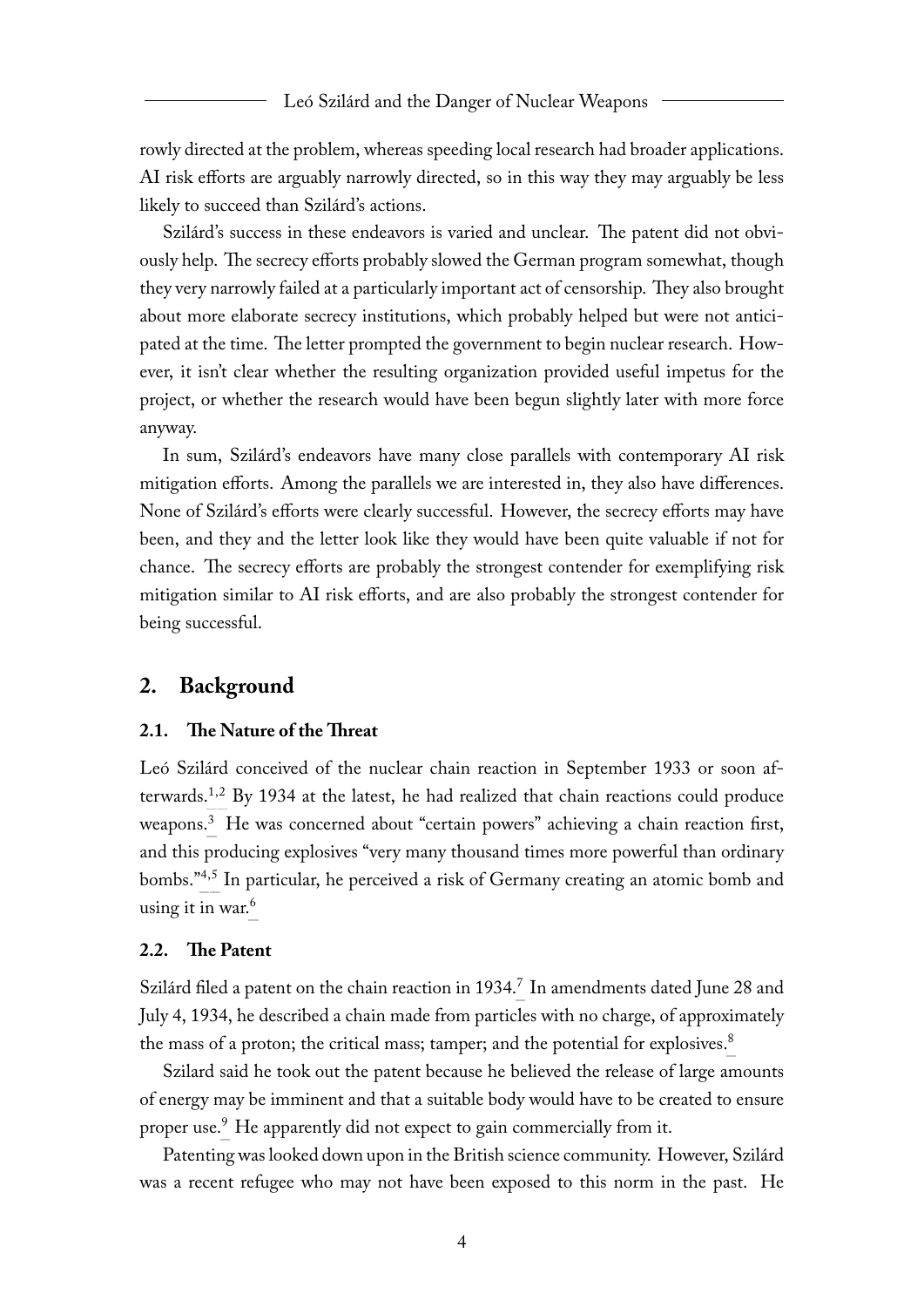<span id="page-5-3"></span><span id="page-5-2"></span><span id="page-5-1"></span>was also unemployed and living off the proceeds of past patents at the time, so it isn't surprising that the idea of patenting a new discovery would readily occur to him.<sup>[10,](#page-32-4)[11,](#page-32-5)[12](#page-32-6)</sup>

<span id="page-5-5"></span><span id="page-5-4"></span>Szilárd asked the British War Office to keep the patent secret but was turned down.<sup>[13](#page-32-7)</sup> In February 1936, he offered it successfully to the British Admiralty with the help of a letter from physicist Alexander Lindemann, director of Clarendon Laboratory at Oxford University.<sup>[14](#page-33-0)</sup> Szilárd explained in the letter to the Admiralty that the patented process could contribute to bombs "very many thousand times more powerful than ordinary bombs" and drew attention to the threat of foreign powers using them.<sup>[15](#page-33-1)</sup>

<span id="page-5-8"></span><span id="page-5-7"></span><span id="page-5-6"></span>One might wonder how patenting the chain reaction would aid secrecy relative to saying nothing of it. Though a patent is generally public information, prior to the Admiralty accepting Szilárd's patent, the process was probably relatively secret or at least obscure, so the act of patenting at all probably did not much hinder secrecy.<sup>[16,](#page-33-2)[17](#page-33-3)</sup> Beyond that, one can imagine intellectual property rights helping with secrecy, though the details of such intentions are obscure here. Nuclear historian Alex Wellerstein thinks Szilárd was probably not primarily intending to promote secrecy with the patent, but rather hoping to draw UK military attention to it.<sup>[18](#page-33-4)</sup>

### <span id="page-5-9"></span><span id="page-5-0"></span>**2.3. Secrecy**

<span id="page-5-11"></span><span id="page-5-10"></span>Following the astonishing discovery of fission in late 1938, Szilárd, along with fellow physicists such as Teller, Wigner, and Weisskopf, pushed for other physicists to withhold publication of sensitive papers.[19,](#page-33-5)[20](#page-33-6) By May 1940, Szilárd was known throughout the US physics community as the leading proponent of secrecy regarding fission research.<sup>[21](#page-34-0)</sup>

<span id="page-5-16"></span><span id="page-5-15"></span><span id="page-5-14"></span><span id="page-5-13"></span><span id="page-5-12"></span>Through conversations and letters, Szilárd and his collaborators convinced many key scientists and journal editors to maintain secrecy.<sup>[22,](#page-34-1)[23,](#page-34-2)[24,](#page-35-0)[25](#page-35-1)</sup>

<span id="page-5-18"></span><span id="page-5-17"></span>To aid in promoting secrecy, schemes to improve incentives were devised. One method sometimes used was for authors to send papers to journals to establish their claim to the finding but ask that publication of the papers be delayed indefinitely.<sup>[26,](#page-35-2)[27,](#page-35-3)[28,](#page-36-0)[29](#page-36-1)</sup> Szilárd also suggested offering funding in place of credit in the short term for scientists willing to submit to secrecy and organizing limited circulation of key papers.<sup>[30,](#page-36-2)[31](#page-36-3)</sup>

Szilárd and Weisskopf finally contacted the important French group led by Joliot asking that they join in delaying papers.<sup>[32](#page-36-4)</sup> Joliot's group declined and proceeded to publish a paper revealing the number of neutrons released in fission and commenting that a chain reaction might be feasible.<sup>[33,](#page-36-5)[34,](#page-37-0)[35](#page-37-1)</sup> This paper was highly influential, convincing many physicists that chain reactions were plausible and triggering multiple nuclear weapons programs.<sup>[36,](#page-37-2)[37](#page-37-3)</sup> At this point, the situation seemed futile to decision-maker Pe-gram, and Szilárd was forced to abandon the effort.<sup>[38](#page-37-4)</sup> Some previously withheld papers were published.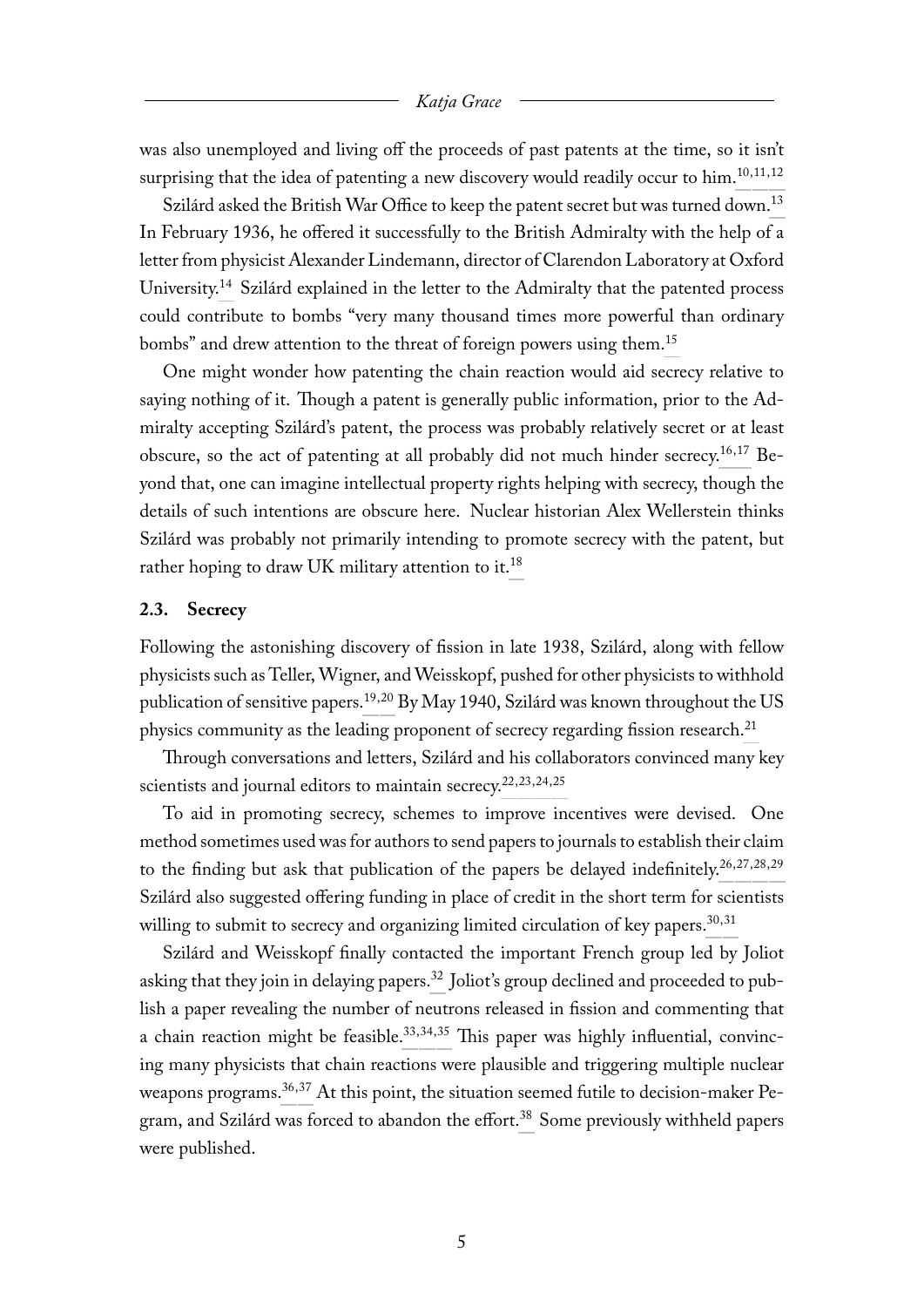While Szilárd's efforts in a sense failed then, they probably contributed to the development of further censorship and primed physicists to think about the applications of their research.[39](#page-37-5) Also, several important papers were withheld, apparently as a result of Szilárd's efforts (see Section [4.2.4\)](#page-25-1).

Other forces for secrecy were also coming into action. Many scientists complained when a particularly risky paper was published about the production of neptunium, which probably helped the secrecy cause.<sup>[40,](#page-37-6)[41](#page-38-0)</sup> As war occurred and worsened, secrecy was im-posed in the warring nations.<sup>[42](#page-38-1)</sup> Some people in neutral countries probably also felt more inclined toward secrecy.<sup>[43](#page-38-2)</sup>

In around May 1940, Gregory Breit of the National Academy of Sciences put in place a successful scheme to ensure secrecy in nuclear fission research.<sup>[44,](#page-38-3)[45](#page-38-4)</sup> He organized a committee to filter papers before publication, with sensitive papers to be withheld and circulated narrowly. He rapidly got the support of journals and leading scientists. Breit learned of the secrecy problem via discussions with Szilárd and Wigner, so this was perhaps to some extent a success of their efforts.

### <span id="page-6-0"></span>**2.4. The Letter**

In March 1939, Szilárd had been pursuing the construction of a new civilian organiza-tion to guide the development of atomic energy and maintain secrecy.<sup>[46](#page-38-5)</sup> Wigner argued that the problem was too serious for them to handle and that they should alert the US president. They called a contact in the Navy and arranged for Fermi to meet with Navy representatives the next day to discuss the issue.<sup>[47](#page-38-6)</sup> However, little came of this meeting.<sup>[48](#page-39-0)</sup>

Later in 1939, Szilárd, Teller and Wigner were again scheming about how to re-spond to the situation. Wigner again urged that the US Government be informed.<sup>[49](#page-39-1)</sup> Szilárd and his friends were also concerned about the Germans getting large quantities of uranium from the Belgians. In considering how to respond to that problem, it occurred to them to talk to Einstein, who was a friend of both the Queen of Belgium and Szilárd.[50,](#page-39-2)[51](#page-39-3) When Szilárd and Wigner visited Einstein on July 16, 1939, the three decided that it would be better to write to a member of the Belgian cabinet and that it would be better still to write to the State Department before approaching a foreign government. $52,53$  $52,53$ 

Szilárd contacted Gustav Stolper in around July 1939 to ask for his advice in con-tacting the U.S. government.<sup>[54](#page-40-0)</sup> Stolper discussed the issue with Dr. Alexander Sachs.<sup>[55](#page-40-1)</sup>

Sachs convinced Szilárd that U.S. President Roosevelt should be informed.<sup>[56](#page-40-2)</sup> They gave Sachs a letter to deliver to Roosevelt, and after some delay he delivered it on October 11, 1939, along with his own summary and pitch. $57$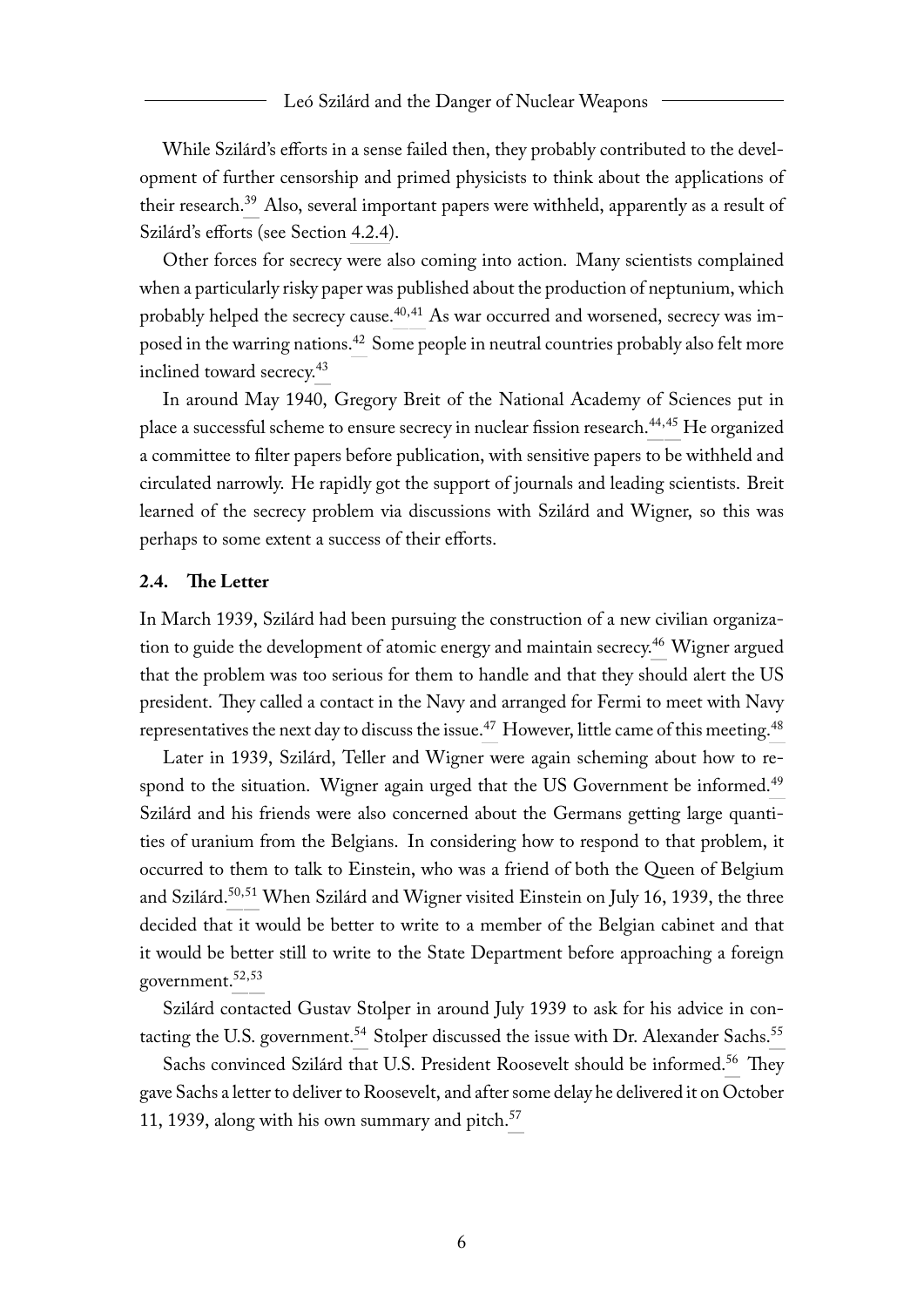Roosevelt agreed that the issue required action and created the Advisory Committee on Uranium consisting of Lyman J. Briggs, director of the Bureau of Standards, and representatives from the Army and Navy.[58](#page-40-4)

The committee was skeptical of the research, and things moved slowly.<sup>[59](#page-41-0)</sup> In mid-1940, the committee was absorbed by the newly created National Defense Research Council, but it continued to be run by Briggs.<sup>[60](#page-41-1)</sup> The NDRC decided not to fund Fermi and Szilárd's research: a uranium-graphite experiment at that point.<sup>[61](#page-41-2)</sup> By the summer of 1941, fission studies were close to being dropped from the war program.  $62$ 

In the meantime, a British nuclear project was active and had sent a report detailing the feasibility of the project to the Americans. Surprised by their limited response to this remarkable missive, Mark Oliphant traveled to America to investigate and discovered with shock that Briggs had declined to share the report with anyone.<sup>[63](#page-41-4)</sup> Oliphant stayed and vocally advocated for American investment in nuclear weapons. He is credited with a substantial part of pushing America into action, alongside other advocates who became more determined at that point.<sup>[64,](#page-41-5)[65](#page-41-6)</sup>

### <span id="page-7-0"></span>**3. Features of Interest**

We now investigate the degree of similarity between Szilárd's various efforts to prevent German nuclear advantage and contemporary campaigns to deal with emerging artificial intelligence (AI) risks. We will answer with respect to several axes selected through discussion with Alexander Berger of GiveWell as ones which make AI risk efforts appear particularly futile.<sup>[66](#page-41-7)</sup> To the extent that the efforts are similar on these axes, Szilárd's efforts provide evidence about the promise of contemporary efforts. They might also tell us something about what goes wrong in practice and what is important to get right.

### <span id="page-7-1"></span>**3.1. Timing**

Let us consider how long before the perceived advent of German nuclear weapons Szilárd acted to avert the threat. We are interested in this because it seems that AI risk efforts are taking place at least fifteen years before almost anyone expects a problem from AI, and this may be reason to doubt their efficacy.<sup>[67](#page-42-0)</sup>

Szilárd thought of the chain reaction in 1933 and patented it in 1934, eleven years before the first nuclear weapon was used in war.<sup>[68](#page-42-1)</sup> For perspective, this was also around five years prior to World War Two beginning, and four years before the discovery of fission, which prompted other physicists to take an interest in the possibility of a chain reaction.

From early on, Szilárd feared a German threat from nuclear weapons and sought to avert it. However, it is hard to tell how soon he anticipated German nuclear weapons.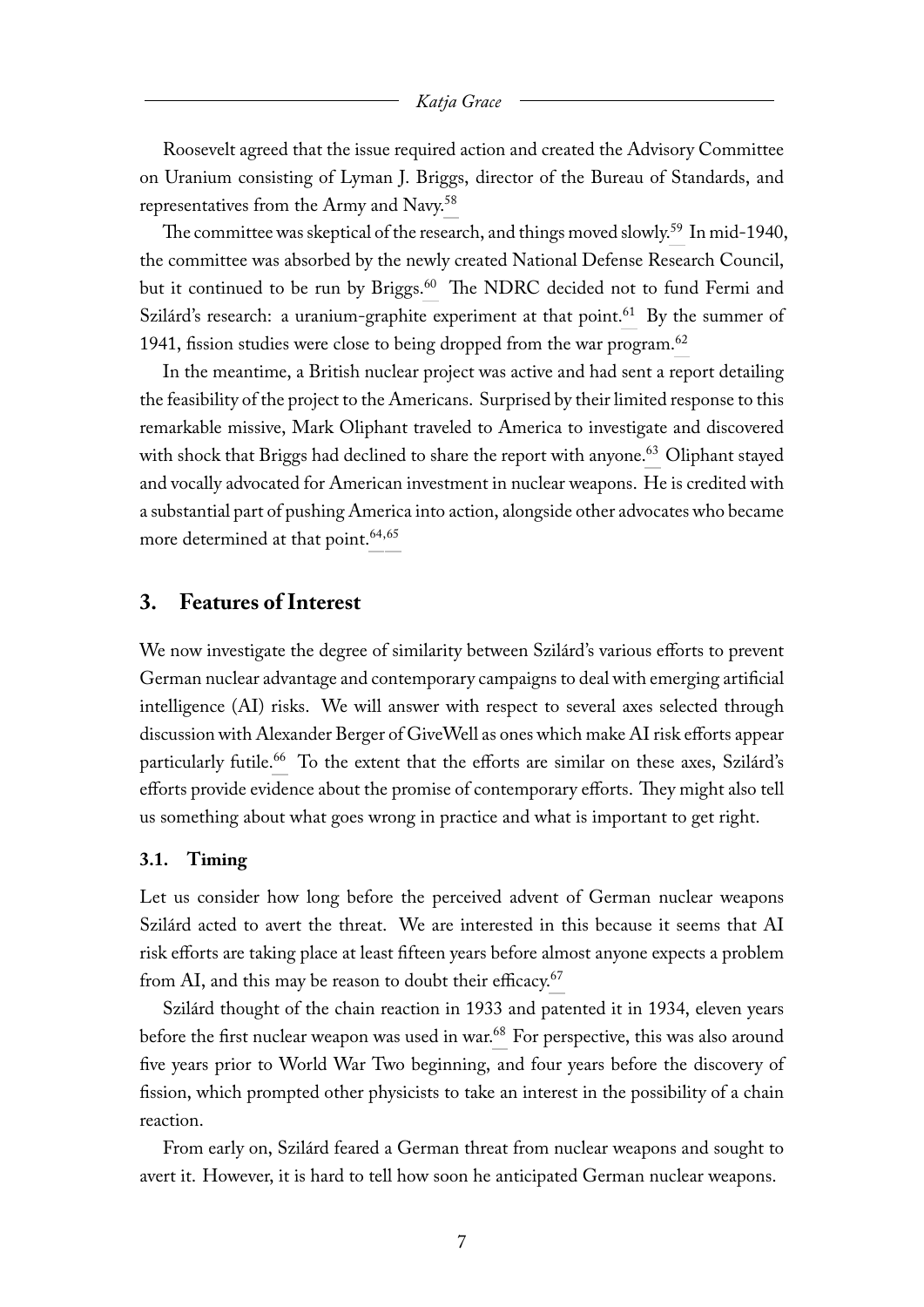### <span id="page-8-0"></span>**3.1.1. A Baseline Estimate of Nuclear Prediction Timelines**

One way of estimating when Szilárd would have expected nuclear weapons is to see how long it actually took for nuclear weapons to be developed and adjust this based on any other factors we know about. As we saw earlier, the first nuclear weapon attack was around eleven years after the patent. It was over six years after the secrecy efforts and letter in 1939.

We can perhaps improve these estimates by taking into account whether nuclear weapons development would have been surprisingly fast or slow for any reason and any other evidence regarding the optimism or pessimism of Szilárd's predictions.

Perhaps the largest reason to think US nuclear weapons development would have been surprisingly fast was the massive scale of investment. Around \$1.9 billion nominal US dollars were spent on the Manhattan project,<sup>[69](#page-42-2)</sup> which was roughly 0.8 percent of annual US GDP at the time.<sup>[70](#page-42-3)</sup> Germany's economy was less than half the size, so such an investment would have been even more surprising.<sup>[71](#page-42-4)</sup> This investment suggests predictions made ahead of time would tend to be further out unless forecasters predicted the investment, which it seems Szilárd did not, at least, not at that scale.[72](#page-42-5) He was apparently frustrated by the slowness of the Manhattan project during it, though this appears to have been relative to the apparent potential of the resources being expended, rather than regarding absolute time.<sup>[73](#page-42-6)</sup>

### <span id="page-8-1"></span>**3.1.2. How Good a Forecaster was Szilárd?**

Our baseline estimate was of when one might reasonably predict nuclear weapons. We can modify this according to what information we have on Szilárd's abilities as a forecaster.

In fact, Szilárd was known as an excellent forecaster. He was passionate about poli-tics<sup>[74](#page-42-7)</sup> and was good at predicting world events, according to observers.<sup>[75](#page-42-8)</sup>

He has an impressive anecdotal track record.<sup>[76,](#page-42-9)[77,](#page-43-0)[78,](#page-43-1)[79](#page-43-2)</sup> While selection bias makes this a weaker sign of accuracy than it may seem, it is still good evidence that Szilárd and others thought of Szilárd as a canny observer of world events. This suggests that among people he probably had fairly competent predictions. "Among people" is a big qualifier, and we will not presently investigate biases associated with human forecasters. However, given what we know, it seems that the likely timing of events absent funding on such a massive scale is a reasonable proxy for what Szilard might have expected.

#### <span id="page-8-2"></span>**3.1.3. Did Szilárd Worry Early Because He Predicted Early?**

One big consideration against taking the actual time of completion as an estimator of Szilárd's expectations is that Szilárd attempted to avert a threat much earlier than others were inclined to. This suggests he may have expected that threat to come to fruition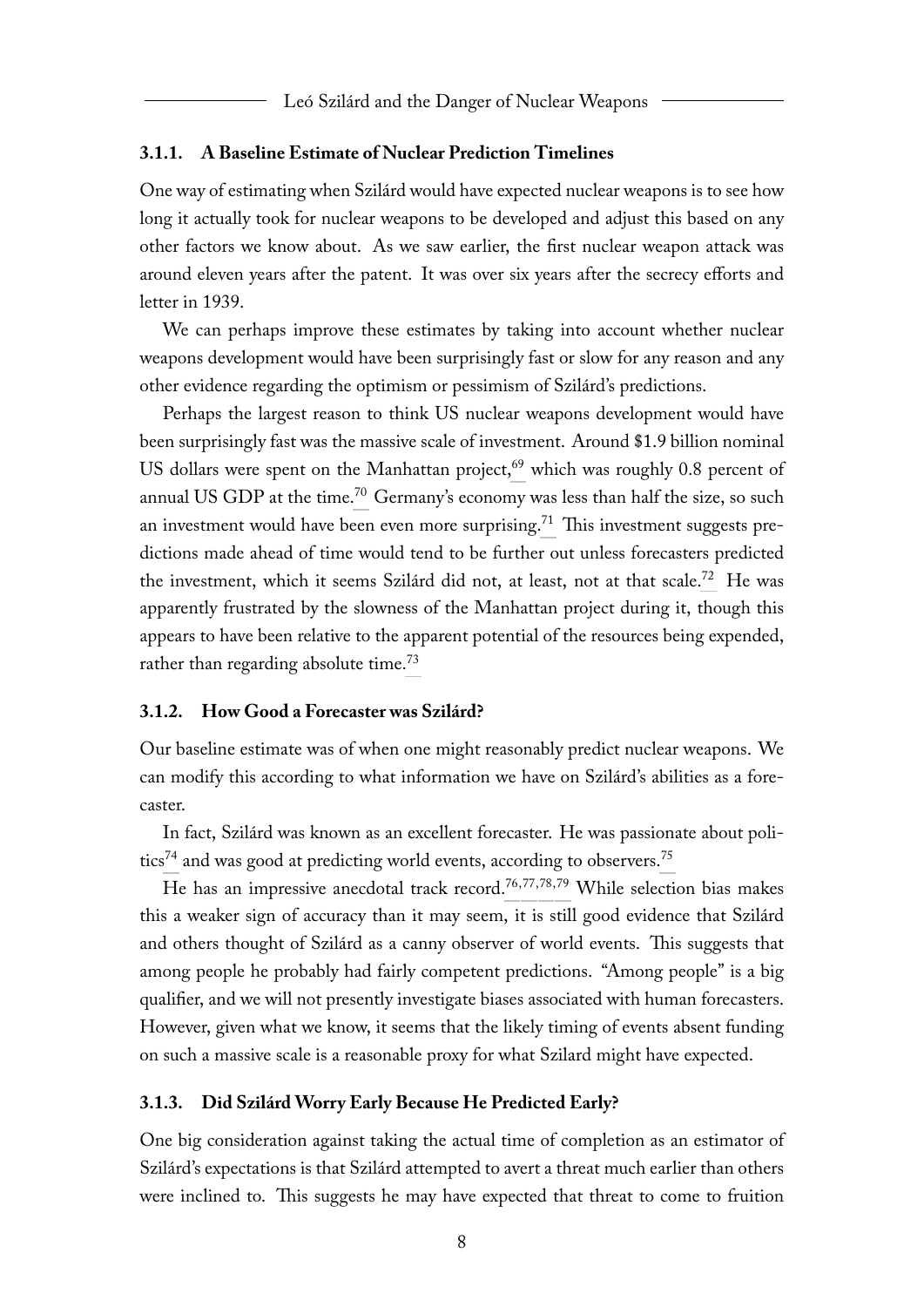sooner than other physicists did. In that case, perhaps we should take the actual time of completion as an estimator of common expectations and presume Szilárd had much earlier estimates. However, Szilárd's disagreement with others may not have been over timelines—he may have found the risk more probable, or the solution more promising, or had a different opinion on when one should act on things.

In fact, we know about some of Szilárd's disagreements with others. Szilárd characterized his disagreement with Fermi as a disagreement over whether it is "conservative" to suppose a chain reaction is possible (i.e., conservatism means erring toward safety) or conservative to suppose that it is not possible (i.e., conservatism means skepticism about improbable hypotheses).<sup>[80](#page-43-3)</sup> This suggests one main difference is about whether it is correct to act on low probability risks. Other evidence suggests Szilárd favored acting on small chances of catastrophe.<sup>[81,](#page-43-4)[82](#page-43-5)</sup>

We also know that many people thought that a chain reaction was close to impossible, while Szilárd apparently put non-negligible probability on it from early on and high probability on it after large neutron emissions had been observed from fission.<sup>[83,](#page-43-6)[84](#page-44-0)</sup>

Finally, Wellerstein claims that Szilárd prided himself on thinking of things ahead of time.[85](#page-44-1)

Given that we can explain Szilárd's early action with his unusually high credence in the problem and solution existing and also with his inclination to act on low probability and far-off outcomes, Szilárd's early action seems weak evidence that he was particularly optimistic about timelines, assuming nuclear weapons were possible.

#### <span id="page-9-0"></span>**3.1.4. Later Expectations**

There seem to be more records of people's expectations from 1939 onwards. The events of interest are in 1939 at the latest; however, later predictions can still inform our guesses about what people believed earlier. For instance, if in 1941 a person believes something will take a decade, then we might expect that two years earlier, they believed that it would take more than a decade, unless there is particular reason to think they updated upwards.

In 1939, Szilárd claimed that one potential process for partially making a bomb would take five to ten years to run at "technical" scales.<sup>[86](#page-44-2)</sup> He may not have thought this the fastest route, however.

At the initial 1939 Briggs meeting, physicist Richard Roberts thought the answers to questions about isotope separation (a potential step in bomb manufacture) might require several years of work.<sup>[87](#page-44-3)</sup>

When Churwell asked Churchill to invest in bomb manufacture in 1941, he claimed that others working on nuclear research in Britain thought the odds of success within two years were ten to one in favor, though he was more pessimistic.<sup>[88](#page-44-4)</sup>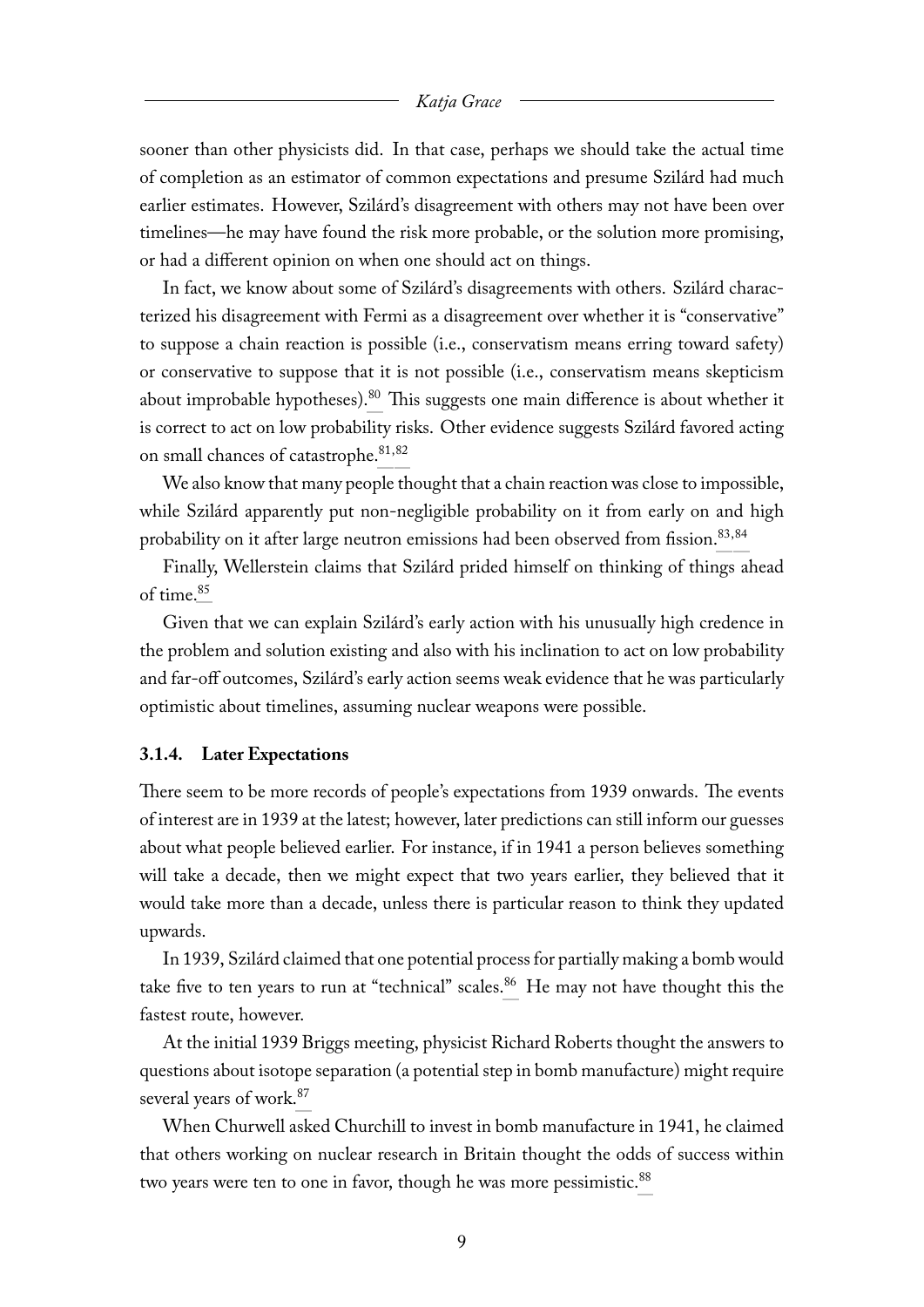In 1942, Heisenberg estimated that given maximum support it would take at least two years for Germany to develop a bomb.<sup>[89](#page-44-5)</sup> In 1943, a Japanese Navy physics colloquium estimated that it might take Japan ten years to build an atomic bomb, and likely nobody else could afford one in time for the present war either.<sup>[90](#page-44-6)</sup>

In 1942, Bush estimated that it would take around two years to begin bomb produc-tion at the same time he decided to invest heavily in it.<sup>[91](#page-45-0)</sup> Also in 1942, Szilárd's friend Wigner thought a German bomb may be less than a year away.<sup>[92](#page-45-1)</sup>

These predictions collectively point to a bomb seeming at least five to ten years away in 1939.

### <span id="page-10-0"></span>**3.1.5. Conclusions**

In 1934, Szilárd probably expected nuclear weapons substantially more than eleven years later: they came eleven years later after huge investments, and Szilárd was a keen forecaster. Thus it is fairly plausible that he expected them at least fifteen years later.

In 1939, nuclear weapons probably appeared to be five to ten years away at least, so it was still plausible though less likely that they appeared to be more than fifteen years away to Szilárd.

Thus, for all of Szilárd's actions, it was plausible though not overwhelmingly likely that Szilárd expected the danger from German nuclear weapons to be at least fifteen years away. For the patent, it is arguably more likely than not.

### <span id="page-10-1"></span>**3.2. Speculativeness and the Views of Scientists**

We are interested in whether the purported risk is a clear and straightforward extrapola-tion of familiar phenomena or a more complex and speculative prediction.<sup>[93](#page-45-2)</sup> We are also interested the extent to which esteemed scientists agreed with the concerned parties. We will discuss these together as they are closely connected.

Naturally, the opinions of other scientists changed between Szilárd's patent and the beginning of the Manhattan project, as did the speculativeness of nuclear weapons. This section will outline the state of opinion and understanding as it changed over time.

In brief, the concept of a nuclear chain reaction alone was extremely speculative at first, and the concept of a weapon based on a nuclear chain reaction much more so. Both were initially almost universally ignored or denounced. Years later, in 1939, the discovery of fission suggested that chain reactions were possible, and physicists began to take the possibility seriously. By 1941 enough of the relevant people (physicists, government officials, and military representatives) found bombs sufficiently plausible that a nuclear program in the US became worth investing in.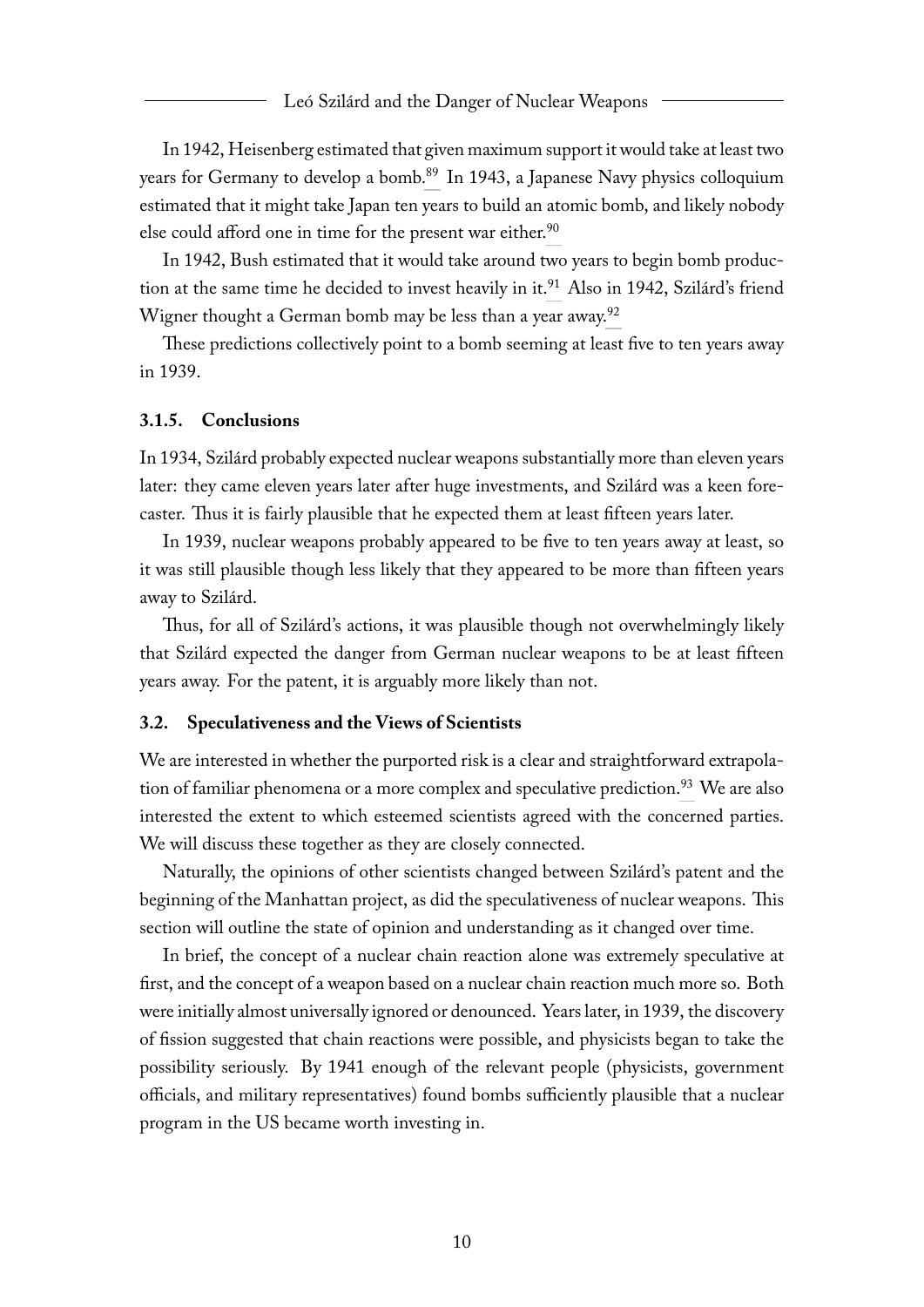### <span id="page-11-0"></span>**3.2.1. Prior State of Scientific Knowledge**

In 1933, when Szilárd conceived of the possibility of a nuclear chain reaction, the idea of obtaining energy from atoms in some fashion had been around for at least two decades.<sup>[94](#page-45-3)</sup> Neutrons had been demonstrated to exist less than two years earlier, however, and pro-tons fourteen years earlier.<sup>[95,](#page-45-4)[96](#page-45-5)</sup> Electrons and radioactivity had been discovered around thirty-five years earlier, but the modern picture of an atom as consisting of a nucleus surrounded by mostly empty space was only twenty-two years old.<sup>[97,](#page-45-6)[98](#page-46-0)</sup> It was not until five years later, in 1938, that the atoms of some elements—such as uranium—were discovered to "fission" into multiple smaller atoms when bombarded with neutrons.<sup>[99](#page-46-1)</sup> This is particularly relevant because without knowing about nuclear fission, the idea of a nuclear chain reaction was especially conjectural.<sup>[100](#page-46-2)</sup>

### <span id="page-11-1"></span>**3.2.2. The Hypothetical Chain Reaction Patent**

Szilárd's patent on the nuclear chain reaction was theoretical and premised on the existence of some substance giving rise to a nuclear phenomenon with characteristics that nobody had yet observed.[101,](#page-46-3)[102](#page-46-4) Without funds to experiment, he guessed at elements that might undergo the required reactions.<sup>[103](#page-46-5)</sup>

Wellerstein emphasizes the reasonableness of other people ignoring Szilárd's claims given their extreme speculativeness and points out that much of Szilárd's understanding of how such phenomena might exist was indeed wrong.[104](#page-46-6)

### <span id="page-11-2"></span>**3.2.3. The Early Doubts of Other Scientists**

Between Szilárd's patent of the chain reaction in 1934 and the discovery of fission in 1938, it seems other physicists uniformly believed nuclear chain reactions to be extremely implausible. Szilárd claims none of the physicists were interested,  $105,106$  $105,106$  and several famous physicists spoke out against any such possibility.[107,](#page-47-2)[108,](#page-47-3)[109,](#page-47-4)[110](#page-47-5)

Szilárd and his Hungarian friends were not prestigious physicists.<sup>[111,](#page-47-6)[112](#page-47-7)</sup> In 1933, Szilárd, a recent refugee of Nazi Germany, had no job and lived out of hotels.<sup>[113,](#page-48-0)[114](#page-48-1)</sup> Szilárd did have some prestigious friends, such as Einstein, and Lindemann,<sup>[115](#page-48-2)</sup> director of the Clarendon Laboratory at Oxford. Nonetheless, he had trouble obtaining funds to experiment.<sup>[116](#page-48-3)</sup>

Thus, prior to fission, approximately no well-respected scientists appear to have believed that a chain reaction was plausible.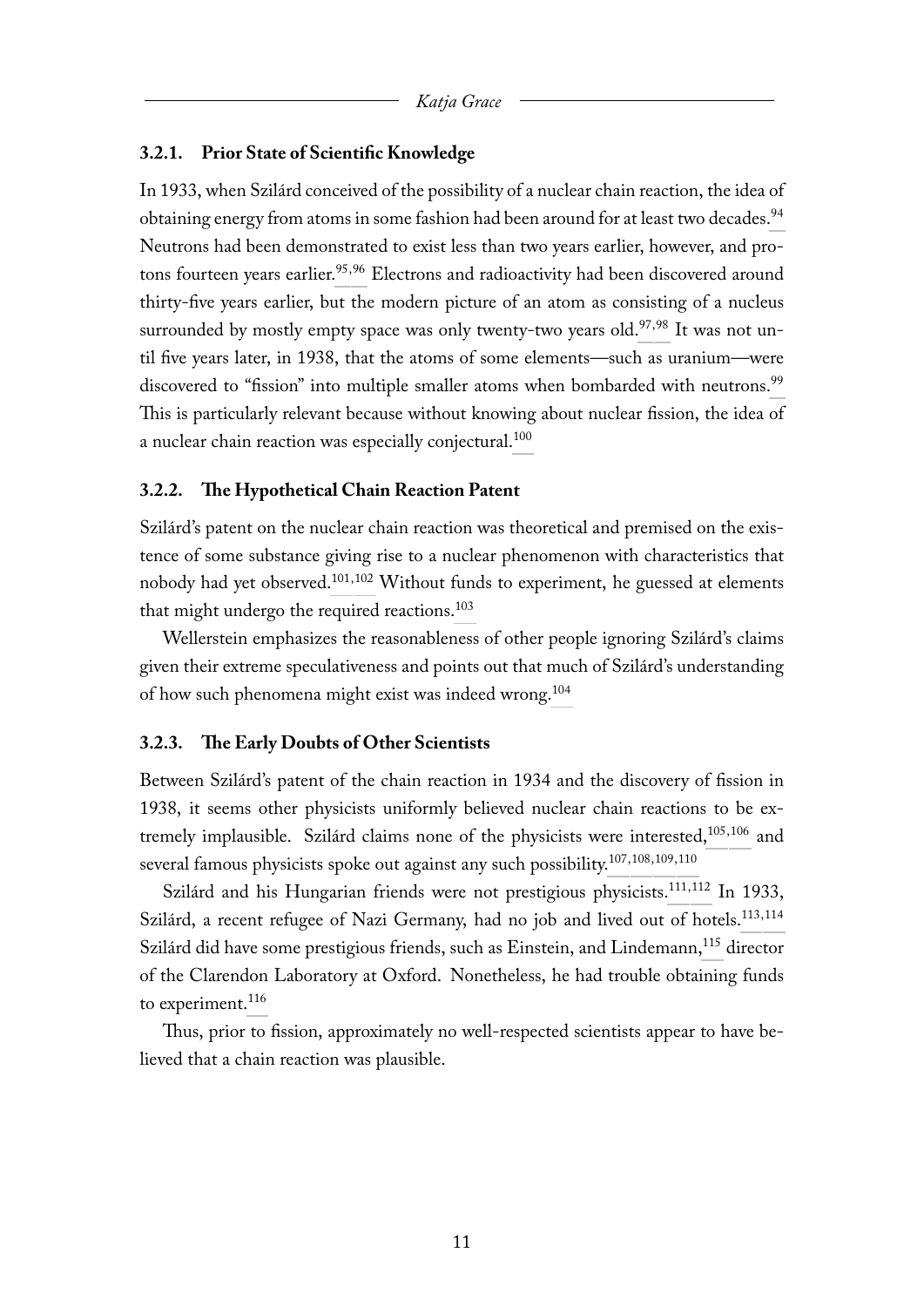### <span id="page-12-0"></span>**3.2.4. The Likelihood of War in the 1930s**

On top of the scientific basis for nuclear weapons being speculative, the prospect of a war where Germany might use such weapons against the UK was probably not obvious in the early  $1930s$ .<sup>[117](#page-48-4)</sup>

It is hard to judge how clear it was. In 1933, Adolf Hitler had become Chancellor of Germany,[118](#page-48-5) and in the following months Jewish businesses had been boycotted by government decree and Jews were beaten in the streets while police looked on. There was an ordinance that civil servants of non-Aryan descent must retire. A quarter of the physicists in Germany had become unemployed.

Szilárd fled Nazi Germany himself at around this time and—with no job of his own— worked tirelessly helping exiled academics find new support overseas.<sup>[119,](#page-49-0)[120](#page-49-1)</sup> Thus, by 1934, it was probably clear to many that there was going to be some kind of conflict in the vicinity of Germany. In fact, Szilárd predicted "something would go wrong in Germany" as early as  $1930$ ,<sup>[121](#page-49-2)</sup> and by 1934 he predicted war with Germany within a few years.[122](#page-49-3)

Szilárd's predictions during these times were probably not representative of common views however. He was a keen forecaster and prided himself on being a step ahead of the game. He made a number of good predictions about the German situation. He left Berlin a day before the trains became full and the borders guarded.<sup>[123](#page-49-4)</sup> He began his plans to rescue fleeing academics two weeks before they were forced to flee, causing physicist Leibowitz to characterize him as "the best prognosticator."[124](#page-49-5) He said he would move to America one year before the war started, and was only off by four months.<sup>[125](#page-49-6)</sup> Before leaving Germany, Szilárd disagreed with others about whether "anything really rough" would happen in the civilized country and was proven correct.<sup>[126](#page-49-7)</sup>

He told his friend to flee Austria in 1936, accurately foreseeing that she wouldn't be able to work there in two years.<sup>[127](#page-49-8)</sup>

These anecdotal examples suggest that Szilárd had a better—and more pessimistic understanding of current events at the time than most, and that in particular he foresaw war more confidently and earlier than others did. The prospect of war appears to have been salient yet speculative in the early 1930s.

#### <span id="page-12-1"></span>**3.2.5. Szilárd's Abandoned Hope**

Szilárd gradually gave up hope on the chain reaction and eventually wrote to the British Admiralty to withdraw the patent in late 1938.<sup>[128,](#page-49-9)[129](#page-49-10)</sup> Coincidentally, fission was discovered at the same time, so Szilárd's hope was abruptly renewed.[130](#page-50-0) He cabled the Admiralty, asking them to disregard his previous communication, and thus the patent persisted.<sup>[131](#page-50-1)</sup> This episode suggests the chain reaction was quite speculative, however: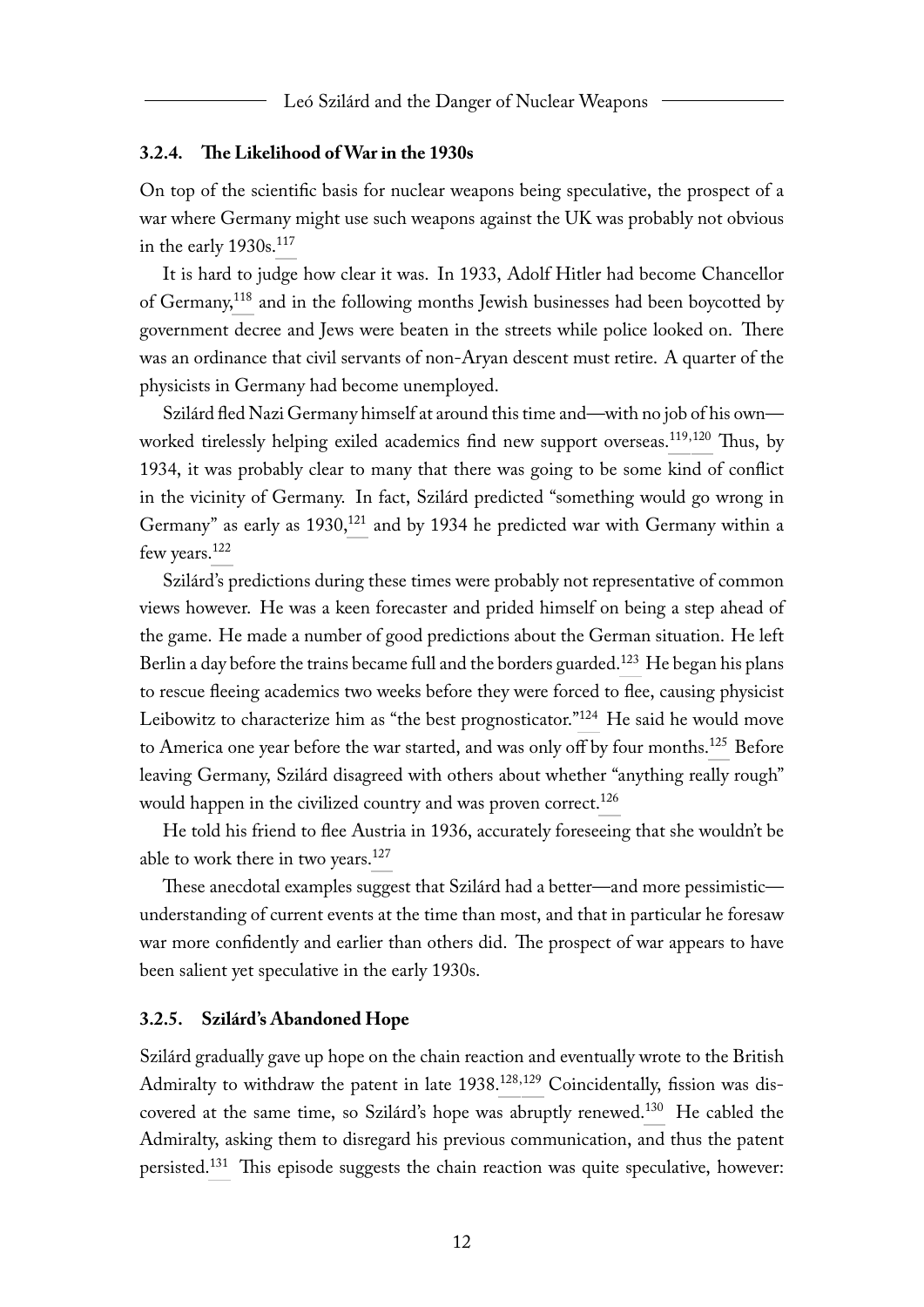years after it was conceived of, its main proponent—a man not previously put off by tiny probabilities—found it too implausible to keep in secret.

### <span id="page-13-0"></span>**3.2.6. Interest Stemming from the Discovery of Fission**

The discovery of fission in late 1938 was very exciting in its own right.<sup>[132,](#page-50-2)[133](#page-50-3)</sup> It was also the turning point in physicists seriously considering chain reactions, nuclear energy, and ultimately nuclear bombs.<sup>[134](#page-50-4)</sup> Fission appeared to be the kind of reaction that Szilárd had sought to power a chain reaction. His hopes and fears were quickly renewed.<sup>[135](#page-50-5)</sup>

Joliot independently thought of the possibility of a large energy release and thought about a chain reaction, as Szilárd predicted he would.[136](#page-51-0) Oppenheimer and Fermi were also soon thinking about nuclear energy, chain reactions, and bombs.<sup>[137](#page-51-1)</sup> Fission prompted three relevant labs to investigate chain reactions, though several other candi-date labs did not.<sup>[138](#page-51-2)</sup>

Though some physicists were now considering the matter, it took time to determine to many people's satisfaction that chain reactions were possible and then that bombs were. In 1939, one still risked looking foolish by raising the alert about nuclear weapons.[139,](#page-51-3)[140,](#page-51-4)[141](#page-52-0)

### <span id="page-13-1"></span>**3.2.7. The Uncertainty of Neutron Emissions**

At first there was the question of whether fission would release enough neutrons to sustain a chain reaction. Fermi thought there was around a ten percent chance that any would be emitted at all.<sup>[142](#page-52-1)</sup> This was quickly resolved in the positive, which encouraged further interest in chain reactions.<sup>[143](#page-52-2)</sup> It also encouraged physicist G. P. Thompson (and perhaps others) to investigate weapons, though Thompson worried that his efforts might look "absurd" to outside observers.<sup>[144](#page-52-3)</sup>

#### <span id="page-13-2"></span>**3.2.8. The Uncertainties of Weaponization**

Many physicists found the idea of weaponizing fission highly implausible.[145,](#page-52-4)[146,](#page-53-0)[147,](#page-53-1)[148](#page-53-2) [149,](#page-53-3)[150,](#page-53-4)[151,](#page-53-5)[152,](#page-53-6)[153](#page-54-0) Relevant administrators agreed, and such research had little support.[154](#page-54-1) [155,](#page-54-2)[156](#page-54-3)

There were many reasons to doubt the military relevance of chain reactions, even beyond their theoretical nature. For one thing, it seemed potentially important to separate uranium-235 from natural uranium, which consists almost entirely of uranium-238. Such separation appeared to many to be too costly to take seriously.<sup>[157](#page-54-4)</sup> Physicist Frisch reasoned at one point that explosion from chain reactions was implausible because any expansion from the heat would move the materials apart too fast for the reaction to continue.[158](#page-54-5) It also seemed at first that a uranium bomb would have to be infeasibly large.[159](#page-55-0)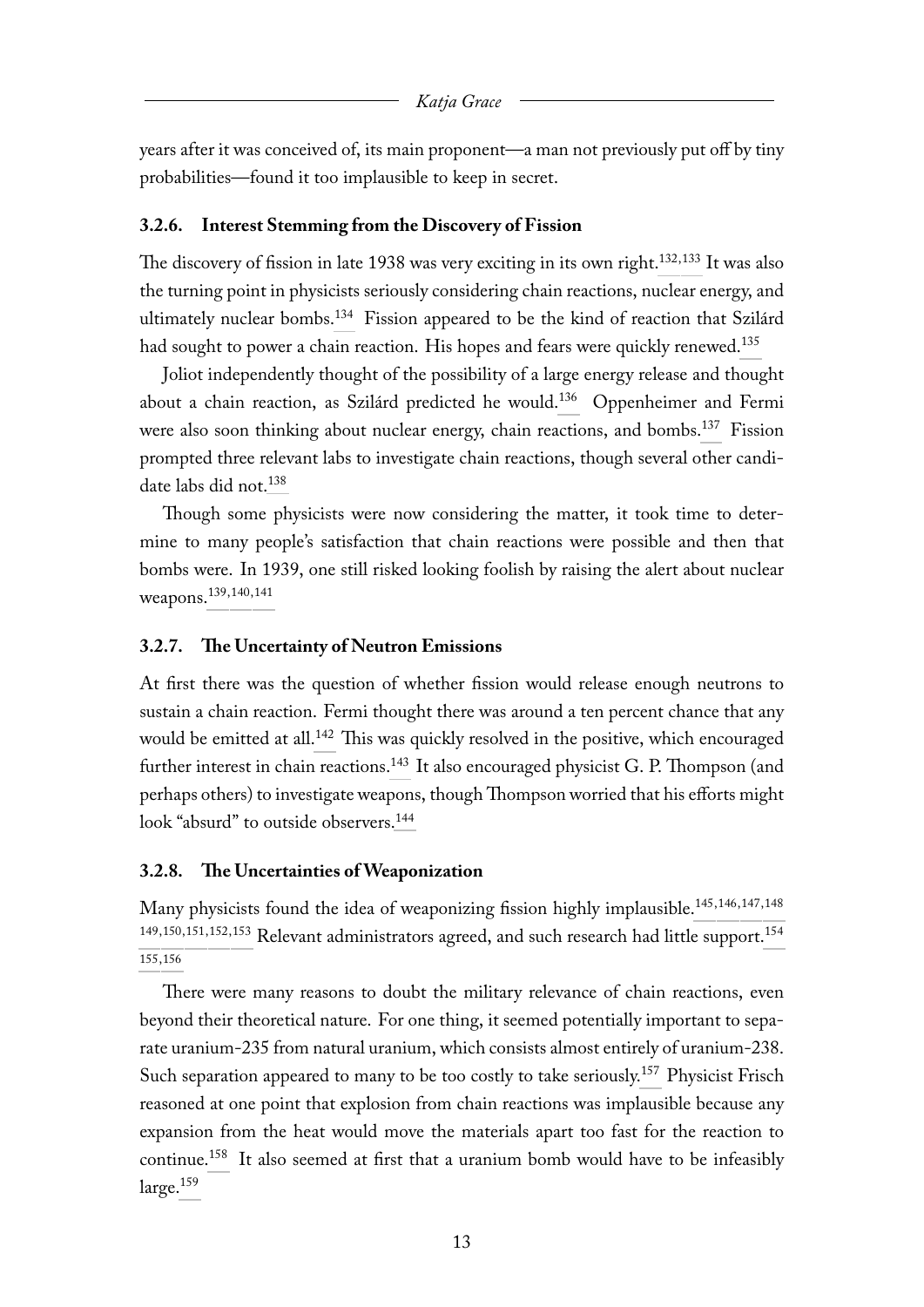### <span id="page-14-0"></span>**3.2.9. Obscurity**

Though a number of physicists were thinking about chain reactions and bombs from 1939—and they were sometimes even joined by the popular press<sup>[160](#page-55-1)</sup>—these ideas were apparently not as widespread as one might imagine. Einstein had not heard of the possibility of a chain reaction in July 1939 when Szilárd and Wigner came to visit him, though this was surprising to Szilárd.<sup>[161](#page-55-2)</sup> As late as March 1941, Conant, the Chairman of the chemistry and explosives division of the the US National Defense Research Council (NDRC), had not heard about the prospect of a bomb.[162](#page-55-3) Note that the NDRC was the body which absorbed the Advisory Committee on Uranium. At a conference in June 1942, the secretary of the Kaiser Wilhelm Society heard of the idea of a bomb for the first time and estimates from the rest of the audience's reactions that this idea was also new to them.[163](#page-56-0) Others in the Kaiser Wilhelm Society had been pursuing energy from nuclear reactions for over a year at that point.<sup>[164](#page-56-1)</sup>

On the other hand, apparently by the early 1940s, popular media had many stories of nuclear power and bombs.[165](#page-56-2) Churchill had also heard of the idea by August 1939 and arranged a briefing to the cabinet saying that devastating new explosives would not arrive in the next few years, fearing that Hitler would raise the idea as a threat.<sup>[166](#page-56-3)</sup>

### <span id="page-14-1"></span>**3.2.10. Scientific Authorities Become Convinced**

By early 1940, Frisch and Peierls, two physicists who were living in Britain, calculated that separation of uranium isotopes might be feasible.<sup>[167](#page-56-4)</sup> They wrote a memorandum (now known as the Frisch-Peierls Memorandum) describing a radioactive "super-bomb" and sent it to chemist Henry Tizard, the chairman of the Scientific Survey of Air Defense—a committee concerned with the application of science to war.<sup>[168](#page-56-5)</sup>

Frisch and Peierls envisioned a bomb that would destroy practically everything in its vicinity and spread deadly radioactive substances on the wind. They suggested Germany might be working on such a weapon and claimed that if so there were no shelters that could protect from it. Only a similar weapon could effectively respond.<sup>[169](#page-57-0)</sup>

Tizard formed a group that later became known as the MAUD Committee to deter-mine what should be done.<sup>[170,](#page-57-1)[171](#page-57-2)</sup> They assessed the Frisch-Peierls memorandum and de-termined, in spite of some skepticism, that the issue justified small-scale experiments.<sup>[172](#page-57-3)</sup> By their second meeting, more calculations had been done, and the participants were excited at the prospects.[173](#page-57-4)

They conducted further investigations, estimating the cost of separating uranium and the size of a critical mass.[174,](#page-57-5)[175](#page-58-0) By mid-1941, MAUD member Chadwick reports be-coming convinced that nuclear weapons were not only possible but inevitable.<sup>[176](#page-58-1)</sup>

The British MAUD committee finally prompted action in America, with the help of some US physicists. Wellerstein describes these events, and Rhodes concurs:<sup>[177,](#page-58-2)[178,](#page-58-3)[179](#page-58-4)</sup>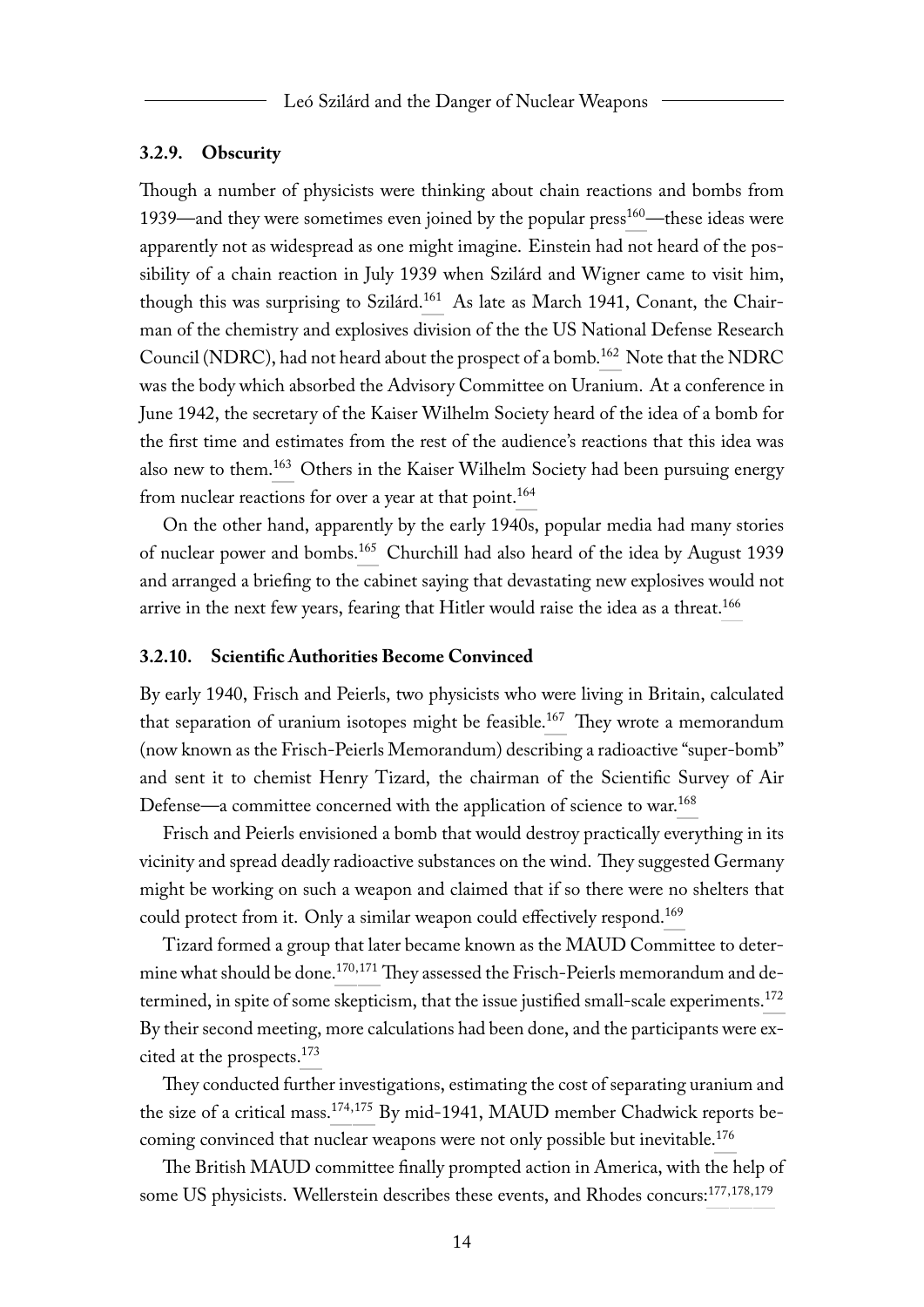The real turning point in the US program had nothing to do with the Advisory Committee at all. In 1941, scientists in the UK (in a similar committee) had concluded that atomic bombs might not be very hard for the US to build at all (but too hard for the UK), and had sent a report to the US explaining this. The chair of the US Advisory Committee did not share the report. An emissary from the UK eventually came over to see what had happened to the report, and instead spent his time convincing several important US scientist-administrators, most notably Vannevar Bush, of the report's conclusions. Bush then staged something of a coup to wrest control of fission research from the original Advisory Committee and to accelerate the research program. By late 1942 it was decided that they should move the program into a production phase and the Army Corps of Engineers was brought in . . . this is when it became the Manhattan Engineer District, and thus the Manhattan Project, and became a bomb-making program. (Wellerstein and Grace [2015,](#page-71-0) 14)

Thus it wasn't until 1941 that the idea of weaponizing nuclear chain reactions became widely enough accepted to attract the attention of those coordinating military science.

### <span id="page-15-0"></span>**3.2.11. Conclusions**

In summary, chain reactions, bombs, and bombs relevant to the current war all started out overwhelmingly speculative and with support from a minuscule fraction of relevant scientists. On the other hand, their support was from scientists—just a very small number of them. Over time—especially after the discovery of fission in late 1938—these ideas became better accepted, becoming a serious military research project in around 1941.

At the time of the secret patent (1934), the risks were not straightforward. It wasn't clear what kinds of nuclear reactions might produce a chain reaction. Nuclear reactions in general were only beginning to be understood. At the time of the secrecy efforts and letter (1939), scientists were coming to accept the chain reaction, and soon after some were beginning to seriously consider bombs, though bombs were probably still largely unheard of and generally seen as implausible. Even once fission was identified, there were many practical obstacles to using fission to produce a sizable explosion in a portable form.

### <span id="page-15-1"></span>**3.3. Novelty**

The more novel a threat is, the less experience anyone has with it, and so the harder it is to correctly guess what to do about it ahead of time. Thus we might expect more novel problems to be less successfully dealt with by early action. The technological threats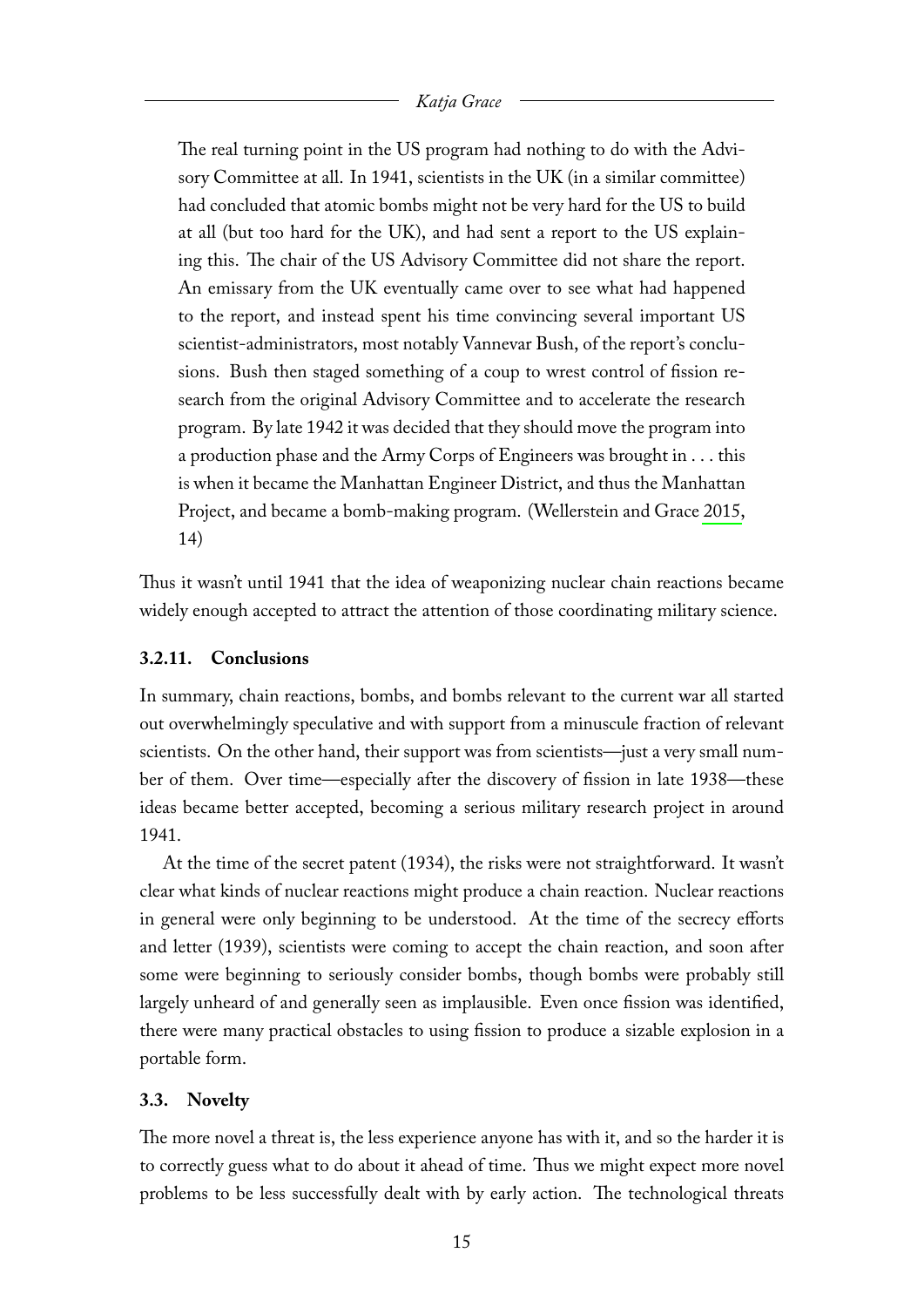emerging around artificial intelligence are fairly novel. We are interested in the extent to which the nuclear threat was also novel.

"Novelty" is not usually associated with any objective metric. Straightforward "unprecedentedness" won't do, because it is possible to define reference classes that make almost any event historically unprecedented or precedented. For instance, "this morning was the very first time that the sun rose on the 7th of December 2014" or "the emergence of life was just a continuation of the same physical processes that have forever proceeded."

I suggest an event is more novel (in a sense relevant to our purposes) if it is easier to think of axes on which it is an extremal example, if it is more extremal on those axes, and if the axes are more natural or simple or relevant to the case at hand.

On these standards Szilárd's situation was quite novel. Some axes that are particularly natural or relevant, or on which the situation was relatively extremal:

### 1. **Growth in Weapon Power**

Nuclear weapons represented a sharp discontinuity in the energy that could be released per pound of explosive. Over the thousand years between the 800s and 1890s, developments in explosives increased the energy released per mass of explosive from 0.5 times that of TNT to to 1.66 times that of TNT. The Fat Man nuclear weapon was 4,500 times the effectiveness of TNT.<sup>[180](#page-58-5)</sup> Abrupt progress at this scale appears to be rare in technologies in general.<sup>[181](#page-58-6)</sup>

Also note that Szilárd expected nuclear weapons would represent such a dramatic surge in explosive power from early on, so this was not an unexpected after-the-fact feature of the situation.[182](#page-58-7)

### 2. **Weapon Power**

The first nuclear weapons were the most powerful weapons ever. This isn't impressive in and of itself: sustained progress in weapons development means that one is always dealing with the most powerful weapons ever. Still, this counts as an example of novelty in the relevant respect: if technological progress makes some amount of novelty commonplace, this novelty can still impede our ability to effectively address risks.

### 3. **Scale of the War**

World War II was the largest and most deadly war ever.<sup>[183](#page-58-8)</sup>

### 4. **Coincidence of War and Weapon Progress**

It was especially surprising for the largest leap in explosive technology ever to coincide exactly with the start of the largest war ever.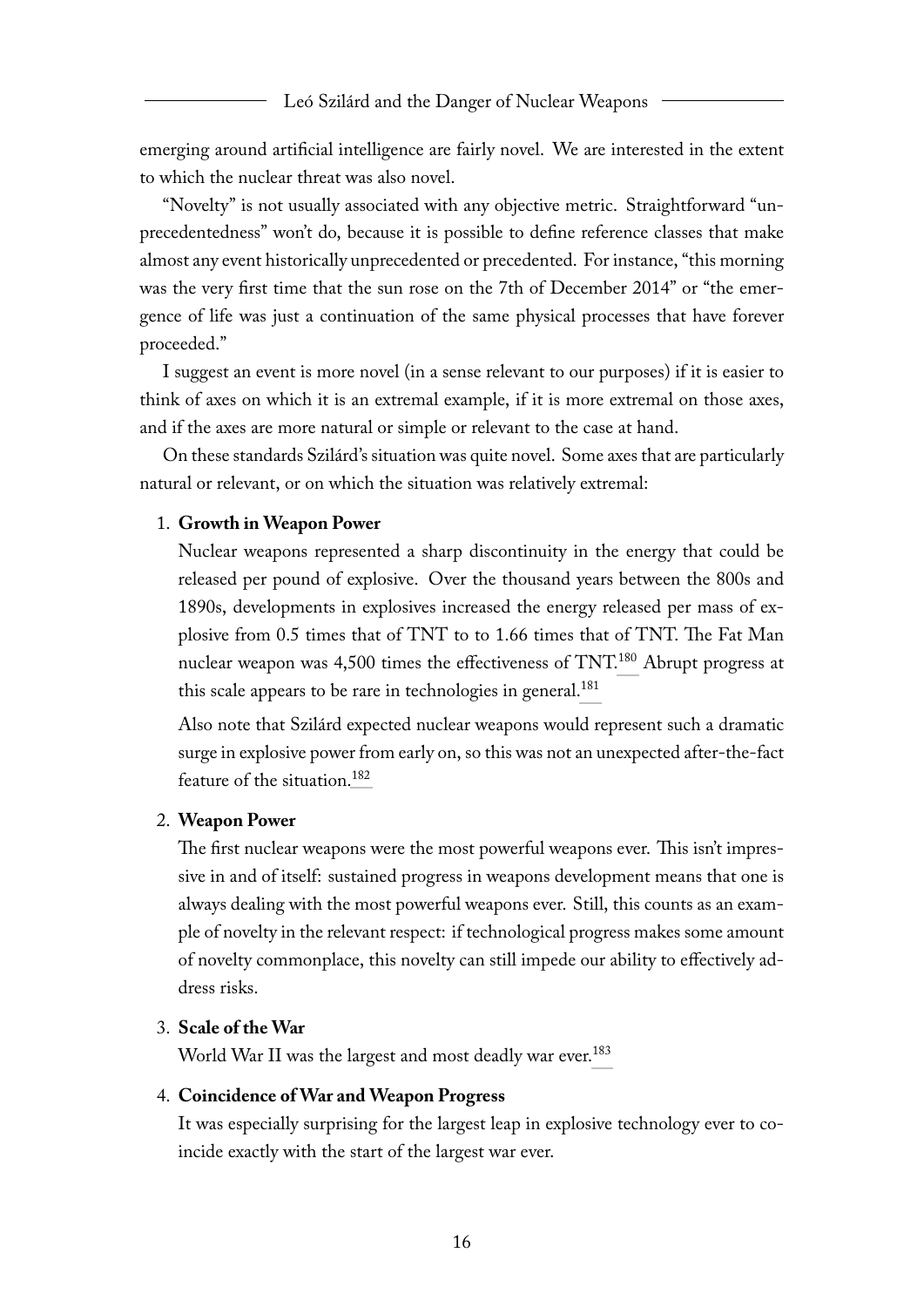### 5. **New Source of Energy**

Atomic energy was a new source of energy for human use. There are only around ten such substantial sources of energy in use,<sup>[184](#page-59-0)</sup> and it appears that all of the oth-ers have been exploited by humans to some degree for thousands of years.<sup>[185](#page-59-1)</sup> This shift to a new source of energy appears to account for the large change in explosive efficiency—chemical explosives appear to have fundamental limits to energy density, which nuclear explosives are not subject to.<sup>[186](#page-59-2)</sup>

Here are some features of the response that are both relatively natural and extremal:

### 1. **Arms Race Needed**

The suggested response to the threat was in large part to develop nuclear weapons for the home military before anyone else did. Scaling up military power is a common occurrence, and the need to do so to ward off the threat of others' growing weaponry is presumably also common. However, it seems rare for even civilian scientists to be asking for a race to weapons development, so this is probably not a situation they would have been prepared for.

### 2. **Scientific Secrecy Needed**

Another key part of the response was secrecy. It is hard to find other cases where scientists made discoveries that they considered so potentially harmful that there was a voluntary movement to keep them secret. However, if such a movement was successful, the issue may not be well known. Military research is often secret but is not usually started in a civilian setting and rushed into secrecy. Research into potentially weaponizable diseases is sometimes thought to warrant secrecy.<sup>[187](#page-59-3)</sup> It has been suggested that the coincidence of dramatic improvements in weaponry and the beginning of a huge war produced this unusual state of affairs.<sup>[188](#page-59-4)</sup>

### 3. **Presidential Alert Needed**

People write letters to the president at least ten thousand times per day.<sup>[189](#page-59-5)</sup> Presumably not all are drawn to his attention with such care, but presumably many things are drawn to the president's notice. So this does not seem a hugely novel response.

The sharp growth in weapon power and the appropriateness of voluntary scientific secrecy in particular seem to make this a highly novel case. These are both fairly natural qualities of the situation to consider, and the situation was extremal on both. Probably the nuclear case is sufficiently novel to be outside the bounds of what anyone had much experience dealing with. Arguably it is still not as novel as the AI risk case, which might end human labor, or lead to human extinction. We will leave this for the reader to judge.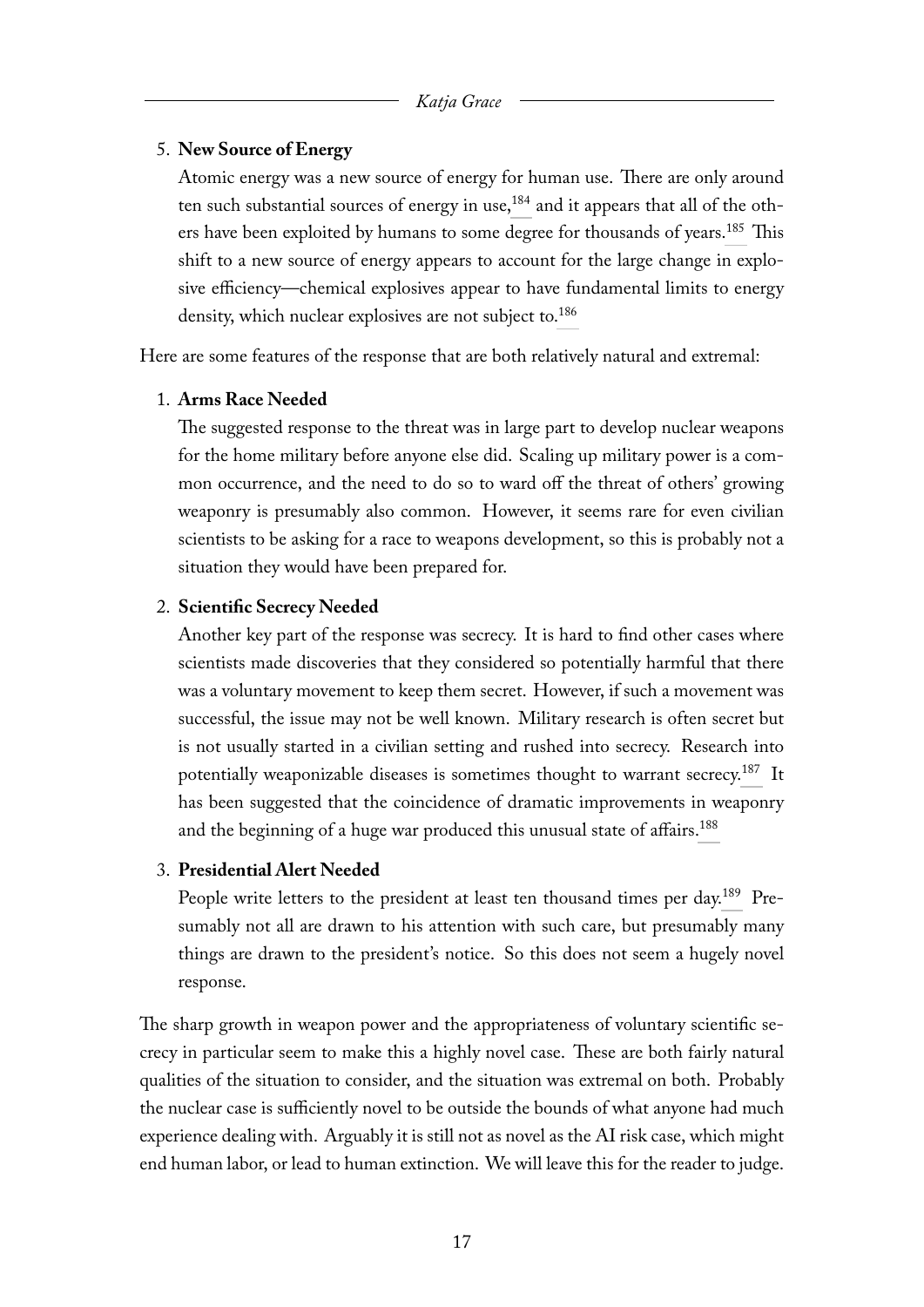### <span id="page-18-0"></span>**3.4. Opportunities for Feedback**

If your efforts to solve a problem are interspersed with information about whether you are succeeding, we say you are receiving feedback. More feedback tends to make problems easier to solve. We are interested in whether Szilárd's projects allowed for feedback.

You are more likely to receive feedback if a problem occurs gradually and the efforts to solve it coincide temporally, or if the problem can be reversed after it happens. If the problem is sudden and permanent, there is generally less feedback.

However, there might also be substantial feedback if there are good indicators of success even without the problem having occurred. For instance, consider a town that fears a dam breaking near them. If it breaks, this will happen suddenly and the disaster will be hard to reverse. However, before it happens, engineers may have a precise understanding of what precautions will avert the risk, and constructors may know exactly how far they have come with building the desired improvements. In this case, there is a lot of feedback about how they are influencing the problem, though the problem (hopefully) never arrives.

The availability of this kind of feedback is related to the novelty of the problem. Where we have seen similar problems before, we are likely to have a finer understanding of what intermediate goals are useful and can confidently use success at those goals as a proxy for success.

The advent of nuclear weapons was more or less a one-off event, where the first to have them might have been expected to have a substantial military advantage. On the verge of war, it was plausible that if the Nazis developed nuclear weapons first, this would make a huge difference to the outcome of the war.<sup>[190,](#page-60-0)[191](#page-60-1)</sup> Germany was expected by some to bomb the US nuclear facilities early in their hypothetical nuclear attack, further destroying America's ability to catch up.<sup>[192](#page-60-2)</sup> Thus this situation was not conducive to feedback in the form of failing and then doing better next time.

Building nuclear weapons was presumably more conducive to feedback from progress on intermediate steps known to be useful. For instance, you can tell whether or not you have developed a plausible method of separating uranium isotopes, and then you can tell if you have tested it.

However, compared to normal construction projects, it was less clear which directions were useful because many things were being done for the first time.<sup>[193](#page-60-3)</sup> This uncertainty about useful directions is well illustrated by the costly decision to develop several differ-ent processes for extracting U-235 in parallel.<sup>[194,](#page-60-4)[195](#page-61-0)</sup> Processing plants were built quickly before the technology underlying them had been thoroughly developed.<sup>[196](#page-61-1)</sup>

Even this level of uncertainty was after the project was well under way. When Szilárd patented the chain reaction, and later when he pushed for secrecy and action, progress toward the goal was presumably even harder to track. There were not closely analogous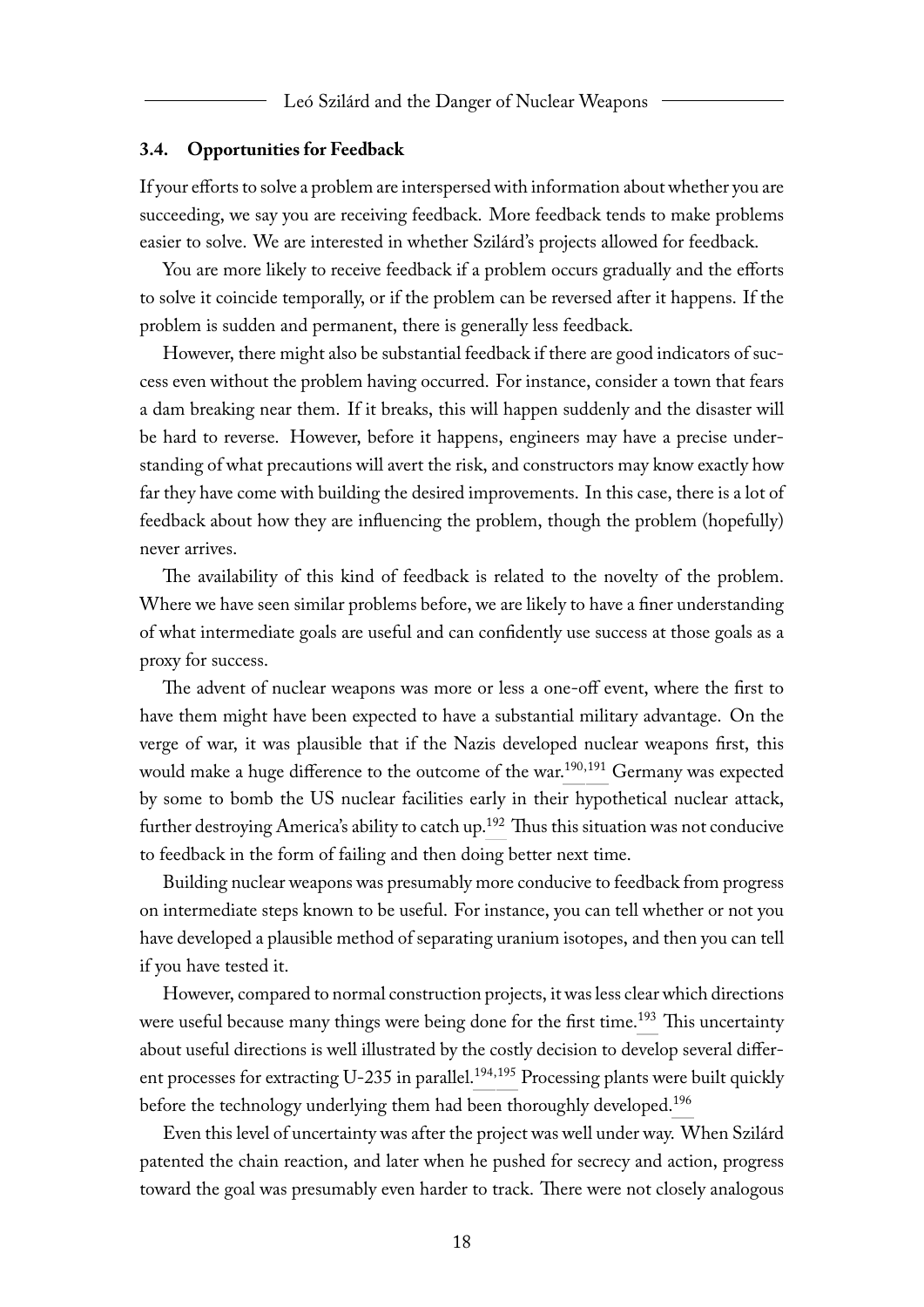situations from which to derive the useful steps (see Section [3.3\)](#page-15-1); social systems are hard to predict; and the physics was speculative (see Section [3.2\)](#page-10-1). It was initially unclear even which nuclear processes were relevant: recall that after years of effort Szilárd was about to give up when fission was discovered, and he realized it was what he had been looking for (see Section [3.2.5\)](#page-12-1).

Feedback was also limited because of secrecy between the warring sides—if the aim is to beat Germany, a critical question is whether you are on track to develop nuclear weapons *before* them, not merely whether you are on track to develop nuclear weapons. In fact, Americans erroneously thought Germany was probably ahead of them as late as 1943.[197](#page-61-2)

In summary, projects to avert German nuclear dominance could have little feedback of the trial and error form at a high level. There was also little feedback about progress relative to Germany. There was more feedback about progress on apparently useful intermediate steps, though this feedback was probably unusually tenuous because the problem was relatively novel. This landscape of feedback seems fairly comparable to that around AI risk.

### <span id="page-19-0"></span>**3.5. Breadth of Applicability**

If a project to mitigate some distant threat simultaneously supports a number of more immediate goals, we might expect it to inspire more interest and so to better succeed. For instance, if you were interested in preventing climate change and deciding whether to invest in basic climate science or build a specific geoengineering technology, basic climate science has the advantage that it will be useful well beyond its applications to climate change.

To investigate whether efforts to address nuclear risks were broadly applicable, we will ask whether the people involved in Szilárd's various initiatives conceived of their actions as narrow bets on the reality of German nuclear weapons and worthiness of specific responses, or as robustly useful steps toward a variety of good outcomes.

### <span id="page-19-1"></span>**3.5.1. Selfish Motives**

People often have personal motives for their role in events. For instance, a cause advocate might choose one cause over another to work with people they respect. These are in a sense side effects of the action, which might create a drive for otherwise distant and abstract missions. However, we will for the most part ignore them here, for three reasons.

Firstly, the nuances of personal motivation are likely too complicated and many for us to usefully investigate from this distance.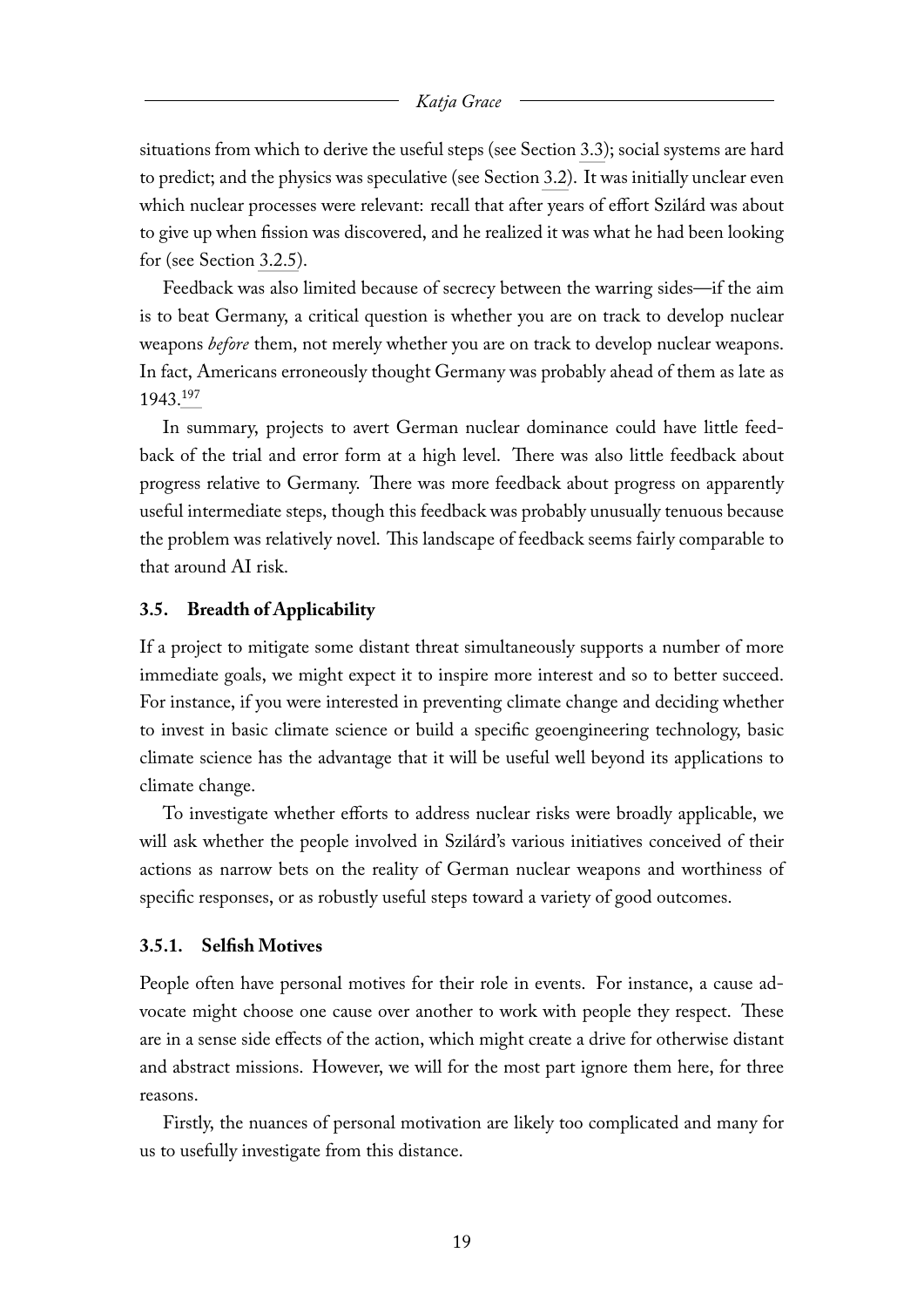Secondly, personal motives do not seem intrinsic to projects. It might be hard to make planning for a nanotechnology disaster more broadly socially valuable in the short term, but such a project could easily become attractive to specific individuals if it had the right social connections or location or crossover with another interest of theirs. This means the lack of such personal attractions is unlikely to be an overwhelming problem for any specific project.

Thirdly, personal reasons for projects should not correlate tightly between people. Where they do, we will class it as a larger scale motive. Fairly uncorrelated personal motives seem unlikely to account for large differences in the success of projects. For instance, if Szilárd had some particular ulterior motive to push for secrecy, this shouldn't make much difference to the broader success of the effort unless many others share his feelings.

### <span id="page-20-0"></span>**3.5.2. Patent**

To what extent was taking out a patent broadly useful? According to Wellerstein, the primary purpose of making the patent secret was probably to interest the military rather than to keep the idea secret from the Germans.<sup>[198](#page-61-3)</sup> This is a closely related goal: both aim to prevent Germany having nuclear weapons before others. The difference is just in whether the goal is accomplished via slowing German progress or speeding others' progress.

This makes some difference to the robustness of the secret patent's value, however. Speeding home progress on nuclear research is more robustly useful than slowing German progress. If Germany were never to have weapons, America would still benefit from having them. Even without a war or nuclear weapons, nuclear research is valuable. Lack of German nuclear research, on the other hand, mostly has value to someone in conflict with Germany, which is a rarer state of affairs.

To the extent that the patent was intended to forward secrecy, the robustness of its value should be similar to that of other secrecy efforts (see Section [3.5.3\)](#page-20-1). To the extent the patent was intended to forward home nuclear research, its value should be as broad as that of the letter (see Section [3.5.4\)](#page-21-0).

### <span id="page-20-1"></span>**3.5.3. Secrecy**

Successful secrecy efforts would presumably have slowed overall nuclear research because their intention was to slow German nuclear research, which would otherwise contribute to global research. As discussed above, projects to slow other parties' research tend to be less robustly useful than those intending to speed home research. This is because their value is limited to winning in conflicts between the relevant parties, while speeding home research is helpful for that and also any goal that benefits from greater scientific progress.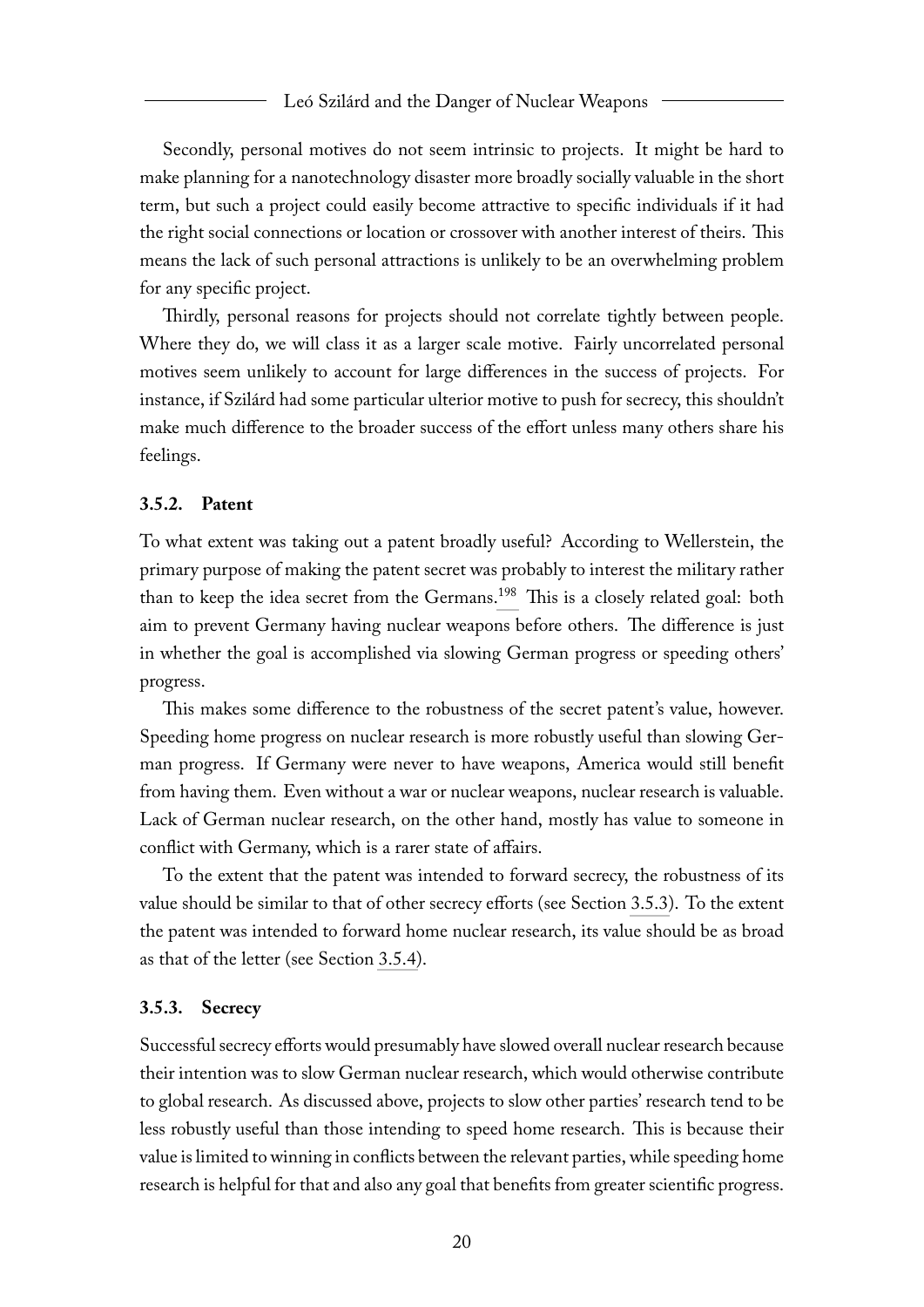The general unpopularity of secrecy among the scientific community (see Section [2.3\)](#page-5-0) also suggests they didn't see broader benefits and were concerned about the risk of doing something generally harmful in pursuit of a specific speculative goal.

In sum, secrecy promoted nuclear advantage over Germany at the expense of forwarding nuclear research and thus was relatively narrowly directed.

### <span id="page-21-0"></span>**3.5.4. Letter**

The Einstein-Szilárd letter explicitly warns of nuclear weapons and suggests taking action on them before Germany does. This sounds relatively narrowly directed at competing with Germany, but is intended to advance America's nuclear weapons research, which at the time would probably have also forwarded nuclear research in general, with many civilian uses as well as military uses beyond competition with Germany.

For Szilárd and his collaborators, American military domination *per se* was probably not a high priority beyond its instrumental value in providing safety from Nazi Germany. Szilárd and his collaborators also had other explicit motivations for pursuing nuclear research. They wanted long-term peace and apparently thought devastating weapons might bring it.<sup>[199](#page-61-4)</sup> The extent and seriousness of this belief is unclear.

If indeed world peace was a substantial motive, then it is another source of value from nuclear weapons research but not a more immediate or direct one: world peace was more speculative and temporally distant than nuclear war. Thus, even if the combination of motives is unclear, we can conclude that for Szilárd and his collaborators the value of producing nuclear weapons was heavily concentrated in speculative and distant propositions unless they had further goals not uncovered in this investigation. For instance, a general desire to see progress in nuclear physics would be plausible.

In sum, the Einstein-Szilárd letter was intended to forward nuclear weapons research. Nuclear weapons research perhaps seemed most useful for beating Germany to nuclear weapons, but probably also seemed useful in forwarding other military and civilian technology. Nuclear weapons might also have been expected to change balances of power in global politics either in favor of America or in favor of peace generally. Both of these goals were likely of interest to some involved parties.

### <span id="page-21-1"></span>**3.5.5. Summary of Breadth of Applicability**

The secrecy efforts were fairly narrowly targeted at slowing German weapons research. The letter aimed to promote American weapons research, which was probably more broadly valuable. The patent nominally aimed to promote secrecy but was probably also intended to forward local (then English) weapons research. To the extent it was intended to promote weapons research, it probably also had broad value, in much the same way as the letter.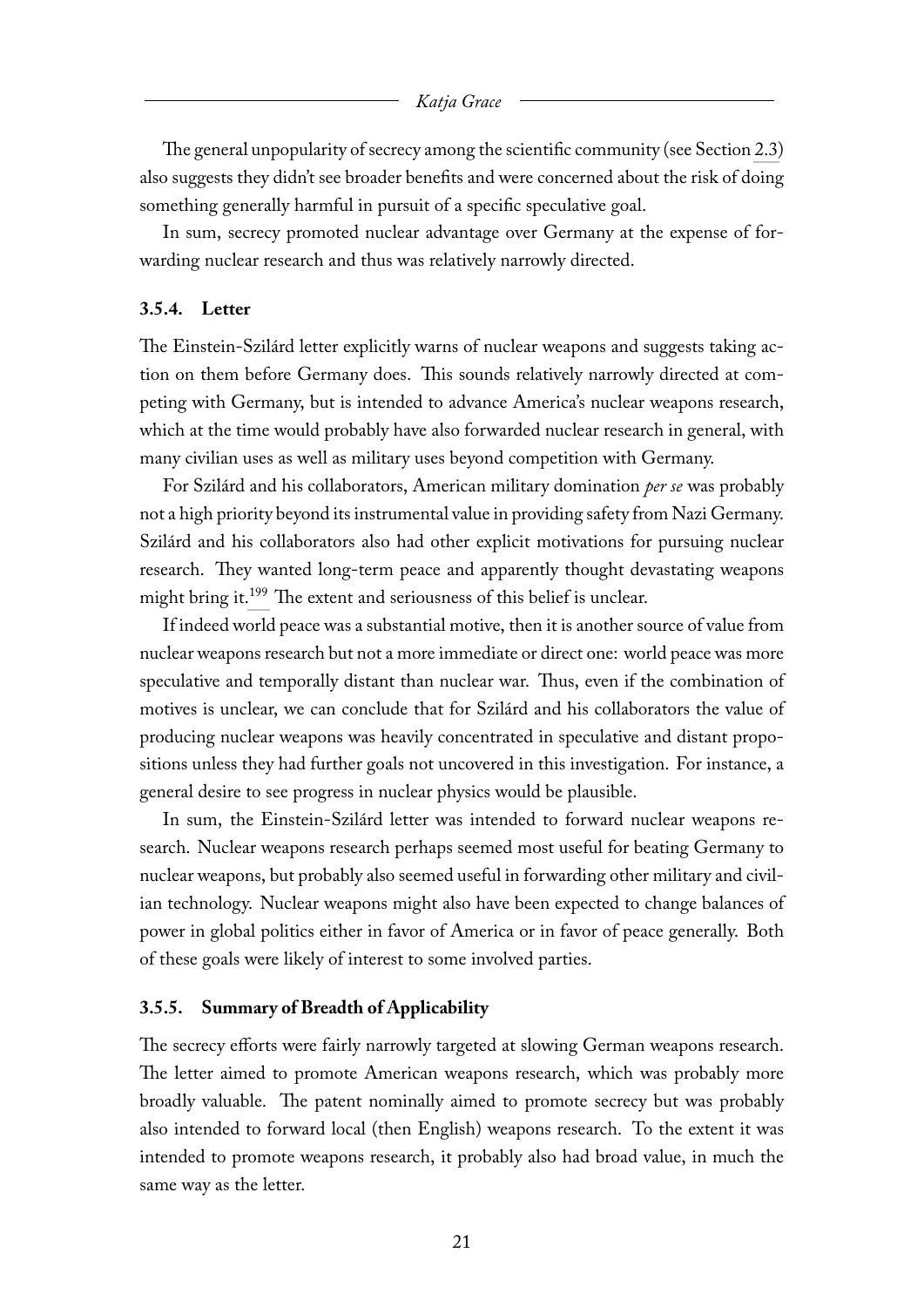### <span id="page-22-0"></span>**3.6. Conclusions on features of interest**

The threat from nuclear weapons has much in common with the threat from artificial intelligence. They are both highly speculative, not strongly feared by a large portion of the relevant scientific community, novel, and not especially conducive to direct feedback. Suggested solutions to both involve a mixture of work that has broader applicability, and work that is narrowly directed. Some efforts were probably made on nuclear risk at least fifteen years ahead of when the risk was expected, though this is unclear. Concern about AI risk probably precedes the perceived risk by a longer period. On these factors, the two cases differ in degree, but they seem similar enough to make the nuclear case a good source of evidence on the AI case.

### <span id="page-22-1"></span>**4. Success**

In a straightforward sense, Szilárd had success: he didn't want Germany to attack other countries with nuclear weapons, and they did not. However, success is complicated. You might get what you want but fail to have brought it about causally, for example. Or you might take the perfect action but get unlucky. You can have all kinds of partial success: you can make a reasonable prediction; you can make a correct prediction; you can choose good responses to your predictions; you can achieve some instrumental goals; you can make a positive difference to the final outcome; and, if you are lucky, you might get the outcome you want. We are interested in disentangling different kinds and parts of success because for instance if people usually make good predictions but take inappropriate actions, then we face a different problem than if they usually fail at the prediction stage. We will discuss several kinds of partial success in turn.

### <span id="page-22-2"></span>**4.1. Success of Predictions**

Some key non-trivial predictions prompting Szilárd's actions might be broken down as follows:

- 1. A nuclear chain reaction was possible.
- 2. A nuclear chain reaction could produce a bomb thousands of times more powerful than existing bombs.
- 3. Physicists in Germany would also conceive of the chain reaction and a bomb.
- 4. Conflict with Germany would worsen.
- 5. Such bombs might be developed within the time frame of the coming conflicts.
- 6. Germany might build such bombs and conduct a nuclear attack.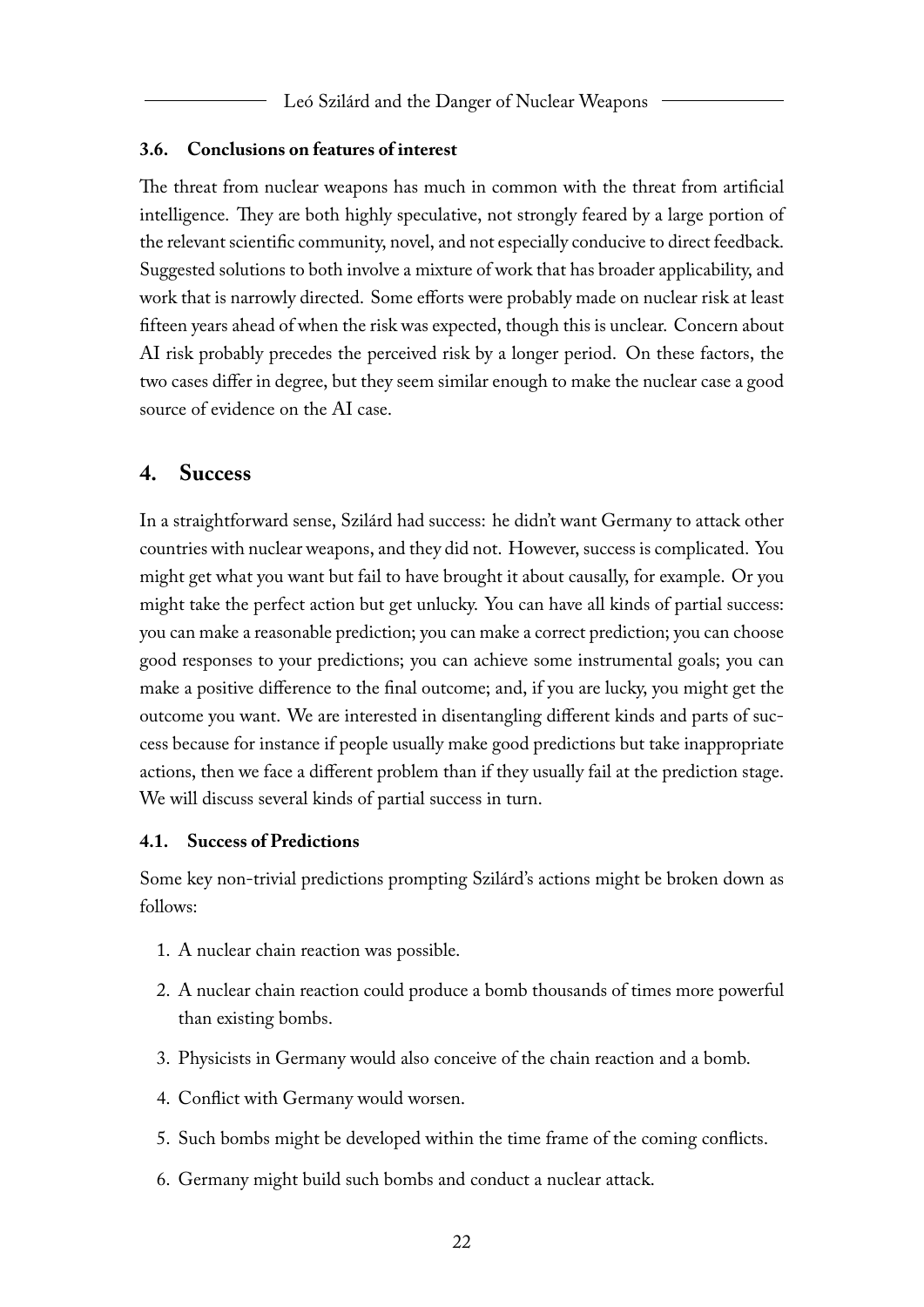All of the events in these predictions came to pass except for the final one: German nuclear attack. Given that German nuclear attack was the event that Szilárd (and later many others) intended to avert, it is not obvious anyone should be faulted for predicting it—it is hard to immediately distinguish between the prediction being bad and the action to avert it being successful.

Incidentally, Wellerstein suggests that at least the first of the above predictions was made by luck. Prior to the discovery of fission (i.e., while Szilárd's views were most controversial), he says there was little reason to have hope in Szilárd's chain reaction idea.[200](#page-61-5)

We are especially interested in whether early predictions tend to be poor and so give rise to an unwarranted struggle against an imaginary problem. To inform that question, we are interested in whether Szilárd and his collaborators had poor predictions as a result of being early. We have moderate evidence suggesting these predictions were not much worse for being early, including the one that did not come to pass. This is that exactly the same predictions were more widely accepted as late as 1943. Since the early predictions were the same as commonly held later predictions, it seems predicting early did not deprive Szilárd of information that would likely have changed his beliefs in the following years.

Both Americans and Germans believed Germany was ahead on nuclear weapons re-search in early 1943.<sup>[201](#page-61-6)</sup> The threat of Chicago in particular being bombed or more subtly poisoned with radioactivity appeared so real that some people moved their families out.[202,](#page-62-0)[203](#page-62-1) It remains possible that early bad predictions caused people later to have bad predictions during the war; however, it is at least unlikely that there was much contradictory evidence to be revealed once the problem was imminent. Thus, overall, Szilárd's predictions were mostly successful and at a minimum probably not worse for being early.

### <span id="page-23-0"></span>**4.2. Success of Actions**

We are interested in the extent to which Szilárd's actions made a positive difference. We will consider each of the actions in turn, but it will be useful to first consider the background question of how close Germany ever was to having a bomb. If Germany was far from having a bomb, then the *ex post* value of any efforts to beat them is probably low on the margin: they probably would have lost anyway. This would not rule out actions being successful in other senses—for instance, being worthwhile given reasonable expectations ahead of time.

### <span id="page-23-1"></span>**4.2.1. How Close Was the Threat of German Nuclear Attack?**

In April 1939, a secret conference in Germany gave rise to the German nuclear research program.[204](#page-62-2) Germany banned uranium exports and investigated procuring radium sup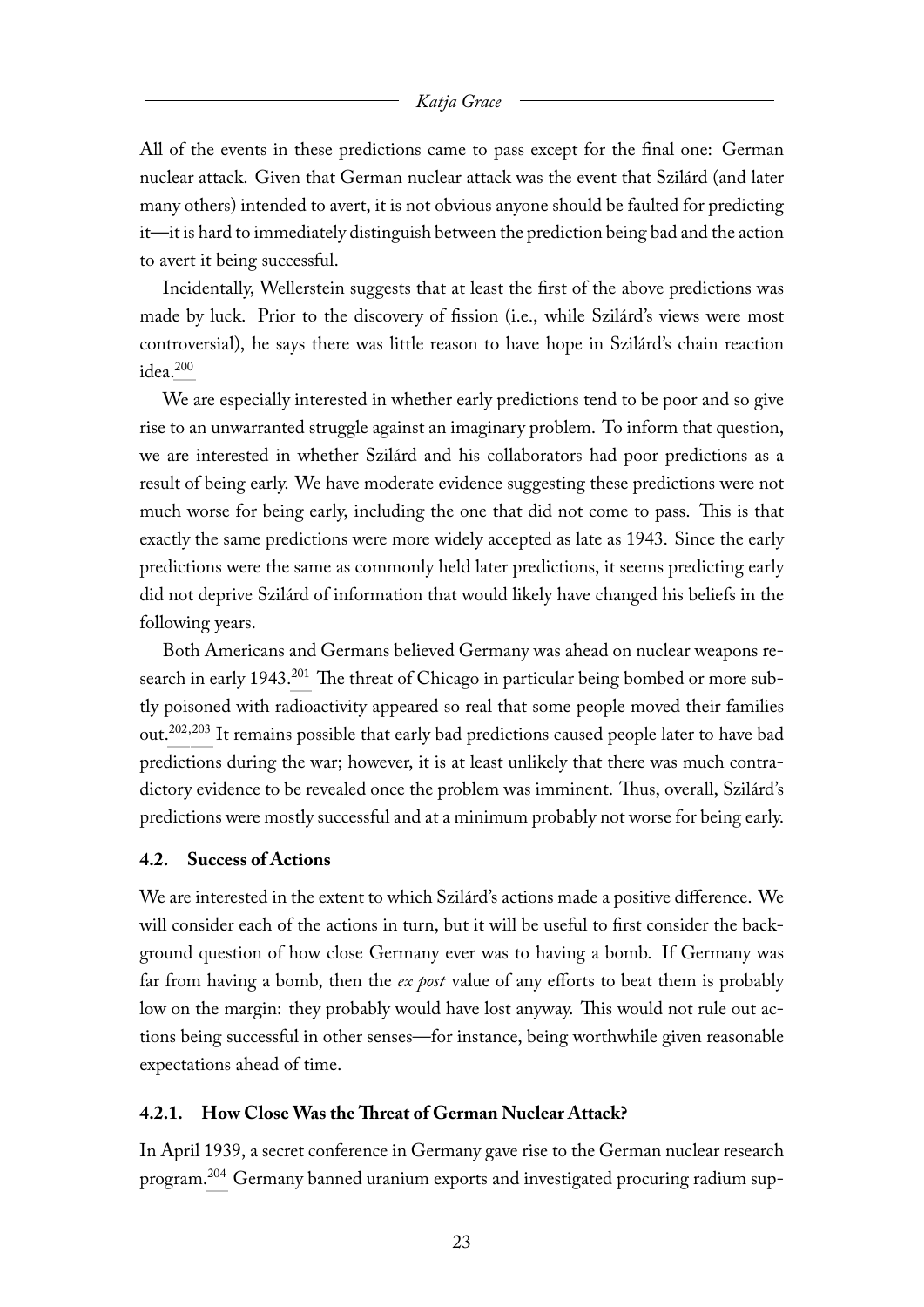plies from Czechoslovakia. At around the same time, Hamburg physicist Paul Harteck and his assistant Wilhelm Groth wrote to the German War Office to alert them to the recent developments in physics and the possibility of bombs "many orders of magnitude more powerful than the conventional ones."[205](#page-62-3) The War Office decided to pursue the research.<sup>[206](#page-62-4)</sup> By 1940 the research program was apparently thriving.<sup>[207](#page-62-5)</sup>

However, the research program remained in the laboratory: Germany never came close to developing the industrial capacity to actually build nuclear weapons.<sup>[208](#page-62-6)</sup> Rhodes attributes the German nuclear program's failure to advance beyond laboratory scale research to several factors. Hitler was skeptical about the program's value, and there was a principle in his military that no new technology should be developed if it would take more than 18 months to complete.<sup>[209](#page-63-0)</sup> German scientists also intended for a longer term, more careful project.<sup>[210](#page-63-1)</sup> The German program was also probably slowed by lack of trust between the governments and scientists.<sup>[211](#page-63-2)</sup>

This list of issues makes no mention of any activities Szilárd was involved in; however, they also don't exclude the possible importance of Szilárd's projects. For instance, Hitler may have been less skeptical of the program's value if secrecy had not obscured promising foreign research findings. In fact, if the secrecy efforts were highly effective, this is plausibly what you would see: early research promise, followed by nothing.

On the other hand, if we only expect moderate changes as a result of any of Szilárd's efforts, then Germany was fairly far from beating the US, so no moderate change is likely to have made the difference alone. These issues are too complicated to sort out here, but hopefully we have a picture of the general situation.

### <span id="page-24-0"></span>**4.2.2. Remarks on Szilárd's Role**

Before we investigate the success of the patent, the secrecy efforts, and the letter in more detail, I should remind you that this analysis is patched together from various historical writings and records, and these are somewhat open to interpretation. In particular, the extent to which Szilárd should take credit for any events appears to be controversial. Wellerstein warns about the temptation to overemphasize Szilárd's influence in pop-history accounts because he is such a lively character.<sup>[212](#page-63-3)</sup>

On the other hand, EugeneWigner claims that people usually underestimate Szilárd's role and praises Rhodes (a source for many facts in this document) for appreciating it, though he thinks Rhodes may even overstate it. $^{213}$  $^{213}$  $^{213}$  Whichever of them is right about the overall bias of authors, they both suggest that to the extent this document leans on Rhodes, it is likely to be overoptimistic about Szilárd's importance.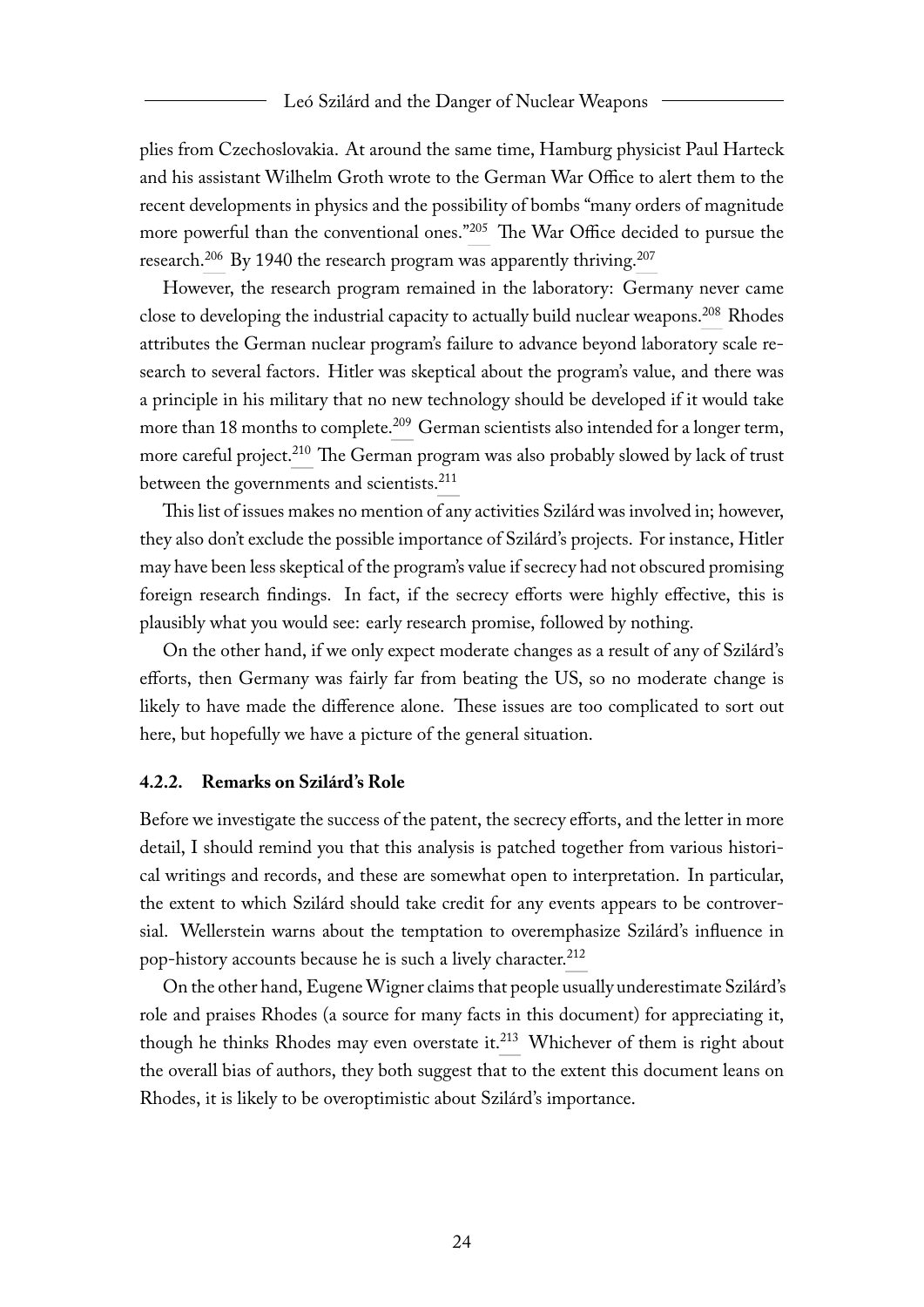### <span id="page-25-0"></span>**4.2.3. The Patent**

Rhodes says little came of the patent.<sup>[214](#page-64-1)</sup> Wellerstein agrees that the patent didn't end up being useful except in keeping Szilárd interested in the topic.<sup>[215](#page-64-2)</sup> Szilárd's early interest prepared him to think more about the problem when it became popular. For instance, it helped him to immediately see the explosive implications of fission once it was discovered.[216,](#page-64-3)[217,](#page-64-4)[218,](#page-64-5)[219](#page-65-0) However, this realization would probably not have taken long anyway: it reportedly took Frederic Joliot around a week.<sup>[220](#page-65-1)</sup>

If the patent was not useful, in what ways did it fail? Szilárd successfully handed the patent to the military—on his second attempt—and it was kept secret until 1949.[221](#page-65-2) To the extent the goal was to keep the information in the patent secret, it probably couldn't succeed prior to the discovery of fission because nobody cared about the idea anyway. After the discovery of fission it appears to have failed because the relevant Germans quickly learned of the chain reaction, either by other means or by independently thinking of it. At least, by April 1939 German physicists were aware of the possibility of bombs many orders of magnitude more powerful than traditional weapons, so presumably they were also aware of the chain reaction.<sup>[222](#page-65-3)</sup>

As noted earlier, Wellerstein believes secrecy was not the primary aim of the patent. It was intended instead to attract military attention to the idea. This apparently failed because the military was not interested. Why did they fail to become interested? That other physicists found it incredible until 1939 suggests it objectively didn't look promising. Wellerstein also claims that there was little reason for it to look interesting at the time. $223$ 

Had Szilárd secured funds early on as a result of the patent, it is also unclear whether this would have helped substantially because his research agenda would not have come across fission for some time.<sup>[224](#page-65-5)</sup> Thus had he succeeded at the first step of eliciting funds, it is not obvious that he would have achieved what he wanted.

### <span id="page-25-1"></span>**4.2.4. The Secrecy Efforts**

Szilárd had pushed fruitlessly for secrecy before 1938<sup>[225](#page-65-6)</sup> (e.g., his secret patent), but with the discovery of fission and the associated interest of other scientists, Szilárd began a concerted campaign to keep nuclear science secret (for more details, see Section [2.3\)](#page-5-0).[226](#page-66-0) This campaign was surprisingly successful: Szilárd and his allies convinced almost every relevant group of scientists to withhold their sensitive papers.[227](#page-66-1) However, the French scientist Frédéric Joliot-Curie declined to be secretive and published a paper announcing that fission produced numerous secondary neutrons and thus that a chain reaction seemed possible.<sup>[228](#page-66-2)</sup> This paper prompted scientists in numerous countries to alert their governments to the value of nuclear weapons programs. In this way, Szilárd's efforts failed substantially.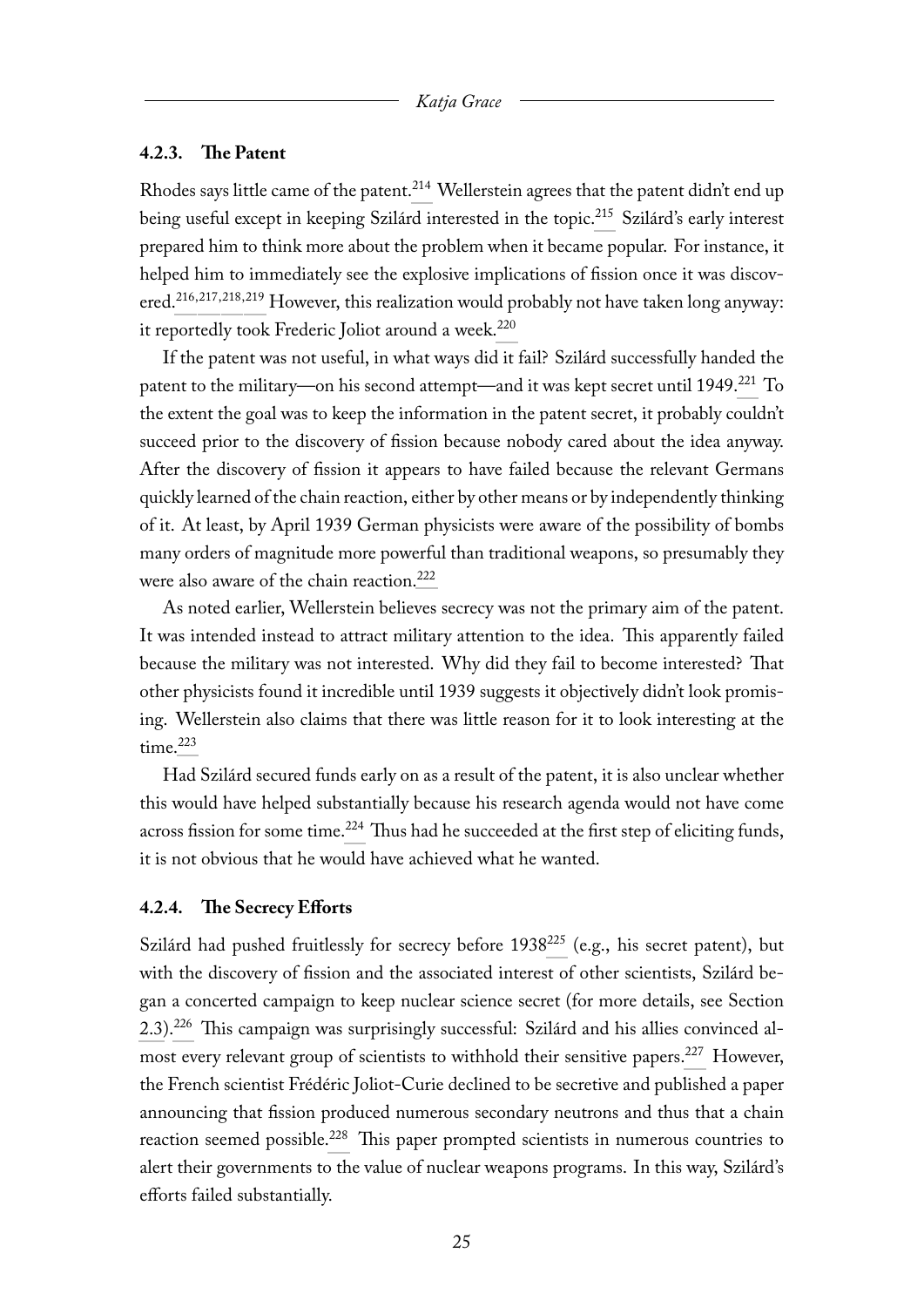Though Szilárd's secrecy efforts did not muffle Joliot's paper, other important papers were withheld successfully. Szilárd himself withheld a paper on the plausibility of making nuclear reactors that Weart thinks would have stimulated nuclear reactor work in other countries.[229](#page-66-3) When Fermi eventually agreed to secrecy, it was in time to protect a paper measuring neutron absorption of carbon. In combination with an error in the German estimate, this appears to have prevented further German experiments on graphite, which was in fact a cheap and effective moderator.<sup>[230,](#page-66-4)[231](#page-66-5)</sup> Weart says this may conceivably have changed the course of World War Two. Szilárd also convinced Louis Turner to withhold a paper introducing the idea of fissioning plutonium, which was in fact the easiest route to building an atomic bomb.<sup>[232](#page-66-6)</sup>

Beyond the direct withholding of papers, the secrecy efforts probably encouraged other secrecy efforts. In 1940, Gregory Breit of the National Academy of Sciences organized a scheme under which potentially sensitive papers submitted to journals would be forwarded to a committee, then potentially circulated to a limited audience, then published when the danger had passed with their original dates. He got the support of editors of scientific journals and other leading scientists and quickly imposed censorship on all fission research in the US.[233](#page-67-0) Breit had long known Szilárd and Wigner and learned about the problem through them, so it seems likely that their efforts had some effect here.<sup>[234](#page-67-1)</sup> Wellerstein also says that Szilárd's efforts were a foundational block for further secrecy efforts and encouraged others to think about the problem.<sup>[235,](#page-67-2)[236,](#page-67-3)[237,](#page-67-4)[238](#page-67-5)</sup>

It is worth noting that the secrecy efforts that failed to hide Joliot's results came close to being hugely influential. Everyone except Joliot's group cooperated, and it was plausible that Joliot would join them. The paper that Joliot published convinced many physicists that nuclear chain reactions were possible and helped trigger nuclear research programs in Britain, Germany, and probably elsewhere.<sup>[239,](#page-67-6)[240](#page-67-7)</sup>

As it turned out, had Szilárd's collaborators managed to censor Joliot's paper, it probably would not have made a difference to the final outcome—the Germans did not develop nuclear weapons first, even with Joliot's help. For the apparently lesser successes of Szilárd's secrecy efforts, it is harder to say how influential they were. They probably slowed the German nuclear project in expectation, so they probably contributed to America's overall success in beating Germany to the bomb. However, as discussed earlier, Germany was so far behind America that small changes in their rate would not make much difference to the final outcome. And it is unclear from the present research how large the changes were in Germany's rate of progress.

In sum, Szilárd's secrecy campaign is apparently often regarded as a failure, largely because it failed to censor a particularly valuable paper. However, Szilárd was central in censoring several other important papers, and his secrecy project appears to have led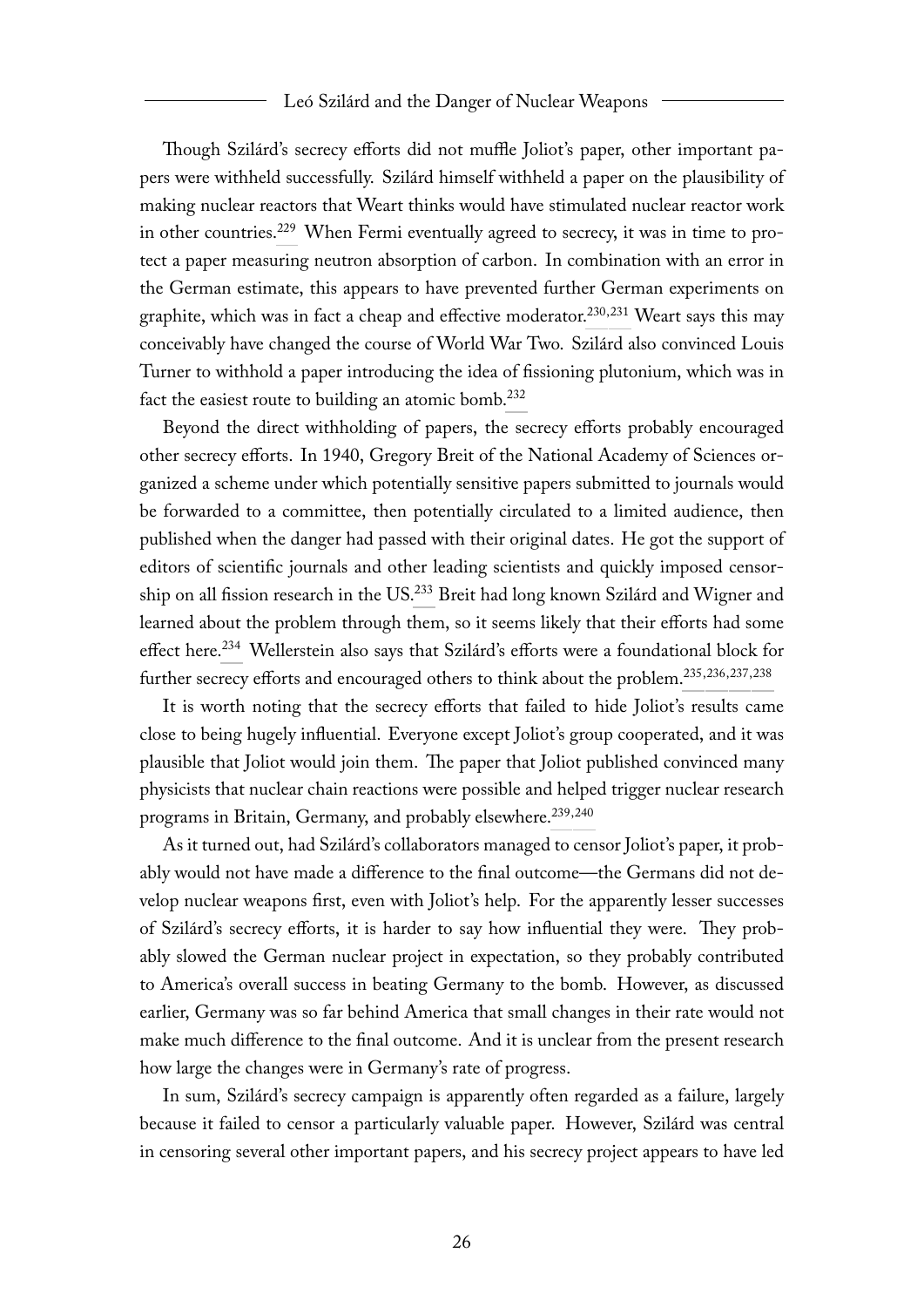into important further secrecy efforts and institutions. These successes probably slowed German research, though it is unclear by how much, or how much this mattered.

### <span id="page-27-0"></span>**4.2.5. The Letter**

The Einstein-Szilárd letter straightforwardly resulted in President Roosevelt's creation of the Advisory Committee on Uranium (hereafter, ACU). However the ACU was famously inactive, and it wasn't until interference from British scientists that America seriously pursued nuclear weapons (see Section [2.4\)](#page-6-0). Thus it is not clear whether in fact prompting the creation of the ACU was causally useful in creating nuclear weapons faster. Wellerstein thinks had the Einstein-Szilárd letter never been sent, little would have changed. He explains his views:

### **Is it true that the Einstein-Szilárd letter was very influential?**

The Einstein-Szilárd letter's importance is in my view somewhat debatable. It was quite limited in its actual scope. FDR was already being steered towards coordinating work on fission—his advisor, Alexander Sachs, had been aware of fission's possibilities. Sachs used the letter as the final excuse to get FDR's attention on the matter. What FDR did was authorize a very modest coordination of fission work under the auspices of the National Bureau of Standards. It was absorbed into Vannevar Bush's National Defense Research Committee (NDRC) in 1940. I suspect that had the Advisory Committee on Uranium not been created in 1939, a similar committee would have sprung up organically within another part of the government (e.g. the Naval Research Laboratory, which was already looking into these matters, and certainly by the time the NDRC was created). The work of the committee was not to work towards building an atomic bomb—it was simply to finance experiments that would help determine whether atomic bombs or atomic reactors were feasible for the current war. By 1941 or so, the US conclusion was that nuclear reactors were probably feasible but bombs were probably too difficult to demand the effort that would be required.

The real turning point in the US program had nothing to do with the Advisory Committee at all. In 1941, scientists in the UK (in a similar committee) had concluded that atomic bombs might not be very hard for the US to build at all (but too hard for the UK), and had sent a report to the US explaining this. The chair of the US Advisory Committee did not share the report. An emissary from the UK eventually came over to see what had happened to the report, and instead spent his time convincing several important US scientist-administrators, most notably Vannevar Bush, of the report's conclu-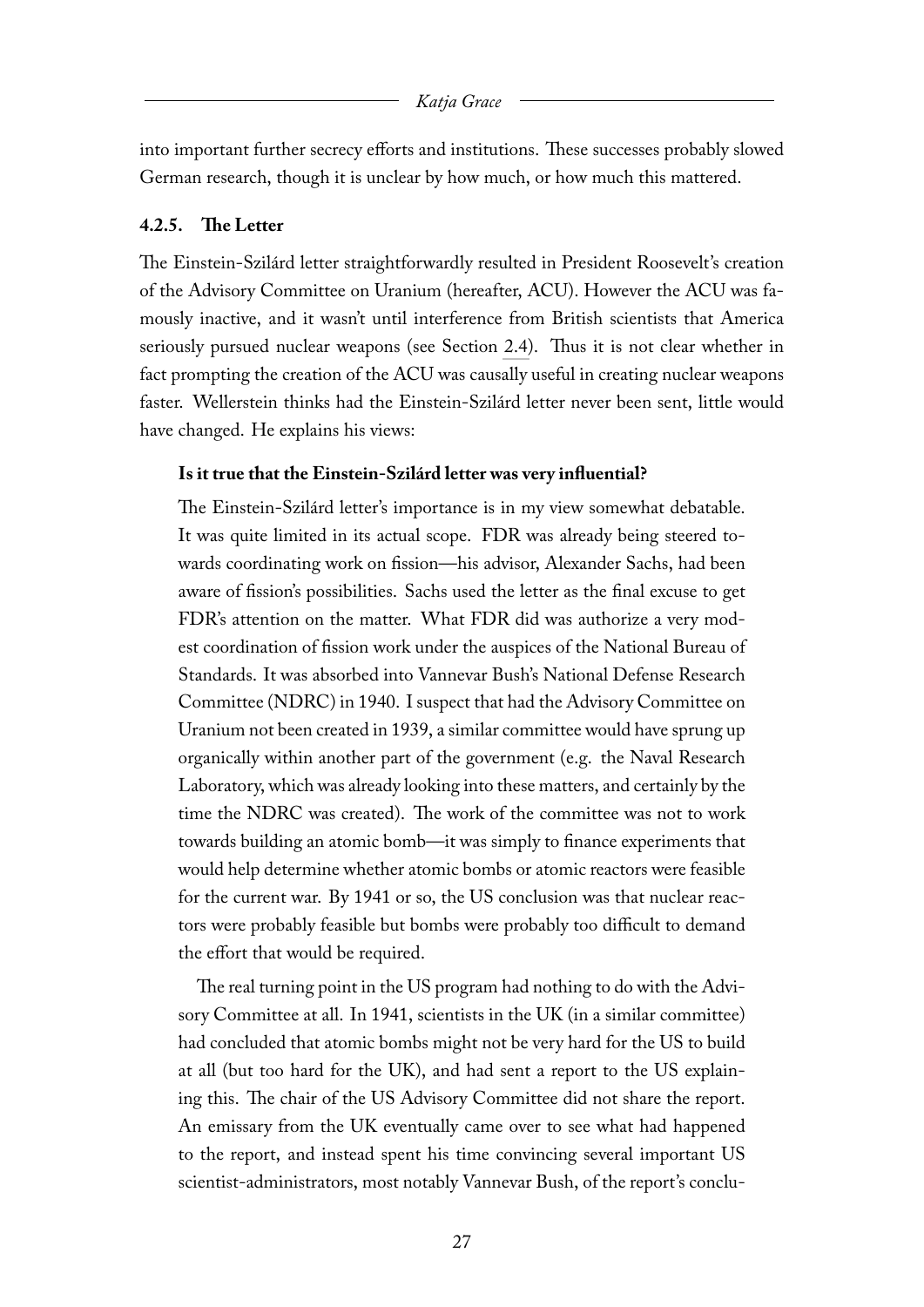sions. Bush then staged something of a coup to wrest control of fission research from the original Advisory Committee and to accelerate the research program. By late 1942 it was decided that they should move the program into a production phase and the Army Corps of Engineers was brought in . . . this is when it became the Manhattan Engineer District, and thus the Manhattan Project, and became a bomb-making program.

So the point here is that the impetus for the Manhattan Project did not really come from the Advisory Committee and thus really didn't come from the Einstein-Szilárd letter. It came from a completely different source . . . the British. If the Einstein-Szilárd letter had never been sent, and the Advisory Committee had never been created, I doubt it would have affected anything much at all in the timeline of whether and when the atomic bomb was made, simply because it wasn't that influential on the timeline at all. Of course, this is speculative . . . there may have been other useful aspects of the Advisory Committee (e.g. it did involve getting several scientists involved who might have gotten tied up with other war work had they not been told about the uranium question). But I think it is worth emphasizing that it was not really the start of the Manhattan Project at all, and it was not a bomb-producing program in 1939. The bomb-producing program did not really start until late 1942. (Wellerstein and Grace [2015\)](#page-71-0)

In summary, there is a reasonable case to be made that the letter did not substantially improve the timing or other important features of the eventual US nuclear program. However, this is speculative, and given that the letter did nominally begin such research, it still seems plausible that it had some effect.

### <span id="page-28-0"></span>**4.2.6. Would Later Action Have Been Better?**

Because we are especially interested in the value of early efforts to avert risks, let us ask whether these efforts would have been better if they had been later.

The patent might have had more success attracting attention later, however had it attracted early attention the attention would have been more valuable because it would have brought funding to explore the problem earlier, and such research would plausibly have been fruitful.

The secrecy efforts appear to have been too late, if anything. Though they were dealing with a potentially far-off problem, the papers fueling that problem were being written at that moment. They were just in time to block some and too late for others. This suggests earlier would have been better, but perhaps earlier secrecy efforts may have been less popular given that attitudes changed with war (discussed briefly in Section [2.3\)](#page-5-0).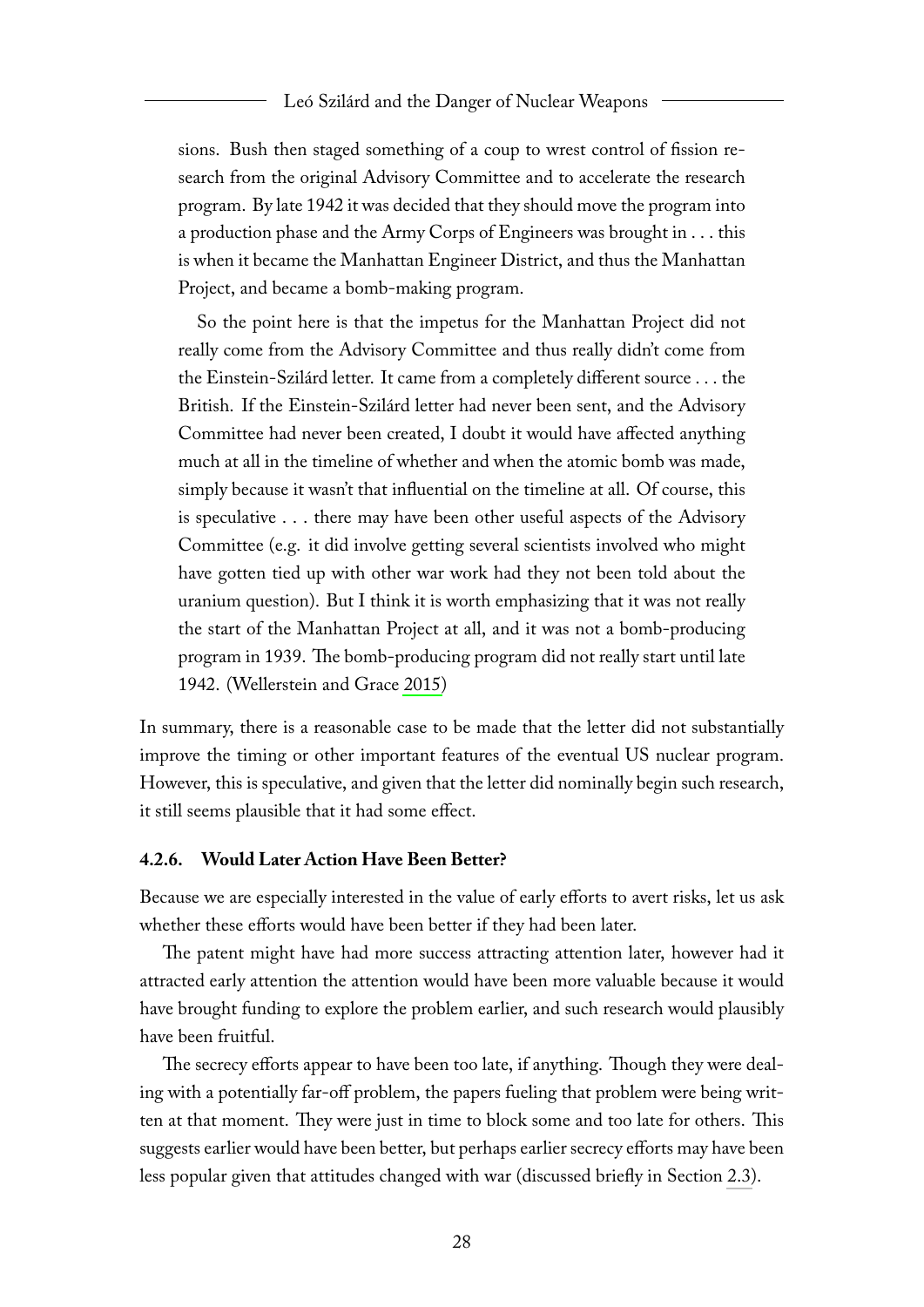It seems fairly ambiguous what would have happened differently if the letter was sent substantially earlier or later.

### <span id="page-29-0"></span>**4.3. Conclusions on Success**

Szilárd's predictions were fairly successful. The secret patent was probably not very successful in any sense. The secrecy efforts may have made a substantial difference to Germany's failure to develop nuclear weapons, though this is unlikely and hard to judge. Szilárd also came very close to being hugely successful at withholding information, which for all that was known at the time could have been very useful, though in practice probably would not have been. The letter was of ambiguous value: nominally it started nuclear research which eventually led into the Manhattan project, but, on closer inspection, it may have been worse than useless.

In sum, it looks plausible that Szilárd had little effect, largely because the Germans did not come close to obtaining nuclear weapons before the US. However Szilárd's actions appear to have been close enough to being highly valuable that they were likely very good in expectation, given the information available at the time. There also appears to be a small chance that they were highly valuable in fact, if the secrecy efforts made a meaningful difference to slowing the German nuclear program.

Given the similarities to the AI case (see Section [3.6\)](#page-22-0), what should we infer about efforts to avert AI risk? Perhaps that it is plausible for small groups of people to make a meaningful difference to far-off and difficult problems, but also that it is easy enough for them not to, even after impressive intermediate successes.

### <span id="page-29-1"></span>**A. Appendix: A Few Relevant Notes on the Incidents**

### <span id="page-29-2"></span>**A.1. Interest in Saving Humanity**

An interesting question for those who seek to do especially large amounts of social good is whether people who set out to do great good tend to succeed better than those who pursue a more regular career path and take opportunities when they stumble upon them. Szilárd is an example in favor of those who try doing better. He had been explicitly interested in "saving the world" since childhood:

Szilárd thought in maturity that his "addiction to the truth" and his "predilection for 'Saving the World' " were traceable first of all to the stories his mother told him. (Rhodes [1971,](#page-70-0) 107)

And, though it's unclear how much good he did in the end, he at least came much closer than most.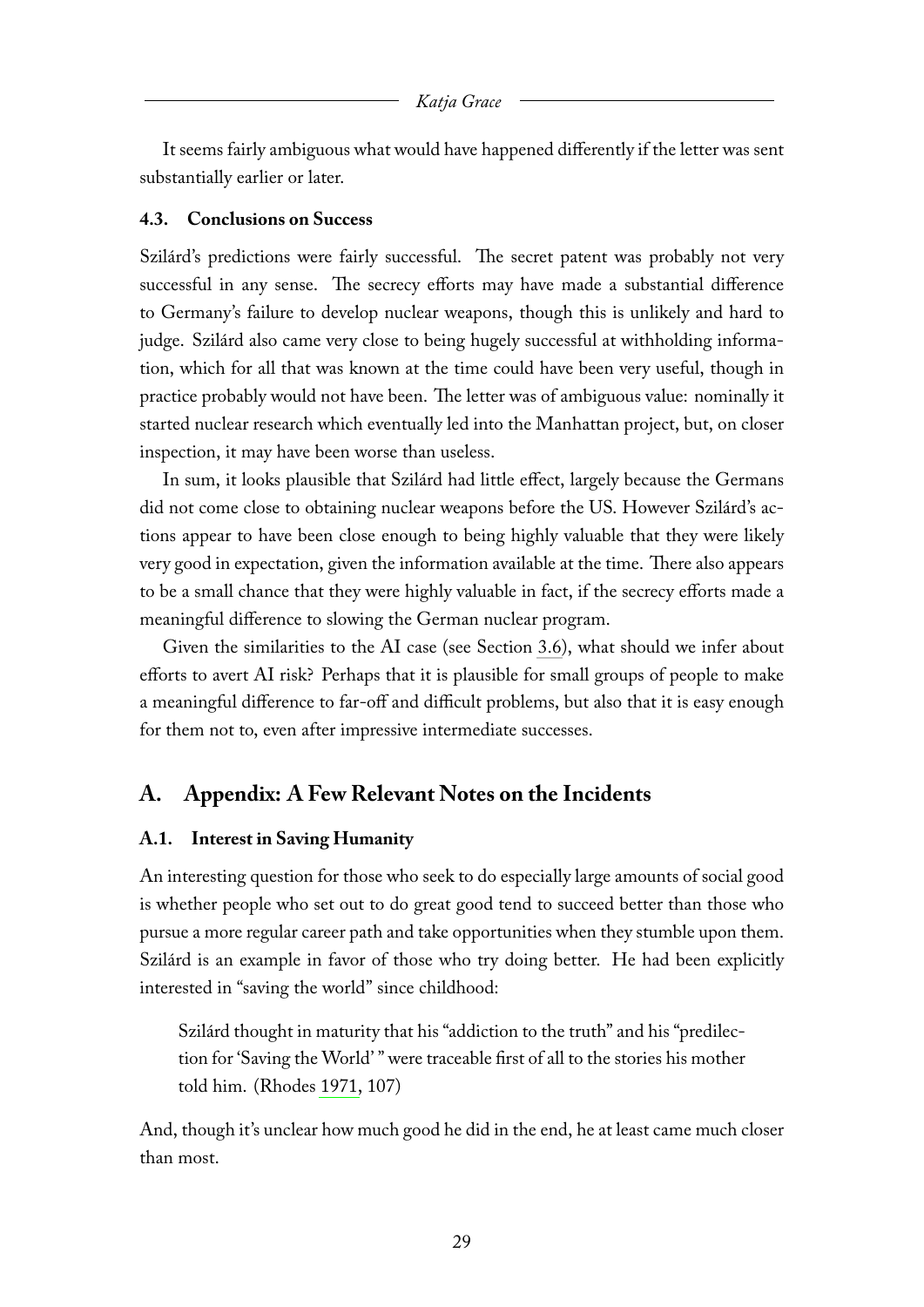### <span id="page-30-0"></span>**A.2. Belief That Science Should Be Free**

Scientists were sometimes opposed to Szilárd's secrecy schemes because they felt sci-entific secrecy was wrong on principle.<sup>[241,](#page-67-8)[242,](#page-68-0)[243,](#page-68-1)[244,](#page-68-2)[245,](#page-68-3)[246,](#page-68-4)[247](#page-68-5)</sup> This parallels some of the opposition to constraints on recombinant DNA research in the 1970s on grounds that, in spite of dangers, science should be free on principle. This weakly suggests such views will commonly arise near issues of scientific safety.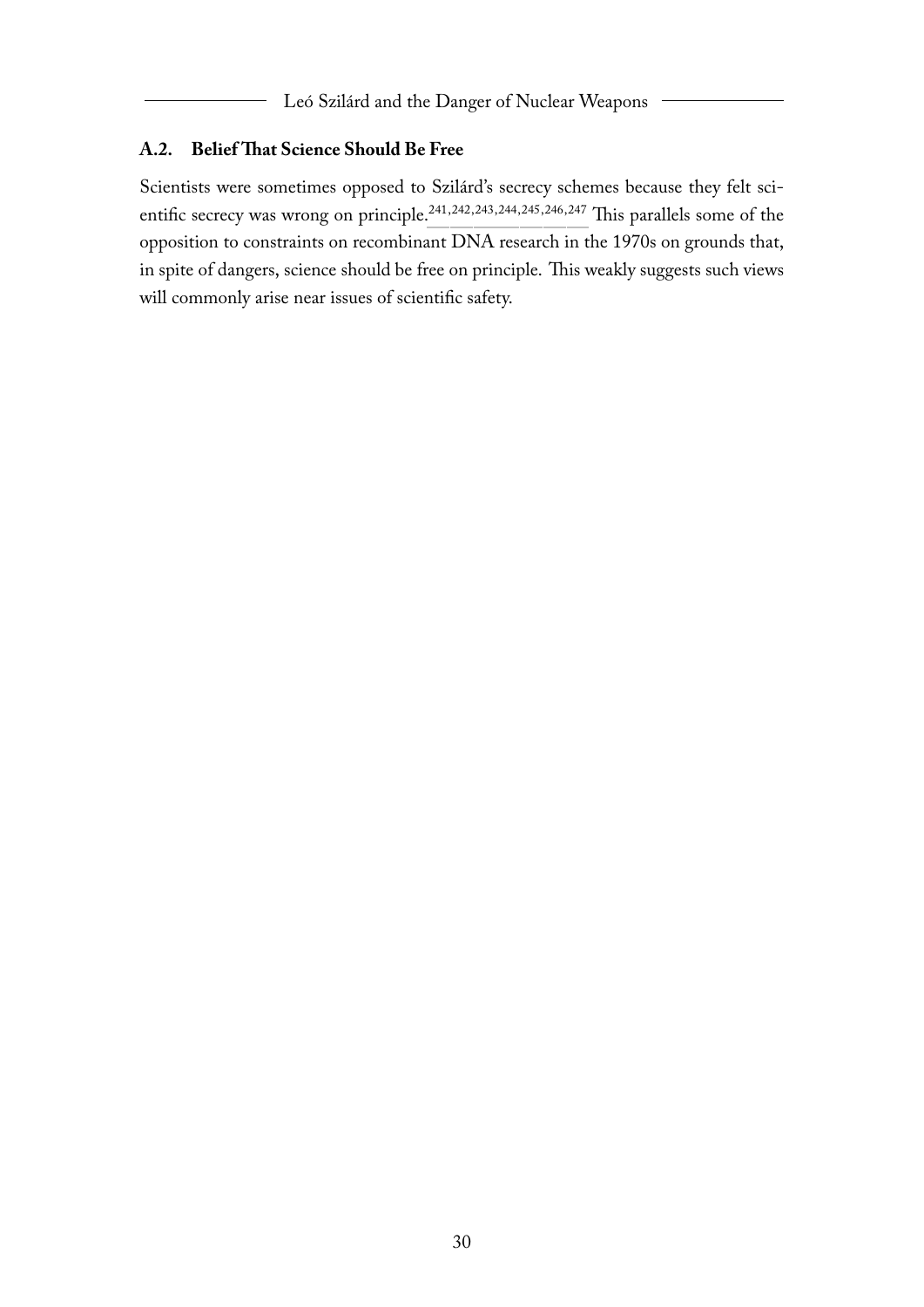### <span id="page-31-0"></span>**Notes**

<span id="page-31-1"></span>[1 "](#page-4-3)In London, where Southampton Row passes Russell Square, across from the British Museum in Bloomsbury, Leó Szilárd waited irritably one gray Depression morning for the stoplight to change. A trace of rain had fallen during the night; Tuesday, September 12, 1933, dawned cool, humid and dull. Drizzling rain would begin again in early afternoon. When Szilárd told the story later he never mentioned his destination that morning. He may have had none; he often walked to think. In any case another destination intervened. The stoplight changed to green. Szilárd stepped off the curb. As he crossed the street time cracked open before him and he saw a way to the future, death into the world and all our woe, the shape of things to come. . .

" 'As the light changed to green and I crossed the street,' Szilárd recalls, 'it . . . suddenly occurred to me that if we could find an element which is split by neutrons and which would emit two neutrons when it absorbs one neutron, such an element, if assembled in sufficiently large mass, could sustain a nuclear chain reaction.' " (Rhodes [1971,](#page-70-0) 13, 28)

<span id="page-31-2"></span>[2 "](#page-4-4)The morning of Rutherford's lecture, September 11 1933 . . ." (Lanouette [1992,](#page-70-1) 132)

"[Szilárd's] 'chain reaction' idea occurred either the day after Rutherford's speech or within a few weeks, depending on which of Szilárd's versions is true. It seems unlikely that he would be out walking the day he awoke with a bad cold, and other evidence also suggests at least a few days' delay in his contemplations." *Memoirs*, dictated in 1960 (Lanouette [1992,](#page-70-1) 133, Footnote 4)

<span id="page-31-3"></span>[3 "](#page-4-5)That Szilárd saw beyond 'energy for industrial purposes' to the possibility of weapons of war is evident in his next patent amendments, dated June 28 and July 4, 1934. Previously he had described 'the transmutation of chemical elements'; now he added 'the liberation of nuclear energy for power production and other purposes through nuclear transmutation.' He proposed for the first time 'a chain reaction in which particles which carry no positive charge and the mass of which is approximately equal to the proton mass or a multiple thereof [i.e., neutrons] form the links of the chain.' He described the essential features of what came to be known as a 'critical mass'—the volume of a chain-reacting substance necessary to make the chain reaction self-sustaining. He saw that the critical mass could be reduced by surrounding a sphere of chain-reacting substance with 'some cheap heavy material, for instance lead,' that would reflect neutrons back into the sphere, the basic concept for what came to be known (by analogy with the mud tamped into drill holes to confine conventional explosives) as 'tamper.' And he understood what would happen if he assembled a critical mass, spelling out the results simply on the fourth page of his application:

If the thickness is larger than the critical value . . . I can produce an explosion." (Rhodes [1971,](#page-70-0) 214)

- <span id="page-31-4"></span>[4 "](#page-4-6)The patent, Szilárd explained in the letter Lindemann enclosed [to the British Admiralty], 'contains information which could be used in the construction of explosive bodies . . . very many thousand times more powerful than ordinary bombs.' He was concerned about 'the disasters which could be caused by their use on the part of certain Powers which might attack this country.' " (Rhodes [1971,](#page-70-0) 224–25)
- <span id="page-31-5"></span>[5 "](#page-4-7)To this illustrious personage, a vegetarian who daily consumed copious quantities of olive oil and Port Salut, Szilárd turned in the early summer of 1935 to discuss 'the question whether or not the liberation of nuclear energy . . . can be achieved in the immediate future.' If 'double neutrons' could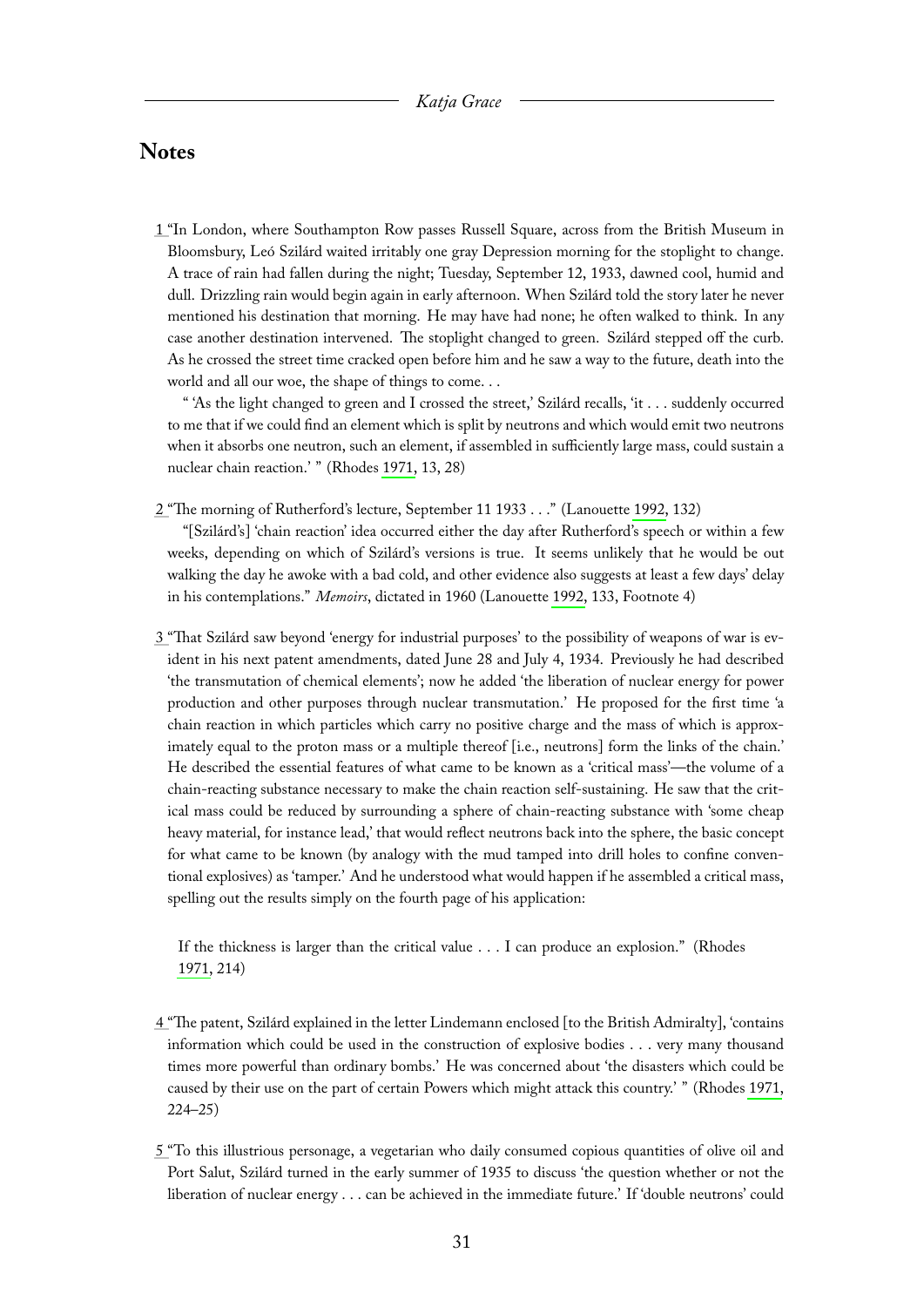### Leó Szilárd and the Danger of Nuclear Weapons

be produced, Szilárd wrote Lindemann on June 3 [1935], 'then it is certainly less bold to expect this achievement in the immediate future than to believe the opposite.' That meant trouble, Szilárd thought, if Germany achieved a chain reaction first, and he argued for 'an attempt, whatever small chance of success it may have . . . to control this development as long as possible.' Secrecy was the way to achieve such control: first, by winning agreement from the scientists involved to restrict publication, and second, by taking out patents." (Rhodes [1971,](#page-70-0) 223–24)

- <span id="page-32-0"></span>[6 L](#page-4-8)eó Szilárd had the opposite problem: he didn't want his idea of creating a neutron chain reaction to release nuclear energy to be shared, for fear it would allow Nazi Germany to build atomic bombs. (Rhodes and Grace [2015,](#page-70-2) 1)
- <span id="page-32-1"></span>[7 S](#page-4-9)ee Szilárd [1934.](#page-70-3)
- <span id="page-32-2"></span>[8 S](#page-4-10)ee endnote [3.](#page-31-3)
- <span id="page-32-3"></span>[9 "](#page-4-11)Michael Polanyi had cautioned Szilárd late in 1934 that 'there is an opposition to you on account of taking patents.' The British scientific tradition that opposed patents assumed that those who filed them did so for mercenary purposes; Szilárd explained his patents to Lindemann to clear his name:

Early in March last year it seemed advisable to envisage the possibility that . . . the release of large amounts of energy . . . might be imminent. Realising to what extent this hinges on the "double neutron," I have applied for a patent along these lines. . . . Obviously it would be misplaced to consider patents in this field private property and pursue them with a view to commercial exploitation for private purposes. When the time is ripe some suitable body will have to be created to ensure their proper use." (Rhodes [1971,](#page-70-0) 224)

- <span id="page-32-4"></span>[10 "](#page-5-1)So Szilárd turned to a parallel tradition which he had some experience with, which was patent law. He and Albert Einstein had worked together in Germany on theoretical physics, and had actually taken out a number of patents together as well. Thus it made sense to Szilárd to take out a patent on the chain reaction, but then to give it to the British Admiralty, which would classify it secret and hide it away." (Rhodes and Grace [2015,](#page-70-2) 1)
- <span id="page-32-5"></span>[11 "](#page-5-2)Rhodes reminds us that these scientists were just thrown out of Nazi Germany with nothing but the shirts on their back; or as Ernest Rutherford famously said, 'Living on the smell of an oil rag.' They were just trying to survive: find a place where they could settle down to make a living doing their work. Szilárd was living off the earnings from his patents but lacked a place to work. They were trying to find a place that would take them in and accept them and give them a job and so forth." (Rhodes and Grace [2015,](#page-70-2) 9)
- <span id="page-32-6"></span>[12 "](#page-5-3)Szilárd came out of a generation of physicists where patenting had just started to be an important way for the scientists to assert control over their work, and had become a means of making sure that any commercial benefits the work produced would be re-invested back into science. Szilárd was already a prolific patent filer for this reason, perhaps even more so than the average physicist in the 1930s." (Wellerstein and Grace [2015,](#page-71-0) 1)
- <span id="page-32-7"></span>[13 "](#page-5-4)Director of Artillery J. Coombes turned them down on October 8, noting that 'there appears to be no reason to keep the specification secret so far as the War Department is concerned.' " (Rhodes [1971,](#page-70-0) 224)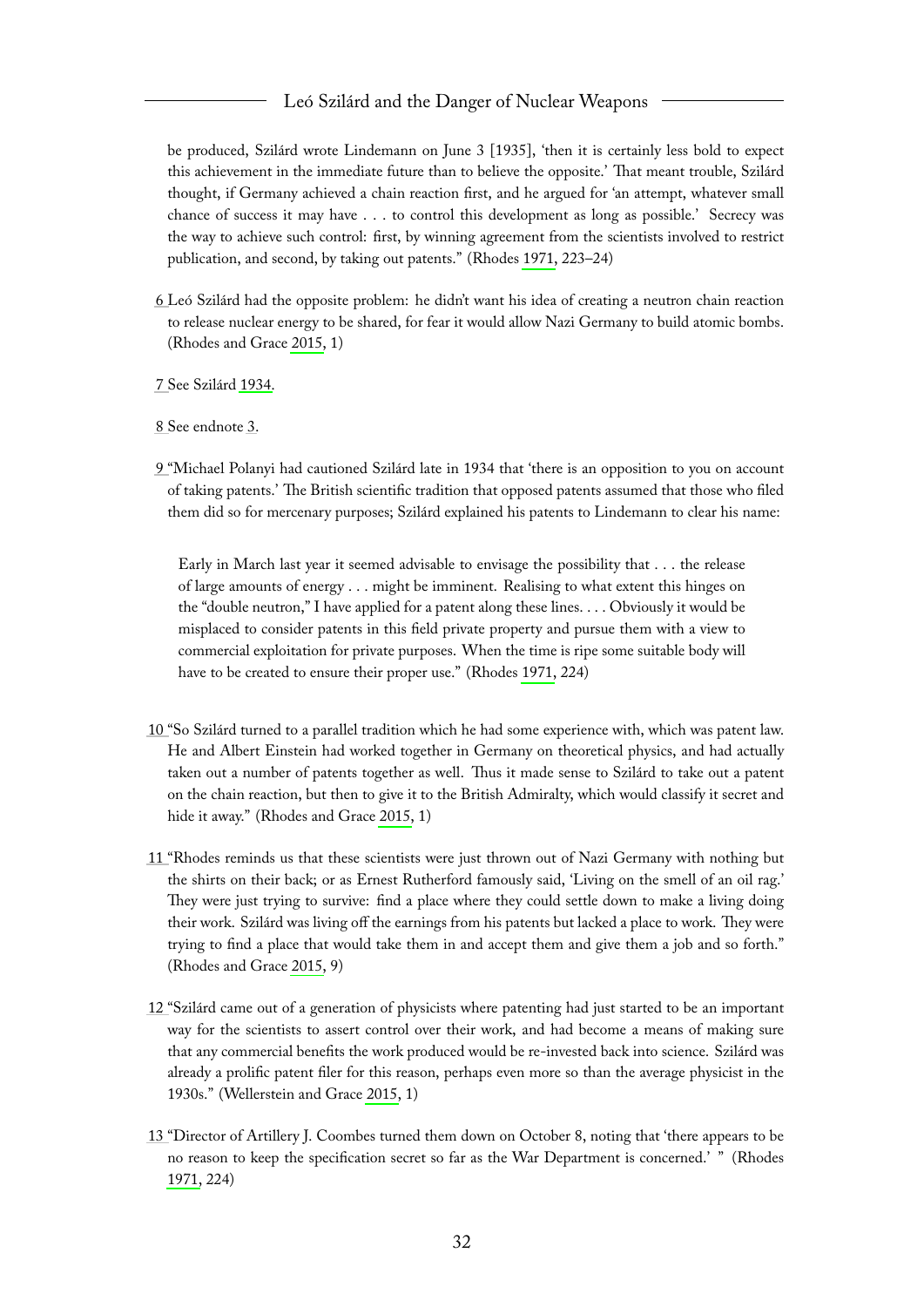<span id="page-33-0"></span>[14 "](#page-5-5)Since the beginning of his rescue work in England Szilárd had been in occasional contact with the physicist Frederick Alexander Lindemann, who was professor of experimental philosophy at Oxford and director of the Clarendon Laboratory there. . . . The following February 1936, [Lindemann] intervened on Szilárd's behalf with the Admiralty . . . writing the head of the Department of Scientific Research and Development cannily:

I daresay you remember my ringing you up about a man working here who had a patent which he thought ought to be kept secret. I enclose a letter from him on the subject as you suggested. I am naturally somewhat less optimistic about the prospects than the inventor, but he is a very good physicist and even if the chances were a hundred to one against it seems to me it might be worth keeping the thing secret as it is not going to cost the Government anything.

". . .Wisely and withal inexpensively the Admiralty accepted the patent into its safekeeping." (Rhodes [1971,](#page-70-0) 224–25)

- <span id="page-33-1"></span>[15 S](#page-5-6)ee endnote [4.](#page-31-4)
- <span id="page-33-2"></span>[16 "](#page-5-7)My understanding regarding the patent is that when he filed it, he explicitly requested it be kept secret. The patent law in question allows the inventor to assign weapons patents to the UK Crown and to have them kept secret (see *[Patents and Designs Act](#page-70-4)* [1907,](#page-70-4) Section 30)." (Wellerstein and Grace [2015,](#page-71-0) 1)
- <span id="page-33-3"></span>[17 "](#page-5-8)Rhodes is only familiar with American practice, but assuming British practice is similar, patents really don't see the light of day until they're finally filed. Even then, it's not as if they turn up on the front page of *The New York Times*. They are awarded and filed without fanfare, just another public document prepared and passed among law firms and government bureaus. And giving the patent to the British Admiralty with the proviso that they would keep it secret added another layer of protection from German awareness." (Rhodes and Grace [2015,](#page-70-2) 1–2)
- <span id="page-33-4"></span>[18 "](#page-5-9)That being said, secret patents were unusual at the time. What Szilárd appears to have been doing was drawing the idea to the attention of the British authorities in particular. Filing a patent like this and declaring it as needing to be secret was his way of demonstrating that the idea could be made into a concrete technology and forcing it to go through the kinds of channels that a military patent might be put through—a place where you are guaranteed that security people and technical people are going to be scrutinizing it closely. He was hoping they would take interest in it enough to start funding a project to investigate whether it might actually work—but they weren't . . . Szilárd's approach was always to try and get official (Allied) interest (either the UK or USA), and to secretly pursue this work. So his patenting activities were always secret for this reason. He didn't think a patent would stop the Germans at all . . . just that it would get the 'good guys' interested in the topic." (Wellerstein and Grace [2015,](#page-71-0) 2)
- <span id="page-33-5"></span>[19 "](#page-5-10)The next day [shortly after January 1939] Szilárd discussed his plan for voluntary secrecy with Teller, then entrained for Princeton to pursue the same subject with EugeneWigner, who was still drydocked in the infirmary with jaundice." (Rhodes [1971,](#page-70-0) 281–82)
- <span id="page-33-6"></span>[20 "](#page-5-11)In the spring of 1939 one group, foreseeing the unprecedented power of nuclear weapons, made a concerted attempt to restrict knowledge of chain reactions. . . . While Pegram deliberated, Szilárd and his friends were determined to waste no time. Several of them talked the matter over, among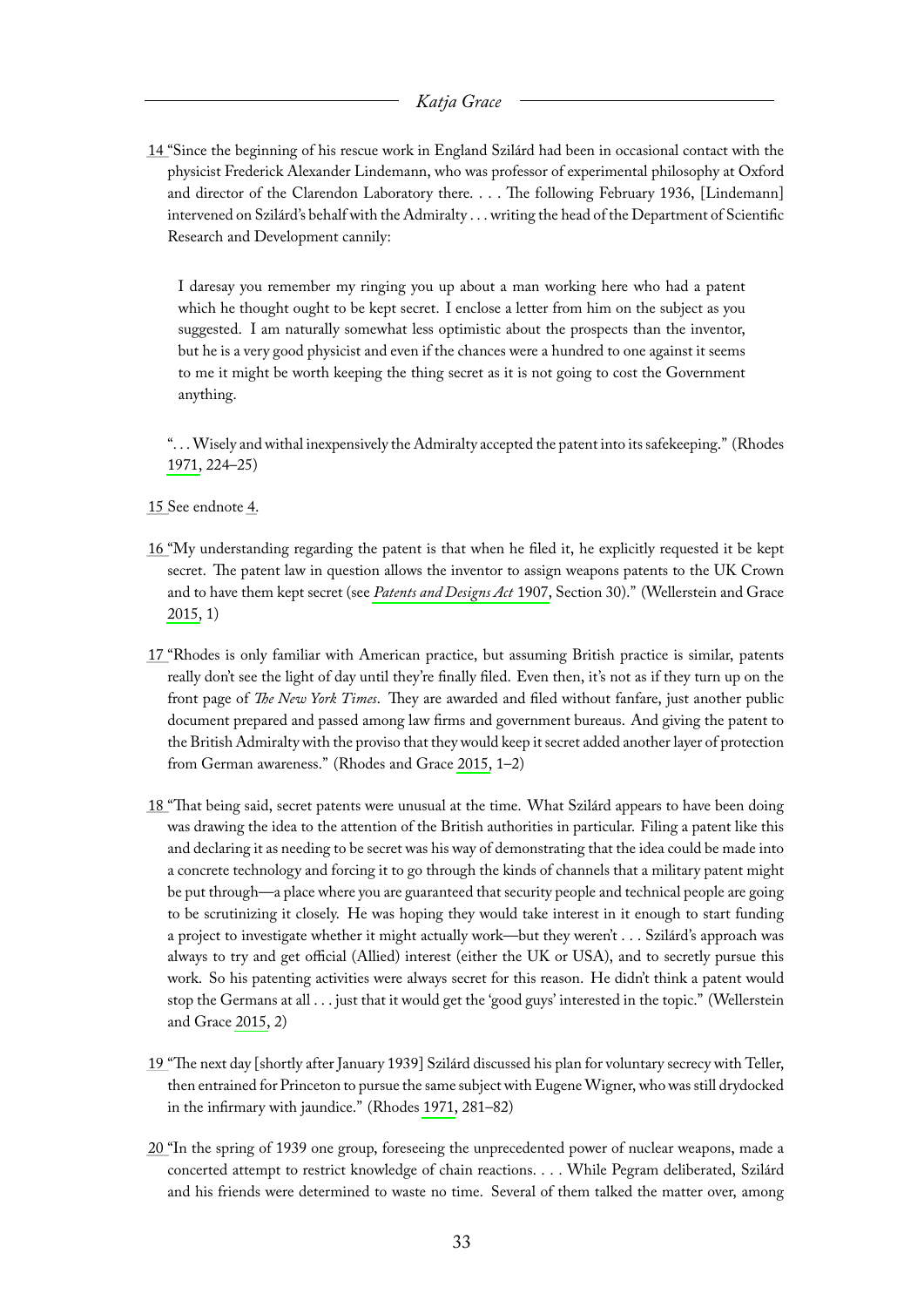### Leó Szilárd and the Danger of Nuclear Weapons

them Victor Weisskopf, an émigré Austrian physicist. . . . Meanwhile another of Szilárd's Hungarian physicist friends, Eugene Wigner, wrote P.A.M. Dirac and asked him to support Blackett." (Weart [1976,](#page-71-1) 23, 26)

- <span id="page-34-0"></span>[21 "](#page-5-12)Leó Szilárd was known by now throughout the American physics community as the leading apostle of secrecy in fission matters. To his mailbox, late in May 1940, came a puzzled note. . ." (Rhodes [1971,](#page-70-0) 346)
- <span id="page-34-1"></span>[22 "](#page-5-13)At the same time Weisskopf also cabled P.M.S. Blackett, a leading British physicist, asking whether it would be possible for *Nature* and the Royal Society's *Proceedings* to cooperate in delaying publication of fission research. Meanwhile another of Szilárd's Hungarian physicist friends, Eugene Wigner, wrote P.A.M. Dirac and asked him to support Blackett. The matter was rather urgent, Wigner said; although American scientists were willing to cooperate, they realized that their interests might be prejudiced if scientists in other nations published results and they did not. Blackett and another prominent physicist, John Cockcroft, promptly replied that they would support the secrecy plan. *Nature* and the Royal Society were expected to cooperate.

"Szilárd, Teller, Weisskopf and Wigner also talked the problem over with Niels Bohr, who was visiting the United States. Bohr doubted very much that fission could be used to cause a devastating explosion. And he thought that at any rate it would be difficult if not impossible to keep truly important results secret from military experts—the matter was already public. Nevertheless he agreed to go along with the attempt and drafted a letter to his Institute in Denmark (which apparently he did not immediately mail):

The Columbia group is busy organizing cooperation among all the physics laboratories outside the dictatorship countries, to keep possible results from being used in a catastrophic way in a war situation, and I must therefore ask you, if work along these lines is going on in Copenhagen, to wait before you publish anything until you have cabled me about the results and received an answer.

"But the conspirators still had to win the agreement of other American laboratories.

"The most immediate problem was a group headed by Richard Roberts working under Merle Tuve at the Carnegie Institution in Washington, DC. They too had recently seen some neutrons released from uranium. But the neutrons they saw were emitted over a period of some seconds after fission occurred: These were not the true fission neutrons, but occasional neutrons produced as a side effect of the radioactivity of the fission fragments. The development was announced in a news release of Science Service dated 24 February, written by Robert D. Potter, a science writer who kept in touch with the Columbia physicists and was infected with their excitement over chain reactions. Potter headlined the possibility of an explosive chain reaction propagated by neutrons. He carefully noted that Roberts's delayed neutrons might not be enough to sustain a chain reaction—in fact they are not—but he quoted Fermi as saying that the possibility of a chain reaction was certainly present." (Weart [1976,](#page-71-1) 26)

<span id="page-34-2"></span>[23 "](#page-5-14)The debate was hardly ended, nor Wigner's long day done. He returned to Princeton with Szilárd in tow for an important meeting with Niels Bohr. It had been planned in advance; John Wheeler and Leon Rosenfeld would attend and Teller was making a special trip up from Washington. If Bohr could be convinced to swing his prestige behind secrecy, the campaign to isolate German nuclear physics research might work." (Rhodes [1971,](#page-70-0) 294)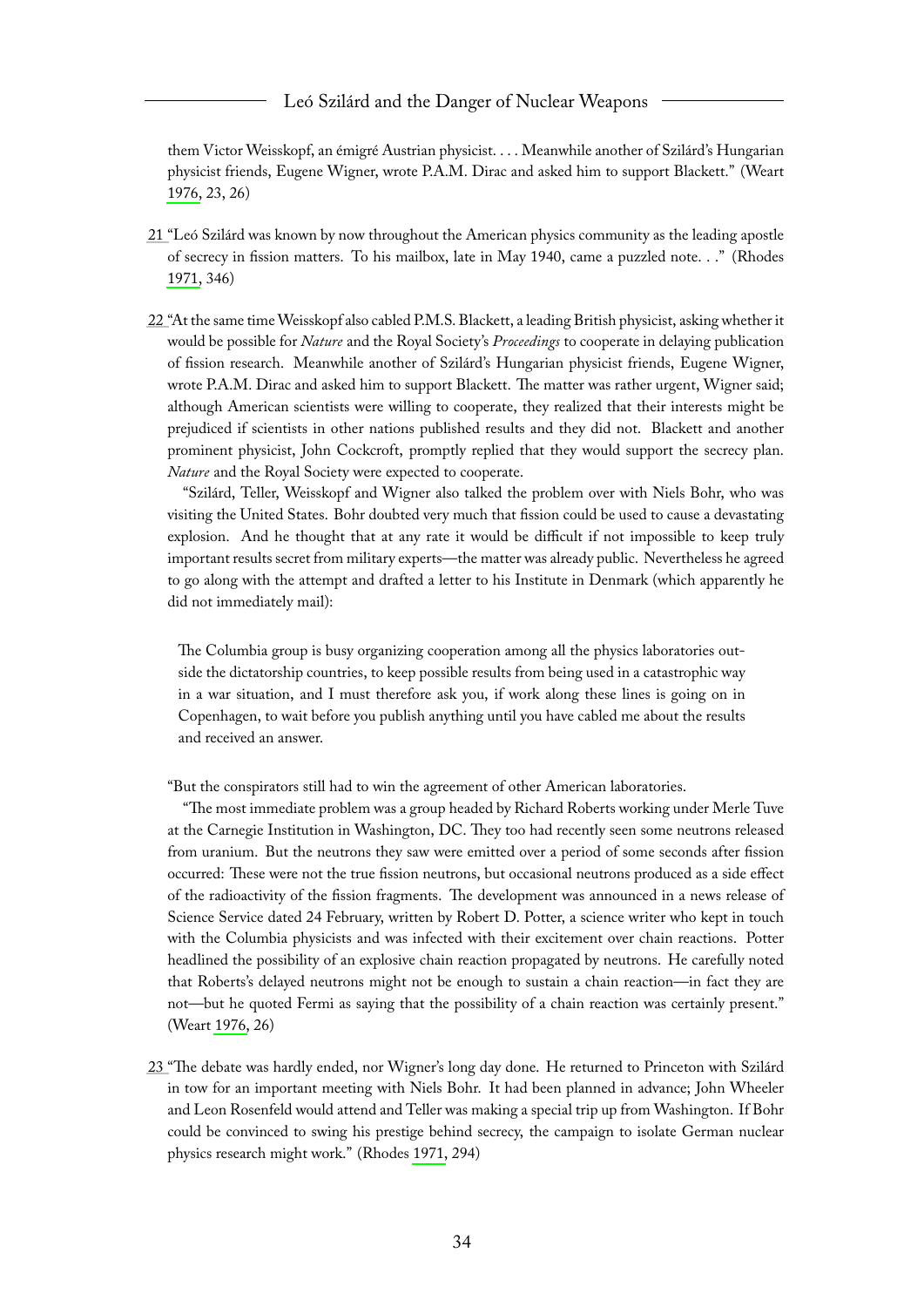- <span id="page-35-0"></span>[24 "](#page-5-15)Szilárd and his friends quickly approached the Washington group, who promised to cooperate in withholding future publications. The proposal was spread further within the United States by word of mouth and letter. Maurice Goldhaber of the University of Illinois was included and Ernest Lawrence of Berkeley was probably informed of the matter when he visited New York on 3 April. John Tate, editor of the *Physical Review*, was brought in, for nearly all important physics papers in the United States passed through Tate's office; anyone else who showed an interest in fission neutrons could thus be put in touch with the conspirators. The attempt to restrict the circulation of information to physicists outside the dictatorships was well begun. It lacked chiefly the acquiescence of the French." (Weart [1976,](#page-71-1) 28)
- <span id="page-35-1"></span>[25 "](#page-5-16)At the end of January 1939, still ill with a feverish cold that had laid him low for more than a week but determined to prevent information on the possibility of a chain reaction in uranium from reaching physicists in Nazi Germany, Leó Szilárd raised himself from his bed in the King's Crown Hotel on West 116th Street in Manhattan and went out into the New York winter to take counsel of his friend Isador Isaac Rabi. . . . Szilárd learned from Rabi that Enrico Fermi had discussed the possibility of a chain reaction in his public presentation at the Fifth Washington Conference on Theoretical Physics that had met the week before. Szilárd adjourned to Fermi's office but did not find him there. He went back to Rabi and asked him to talk to Fermi 'and say that these things ought to be kept secret.' Rabi agreed and Szilárd returned to his sickbed.

"He was recovering; a day or two later he again sought Rabi out:

I said to him: "Did you talk to Fermi?" Rabi said, "Yes, I did." I said, "What did Fermi say?" Rabi said, "Fermi said 'Nuts!' " So I said, "Why did he say 'Nuts!'?" and Rabi said, "Well, I don't know, but he is in and we can ask him." So we went over to Fermi's office, and Rabi said to Fermi, "Look, Fermi, I told you what Szilárd thought and you said 'Nuts!' and Szilárd wants to know why you said 'Nuts!' " So Fermi said, "Well . . . there is the remote possibility that neutrons may be emitted in the fission of uranium and then of course perhaps a chain reaction can be made." Rabi said, "What do you mean by 'remote possibility'?" and Fermi said, "Well, ten per cent." Rabi said, "Ten per cent is not a remote possibility if it means that we may die of it. If I have pneumonia and the doctor tells me that there is a remote possibility that I might die, and it's ten percent, I get excited about it."

"But despite Fermi's facility with American slang and Rabi's with probabilities Fermi and Szilárd were unable to agree. For the time being they left the discussion there." (Rhodes [1971,](#page-70-0) 279–80)

- <span id="page-35-2"></span>[26 "](#page-5-17)Fermi therefore arranged to ask the *Physical Review* to delay the publication indefinitely." (Weart [1976,](#page-71-1) 25)
- <span id="page-35-3"></span>[27 "](#page-5-18)The telegram asked Halban to advise Joliot that papers on neutron emission had already been sent to the *Physical Review*, but that the authors had agreed to delay publication for the reasons indicated in Szilárd's letter to Joliot of 2 February. The telegram continued:

NEWS FROM JOLIOT WHETHER HE IS WILLING SIMILARLY TO DELAY PUBLICATION OF RESULTS UNTIL FURTHER NOTICE WOULD BE WEL-COME STOP IT IS SUGGESTED THAT PAPERS BE SENT TO PERIODICALS AS USUAL BUT PRINTING BE DELAYED UNTIL IT IS CERTAIN THAT NO HARMFUL CONSEQUENCES TO BE FEARED STOP RESULTS WOULD BE COMMUNICATED IN MANUSCRIPTS TO COOPERATING LABORATORIES IN AMERICA ENGLAND FRANCE AND DENMARK. . .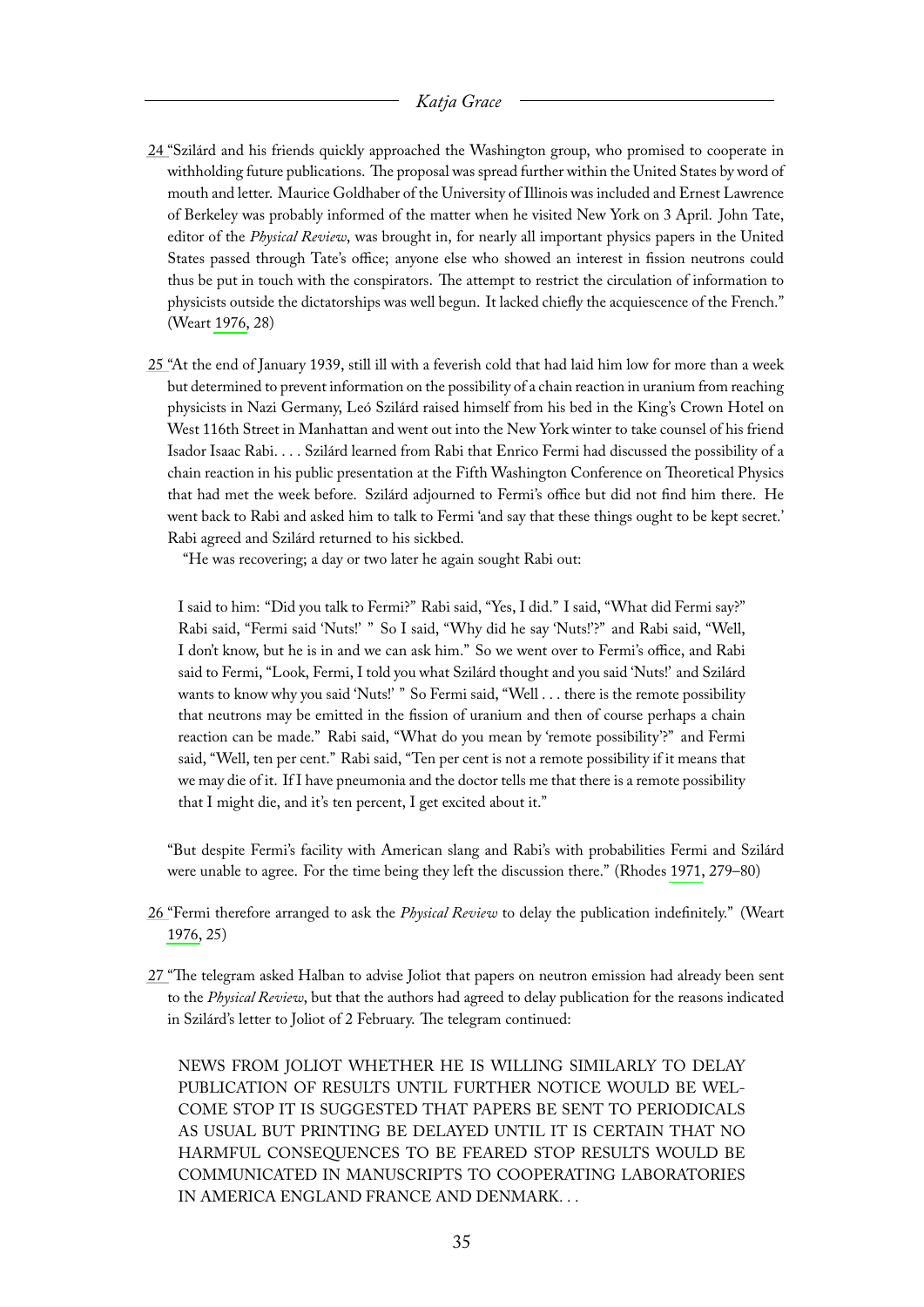"The proposed scheme was similar to the one Szilárd had conceived in 1935, with the additional idea that papers should be sent to journals, not for publication but to certify priority of discovery." (Weart [1976,](#page-71-0) 26)

- [28 "](#page-5-0)At the same timeWeisskopf also cabled P.M.S. Blackett, a leading British physicist, asking whether it would be possible for *Nature* and the Royal Society's *Proceedings* to cooperate in delaying publication of fission research." (Weart [1976,](#page-71-0) 26)
- [29 "](#page-5-1)Szilárd wrote back at once to say that his own paper was secret, implying that there was an official move underway to withhold papers. He persuaded Turner to write the *Physical Review* and delay publication." (Weart [1976,](#page-71-0) 29)
- [30 "](#page-5-2)Presumably to counter objections he had faced from younger men at Columbia, he wrote:

For a physicist, who has not yet made a name for himself, refraining from publication means a sacrifice which he should not be asked to make without being offered some compensation. Some addition to the salary which he is normally drawing from the university might therefore be desirable and might require the creation of some special fund." (Weart [1976,](#page-71-0) 29)

- [31 "](#page-5-3)In a letter to F. A. Lindemann, the head of physics at Oxford, he offered a mechanism to ensure secrecy . . . an agreement to make experimental results in the dangerous zone available only to those working in nuclear physics in England, America and perhaps one or two other countries, while otherwise keeping quiet." (Weart [1976,](#page-71-0) 23)
- [32 "](#page-5-4)As Weisskopf said in a recent interview, he had met Joliot's collaborator Halban years earlier and the two had become close personal friends, so Szilárd and Weisskopf drafted a telegram to Halban, which Weisskopf signed. The telegram asked Halban to advise Joliot that papers on neutron emission had already been sent to the *Physical Review*, but that the authors had agreed to delay publication for the reasons indicated in Szilárd's letter to Joliot of 2 February. The telegram continued:

NEWS FROM JOLIOT WHETHER HE IS WILLING SIMILARLY TO DELAY PUBLICATION OF RESUL TS UNTIL FURTHER NOTICE WOULD BE WEL-COME STOP IT IS SUGGESTED THAT PAPERS BE SENT TO PERIODICALS AS USUAL BUT PRINTING BE DELAYED UNTIL IT IS CERTAIN THAT NO HARMFUL CONSEQUENCES TO BE FEARED STOP RESULTS WOULD BE COMMUNICATED IN MANUSCRIPTS TO COOPERATING LABORATORIES IN AMERICA ENGLAND FRANCE AND DENMARK. . ." (Weart [1976,](#page-71-0) 26)

[33](#page-5-5) SZILARD LETTER RECEIVED BUT NOT PROMISED CABLE STOP PROPO-SITION OF MARCH 31 VERY REASONABLE BUT COMES TOO LA TE STOP LEARNED LAST WEEK THA T SCIENCE SERVICE HAD INFORMED AMER-ICAN PRESS FEBRUARY 24 ABOUT ROBERTS WORK STOP LETTER FOL-LOWS JOLIOT HALBAN KOWARSKI

". . . Weisskopf having left New York, Szilárd answered on his behalf. . . . That same day the French sent their final answer: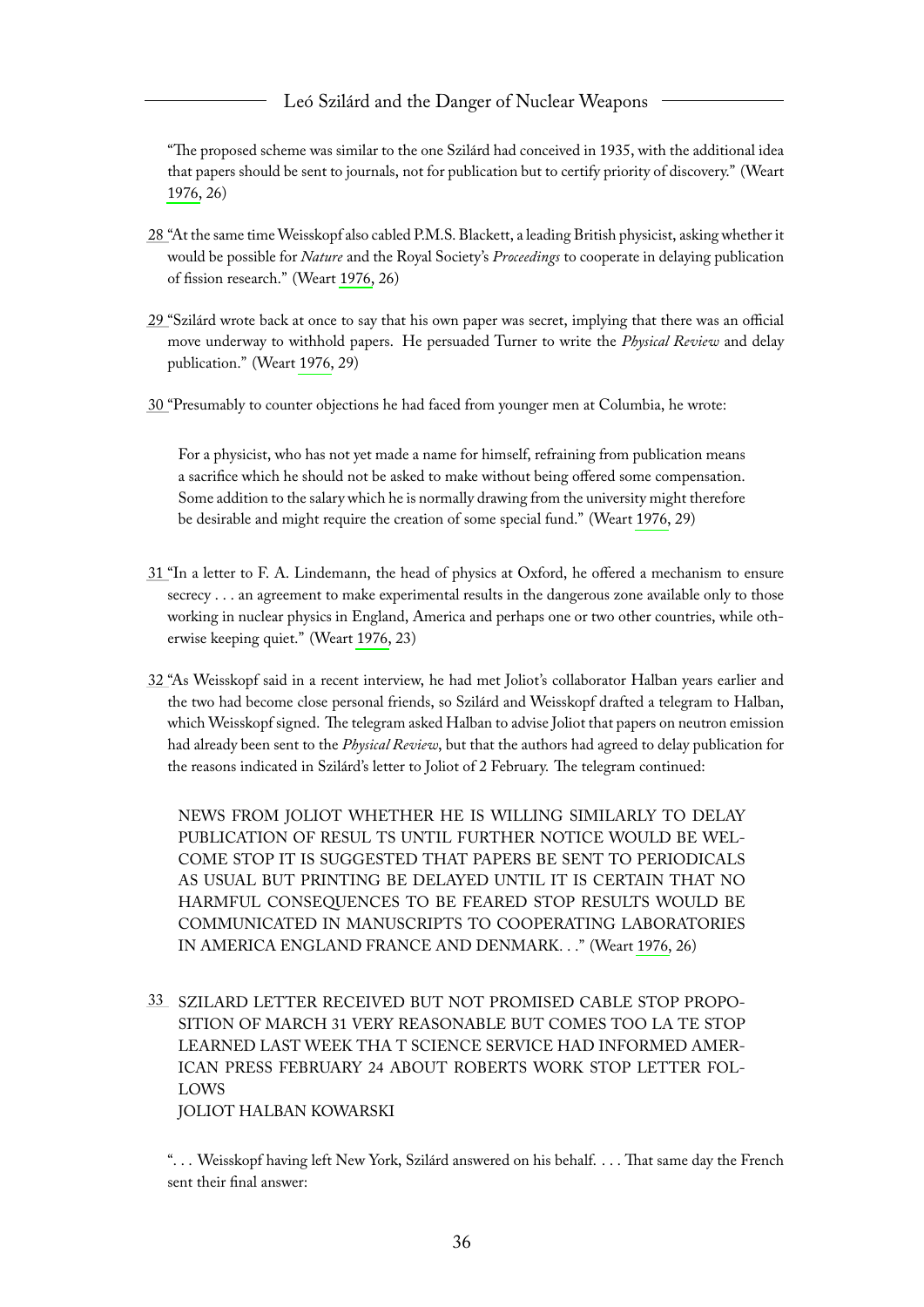QUESTION STUDIED MY OPINION IS TO PUBLISH NOW REGARDS JOLIOT." (Weart [1976,](#page-71-0) 28)

- [34 "](#page-5-6)Szilárd also hoped to talk to Fermi: 'I thought that if neutrons are in fact emitted in fission, this fact should be kept secret from the Germans. So I was very eager to contact Joliot and to contact Fermi, the two men who were most likely to think of this possibility.' " (Rhodes [1971,](#page-70-0) 267)
- [35 "](#page-5-7)Joliot published the number of secondary neutrons detected (he found that uranium gave off 3.5 neutrons on average, which is 1 larger than the currently accepted number of 2.5) and commented that chain reactions seemed possible." (Wellerstein and Grace [2015,](#page-71-1) 4)
- <span id="page-37-1"></span>[36 "](#page-5-8)On April 7, the day of the final exchange of cables with Szilárd, the French sent *Nature* the results of experiments and calculations that estimated the number of neutrons emitted per fission at between three and four. The report was duly published on 22 April 1939. This note convinced many physicists that uranium chain reactions were a real possibility. In Britain, George P. Thomson decided to warn his government of the dangerous prospects and meanwhile to begin experimenting with uranium. In Germany, Georg Joos wrote a letter to the Reich Ministry of Education; independently and simultaneously, Paul Harteck and Wilhelm Groth wrote a joint letter to the War Office. News of the French work may also have played a role in the startup of Soviet nuclear energy research, perhaps provoking the letters on uranium which I.V. Kurchatov and others sent the Soviet Academy of Sciences about this time. Thus in Britain, Germany and perhaps the Soviet Union, publication of the French results precipitated offically-supported programs of research into nuclear energy. The effort of Szilárd and his friends, after coming within an inch of success, had failed disastrously." (Weart [1976,](#page-71-0) 28)
- <span id="page-37-2"></span>[37 "](#page-5-9)In Germany, the French publication precipitated a high-level meeting within a week of publication. The meeting took place secretly on 29 April in the Ministry of Education's headquarters in Berlin, and it resulted in a decision to commandeer all existing stocks of uranium and obtain fresh supplies from the newly captured mines in Czechoslovakia." (Goodchild [2004\)](#page-69-0)
- [38 "](#page-5-10)This reply, along with the preceding French publication of the fact that fission does produce some neutrons, doomed the attempt to restrict publication. Pegram, who was not aware how much progress Szilárd and his friends had made aside from the French, after some days of deliberation decided that any attempt to impose secrecy was hopeless. Szilárd was forced to give in. The Columbia scientists asked the *Physical Review* to print their papers." (Weart [1976,](#page-71-0) 28)
- <span id="page-37-0"></span>[39 "](#page-6-0)Even though the self-censorship regime failed, it primed the other physicists for thinking about weapons and power possibilities, and created the first serious system of publication review (for security purposes) amongst physicists. This continued to be in effect when the government started to look into fission problems and eventually transitioned into part of the secrecy regime of the Manhattan Project." (Wellerstein and Grace [2015,](#page-71-1) 4)
- [40 "](#page-6-1)Before much progress had been made, the 15 June issue of the *Physical Review* appeared, containing a letter from Edwin McMillan and Philip Abelson at Berkeley. They had observed the production of neptunium when uranium was bombarded with neutrons. This was the first and most essential step of the process that Turner had predicted should lead to plutonium. But Abelson and McMillan had simply failed to see the connection between their work on transuranic elements and the fission problem.

"This publication brought down a flurry of protest, which helped to settle the secrecy issue. From as far as Britain, scientists interested in fission protested the publication of such revealing information." (Weart [1976,](#page-71-0) 29–30)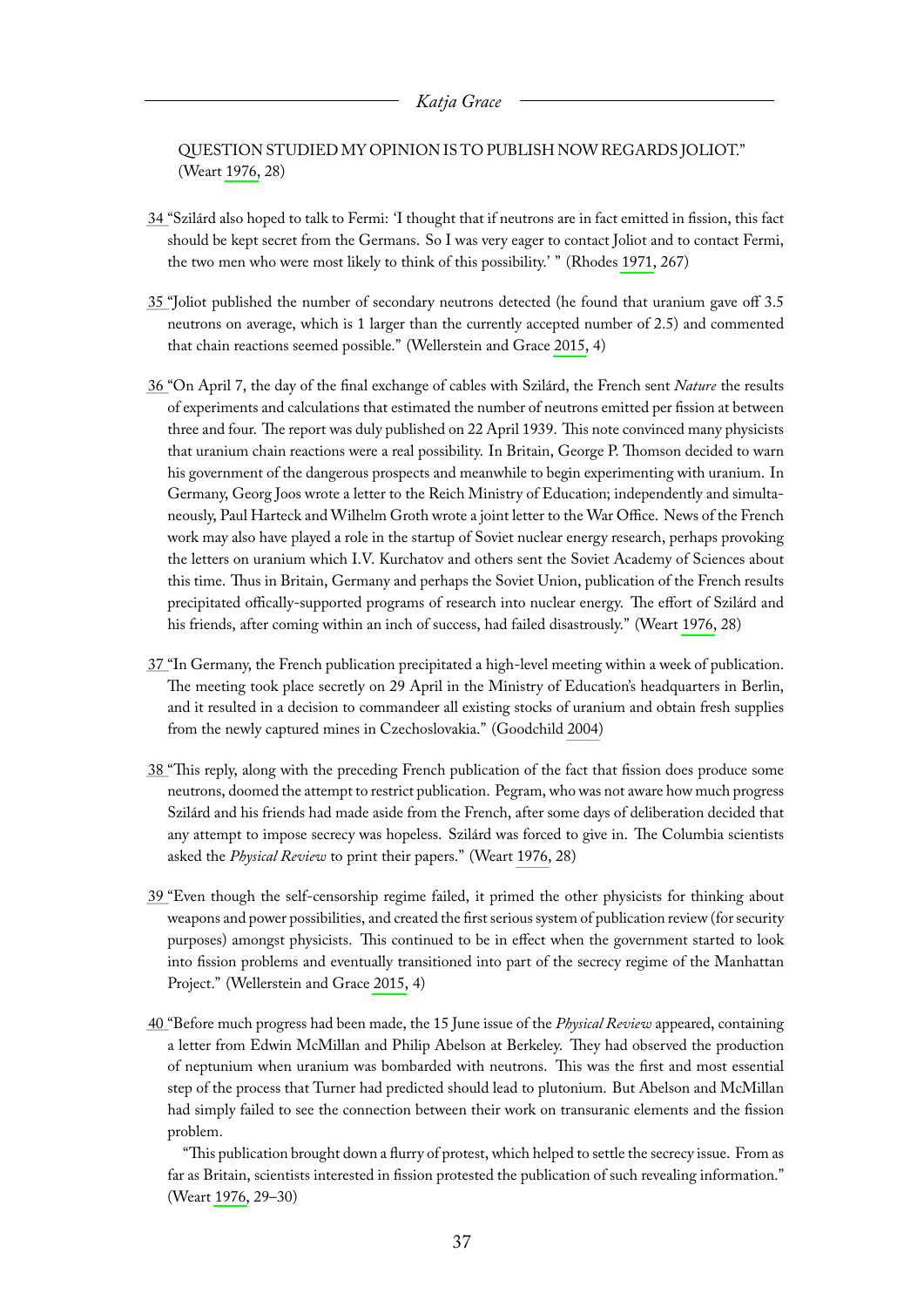- [41 "](#page-6-2)With a different perspective on the matter, James Chadwick at Liverpool was so uncharacteristically incensed by the publication of the McMillan-Abelson paper reporting element 93 that he asked for, and got, an official protest through the British Embassy. An attaché was duly dispatched to Berkeley to scold Ernest Lawrence, the 1939 Nobel laureate in physics, for giving away secrets to the Germans in perilous times." (Rhodes [1971,](#page-70-0) 351)
- [42 "](#page-6-3)After war broke out in September, scientists in France, Germany and Britain withheld publication on fission and any other subject remotely of military interest. But in the United States, the Soviet Union and other neutral countries, publication was scarcely impeded." (Weart [1976,](#page-71-0) 28–29)
- [43 "](#page-6-4) 'As recently as six months ago,' Lawrence wrote Breit, 'I should have been opposed to any such procedure, but I feel now that we are in many respects essentially on a war basis.' " (Weart [1976,](#page-71-0) 30)
- [44 "](#page-6-5)In May 1940, eight months after the outbreak of war in Europe, the U.S. physicist Gregory Breit undertook a nearly single-handed effort to halt publication of scientific articles in the newly discovered field of nuclear fission." (Marwell [2003\)](#page-70-1)
- <span id="page-38-0"></span>[45 "](#page-6-6)But the most important news came from Gregory Breit at the University of Wisconsin. Breit had known Szilárd and Wigner for years and was awakened to the secrecy problem through long conversations with them. Around the beginning of June Breit found a way to circumvent the problems Szilárd and others were running into. Recently named to the National Academy of Sciences, he had been put in the Division of Physical Sciences of the Academy's National Research Council. . . . Breit was made chairman of a subcommittee concerned specifically with uranium. Acting on his own initiative, he immediately began writing letters to journal editors, proposing a voluntary plan under which papers relating to fission would be submitted to his committee before publication. Sensitive papers would be circulated only to a limited number of workers. Breit added that he expected ultimately to publish the papers in book form or otherwise with a statement of the original fade of the paper and with a suitable acknowledgment of the public spirit of the authors.

"There were some raised eyebrows, but the editors of scientific journals and other leading scientists agreed to the plan. . . . Within a few weeks Breit, who swiftly set up close communications with Fermi, Urey, Wigner and others involved in parallel efforts at secrecy, had imposed total censorship on American fission research." (Weart [1976,](#page-71-0) 30)

- [46 "](#page-6-7)On the morning of March 16 [1939] he met with Szilárd, Fermi and George Pegram in Pegram's office. Since at least the end of January Szilárd had been promoting a new version of his Bund—he called it the Association for Scientific Collaboration—to monitor research, collect and disburse funds and maintain secrecy, a civilian organization that might guide the development of atomic energy. He had discussed it with Lewis Strauss on the train to Washington, with Teller after the night of the hard bed, with Wigner in Princeton the weekend Bohr drew his graphs. As far as Wigner was concerned, the time for such amateurism was over. He 'strongly appealed to us,' says Szilárd, 'immediately to inform the United States government of these discoveries.' It was 'such a serious business that we could not assume responsibility for handling it.' " (Rhodes [1971,](#page-70-0) 292)
- [47 "](#page-6-8)[Pegram] knew someone in Washington, he told Wigner: Charles Edison, Undersecretary of the Navy. Wigner insisted Pegram immediately call the man. Pegram was willing to do so, but first the group should discuss logistics. Who would carry the news? Fermi was traveling to Washington that afternoon to lecture in the evening to a group of physicists; he could meet with the Navy the next day. His Nobel Prize should give him exceptional credibility. Pegram called Washington. Edison was unavailable; his office directed Pegram to Admiral Stanford C. Hooper, technical assistant to the Chief of Naval Operations. Hooper agreed to hear Fermi out. Pegram's call was the first direct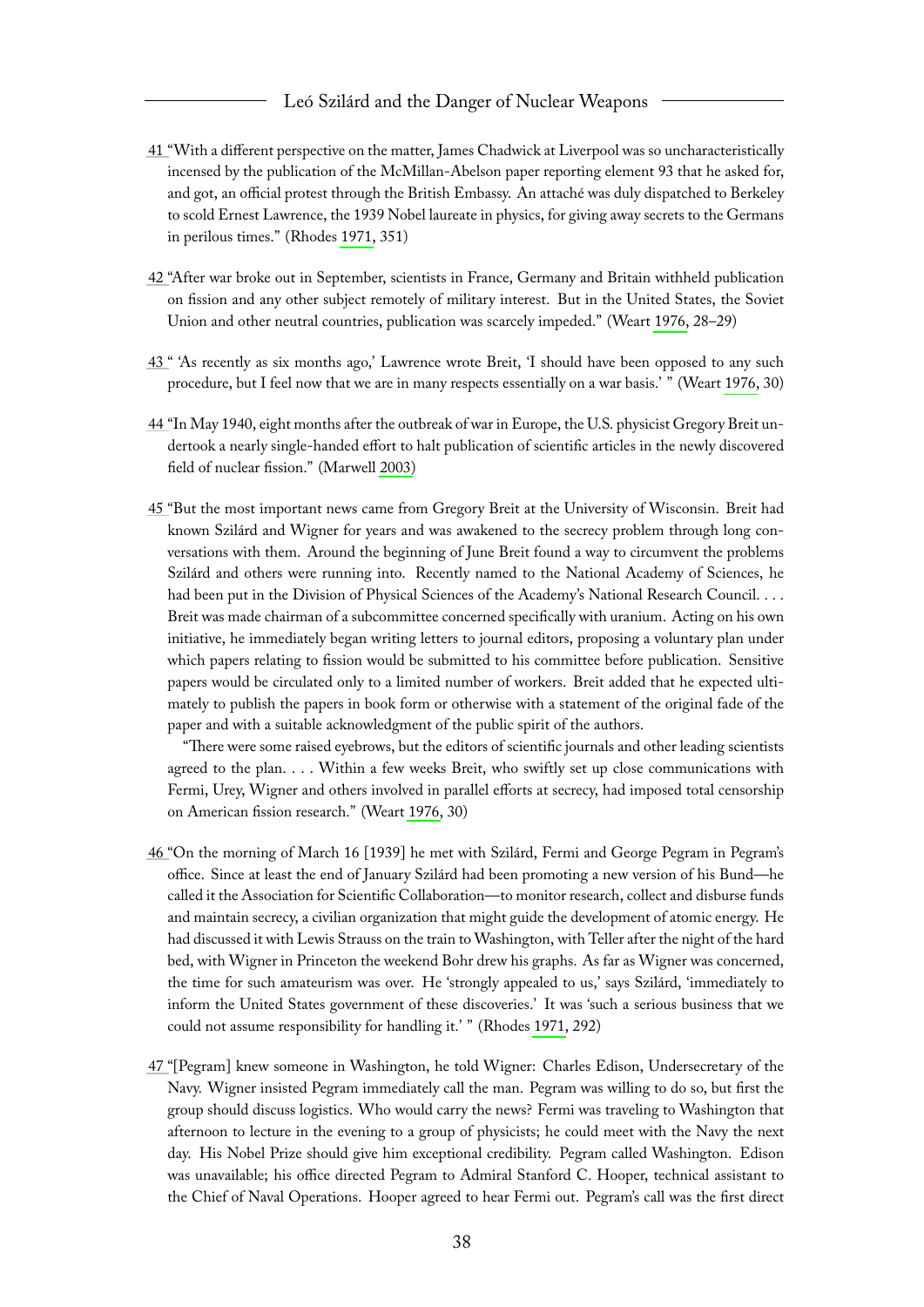contact between the physicists of nuclear fission and the United States government." (Rhodes [1971,](#page-70-0) 293)

- [48 "](#page-6-9)Neutrons diffusing through a tank of water: it was all too vague. Except to alert Ross Gunn, the meeting came to nothing. 'Enrico himself . . . doubted the relevance of his predictions,' says Laura Fermi. The Navy reported itself interested in maintaining contact; representatives would undoubtedly visit the Columbia premises. Fermi smelled the condescension and cooled." (Rhodes [1971,](#page-70-0) 295)
- [49 "](#page-6-10) 'Dr. Wigner is taking the stand that it is our duty to enlist the cooperation of the [Roosevelt] Administration. A few weeks ago he came to New York in order to discuss this point with Dr. Teller and me.' Szilárd had shown Wigner his uranium-graphite calculations. 'He was impressed and he was concerned.' Both Teller and Wigner, Szilárd wrote in a background memorandum in 1941, 'shared the opinion that no time must be lost in following up this line of development and in the discussion that followed, the opinion crystallized that an attempt ought to be made to enlist the support of the Government rather than that of private industry. Dr. Wigner, in particular, urged very strongly that the Government of the United States be advised.' " Leó Szilárd (quoted in Rhodes [1971,](#page-70-0) 303)
- [50 "](#page-6-11)But the discussion slipped away from that project into 'worry about what would happen if the Germans got hold of large quantities of the uranium which the Belgians were mining in the Congo.' Perhaps Szilárd emphasized the futility of the government contacts that he and Fermi had already made. 'So we began to think, through what channels could we approach the Belgian government and warn them against selling any uranium to Germany?'

"It occurred to Szilárd then that his old friend Albert Einstein knew the Queen of Belgium. Einstein had met Queen Elizabeth in 1929 on a trip to Antwerp to visit his uncle; thereafter the physicist and the sovereign maintained a regular correspondence, Einstein addressing her in plainspoken letters simply as 'Queen.' " (Rhodes [1971,](#page-70-0) 303-04)

- [51 "](#page-6-12)As soon as it became clear to Szilárd that physics was his real interest, he introduced himself, with characteristic directness, to Albert Einstein." Einstein was a man who lived apart—preferring originality to repetition, he taught few courses—but Wigner remembers that Szilárd convinced him to give them a seminar on statistical mechanics. . . . Szilárd began explaining [his apparently impossible idea]. 'Five or ten minutes' later, he says, Einstein understood. After only a year of university physics, Szilárd had worked out a rigorous mathematical proof that the random motion of thermal equilibrium could be fitted within the framework of the phenomenological theory in its original, classical form, without reference to a limiting atomic model—'and [Einstein] liked this very much.'
	- ". . . Between 1924 and 1934 he applied to the German patent office individually or jointly with his partner Albert Einstein for twenty-nine patents." (Rhodes [1971,](#page-70-0) 17, 19)
- [52 "](#page-6-13)They called Einstein to arrange a day. . . . Wigner picked up Szilárd on the morning of Sunday, July 16, and drove out Long Island to Peconic." (Rhodes [1971,](#page-70-0) 304)
- [53 "](#page-6-14)Einstein hesitated to write Queen Elizabeth but was willing to contact an acquaintance who was a member of the Belgian cabinet. Wigner spoke up to insist again that the United States government should be alerted, pointing out, Szilárd goes on, 'that we should not approach a foreign government without giving the State Department an opportunity to object.' Wigner suggested that they send the Belgian letter with a cover letter through State. All three men thought that made sense." (Rhodes [1971,](#page-70-0) 305)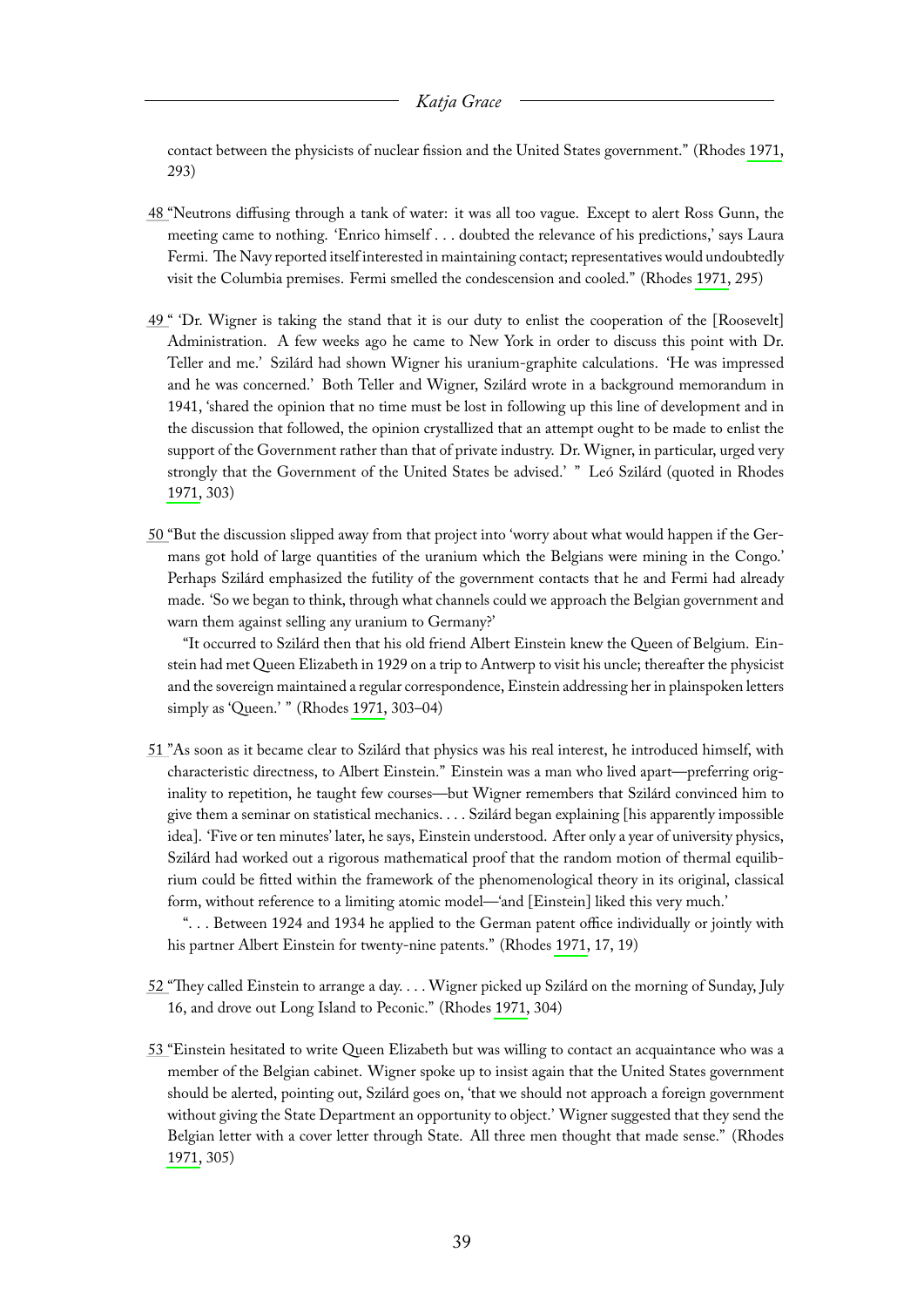- [54 "](#page-6-15)At this time Szilárd also furthered Wigner's proposal to contact the United States government by seeking advice from a knowledgeable émigré economist, Gustav Stolper, a Berliner resettled in New York who had once been a member ofthe Reichstag. Stolper offered to try to identify an influential messenger." (Rhodes [1971,](#page-70-0) 304)
- [55 "](#page-6-16)A message from Gustav Stolper awaited Szilárd at the King's Crown. 'He reported to me,' Szilárd wrote Einstein on July 19, 'that he had discussed our problems with Dr. Alexander Sachs, a vicepresident of the Lehman Corporation, biologist and national economist, and that Dr. Sachs wanted to talk to me about this matter.' Eagerly Szilárd arranged an appointment." (Rhodes [1971,](#page-70-0) 305)
- [56 "](#page-6-17)Sachs heard Szilárd out. Then, as Szilárd wrote Einstein, he 'took the position, and completely convinced me, that these were matters which first and foremost concerned the White House and that the best thing to do, also from the practical point of view, was to inform Roosevelt. He said that if we gave him a statement he would make sure it reached Roosevelt in person.' " (Rhodes [1971,](#page-70-0) 306)
- [57 "](#page-6-18)As September extended its violence Szilárd grew impatient. He had heard nothing from Alexander Sachs. Pursuing Sachs' previous suggestions and his own leads, he arranged for Eugene Wigner to give him a letter of introduction to MIT president Karl T. Compton; recontacted a businessman of possible influence whom he had once interested in the Einstein-Szilárd refrigerator pump; read a newspaper account of a Lindbergh speech and reported to Einstein that the aviator 'is in fact not our man.' Finally, the last week in September, he and Wigner visited Sachs and found to their dismay that the economist still held Einstein's letter. 'He says he has spoken repeatedly with Roosevelt's secretary,' Szilárd reported to Einstein on October 3, 'and has the impression that Roosevelt is so overburdened that it would be wiser to see him at a later date. He intends to go to Washington this week.' The two Hungarians were ready to start over: 'There is a distinct possibility that Sachs will be of no use to us. If this is the case, we must put the matter in someone else's hands. Wigner and I have decided to accord Sachs ten days' grace. Then I will write you again to let you know how matters stand.'

"But Alexander Sachs did indeed travel toWashington, not that week but the next, and onWednesday, October 11, presented himself, probably in the late afternoon, at the White House. Roosevelt's aide, General Edwin M. Watson, 'Pa' to Roosevelt and his intimates, sitting with his own executive secretary and military aide, reviewed Sachs' agenda. When he was convinced that the information was worth the President's time, Watson let Sachs into the Oval Office.

". . . Sachs had made a file for Roosevelt's reading of Einstein's letter and Szilárd's memorandum. But neither document had suited his sense of how to present the information to a busy President. 'I am an economist, not a scientist,' he would tell friends, 'but I had a prior relationship with the President, and Szilárd and Einstein agreed I was the right person to make the relevant elaborate scientific material intelligible to Mr. Roosevelt. No scientist could sell it to him.' Sachs had therefore prepared his own version of the fission story, a composite and paraphrase of the contents of the Einstein and Szilárd presentations. Though he left those statements with Roosevelt, he read neither one of them aloud. He read not Einstein's subsequently famous letter but his own eight-hundred-word summation, the first authoritative report to a head of state of the possibility of using nuclear energy to make a weapon of war. It emphasized power production first, radioactive materials for medical use second and 'bombs of hitherto unenvisaged potency and scope' third." (Rhodes [1971,](#page-70-0) 312–14)

[58 "](#page-7-0)Roosevelt called in Watson. 'This requires action,' he told his aide. Meeting afterward with Sachs, Watson went by the book. He proposed a committee consisting initially of the director of the Bureau of Standards, an Army representative and a Navy representative." (Rhodes [1971,](#page-70-0) 314–15)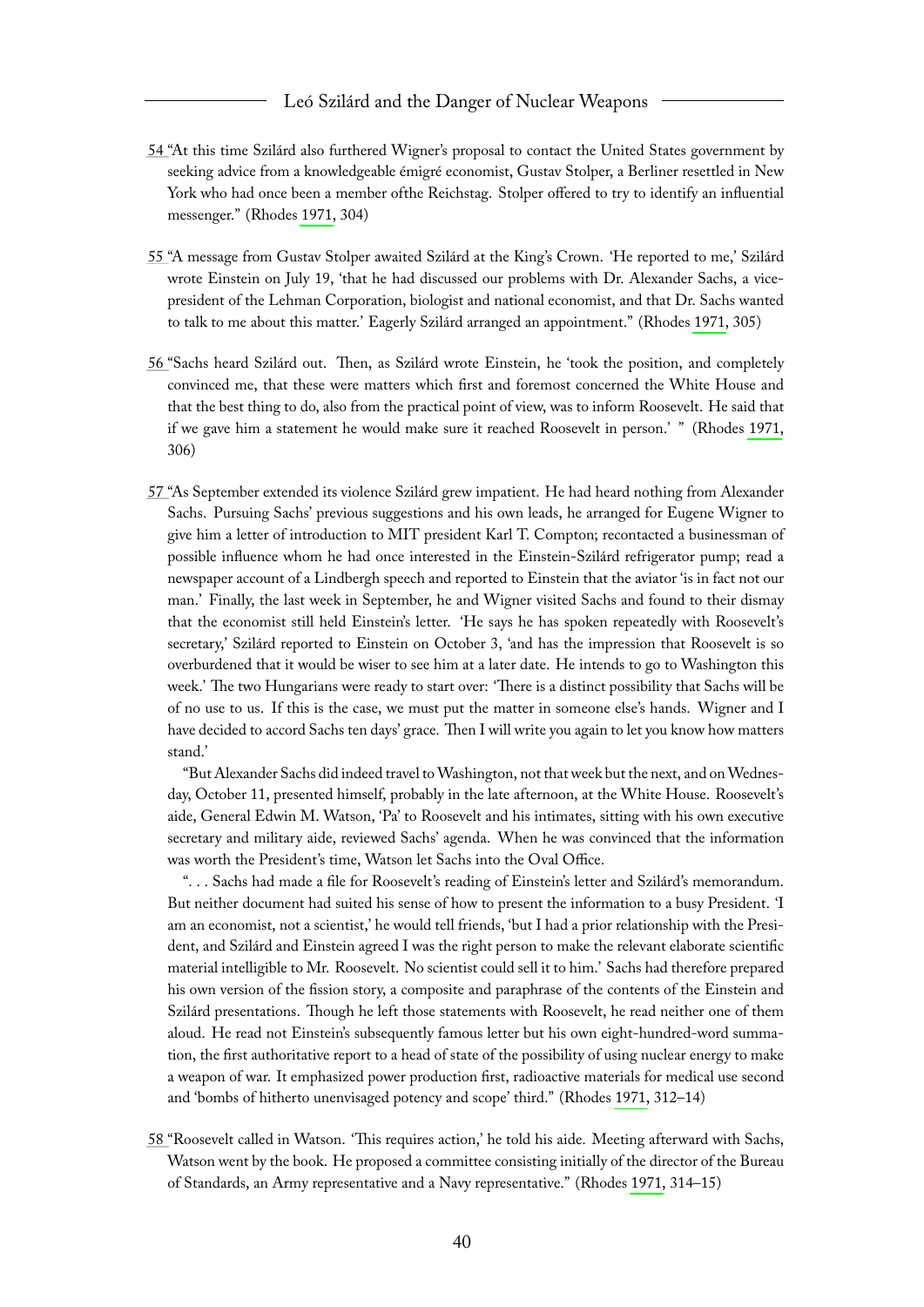## *Katja Grace*

- [59 "](#page-7-1)Their early meetings with the military were nearly disastrous. Teller asked for only \$6,000 to continue the water-tank experiments, which the general who listened skeptically to their story only grudgingly granted. When you consider that this program ended up costing more than two billion dollars (in 1945 dollars at that), six thousand dollars was obviously the barest of beginnings." (Rhodes and Grace [2015,](#page-70-2) 5)
- [60 "](#page-7-2)In the summer of 1940, the uranium committee was absorbed into the newly formed National Defense Research Council (NDRC), headed by James Conant of Harvard and Vannevar Bush of the Carnegie Institution. Briggs was kept on as head of the fission project, but he now reported to Conant." (Monk [2013\)](#page-70-3)
- [61 "](#page-7-3)The National Defense Research Council immediately absorbed the Uranium Committee. . . . When Briggs wrapped up his pre-NDRC committee work in a report to Bush on July I he asked for \$140,000, \$40,000 of it for research on cross sections and other fundamental physical constants, \$100,000 for the Fermi-Szilárd large-scale uranium-graphite experiment (the military had decided to grant \$100,000 on its own through the Naval Research Laboratory to isotope-separation studies). Bush allotted Briggs only the \$40,000. Once again Fermi and Szilárd were left to bide their time." (Rhodes [1971,](#page-70-0) 338)
- [62 "](#page-7-4)The American program was in danger for its life that summer, Compton thought: 'The government's responsible representatives were . . . very close to dropping fission studies from the war program.' " (Rhodes [1971,](#page-70-0) 368)
- [63 "](#page-7-5)Oliphant flew to the United States in late August—he considered the Pan-American Clipper through Lisbon too slow and usually traveled by unheated bomber—to work with his NDRC counterparts on radar. But he was also charged with inquiring why the United States was ignoring the MAUD Committee's findings. 'The minutes and reports . . . had been sent to Lyman Briggs . . . and we were puzzled to receive virtually no comment. . . . I called on Briggs in Washington, only to find that this inarticulate and unimpressive man had put the reports in his safe and had not shown them to members of his Committee.' Oliphant was 'amazed and distressed.' " (Rhodes [1971,](#page-70-0) 373)
- [64 "](#page-7-6)Mark Oliphant helped goad the American program over the top. 'If Congress knew the true history of the atomic energy project,' Leó Szilárd said modestly after the war, 'I have no doubt but that it would create a special medal to be given to meddling foreigners for distinguished services, and Dr. Oliphant would be the first to receive one.' Conant in his 1943 secret history thought the 'most important' reason the program changed direction in the autumn of 1941 was that 'the all-out advocates of a head-on attack on the uranium problem had become more vocal and determined' and mentioned Oliphant's influence first of all." (Rhodes [1971,](#page-70-0) 372)
- [65 "](#page-7-7)The émigré scientists didn't make much of a dent in the U.S. But there were also Jewish scientists in England who had similarly escaped from Nazi Germany, and because the British were already at war as of September 1939, they paid attention. It was, in the end, the British scientific establishment, which came to the U.S. in the summer of 1940 with a trunk full of technical secrets which it freely gave to the U. S. government, which convinced its American counterparts to take the possibility of an atomic bomb seriously." (Rhodes and Grace [2015,](#page-70-2) 5)
- [66 "](#page-7-8)Alexander [Berger] and Holden [Karnofsky] claim broadly that people very rarely attempt to respond to novel future problems far ahead of their emergence. They also expect such attempts are unlikely to be successful. Alexander expressed broad agreement with this list of characteristics that Katja Grace had compiled that might make an action better fit the class they consider unlikely and unpromising: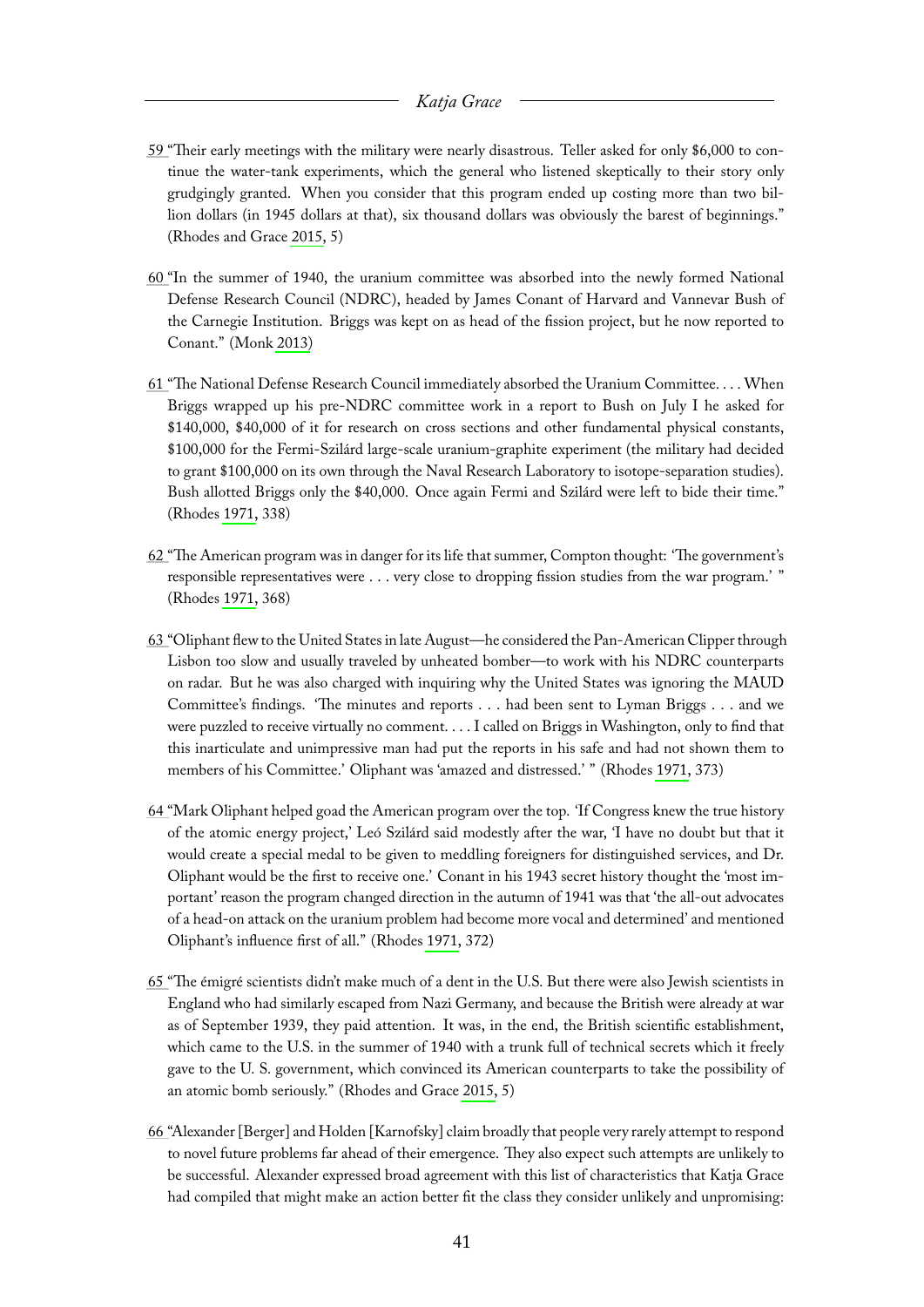- The prediction and beginnings of action take place fifteen years or more before the event was predicted to occur
- The prediction is more complicated than a linear extrapolation (e.g. CFCs or climate change don't count because the underlying physical dynamics were well-understood)
- The event has not arisen yet when the response occurs (e.g. CFCs or climate change don't count because ozone destruction and temperature changes were already observable prior to policy action)
- The problem is novel in the sense that the process producing it can't be broken down into steps, all of which presently occur (e.g. saving for retirement doesn't count, because other people are retiring now, so you can see it works)
- Highly credentialed and credible scientists are not concerned
- The policy response was narrowly useful for the predicted problem (e.g. not broad capacity building, or basic research)
- The response is a one-shot effort rather than an iterative process with frequent feedback about success (e.g. like the Maginot line rather than carbon emissions reduction technology)" (Berger, Christiano, and Grace [2015,](#page-69-1) 1–2)
- [67 S](#page-7-9)ee Berger, Christiano, and Grace [2015.](#page-69-1)
- [68 A](#page-7-10)merica bombed Hiroshima on 6 August 1945. (British Broadcasting Corporation [2004\)](#page-69-2)
- [69 B](#page-8-0)rookings lists the 'grand total' in 'then year dollars' as \$1,889,604,000. (The Brookings Institution [2001\)](#page-70-4)
- [70 U](#page-8-1)S nominal GDP in 1945 was around \$230 billion.
- [71 S](#page-8-2)ee table 'Wartime GDP of the Great Powers' (Zuljan [2003\)](#page-71-2).
- [72 "](#page-8-3)Even though Wigner and Szilárd were trained as engineers, they didn't expect the Manhattan Project to reach the size and scope that it did." (Rhodes and Grace [2015,](#page-70-2) 7)
- [73 "](#page-8-4) 'If each necessary step requires ten months of deliberation,' Leó Szilárd had complained to Alexander Sachs in 1940, 'then obviously it will not be possible to carry out this development efficiently.' The American program was moving faster now than that, but not by much." (Rhodes [1971,](#page-70-0) 369–70)
- [74 "](#page-8-5) 'When I was young,' he told an audience once, 'I had two great interests in life; one was physics and the other politics.' " (Rhodes [1971,](#page-70-0) 14)
- <span id="page-42-0"></span>[75 "](#page-8-6)Liebowitz characterized the German situation . . . in Early May:

. . . Dr. Leó Szilárd . . . proved to be the best prognosticator—he was able to foresee events better than anybody else I know. Weeks before the storm broke he began to formulate plans to provide some means of helping the scientists and scholars of Germany." (Rhodes [1971,](#page-70-0) 194)

[76 "](#page-8-7)He remembers informing his awed classmates, at the beginning of the Great War, when he was sixteen, how the fortunes of nations should go, based on his precocious weighing of the belligerents' relative political strength: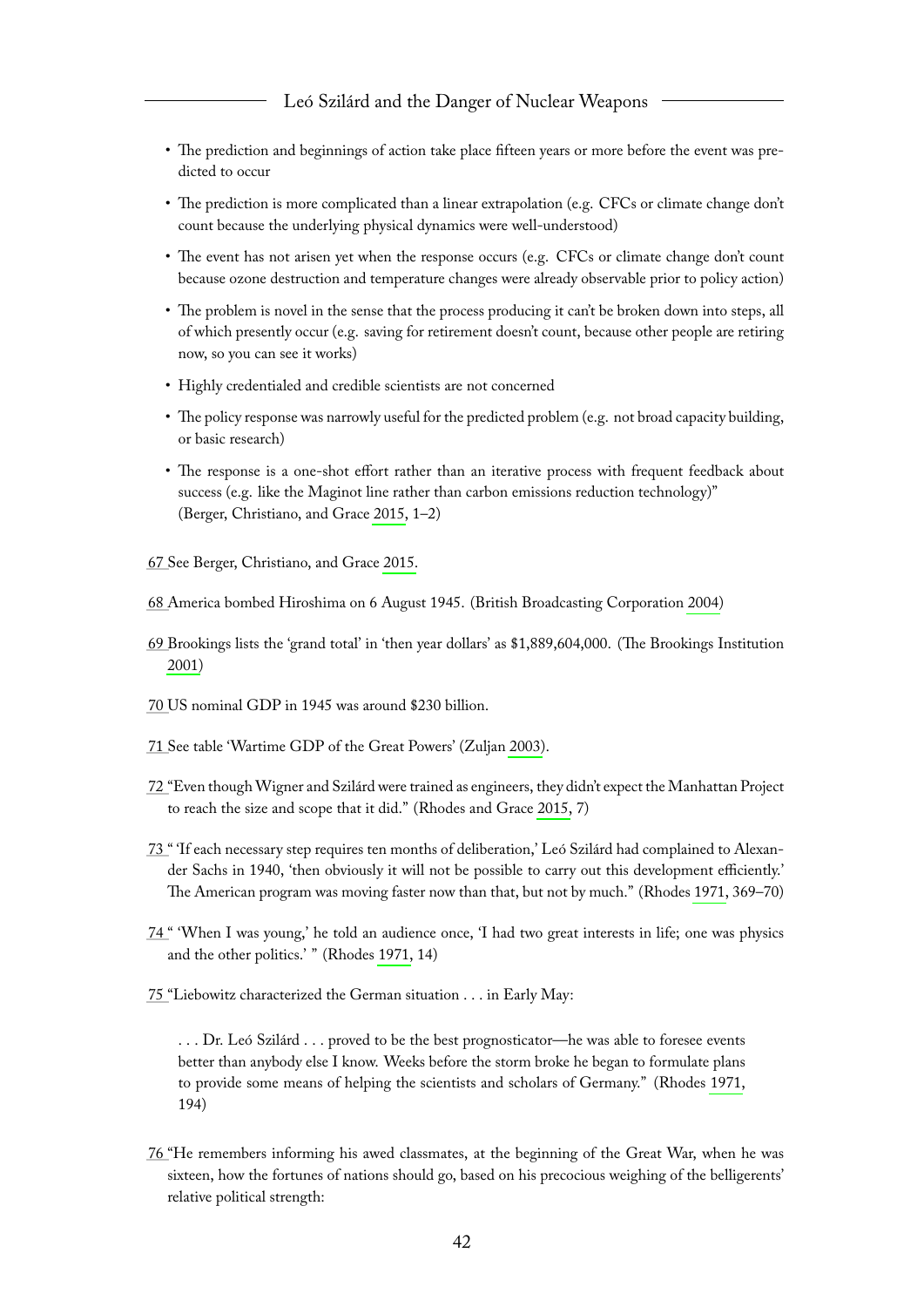I said to them at the time that I did of course not know who would win the war, but I did know how the war ought to end. It ought to end by the defeat of the central powers, that is the Austro-Hungarian monarchy and Germany, and also end by the defeat of Russia. I said I couldn't quite see how this could happen, since they were fighting on opposite sides, but I said that this was really what ought to happen. In retrospect I find it difficult to understand how at the age of sixteen and without any direct knowledge of countries other than Hungary, I was able to make this statement." (Rhodes [1971,](#page-70-0) 14)

- <span id="page-43-1"></span>[77 "](#page-8-8)His happiness darkened to gloom as soon as he looked ahead: 'It is quite probable that Germany will rearm and I do not believe that this will be stopped by intervention of other powers within the next years. Therefore it is likely to have in a few years two heavily armed antagonistic groups in Europe, and the consequence will be that we shall get war automatically, probably against the wish of either of the parties.' " (Rhodes [1971,](#page-70-0) 194–95)
- [78 "](#page-8-9)[*c.* 1936] He [Szilárd] told me he would be surprised if one could work in Vienna in two years. He said Hitler would be there. And he was" —the *Anschluss*—" almost to the day." (Rhodes [1971,](#page-70-0) 237)
- <span id="page-43-0"></span>[79 "](#page-8-10)He was convinced in the mid-1920s that 'the parliamentary form of democracy would not have a very long life in Germany' but he 'thought that it might survive one or two generations.' Within five years he understood otherwise. 'I reached the conclusion something would go wrong in Germany . . . in 1930.' Hjalmar Schacht, the president of the German Reichsbank, meeting in Paris that year with a committee of economists called to decide how much Germany could pay in war reparations, announced that Germany could pay none at all unless its former colonies, stripped from it after the war, were returned. 'This was such a striking statement to make that it caught my attention, and I concluded that if Hjalmar Schacht believed he could get away with this, things must be rather bad. I was so impressed by this that I wrote a letter to my bank and transferred every single penny I had out of Germany into Switzerland.' " (Rhodes [1971,](#page-70-0) 22)
- [80 "](#page-9-0)Many years later Szilárd succinctly summed up the difference between his position and Fermi's. 'From the very beginning the line was drawn,' he said. '. . . Fermi thought that the conservative thing was to play down the possibility that [a chain reaction] may happen, and I thought the conservative thing was to assume that it would happen and take all the necessary precautions.' " (Rhodes [1971,](#page-70-0) 281)
- [81 "](#page-9-1)Experiments in the physics laboratory at Columbia University reveal that conditions may be found under which the chemical element uranium may be able to liberate its large excess of atomic energy, and that this might mean the possibility that uranium might be used as an explosive that would liberate a million times as much energy per pound as any known explosive. My own feeling is that the probabilities are against this, but my colleagues and I think that the bare possibility should not be disregarded." – George B. Pegram; Professor of Physics; Columbia University; Letter of introduction for Enrico Fermi to carry to the Dept. of the U.S. Navy in Washington, DC; March 1940. (MPHPA [2005\)](#page-70-5)
- [82 "](#page-9-2)That meant trouble, Szilárd thought, if Germany achieved a chain reaction first, and he argued for 'an attempt, whatever small chance of success it may have . . . to control this development as long as possible.' " (Rhodes [1971,](#page-70-0) 223)
- [83](#page-9-3) " 'PERFORMED TODAY PROPOSED EXPERIMENTWITH BERYLLIUM BLOCK WITH STRIKING RESULT. VERY LARGE NEUTRON EMISSION FOUND. ES-TIMATE CHANCES FOR REACTION NOW ABOVE 50%.'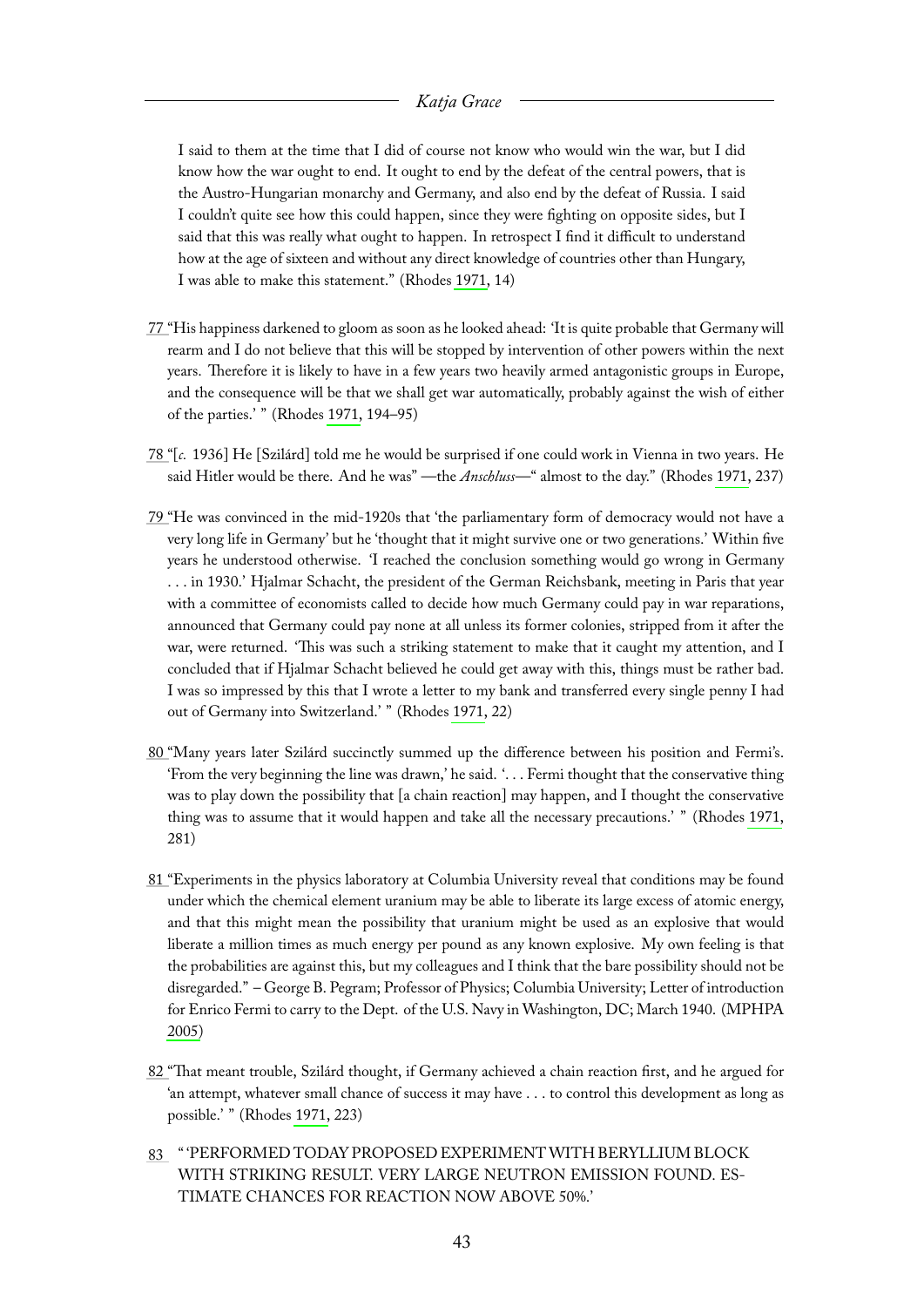"Szilárd had known what the neutrons would mean since the day he crossed the street in Bloomsbury: the shape of things to come. 'That night,' he recalled later, 'there was very little doubt in my mind that the world was headed for grief.' " (Rhodes [1971,](#page-70-0) 292)

- [84 "](#page-9-4)If 'double neutrons' could be produced, Szilárd wrote Lindemann on June 3 [1935], 'then it is certainly less bold to expect this achievement in the immediate future than to believe the opposite.' " (Rhodes [1971,](#page-70-0) 223)
- [85 "](#page-9-5)Szilárd prided himself on being ahead of his time, of thinking about the *next* big thing." (Wellerstein and Grace [2015,](#page-71-1) 3)
- [86 "](#page-9-6)Szilárd wrote Lewis Strauss at his Virginia farm on February 13 [1939] 'to see whether you could sanction the expenditures' and presciently briefed the financier on the meaning of the latest developments. The letter's crucial paragraph addresses Bohr's new hypothesis that U235 is responsible for slow-neutron fission in natural uranium:

If this isotope could be used for maintaining chain reactions, it would have to be separated from the bulk of uranium. This, no doubt, would be done if necessary, but it might take five to ten years before it can be done on a technical scale. Should small scale experiments show that the thorium and the bulk of uranium would not work, but the rare isotope of uranium would, we would have the task immediately to attack the question of concentrating the rare isotope of uranium." (Rhodes [1971,](#page-70-0) 289)

- [87 "](#page-9-7)The DTM physicist also pointed out that other lines of research might be more promising than a slow-neutron chain reaction in natural uranium. He meant isotope separation. At the University of Virginia Jesse Beams, formerly Ernest Lawrence's colleague at Yale, was applying to the task the high-speed centrifuges he was developing there. Roberts thought answers to these questions might require several years of work and that research should be left in the meantime to the universities." (Rhodes [1971,](#page-70-0) 316)
- [88 "](#page-9-8)People who are working on these problems consider the odds are ten to one on success within two years [*c.* 1941]. I would not bet more than two to one against or even money. But I am quite clear that we must go forward. It would be unforgivable if we let the Germans defeat us in war or reverse the verdict after they had been defeated." (Rhodes [1971,](#page-70-0) 372)
- [89 "](#page-10-0)Speer questioned Heisenberg directly. . . . 'His answer was by no means encouraging,' Speer remembers. 'He declared, to be sure, that the scientific solution had already been found. . . . But the technical prerequisites for production would take years to develop, two years at the earliest, even provided that the program was given maximum support.' " (Rhodes [1971,](#page-70-0) 404)
- [90 "](#page-10-1)Between December 1942 and March 1943 the Navy committee organized a ten-session physics colloquium to work through to a decision. By then it was understood that a bomb would necessitate locating, mining and processing hundreds of tons of uranium ore and that U235 separation would require a tenth of the annual Japanese electrical capacity and half the nation's copper output. The colloquium concluded that while an atomic bomb was certainly possible, Japan might need ten years to build one. The scientists believed that neither Germany nor the United States had sufficient spare industrial capacity to produce atomic bombs in time to be of use in the war." (Rhodes [1971,](#page-70-0) 458)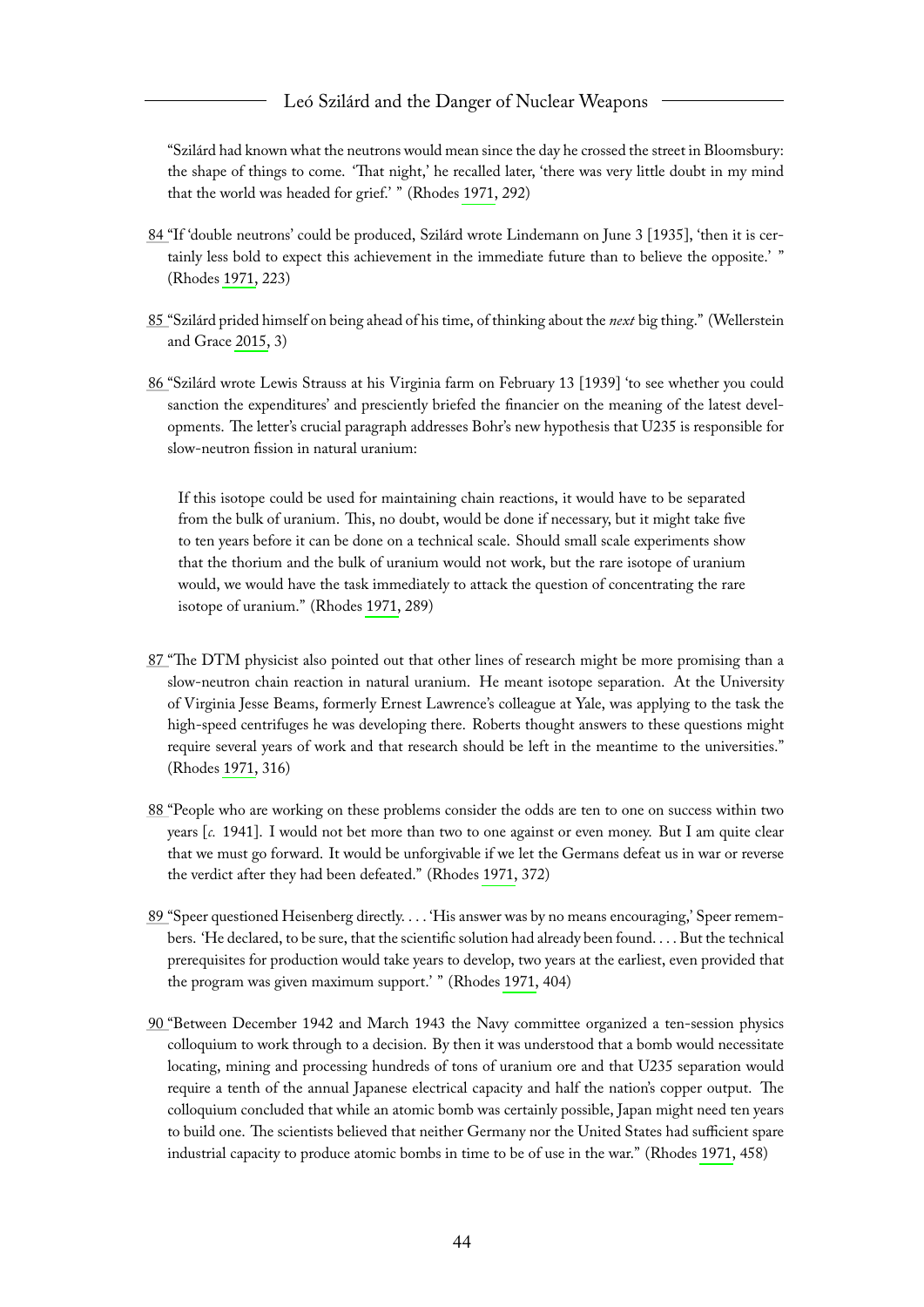- [91 "](#page-10-2)In late 1942 when Bush made the final push for a bomb production project, he thought it would cost \$400 million and that 'bomb production should start about the end of 1944 or the beginning of 1945.' " (Wellerstein and Grace [2015,](#page-71-1) 7)
- [92 "](#page-10-3)The émigré scientists not only suspected that the Germans were working on a bomb but that they might be a year or more ahead. After all, the discovery of nuclear fission had been made in Germany, nine months before Germany began the Second World War by invading Poland. The Hungarian Eugene Wigner, for example, was so worried about a German bomb that in 1942, when he was working at the Met Lab at the University of Chicago designing the first production reactor for breeding plutonium, he estimated that if the Germans had begun work promptly after the Hahn-Strassmann discovery, then they could have a bomb in hand by Christmas. Logically, he thought, assuming the Germans knew about the Met Lab's work, the likeliest target for that first hypothetical German bomb would be the University of Chicago. Wigner took the possibility so seriously that he moved his family out of the city." (Rhodes and Grace [2015,](#page-70-2) 5)
- [93 S](#page-10-4)ee Berger, Christiano, and Grace [2015.](#page-69-1)
- [94 "](#page-11-0) 'Probably the most important problem before the physicist today,' the senior Pegram told the North Carolina Academy of Sciences in 1911, 'is that of making the enormous energy [within the atom] available for the world's work.' " (Rhodes [1971,](#page-70-0) 293)
- [95 "](#page-11-1)In 1930, when Herbert Becker and Walter Bothe sent alfa particles (helium nuclei) against beryllium, strong penetrating radiation was emitted, there was a hypothesis that this could be electromagnetic radiation of high energy. However, in 1932 James Chadwick could show that in the reaction, a neutral particle with a mass about that of a proton, was emitted. Ernest Rutherford had earlier proposed that such a neutral particle might exist in nuclei. The particle was discovered and was named neutron." (nobelprize.org [2013\)](#page-70-6)
- [96 "](#page-11-2)And then he made his stunning announcement, couching it as always in the measured understatement of British science: 'From the results so far obtained it is difficult to avoid the conclusion that the long-range atoms arising from collision of [alpha] particles with nitrogen are not nitrogen atoms but probably atoms of hydrogen. . . . If this be the case, we must conclude that the nitrogen atom is disintegrated.' Newspapers soon published the discovery in plainer words: Sir Ernest Rutherford, headlines blared in 1919, had split the atom.

"It was less a split than a transmutation, the first artificial transmutation ever achieved. When an alpha particle, atomic weight 4, collided with a nitrogen atom, atomic weight 14, knocking out a hydrogen nucleus (which Rutherford would shortly propose calling a proton), the net result was a new atom of oxygen in the form of the oxygen isotope 017: 4 plus 14 minus 1." (Rhodes [1971,](#page-70-0) 137)

[97 "](#page-11-3)At the turn of the century, there was little known about atoms except that they contained electrons. J. J. Thompson discovered the electron in 1897, and there was considerable speculation about where these negatively charged particles existed in nature. . . . One popular theory of the time was called the 'plum pudding model'. This model, invented by Thompson, envisioned matter made of atoms that were spheres of positive charge spiked with electrons throughout. . . . In 1911, Ernest Rutherford performed an experiment to test the plum pudding model. . . . Rutherford's result lead him to believe that most of the foil was made of empty space, but had extremely small, dense lumps of matter inside. No other model accounted for the occasional wide angle scattering of the  $\alpha$ . With this experiment, Rutherford discovered the nucleus." (Gustafsson Group [2001\)](#page-69-3)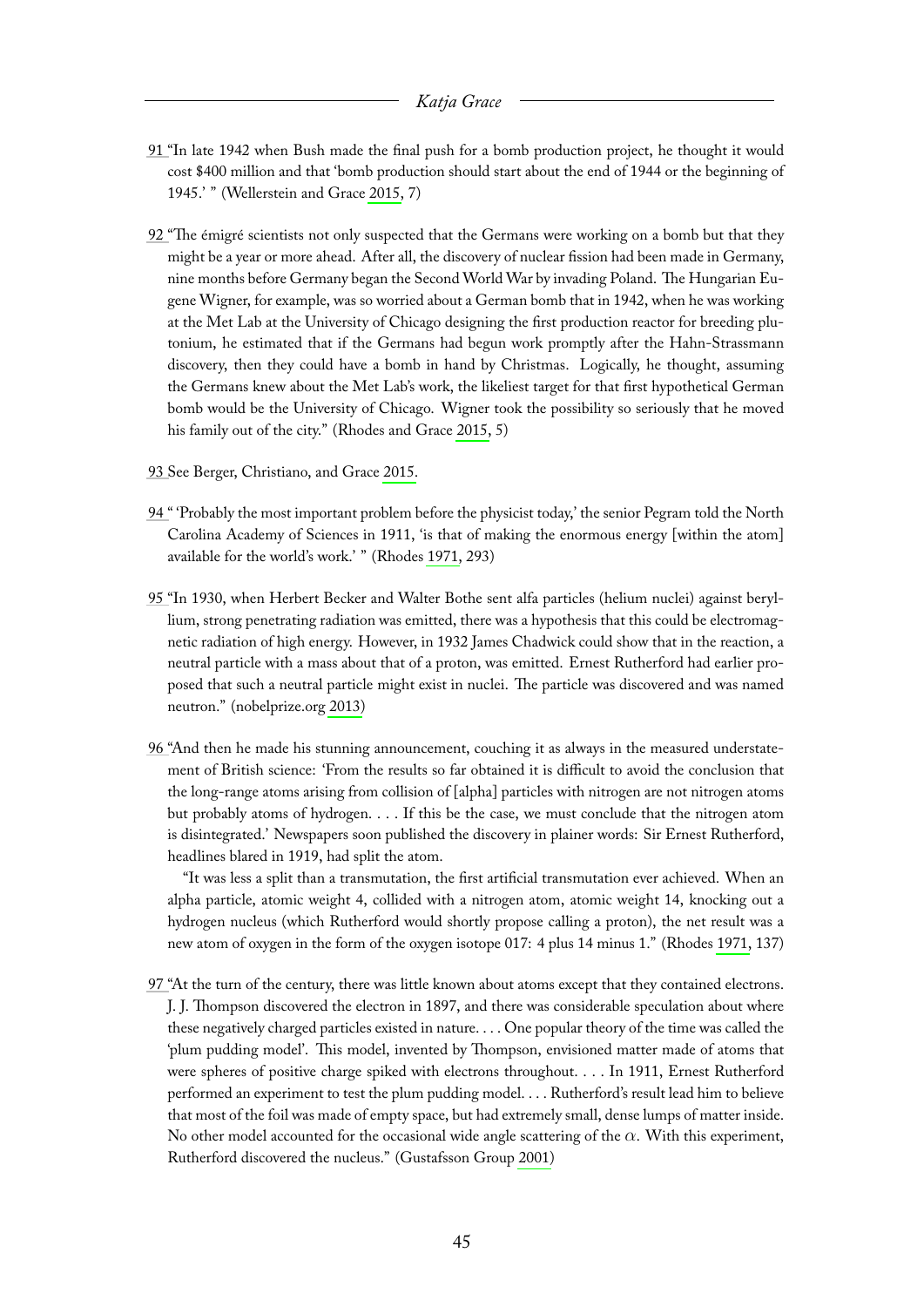- [98 "](#page-11-4)It was the month of February in the year of 1896. Antoine Henri Becquerel, a French scientist, was conducting an experiment which started with the exposure of a uranium-bearing crystal to sunlight. . . . What he had discovered was radioactivity! He attributed this phenomenon to spontaneous emission by the uranium." (Duke University Department of Chemistry [2001\)](#page-69-4)
- [99 "](#page-11-5)[Otto Hahn's] most spectacular discovery came at the end of 1938. While working jointly with Dr. Strassmann, Hahn discovered the fission of uranium and thorium in medium heavy atomic nuclei and his first work on these subjects appeared on 6th January and 10th February, 1939, in Naturwissenschaften." (nobelprize.org [2001\)](#page-70-7)
- <span id="page-46-0"></span>[100 "](#page-11-6)I find Szilárd a tricky character, historically. He's half-crank and half-visionary. . . . I don't think there was any good reason in 1934 to think that Szilárd's idea was a workable one. However, once you add nuclear fission to the picture, it suddenly becomes quite obvious and brilliant. In retrospective, it is easy to see Szilárd's patent application as visionary, but only if you filter out all of the wrong and confused parts of it." (Wellerstein and Grace [2015,](#page-71-1) 4)
- [101 "](#page-11-7). . . it is a speculative patent which says that if a neutron-based chain reaction could be created, it would be useful for liberating nuclear power or creating more radioactive elements. It was entirely theoretical when filed: Szilárd had no idea whether a nuclear chain reaction was possible, or what materials might sustain one." (Wellerstein [2011a\)](#page-71-3)
- [102 "](#page-11-8)It was also a cheeky piece of bravado. Szilárd had only theoretical grounds for believing that neutrons might induce radioactivity artificially. He had not done the necessary experiments. Only the Joliot-Curies had carried out such experiments so far, and they used alpha particles. . . . He wondered which element or elements might emit two or more neutrons for each neutron captured." (Rhodes [1971,](#page-70-0) 204)
- [103 "](#page-11-9)What else besides beryllium? Leó Szilárd asked himself in London. Beryllium looked suspicious. What other elements might chain-react? He answered with an amended patent specification on April 9, 1935: 'Other examples for elements from which neutrons can liberate multiple neutrons are uranium and bromine.' He was guessing, and without research funds he saw no way to experiment." (Rhodes [1971,](#page-70-0) 221)
- [104 "](#page-11-10)The reason they weren't interested in it is an important one. It isn't that they were fools or unimaginative. It's that the patent requires the presumption of a nuclear phenomena that in 1934-1935 was not known to exist. This is the part that people often get very confused about: Szilárd wasn't filing a patent on nuclear fission bombs or nuclear fission reactors. What he was filing was a patent that said, 'if there is a nuclear phenomena that is triggered by one neutron and produces more than one neutron subsequently, then you could create a neutron-based nuclear chain reaction that would release a lot of energy and produce a lot of neutrons.'

"But he didn't know what the nuclear phenomena would be. Nuclear fission wasn't discovered until late 1938/early 1939. What Szilárd was imagining wasn't fission . . . he was imagining something more like artificial radioactivity, where a neutron makes an unradioactive atom radioactive. In his scheme, a neutron would make an atom radioactive, which would make it release another neutron, or maybe two, which would then continue the reaction. This is more or less what he had in mind, though his patent describes many elaborations regarding substances that would work in tandem, hypothetical dineutrons and tetraneutrons, and linear (as opposed to exponential) reactions. These reactions would be low-energy, some of them wouldn't release energy at all, and the dineutrons aren't stable. There was a lot of confusion in his work on this topic . . . he had the germ of a good idea, but he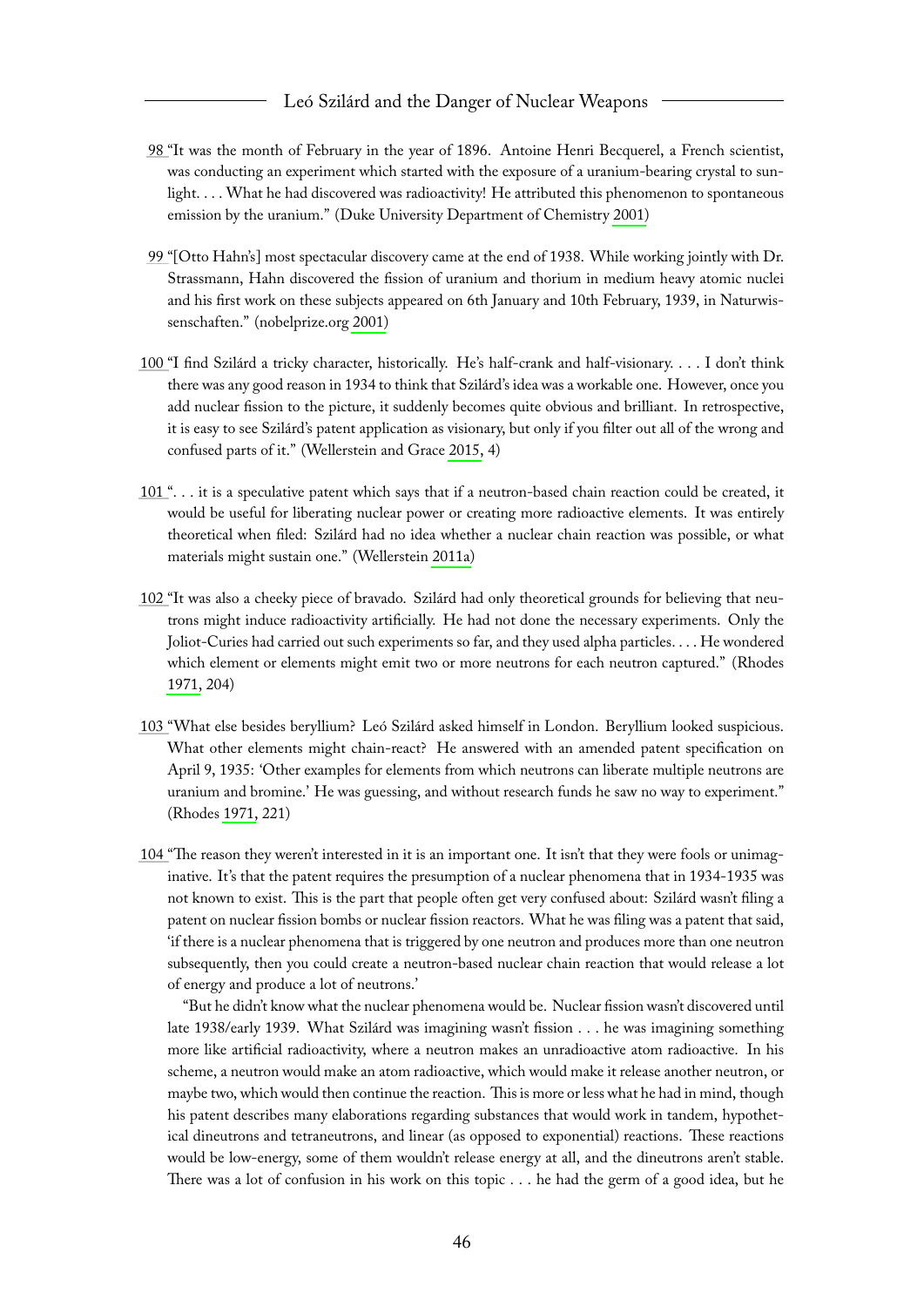also had a lot of bad and wrong ideas. And absolutely none of his speculations were supported by experiment." (Wellerstein and Grace [2015,](#page-71-1) 3)

- [105 "](#page-11-11)[early 1934] Several weeks earlier, looking for a patron, he [Szilárd] had sent Sir Hugo Hirst, the founder of the British General Electric Company, a copy of the first chapter of *The World Set Free*. 'Of course,' he wrote Sir Hugo with a touch of bitterness, still brooding on Rutherford's prediction, 'all this is moonshine, but I have reason to believe that in so far as the industrial applications of the present discoveries in physics are concerned, the forecast of the writers may prove to be more accurate than the forecast of the scientists. The physicists have conclusive arguments as to why we cannot create at present new sources of energy for industrial purposes; I am not so sure whether they do not miss the point.' " (Rhodes [1971,](#page-70-0) 214)
- [106 "](#page-11-12)[at around the time of the patent] 'None of the physicists had any enthusiasm for this idea of a chain reaction,' he [Szilárd] would remember. Rutherford threw him out. Blackett told him, 'Look, you will have no luck with such fantastic ideas in England. Yes, perhaps in Russia. If a Russian physicist went to the government and [said], "We must make a chain reaction," they would give him all the money and facilities which he would need. But you won't get it in England.' " (Rhodes [1971,](#page-70-0) 204)
- [107 "](#page-11-13)Even so, in the mid 1930s, Einstein, Rutherford, and even Bohr . . . the three leading physicists in the world . . . all said at one time or another, 'There's no way we're ever going to get energy out of the nucleus,' with Rutherford famously calling the idea, 'Moonshine.' Szilárd's response to that was, 'Well, I'll show you!' " (Rhodes and Grace [2015,](#page-70-2) 3)
- [108 "](#page-11-14)Thus by the mid-1930s the three most original living physicists had each spoken to the question of harnessing nuclear energy. Rutherford had dismissed it as moonshine; Einstein had compared it to shooting in the dark at scarce birds; Bohr thought it remote in direct proportion to understanding." (Rhodes [1971,](#page-70-0) 228)
- [109 "](#page-11-15)For still more violent impacts, with particles of energies of about a thousand million volts, we must even be prepared for the collision to lead to an explosion of the whole nucleus. Not only are such energies, of course, at present far beyond the reach of experiments, but it does not need to be stressed that such effects would scarcely bring us any nearer to the solution of the much discussed problem of releasing the nuclear energy for practical purposes. Indeed, the more our knowledge of nuclear reactions advances the remoter this goal seems to become." Bohr *c.* 1935 (quoted in Rhodes [1971,](#page-70-0) 227)
- [110 "](#page-11-16)And indeed the leading physicists in Britain were cool to Szilárd's obstreperous advice. They thought his proposed chain reaction entirely unworkable (as was in fact the case for the mechanisms Szilárd was then considering)." (Weart [1976,](#page-71-0) 23)
- [111 "](#page-11-17)Their names—Edward Teller, Enrico Fermi, Leó Szilárd, Eugene Wigner, are known well enough today, but back then, nobody knew who these Middle Europeans were." (Rhodes and Grace [2015,](#page-70-2) 5)
- [112 "](#page-11-18)So in 1934-1935, Szilárd was—perhaps accurately—interpreted as kind of a crank. He was trying to drum up attention (and money) for a problem that wasn't at all clear it existed. That the British authorities humored him enough to make the patent secret is perhaps a demonstration of their patience." (Wellerstein and Grace [2015,](#page-71-1) 3)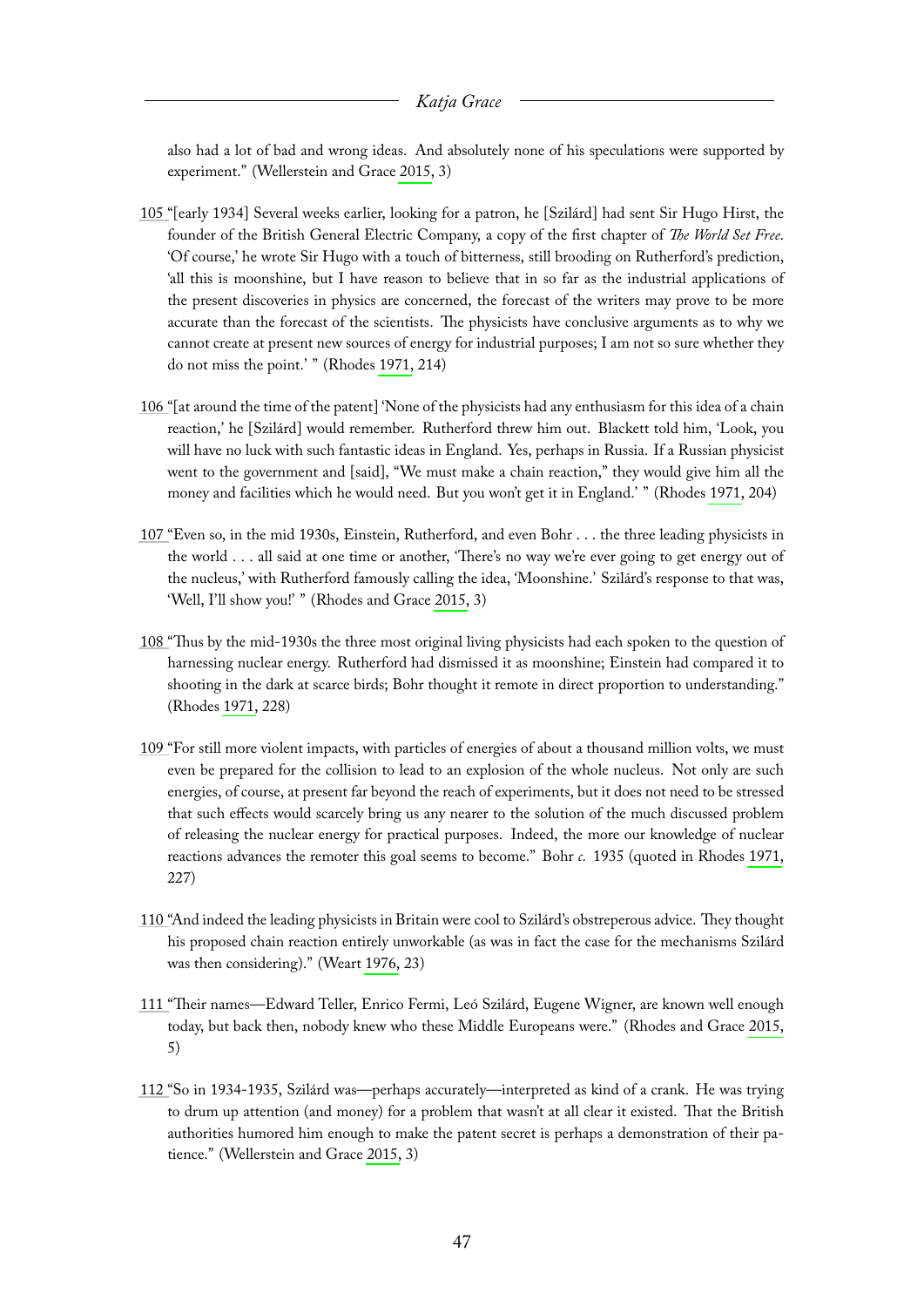- [113 "](#page-11-19)He came up for air in September. By then he was living at the Imperial Hotel in Russell Square, having transferred £1,595 from Zurich to his bank in London. More than half the money, £854, he held in trust for his brother Béla; the rest would see him through the year. Szilárd's funds came from his patent licenses, refrigeration consulting and Privatdozent fees. He was busy finding jobs for others and couldn't be bothered to seek one himself. He had few expenses in any case; a week's lodging and three meals a day at a good London hotel cost about  $\mathcal{L}5.5$ ; he was a bachelor most of his life and his needs were simple." (Rhodes [1971,](#page-70-0) 26)
- [114 S](#page-11-20)ee endnote [11.](#page-32-0)
- [115 "](#page-11-21)Since the beginning of his rescue work in England Szilárd had been in occasional contact with the physicist Frederick Alexander Lindemann, who was professor of experimental philosophy at Oxford and director of the Clarendon Laboratory there. . . . The following February 1936, [Lindemann] intervened on Szilárd's behalf with the Admiralty . . . writing the head of the Department of Scientific Research and Development cannily:

I daresay you remember my ringing you up about a man working here who had a patent which he thought ought to be kept secret. I enclose a letter from him on the subject as you suggested. I am naturally somewhat less optimistic about the prospects than the inventor, but he is a very good physicist and even if the chances were a hundred to one against it seems to me it might be worth keeping the thing secret as it is not going to cost the Government anything." (Rhodes [1971,](#page-70-0) 224–25)

- [116 "](#page-11-22)[*c.* 1935] . . . without research funds [Szilárd] saw no way to experiment. The physicists he talked to remained profoundly skeptical of his ideas. 'So I thought, there is after all something called "chain reaction" in chemistry. It doesn't resemble a nuclear chain reaction, but still it's a chain reaction. So I thought I would talk to a chemist.' " (Rhodes [1971,](#page-70-0) 221)
- [117 "](#page-12-0)I don't think he was as concerned about the Germans in 1933-1934 than it was in 1939. He knew the Germans were bad . . . he had fled Germany when Hitler took power, just before things got really bad for the Jews . . . but it wasn't obvious that world war was going to be the consequence. . . . Szilárd prided himself on being ahead of his time, of thinking about the *next* big thing." (Wellerstein and Grace [2015,](#page-71-1) 2–3)
- [118 "](#page-12-1)At noon on January 30, 1933, Adolf Hitler, forty-three years old, gleefully accepted appointment as Chancellor of Germany . . . Hitler decided on a boycott of Jewish businesses as an opening sally. The national boycott began on Saturday, April 1 . . . Jews caught in the streets were beaten while the police looked on. . . .

". . . The Third Reich promulgated its first anti-Jewish ordinance on April 7. The Law for the Restoration of the Professional Civil Service, the harbinger of some four hundred anti-Semitic laws and decrees the Nazis would issue, changed Teller's life, Pauli's, Frisch's, the lives of their colleagues decisively, forever. It announced bluntly that 'civil servants of non-Aryan descent must retire.' A decree defining 'non-Aryan' followed on April 11: anyone 'descended from non-Aryan, especially Jewish, parents or grandparents.' Universities were state institutions. Members of their faculties were therefore civil servants. The new law abruptly stripped a quarter of the physicists of Germany, including eleven who had earned or would earn Nobel Prizes, of their positions and their livelihood. It immediately affected some 1,600 scholars in all. Nor were academics dismissed by the Reich likely to find other work. To survive they would have to emigrate." (Rhodes [1971,](#page-70-0) 184–85)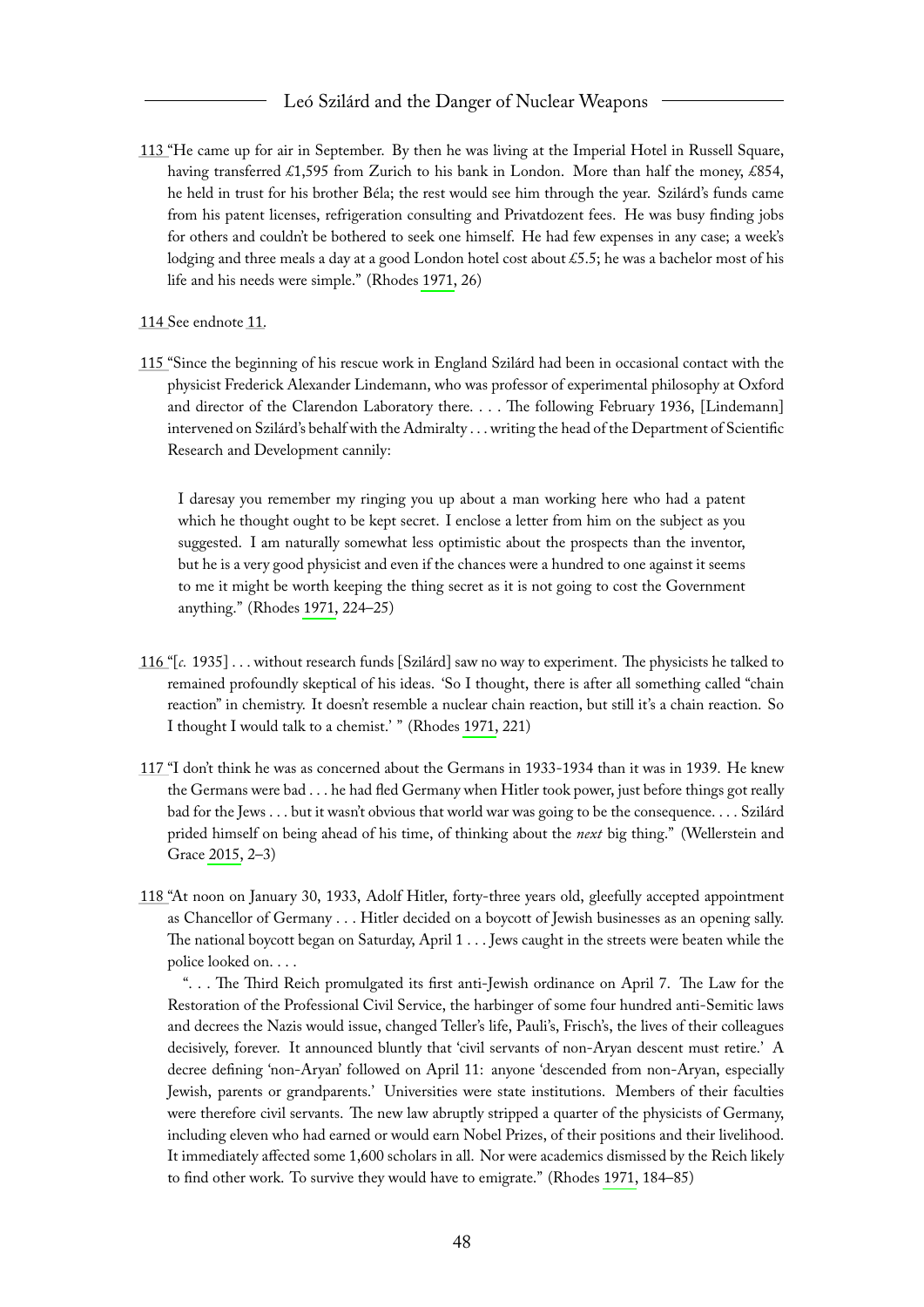- [119 "](#page-12-2)In the summer of 1933, another scientist who had fled Hitler's Germany was living on Russell Square. Leó Szilárd hard brought his two suitcases to the Imperial Hotel, less costly than Haber's hotel but just down the road." (Smith [2008,](#page-70-8) 210)
- [120 "](#page-12-3)Always a visionary, Szilárd, sacrificing many years of his career and having no permanent post for himself, worked tirelessly to find suitable positions for many of the other scientists fleeing Germany. Often working by himself, at the detriment of his own safety and career, Szilárd was responsible for numerous colleagues being offered positions. He organized several groups and worked with the Academic Assistance Council, a London-based group headed by Ernest Rutherford that helped refugee scientists and scholars." (atomicheritage.org [2014\)](#page-69-5)
- [121 S](#page-12-4)ee endnote [79.](#page-43-0)
- [122 S](#page-12-5)ee endnote [77.](#page-43-1)
- [123 "](#page-12-6) 'I took a train from Berlin to Vienna on a certain date, close to the first of April, 1933,' Szilárd writes. 'The train was empty. The same train the next day was overcrowded, was stopped at the frontier, the people had to get out, and everybody was interrogated by the Nazis. This just goes to show that if you want to succeed in this world you don't have to be much cleverer than other people, you just have to be one day earlier.' " (Rhodes [1971\)](#page-70-0)
- [124 S](#page-12-7)ee endnote [75.](#page-42-0)
- [125 "](#page-12-8)During the same period Szilárd wrote Michael Polanyi he would 'stay in England until one year before the war, at which time I would shift my residence to New York City.' The letter provoked comment, Szilárd enjoyed recalling; it was 'very funny, because how can anyone say what he will do one year before the war?' As it turned out, his prognostication was off by only four months: he arrived in the United States on January 2, 1938." (Rhodes [1971,](#page-70-0) 237)
- [126 "](#page-12-9)An older Hungarian friend, Szilárd remembers—Michael Polanyi, a chemist at the Kaiser Wilhelm Institutes with a family to consider—viewed the German political scene optimistically, like many others in Germany at the time. 'They all thought that civilized Germans would not stand for anything really rough happening.' Szilárd held no such sanguine view, noting that the Germans themselves were paralyzed with cynicism, one of the uglier effects on morals of losing a major war." (Rhodes [1971,](#page-70-0) 25)
- [127 "](#page-12-10)From Oxford in late March 1936 he had written Gertrud Weiss in Vienna that she should consider emigrating to America. . . . 'He [Szilárd] told me he would be surprised if one could work in Vienna in two years. He said Hitler would be there. And he was . . . almost to the day.' " (Rhodes [1971,](#page-70-0) 236–37)
- [128 "](#page-12-11)[In 1938] Szilárd was discouraged. 'As my knowledge of nuclear physics increased,' he said later, 'my faith in the possibility of a chain reaction gradually decreased.' If other kinds of radiation also induced radioactivity in indium without producing neutrons, then he would have no more candidates for neutron multiplication and he would have to give up his belief in the process he still nicknamed 'moonshine.' " (Rhodes [1971,](#page-70-0) 246–47)
- [129 "](#page-12-12)Leó Szilárd's work at the University of Rochester confirmed that no neutrons came out when indium was irradiated. On December 21, as Hahn and Meitner exchanged their excited letters, Szilárd advised the British Admiralty by letter: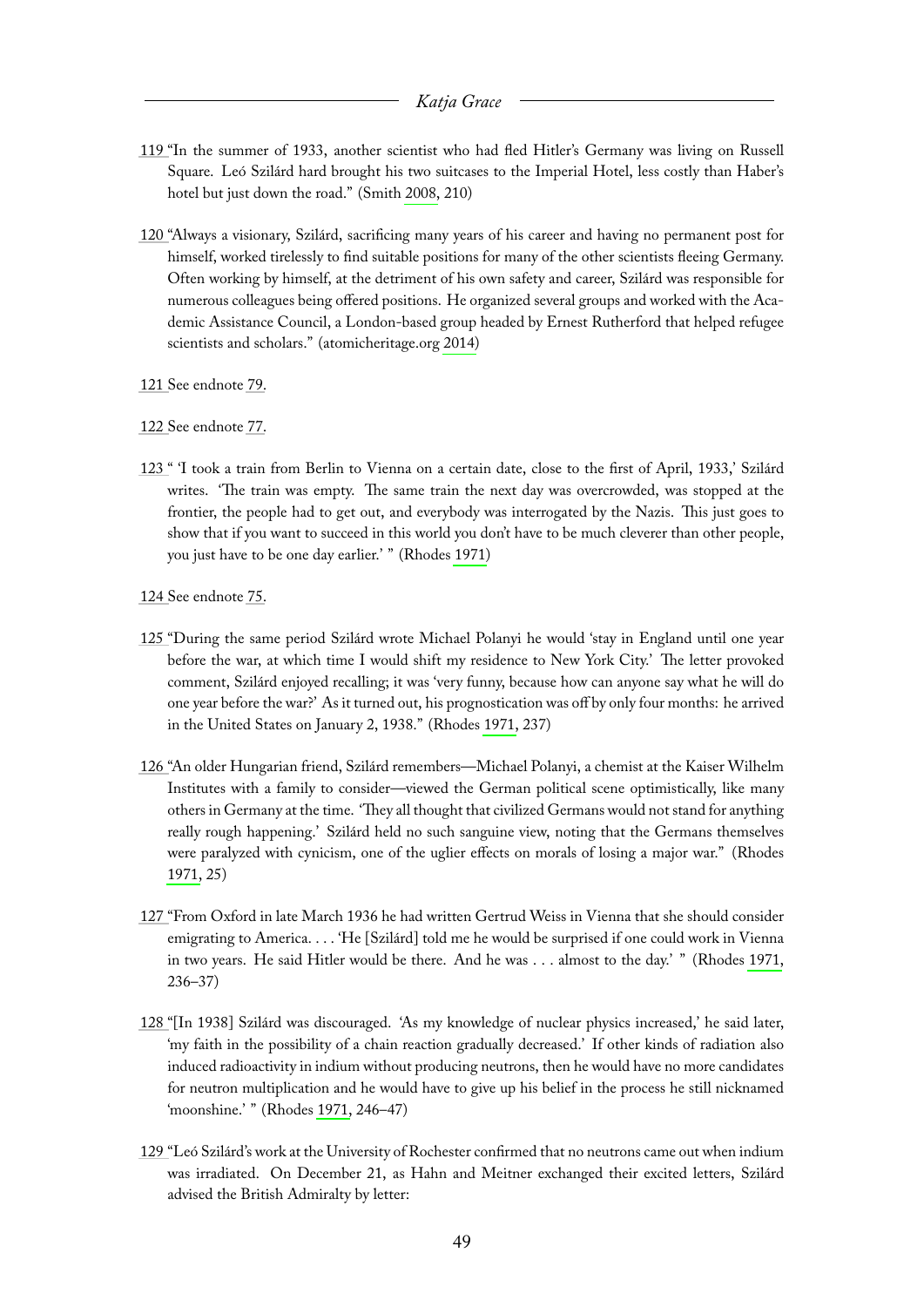Further experiments . . . have definitely cleared up the anomalies which I have observed in 1936 . . . In view of this new work it does not now seem necessary to maintain  $[my]$  patent . . . nor would the waiving of the secrecy of this patent serve any useful purpose. I beg therefore to suggest that the patent be withdrawn altogether.

"Szilárd's faith in the possibility of a chain reaction, as he said later, had 'just about reached the vanishing point.' " (Rhodes [1971,](#page-70-0) 254)

- [130 "](#page-12-13)This new discovery revives all the hopes and fears in this respect which I had in 1934 and 1935, and which I have as good as abandoned in the course of the last two years. At present I am running a high temperature and am therefore confined to my four walls, but perhaps I can tell you more about these new developments some other time." (Rhodes [1971,](#page-70-0) 268)
- [131 "](#page-12-14)In New York that day Szilárd dragged himself to the nearest Western Union office and cabled the British Admiralty:

#### KINDLY DISREGARD MY RECENT LETTER STOP WRITING

"The secret patent had revived." (Rhodes [1971\)](#page-70-0)

- [132 "](#page-13-0)I [Szilárd] feel I ought to let you know of a very sensational new development in nuclear physics. In a paper . . . Hahn reports that he finds when bombarding uranium with neutrons the uranium breaking up. . . . This is entirely unexpected and exciting news for the average physicist. The Department of Physics at Princeton, where I spent the last few days, was like a stirred-up ant heap." (Rhodes [1971,](#page-70-0) 267)
- [133 "](#page-13-1)I repeat that there is a chain-reaction mood in Washington. I only had to say "uranium" and then could listen for two hours to their thoughts." Teller (quoted in Rhodes [1971,](#page-70-0) 290)
- [134 "](#page-13-2)In Szilárd's case, he talked to people for several years before he found anyone serious enough to join him in the idea. After that, it really took the discovery of fission itself before people were prepared to take Szilárd seriously. Then, of course, everybody took it seriously. Not only the chain reaction, but also the idea that you could get energy out of the nucleus." (Rhodes and Grace [2015,](#page-70-2) 13)
- [135 "](#page-13-3)After Bohr's arrival Szilárd traveled down from New York to visit his sick friend and won a longoverdue surprise:

Wigner told me of Hahn's discovery. Hahn found that uranium breaks into two parts when it absorbs a neutron. . . . When I heard this I immediately saw that these fragments, being heavier than corresponds to their charge, must emit neutrons, and if enough neutrons are emitted . . . then it should be, of course, possible to sustain a chain reaction. All the things which H. G. Wells predicted appeared suddenly real to me.

"At Wigner's bedside in the Princeton infirmary the two Hungarians debated what to do.

". . . Szilárd also hoped to talk to Fermi: 'I thought that if neutrons are in fact emitted in fission, this fact should be kept secret from the Germans. So I was very eager to contact Joliot and to contact Fermi, the two men who were most likely to think of this possibility.' He had borrowed Wigner's apartment and had not yet left Princeton." (Rhodes [1971,](#page-70-0) 266–67)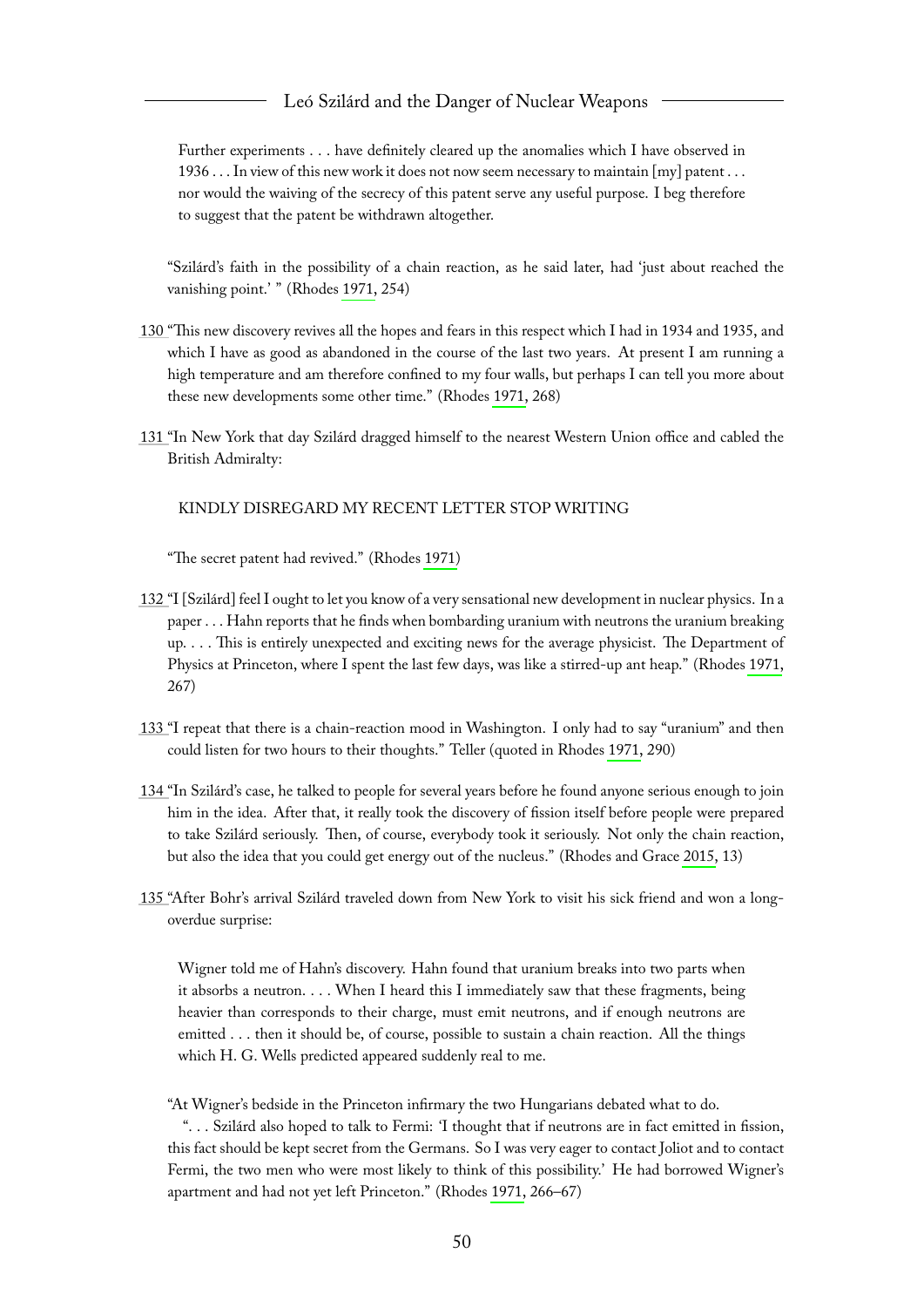## *Katja Grace*

- [136 "](#page-13-4)*Naturwissenschaften* reached Paris about January 16. One of Frederic Jolot's associates recalls that 'in a rather moving meeting [ Joliot] made a report on this result to Madame Joliot and myself after having locked himself in for a few days and not talked to anybody.' The Joliot-Curies were once again appalled to find they had barely missed a major discovery. In the next few days Joliot independently deduced the large energy release and considered the possibility of a chain reaction, as Szilárd had thought he might. He tried to track down the neutrons from fission first, found that approach difficult, then set up an experiment somewhat like Frisch's. He detected fission fragments on January 26." (Rhodes [1971,](#page-70-0) 271)
- [137 "](#page-13-5)Alvarez wired Gamow for details, learned of the Frisch experiment, then tracked down Oppenheimer:

I remember telling Robert Oppenheimer that we were going to look for [ionization pulses from fission] and he said, "That's impossible" and gave a lot of theoretical reasons why fission couldn't really happen. When I invited him over to look at the oscilloscope later, when we saw the big pulses, I would say that in less than fifteen minutes Robert had decided that this was indeed a real effect and . . . he had decided that some neutrons would probably boil off in the reaction, and that you could make bombs and generate power, all inside of a few minutes. . . . It was amazing to see how rapidly his mind worked, and he came to the right conclusions.

". . . The next day, in a letter to George Uhlenbeck at Columbia, 'quite something' became 'might very well blow itself to hell.' One of Oppenheimer's students, the American theoretical physicist Philip Morrison, recalls that 'when fission was discovered, within perhaps a week there was on the blackboard in Robert Oppenheimer's office a drawing—a very bad, an execrable drawing—of a bomb.' Enrico Fermi made similar estimates. George Uhlenbeck, who shared an office with him in Pupin Hall, was there one day to overhear him. Fermi was standing at his panoramic office window high in the physics tower looking down the gray winter length of Manhattan Island, its streets alive as always with vendors and taxis and crowds. He cupped his hands as if he were holding a ball. 'A little bomb like that,' he said simply, for once not lightly mocking, 'and it would all disappear.' " (Rhodes [1971,](#page-70-0) 274–75)

- [138 "](#page-13-6)If Bush was initially less willing to invest in chain-reaction experiments than Teller would have liked him to be, he kept good company; neither Ernest Lawrence at Berkeley nor Otto Hahn in Dahlem nor Lise Meitner, visiting Copenhagen that February to work with Otto Frisch, chose to pursue moonshine. Only Columbia and Paris mounted early experiments, though the DTM would soon follow the Columbia lead." (Rhodes [1971,](#page-70-0) 290)
- [139 "](#page-13-7)He was willing to assume responsibility for sounding the alarm even though it was quite possible that the alarm might prove to be a false alarm. The one thing most scientists are really afraid of is to make fools of themselves. Einstein was free from such a fear and this above all is what made his position unique on this occasion." Leó Szilárd (quoted in Rhodes [1971,](#page-70-0) 306)
- [140 "](#page-13-8)He signed both letters and returned them to Szilárd in less than a week with a note hoping 'that you will finally overcome your inner resistance; it's always questionable to try to do something too cleverly.' That is, be bold and get moving. 'We will try to follow your advice,' Szilárd rejoined on August 9, 'and as far as possible overcome our inner resistances which, admittedly, exist. Incidentally, we are surely not trying to be too clever and will be quite satisfied if only we don't look too stupid.' " (Rhodes [1971,](#page-70-0) 307)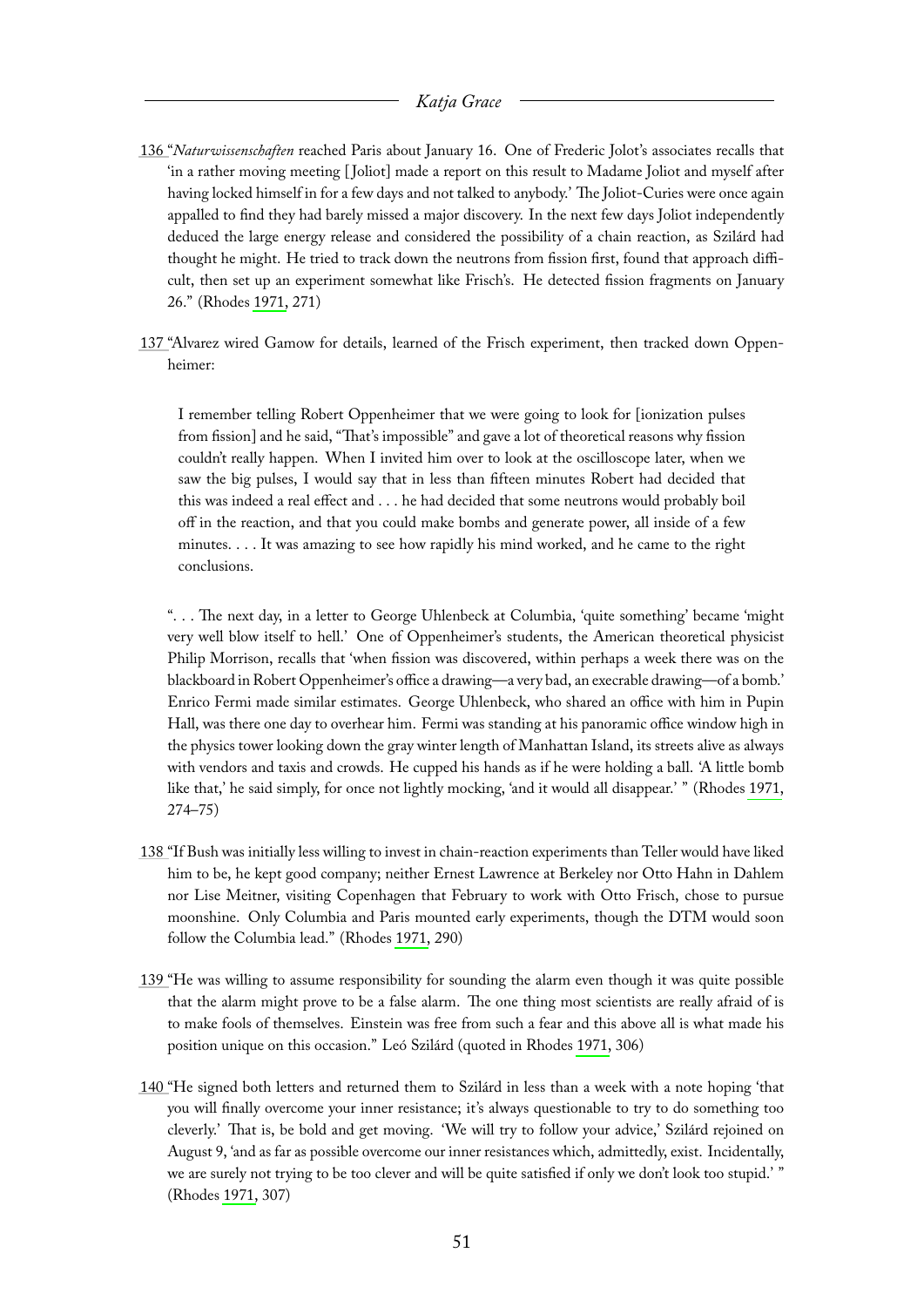- <span id="page-52-0"></span>[141 "](#page-13-9)[In 1939] G. P. Thomson, J.J.'s son, who was professor of physics at Imperial College, London, heard [ Joliot's claim that uranium would probably chain react]. 'I began to consider carrying out certain experiments with uranium,' he told a correspondent later. 'What I had in mind was something rather more than a piece of pure research, for at the back of my thoughts there lay the possibility of a weapon.' He applied forthwith to the British Air Ministry for a ton of uranium oxide, 'ashamed of putting forward a proposal apparently so absurd.' " (Rhodes [1971,](#page-70-0) 296)
- [142](#page-13-10) "... Fermi said, 'Well ... there is the remote possibility that neutrons may be emitted in the fission of uranium and then of course perhaps a chain reaction can be made.' Rabi said, 'What do you mean by "remote possibility"?' and Fermi said, 'Well, ten per cent.' . . .

". . . Fermi was not misleading Szilárd. It was easy to estimate the explosive force of a quantity of uranium, as Fermi would do standing at his office window overlooking Manhattan, if fission proceeded automatically from mere assembly of the material; even journalists had managed that simple calculation. But such obviously was not the case for uranium in its natural form, or the substance would long ago have ceased to exist on earth. However energetically interesting a reaction, fission by itself was merely a laboratory curiosity. Only if it released secondary neutrons, and those in sufficient quantity to initiate and sustain a chain reaction, would it serve for anything more. 'Nothing known then,' writes Herbert Anderson, Fermi's young partner in experiment, 'guaranteed the emission of neutrons. Neutron emission had to be observed experimentally and measured quantitatively.' No such work had yet been done. It was, in fact, the new work Fermi had proposed to Anderson immediately upon returning from Washington. Which meant to Fermi that talk of developing fission into a weapon of war was absurdly premature." (Rhodes [1971,](#page-70-0) 280)

[143 "](#page-13-11)The following month, on April 22, Joliot, von Halban and Kowarski published a second paper in *Nature* concerning secondary neutrons. This one, 'Number of neutrons liberated in the nuclear fission of uranium,' rang bells. Calculating on the basis of the experiment previously reported, the French team found 3.5 secondary neutrons per fission. 'The interest of the phenomenon discussed here as a means of producing a chain of nuclear reactions,' the three men wrote, 'was already mentioned in our previous letter.' Now they concluded that if a sufficient amount of uranium were immersed in a suitable moderator, 'the fission chain will perpetuate itself and break up only after reaching the walls limiting the medium. Our experimental results show that this condition will most probably be satisfied.' That is, uranium would most probably chain-react.

"Joliot's was an authoritative voice. G. P. Thomson, J.J.'s son, who was professor of physics at Imperial College, London, heard it. 'I began to consider carrying out certain experiments with uranium,' he told a correspondent later. 'What I had in mind was something rather more than a piece of pure research, for at the back of my thoughts there lay the possibility of a weapon.' He applied forthwith to the British Air Ministry for a ton of uranium oxide, 'ashamed of putting forward a proposal apparently so absurd.' " (Rhodes [1971,](#page-70-0) 296)

[144 S](#page-13-12)ee endnote [141.](#page-52-0)

[145 "](#page-13-13)However, even once fission was discovered/announced, it wasn't obvious it could be *weaponized*. There were plenty of quite brilliant scientists—like Enrico Fermi—who thought in 1939 that the fear of fission-based bombs was still too speculative to worry much about, but it was just realistic enough a possibility, especially on the eve of war, that he found some limited success in convincing them to self-censor and to look seriously into the issue." (Wellerstein and Grace [2015,](#page-71-1) 3–4)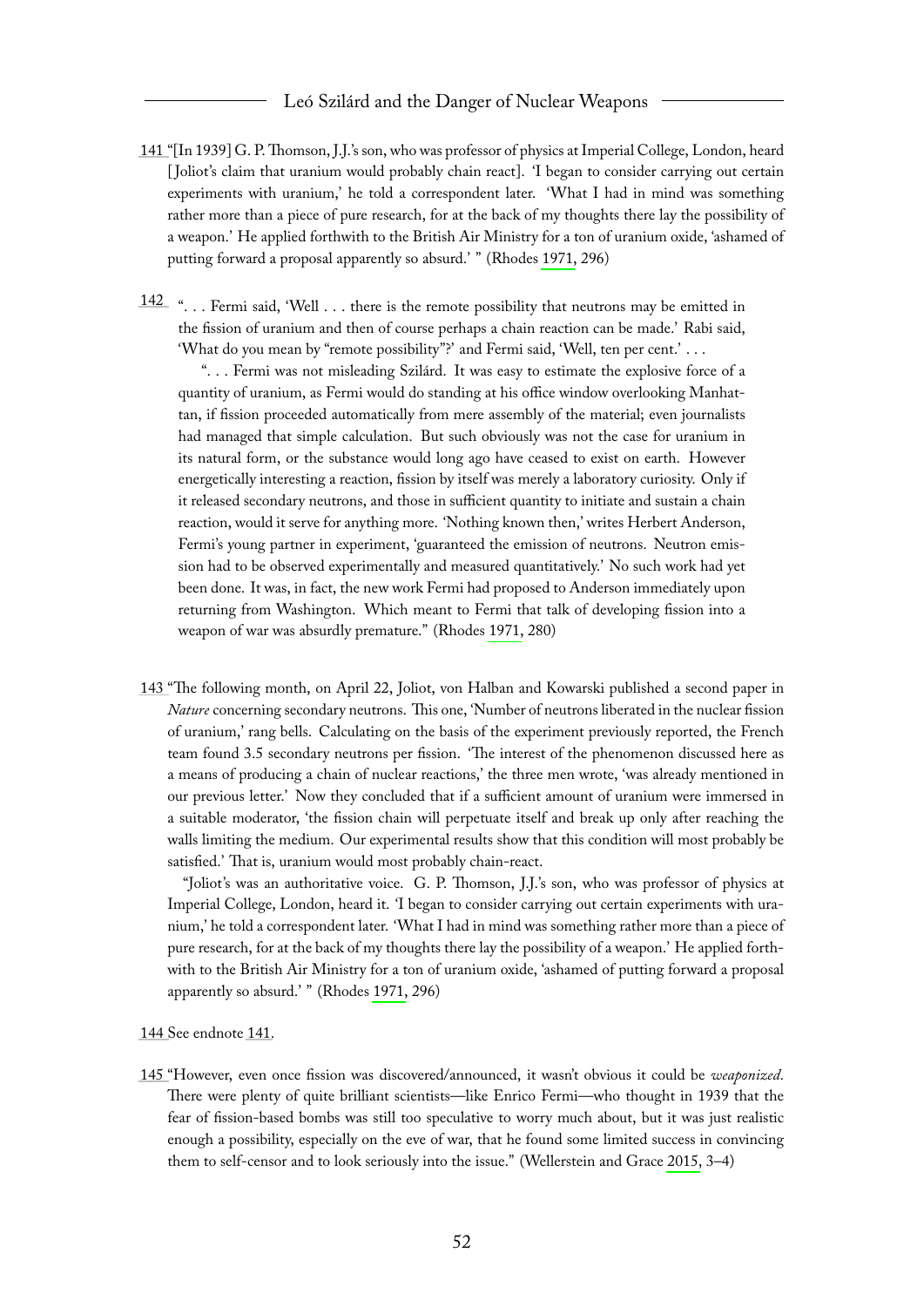- [146 "](#page-13-14)Bohr doubted very much that fission could be used to cause, a devastating explosion." [describing events in 1939] (Weart [1976,](#page-71-0) 26)
- [147 "](#page-13-15)However, like Bohr and Fermi, the French believed an atomic bomb was not likely to be built for many years, if ever. . . . For all these reasons, the team cabled Weisskopf a discouraging reply around 5 April [1939]." (Weart [1976,](#page-71-0) 28)
- [148 "](#page-13-16)[G.P. Thomson] had concluded after neutron-bombardment experiments that a chain reaction in natural uranium was unlikely and a war project therefore impractical." (Rhodes [1971,](#page-70-0) 329)
- [149 "](#page-13-17)Pegram prepared a letter of introduction for Fermi to carry along to his appointment. It stated a hesitant case dense with hypotheticals:

Experiments in the physics laboratory at Columbia University reveal that conditions may be found under which the chemical element uranium may be able to liberate its large excess of atomic energy, and that this might mean the possibility that uranium might be used as an explosive that would liberate a million times as much energy per pound as any known explosive. My own feeling is that the probabilities are against this, but my colleagues and I think that the bare possibility should not be disregarded." (Rhodes [1971,](#page-70-0) 293)

- [150 "](#page-13-18)Bohr's skepticism, says Wheeler, concerned 'the enormous difficulty of separating the necessary quantities of U235.' Fermi noted in a later lecture that 'it was not very clear [in 1939] that the job of separating large amounts of uranium 235 was one that could be taken seriously.' At the Princeton meeting, Teller remembers, Bohr insisted that 'it can never be done unless you turn the United States into one huge factory.' " (Rhodes [1971,](#page-70-0) 294)
- [151 "](#page-13-19)But while such a plan might demonstrate a potential future source of power, the American scientists and administrators who were advising Briggs could not yet identify any military use. In April the British Thomson committee asked A. V. Hill, a scientific adviser to the British Embassy in Washington, to find out what the Americans were doing about fission. According to the official history of the British atomic energy program, Hill talked to unidentified 'scientists of the Carnegie Institution,' whose opinions he reported pungently:

It is not inconceivable that practical engineering applications and war use may emerge in the end. But I am assured by American colleagues that there is no sign of them at present and that it would be a sheer waste of time for people busy with urgent matters in England to turn to uranium as a war investigation. If anything likely to be of war value emerges they will certainly give us a hint of it in good time. A large number of American physicists are working on or interested in the subject; they have excellent facilities and equipment: they are extremely well disposed towards us: and they feel that it is much better that they should be pressing on with this than that our people should be wasting their time on what is scientifically very interesting, but for present practical needs probably a wild goose chase." (Rhodes [1971,](#page-70-0) 334)

[152 "](#page-13-20)[In the summer of 1942] Hans Bethe, now thirty-six and a highly respected professor of physics at Cornell, had resisted joining the bomb project because he doubted the weapon's feasibility. 'I considered . . . an atomic bomb so remote,' Bethe told a biographer after the war." (Rhodes [1971,](#page-70-0) 415)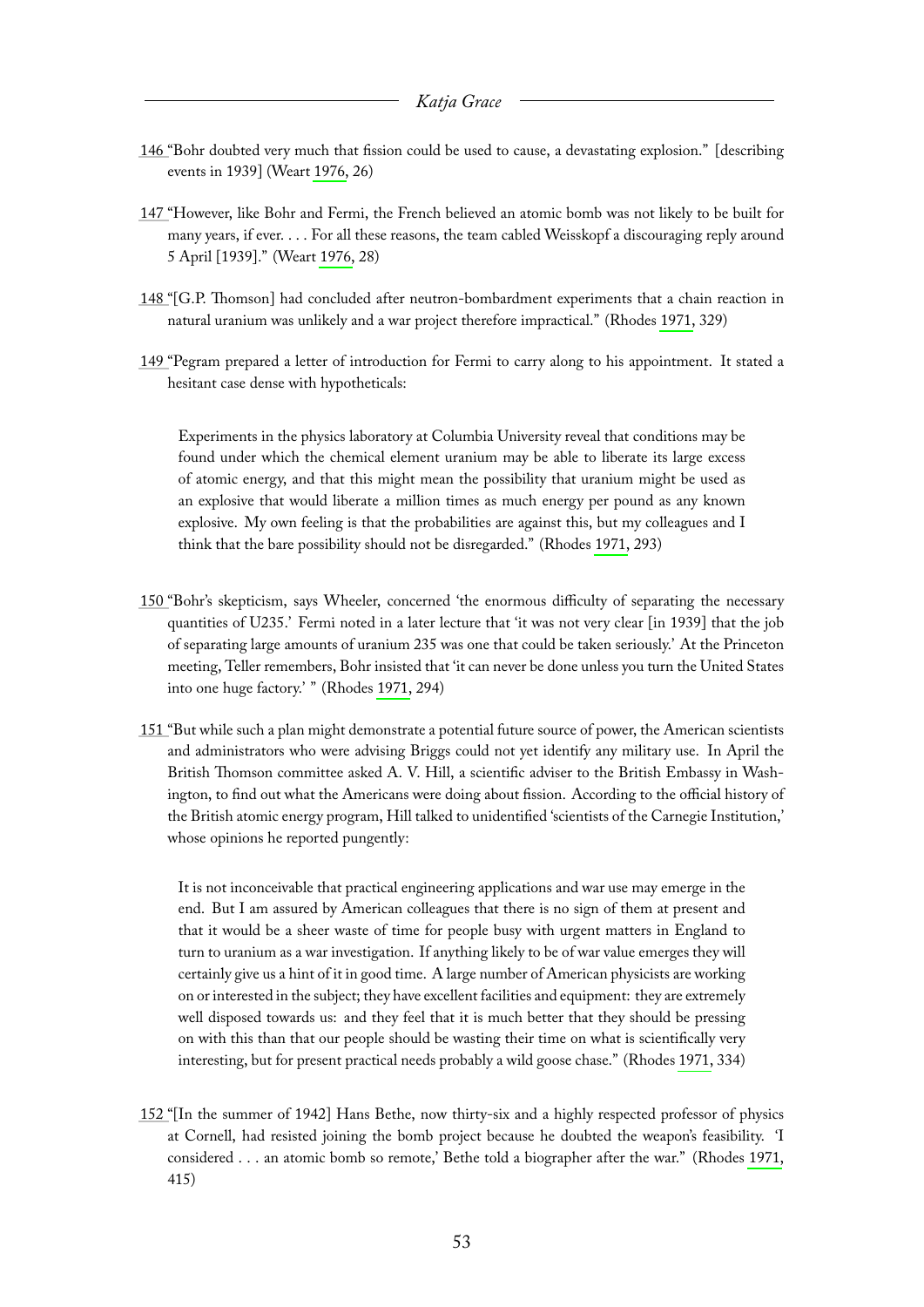- [153 "](#page-13-21) 'By separating the 235 isotope,' Herbert Anderson emphasizes in a memoir, 'it would be much easier to obtain the chain reaction. More than this, with the separated isotope the prospect for a bomb with unprecedented explosive power would be very great.' Fermi urged Nier in similar terms; Nier recalls that he 'went back and figured out how we might soup up our apparatus some in order to increase the output. . . . I did work on the problem, but at first it seemed like such a farfetched thing that I didn't work on it as hard as I might have. It was just one of a number of things I was trying to do.' " (Rhodes [1971,](#page-70-0) 298)
- [154 "](#page-13-22)Even if the physicists get all that they expect, I believe that there is a very long period of engineering work of the most difficult nature before anything practical can come out of the matter, unless there is an explosive involved, which I very much doubt." Vannevar Bush (quoted in Rhodes [1971,](#page-70-0) 366)
- [155 "](#page-13-23)But to American physicists and administrators in and out of government a bomb of uranium seemed a remote possibility at best." [in around 1939 or 1940] (Rhodes [1971,](#page-70-0) 317)
- [156 "](#page-13-24)Bohr figured out that U235 would be the bomb material. The Berkeley radiochemist Glenn Seaborg figured out that a uranium reactor could be configured to breed a transuranic (manmade) element, which he named plutonium, and that plutonium would be even more fissile than U235.

"But to get U235 out of natural uranium would mean building truly vast isotope separation complexes, on the scale of oil refineries, and to breed plutonium in adequate quantities would mean building large production reactors charged with tens of tons of uranium metal and moderated with more tens of tons of highly purified graphite. And that meant major support from the U. S. government. The military had to be convinced . . . and it was profoundly skeptical . . . and so did the scientific establishment. That's why the Manhattan Project wasn't organized for almost three years after the discovery of nuclear fission." (Rhodes and Grace [2015,](#page-70-2) 4)

[157](#page-13-25) "Bohr insisted that we would never succeed in producing nuclear energy and he also insisted that secrecy must never be introduced into physics.

"Bohr's skepticism, says Wheeler, concerned 'the enormous difficulty of separating the necessary quantities of U235.' Fermi noted in a later lecture that 'it was not very clear [in 1939] that the job of separating large amounts of uranium 235 was one that could be taken seriously.' At the Princeton meeting, Teller remembers, Bohr insisted that 'it can never be done unless you turn the United States into one huge factory.' " (Rhodes [1971,](#page-70-0) 294)

[158 "](#page-13-26)Meanwhile the British Chemical Society asked Frisch to write a review of advances in experimental nuclear physics for its annual report. . . . Frisch's review article mentioned the possibility of a chain reaction only to discount it. He based that conclusion on Bohr's argument that the U238 in natural uranium would scatter fast neutrons, slowing them to capture-resonance energies; the few that escaped capture would not suffice, he thought, to initiate a slow-neutron chain reaction in the scarce U235. Slow neutrons in any case could never produce more than a modest explosion, Frisch pointed out; they took too long slowing down and finding a nucleus. As he explained later:

That process would take times of the order of a sizeable part of a millisecond [i.e., a thousandth of a second], and for the whole chain reaction to develop would take several milliseconds; once the material got hot enough to vaporize, it would begin to expand and the reaction would be stopped before it got much further. So the thing might blow up like a pile of gunpowder, but no worse, and that wasn't worth the trouble." (Rhodes [1971,](#page-70-0) 319–20)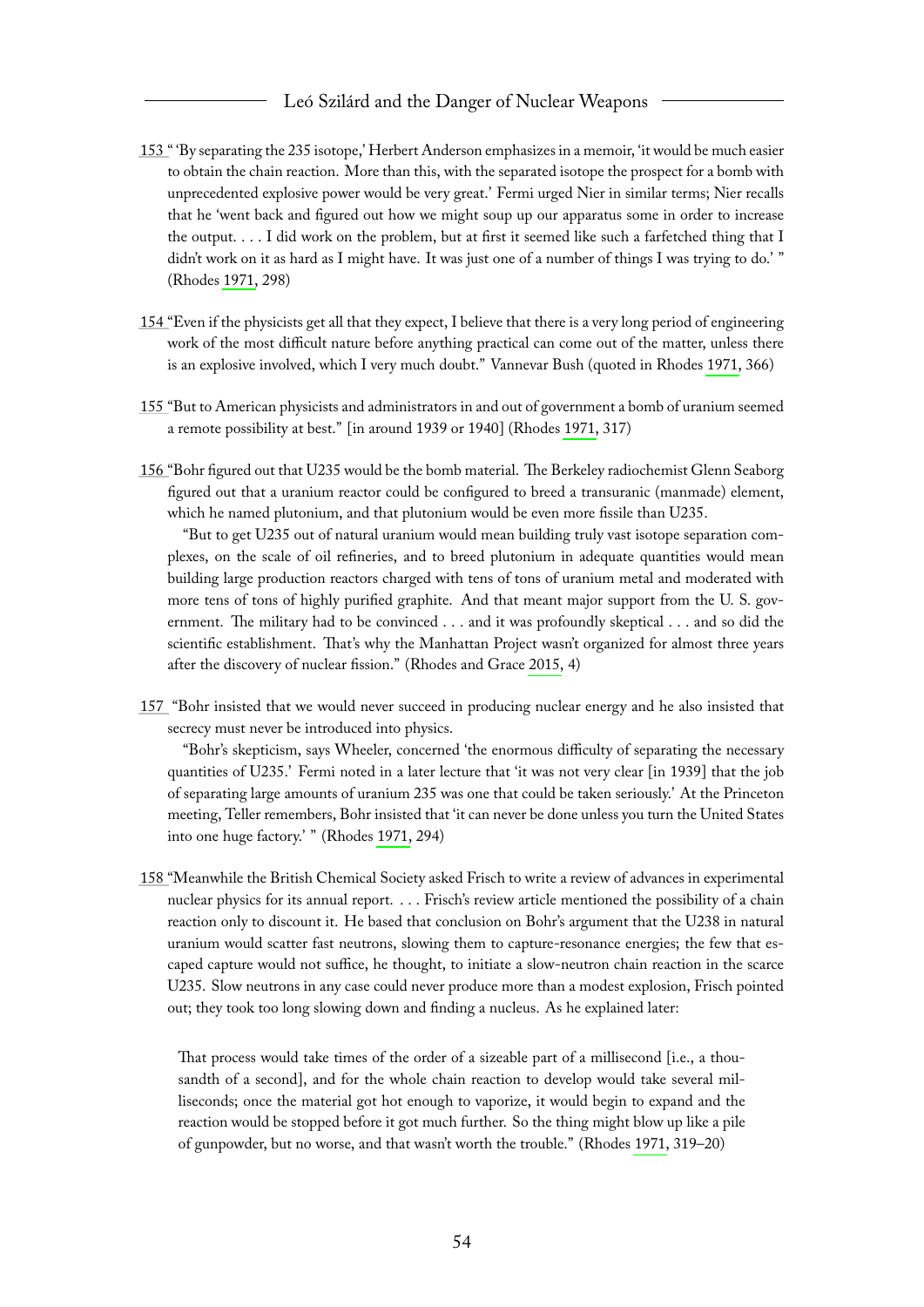#### *Katja Grace*

- [159 "](#page-13-27)Plugging in the fission cross section of natural uranium, which was essentially the fission cross section of U238, gave a critical mass, notes Peierls, 'of the order of tons.' As a weapon, an object of that size was too unwieldy to take seriously. 'There was of course no chance of getting such a thing into any aeroplane, and the paper appeared to have no practical significance.' Peierls was aware of the British and American concern for secrecy, but in this case he saw no reason not to publish." (Rhodes [1971,](#page-70-0) 321)
- [160 "](#page-14-0)The *New York Times* [ April 30, 1939] account accurately summarizes the divisions in the U.S. physics community at the time:

"Tempers and temperatures increased visibly today among members of the American Physical Society as they closed their Spring meeting with arguments over the probability of some scientist blowing up a sizable portion of the earth with a tiny bit of uranium, the element which produces radium.

Dr. Niels Bohr of Copenhagen, a colleague of Dr. Albert Einstein at the Institute for Advanced Study, Princeton, N.J., declared that bombardment of a small amount of the pure Isotope U235 of uranium with slow neutron particles of atoms would start a 'chain reaction' or atomic explosion sufficiently great to blow up a laboratory and the surrounding country for many miles.

Many physicists declared, however, that it would be difficult, if not impossible, to separate Isotope 235 from the more abundant Isotope 238. The Isotope 235 is only 1 per cent of the uranium element.

Dr. L. Onsager of Yale University described, however, a new apparatus in which, according to his calculations, the isotopes of elements can be separated in gaseous form in tubes which are cooled on one side and heated to high temperatures on the other.

Other physicists argued that such a process would be almost prohibitively expensive and that the yield of Isotope 235 would be infinitesimally small. Nevertheless, they pointed out that, if Dr. Onsager's process of separation should work, the creation of a nuclear explosion which would wreck as large an area as New York City would be comparatively easy. A single neutron particle, striking the nucleus of a uranium atom, they declared, would be sufficient to set off a chain reaction of millions of other atoms." (Rhodes [1971,](#page-70-0) 297)

- [161 "](#page-14-1)Similarly settled, Szilárd told Einstein about the Columbia secondary-neutron experiments and his calculations toward a chain reaction in uranium and graphite. Long afterward he would recall his surprise that Einstein had not yet heard of the possibility of a chain reaction. When he mentioned it Einstein interjected, 'Daranhabe ich gar nicht gedacht!' —'I never thought of that!' " (Rhodes [1971,](#page-70-0) 305)
- [162 "](#page-14-2)He [Lindemann] introduced the subject of the study of the fission of uranium atoms. 'I reacted by repeating the doubts I had expressed and heard expressed at NDRC meetings.' Lindemann brushed them aside and pounced:

"You have left out of consideration," said [Lindemann], "the possibility of the construction of a bomb of enormous power." "How would that be possible?" I asked. "By first separating uranium 235," he said, "and then arranging for the two portions of the element to be brought together suddenly so that the resulting mass would spontaneously undergo a self-sustaining reaction."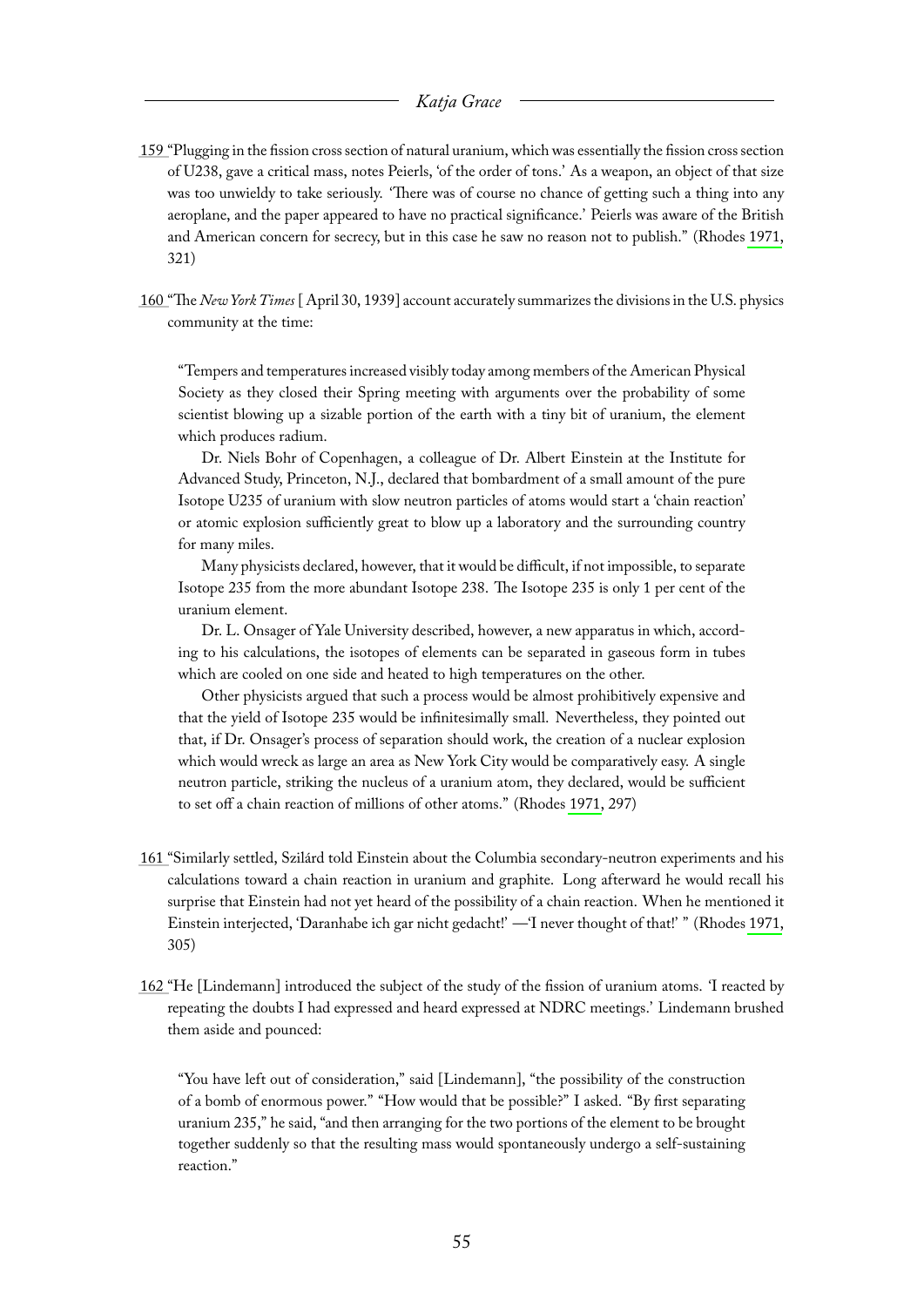"Remarkably, the chairman of the chemistry and explosives division of the NDRC adds that, as late as March 1941, 'this was the first I had heard about even the remote possibility of a bomb.' " (Rhodes [1971,](#page-70-0) 359)

- [163 "](#page-14-3)More crucial was a June 4 conference at Harnack House that Speer, Fromm, automobile and tank designer Ferdinand Porsche and other military and industrial leaders attended. In February Heisenberg had devoted most of his lecture to nuclear power. This time he emphasized military prospects. The secretary of the Kaiser Wilhelm Society was surprised: 'The word "bomb" which was used at this conference was news not only to me but for many others present, as I could see from their reaction.' It was not news to Speer." (Rhodes [1971,](#page-70-0) 404)
- [164 "](#page-14-4)Heisenberg had larger plans. He had allied himself with von Weizsdcker at the KWI. In July [1940] they began designing a wooden laboratory building to be constructed on the grounds of the Kaiser Wilhelm Institute for Biology and Virus Research, next to the physics institute. To discourage the curious they named the building the Virus House. They intended to build a subcritical uranium burner there. . . . The Virus House was finished in October." (Rhodes [1971,](#page-70-0) 344)
- [165 "](#page-14-5). . . by the early 1940s the subject of atomic power and atomic bombs had become a staple of science journalists and science fiction authors." (Wellerstein [2014a\)](#page-71-4)
- [166 "](#page-14-6)It had seen the light of day before, most notably in an August 5, 1939, letter from Member of Parliament Winston Churchill to the British Secretary of State for Air. Concerned that Hitler might bluff Neville Chamberlain with threats of a new secret weapon, Churchill had collected a briefing from Frederick Lindemann and written to caution the cabinet not to fear 'new explosives of devastating power' for at least 'several years.' " (Rhodes [1971,](#page-70-0) 320)
- [167 "](#page-14-7)Frisch found a friend that year in a fellow emigre at Birmingham, the theoretician Rudolf Peierls. . . .

I had worked out the possible efficiency of my separation system with the help of Clusius's formula, and we came to the conclusion that with something like a hundred thousand similar separation tubes one might produce a pound of reasonably pure uranium-235 in a modest time, measured in weeks. At that point we stared at each other and realized that an atomic bomb might after all be possible.

" 'The cost of such a plant,' Frisch adds for perspective, 'would be insignificant compared with the cost of the war.' " (Rhodes [1971,](#page-70-0) 321–324)

[168 "](#page-14-8) 'Look, shouldn't somebody know about that?' Frisch then asked Peierls. They hastened their calculations to Mark Oliphant. 'They convinced me,' Oliphant testifies. He told them to write it all down.

"They did, succinctly, in two parts, one part three typewritten pages, the other even briefer. . . .

". . . The first of the two parts they titled 'On the construction of a "super-bomb"; based on a nuclear chain reaction in uranium.' It was intended, they wrote, 'to point out and discuss a possibility which seems to have been overlooked in . . . earlier discussions.' They proceeded to cover the same ground they had previously covered together in private, noting that 'the energy liberated by a 5 kg bomb would be equivalent to that of several thousand tons of dynamite.' They described a simple mechanism for arming the weapon: . . .

". . . The second report, 'Memorandum on the properties of a radioactive "super-bomb," ' a less technical document, was apparently intended as an alternative presentation for nonscientists. This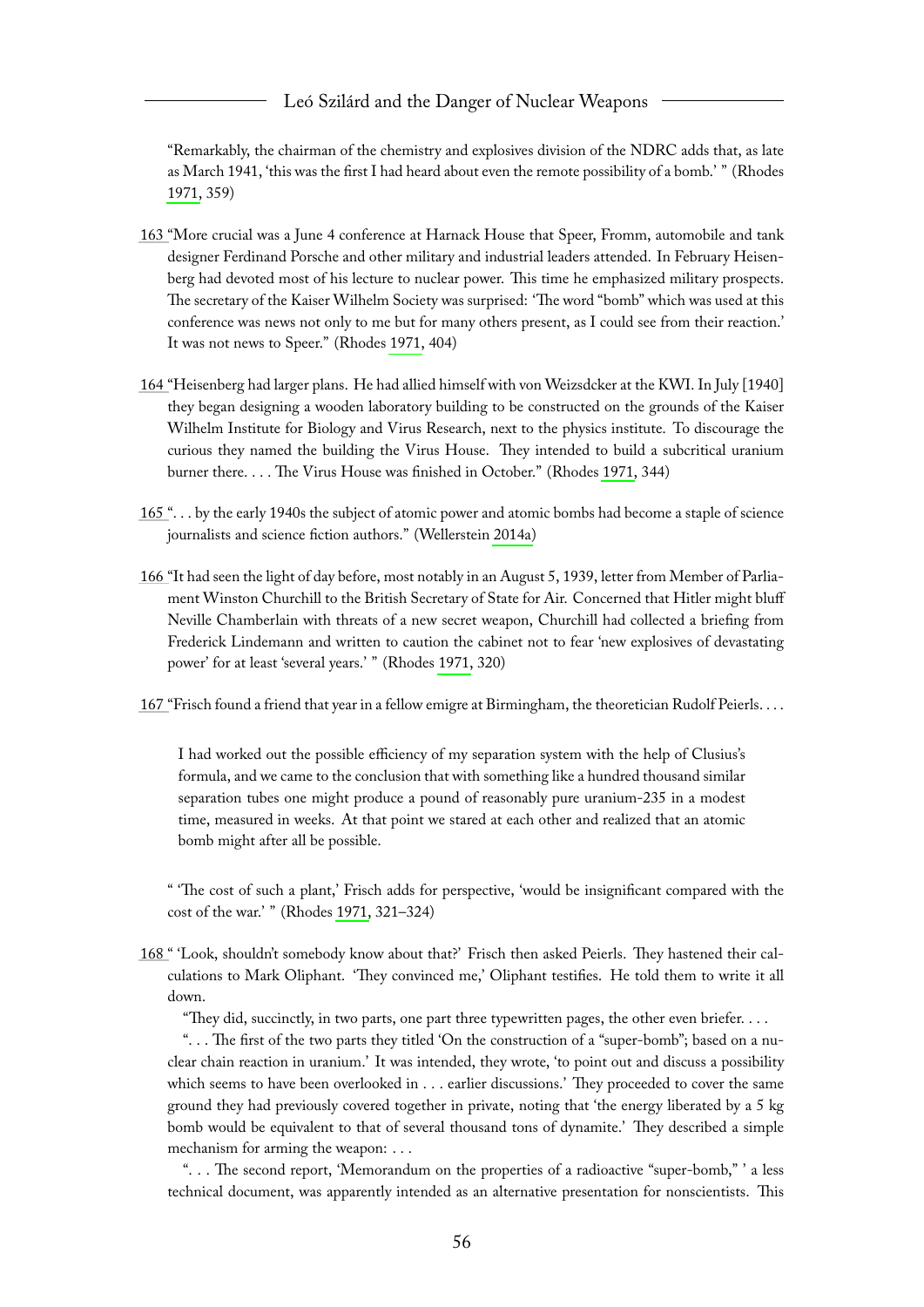study explored beyond the technical questions of design and production to the strategic issues of possession and use. . . .

". . . Frisch and Peierls finished their two reports and took them to Oliphant. He quizzed the men thoroughly, added a cover letter to their memoranda ('I have considered these suggestions in some detail and have had considerable discussion with the authors, with the result that I am convinced that the whole thing must be taken rather seriously, if only to make sure that the other side are not occupied in the production of such a bomb at the present time') and sent letter and documents off to Henry Thomas Tizard, an Oxford man, a chemist by training, the driving force behind British radar development, the civilian chairman of the Committee on the Scientific Survey of Air Defense better known as the Tizard Committee—which was the most important British committee at the time concerned with the application of science to war." (Rhodes [1971,](#page-70-0) 324–25)

- [169 "](#page-14-9)The second report, 'Memorandum on the properties of a radioactive "super-bomb," ' a less technical document, was apparently intended as an alternative presentation for nonscientists. This study explored beyond the technical questions of design and production to the strategic issues of possession and use; it managed at the same time both seemly innocence and extraordinary prescience:
	- 1. As a weapon, the super-bomb would be practically irresistible. There is no material or structure that could be expected to resist the force of the explosion. . . .
	- 2. Owing to the spreading of radioactive substances with the wind, the bomb could probably not be used without killing large numbers of civilians, and this may make it unsuitable as a weapon for use by this country. . . .
	- 3. . . . It is quite conceivable that Germany is, in fact, developing this weapon. . . .
	- 4. If one works on the assumption that Germany is, or will be, in the possession of this weapon, it must be realised that no shelters are available that would be effective and could be used on a large scale. The most effective reply would be a counter-threat with a similar weapon." (Rhodes [1971,](#page-70-0) 324–25)
- [170 "](#page-14-10)Tizard, who had been skeptical to begin with and had taken Thomson's conclusions as support for his skepticism, appointed Thomson chairman of the small committee; James Chadwick, now at Liverpool, his assistant P. B. Moon and Rutherford protege John Douglas Cockcroft were added to the list. Blackett was busy with other war work, although he would join the committee later. The group met informally for the first time on April 10 in the Royal Society's quarters at Burlington House." (Rhodes [1971,](#page-70-0) 329–30)
- [171 "](#page-14-11)In late June G. P. Thomson gave his committee a new name to disguise its activities: MAUD." (Rhodes [1971,](#page-70-0) 340)
- [172 "](#page-14-12) 'We entered the project with more scepticism than belief,' the committee would report later, 'though we felt it was a matter which had to be investigated.' Thomson's minutes make that skepticism evident." (Rhodes [1971,](#page-70-0) 330)
- [173 "](#page-14-13)At a second meeting on April 24 Thomson recorded laconically that 'Dr. Frisch produced some notes to show that the uranium bomb was feasible.' Many years later Oliphant recalled a more expansive response: 'The Committee generally was electrified by the possibility.' " (Rhodes [1971,](#page-70-0) 330)
- [174 "](#page-14-14)At Oxford in December 1940, Franz Simon, now officially working for the MAUD Committee, produced a report nearly as crucial to the future of uranium-bomb development as the original Frisch-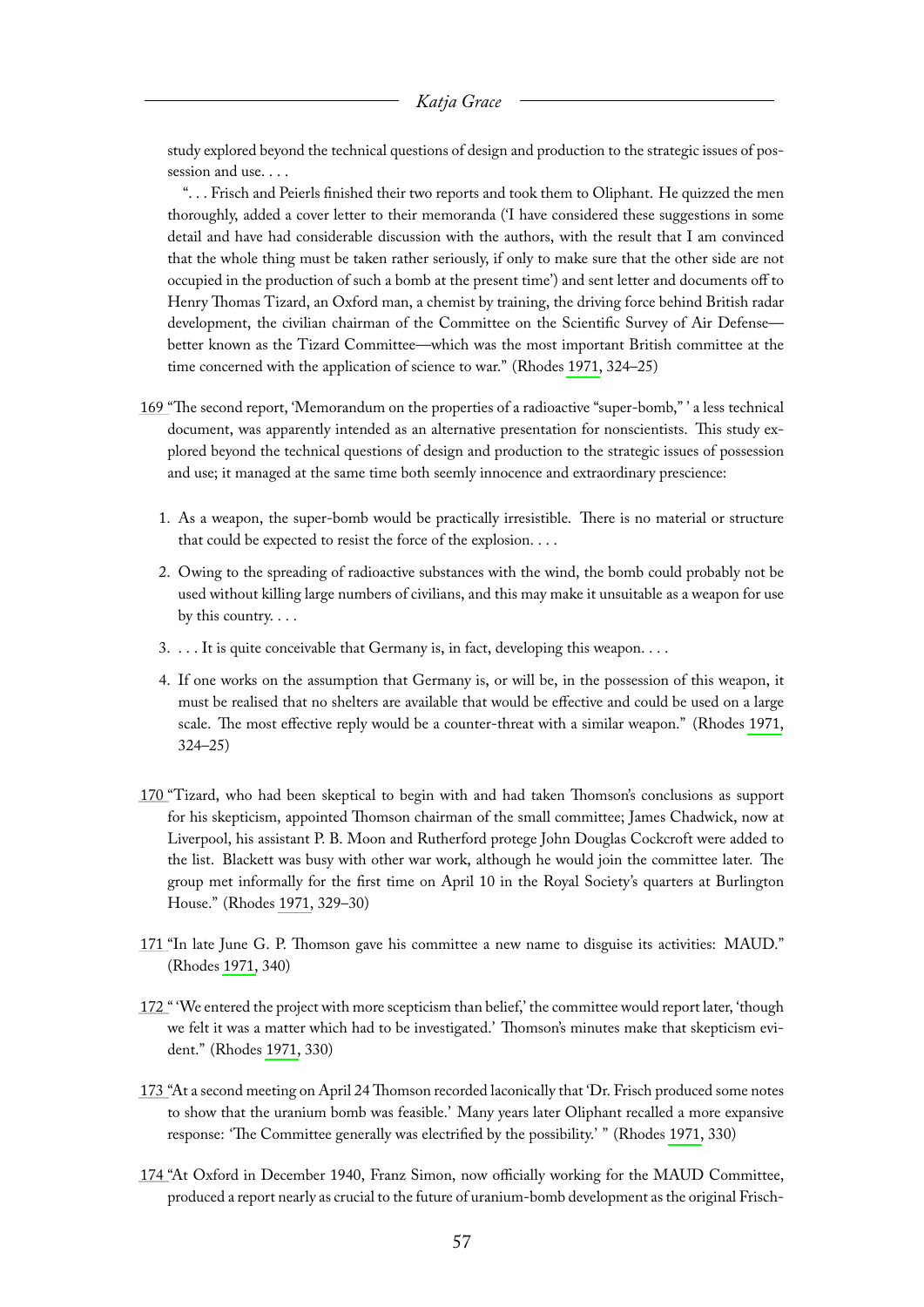Peierls memoranda had been. It was titled 'Estimate of the size of an actual separation plant.' Its aim, Simon wrote, was 'to provide data for the size and costs of a plant which separates I kg per day of 235U from the natural product.' He estimated such a plant would cost about £5,000,000 and outlined its necessities in careful detail." (Rhodes [1971,](#page-70-0) 343)

- [175 "](#page-14-15)The first test of this theory," wrote Peierls in March 1941, "has given a completely positive answer and there is no doubt that the whole scheme is feasible (provided the technical problems of isotope separation are satisfactorily solved) and that the critical size for a U sphere is manageable." (Rhodes [1971,](#page-70-0) 355)
- [176 "](#page-14-16)I remember the spring of 1941 to this day. I realized then that a nuclear bomb was not only possible it was inevitable. Sooner or later these ideas could not be peculiar to us. Everybody would think about them before long, and some country would put them into action." (Rhodes [1971,](#page-70-0) 356)
- [177 "](#page-14-17)It was, in the end, the British scientific establishment, which came to the U.S. in the summer of 1940 with a trunk full of technical secrets which it freely gave to the U. S. government, which convinced its American counterparts to take the possibility of an atomic bomb seriously." (Rhodes and Grace [2015,](#page-70-2) 5)
- [178 "](#page-14-18)Then for the first time a ranking American physicist joined the debate whose voice could not be ignored. Even before Seaborg and Segré confirmed the fissibility of plutonium, Ernest Lawrence had measured the prevailing American skepticism and conservatism against the increasing enthusiasm of his British friends and responded with characteristic fervor. . . . Warren Weaver, the director of the division of natural sciences at the Rockefeller Foundation, visited Berkeley in February to see how construction was progressing on the 4,900-ton, 184-inch cyclotron for which the foundation had awarded a \$1,150,000 grant less than twelve months earlier. Lawrence took time to complain about the Uranium Committee's sloth . . .

"Lawrence rehearsed his complaint again in March when Conant, back from London, traveled out to deliver an address. 'Light a fire under the Briggs committee,' the energetic Californian badgered the president of Harvard. 'What if German scientists succeed in making a nuclear bomb before we even investigate possibilities?' " (Rhodes [1971,](#page-70-0) 360–61)

- [179 "](#page-14-19)Yet they were sufficiently seized with Lawrence's fervor that Compton telephoned Vannevar Bush almost as soon as Lawrence left the room and dictated a follow-up letter the same day. Briggs was 'by nature slow, conservative, methodical and accustomed to operate at peacetime government bureau tempo,' Compton wrote, conveying Lawrence's blunt complaints, and had been 'following a policy consistent with these qualities and still further inhibited by the requirement of secrecy.' " (Rhodes [1971,](#page-70-0) 361)
- [180 S](#page-16-0)ee Grace and Christiano [2014,](#page-69-6) Table 1.

[181 S](#page-16-1)ee Grace and Christiano [2014.](#page-69-6)

- [182 "](#page-16-2). . . The patent, Szilárd explained in the letter Lindemann enclosed, 'contains information which could be used in the construction of explosive bodies . . . very many thousand times more powerful than ordinary bombs.' " (Rhodes [1971,](#page-70-0) 224–25)
- [183 "](#page-16-3)The 40,000,000–50,000,000 deaths incurred in World War II make it the bloodiest conflict, as well as the largest war, in history." (Hughes [2014\)](#page-69-7)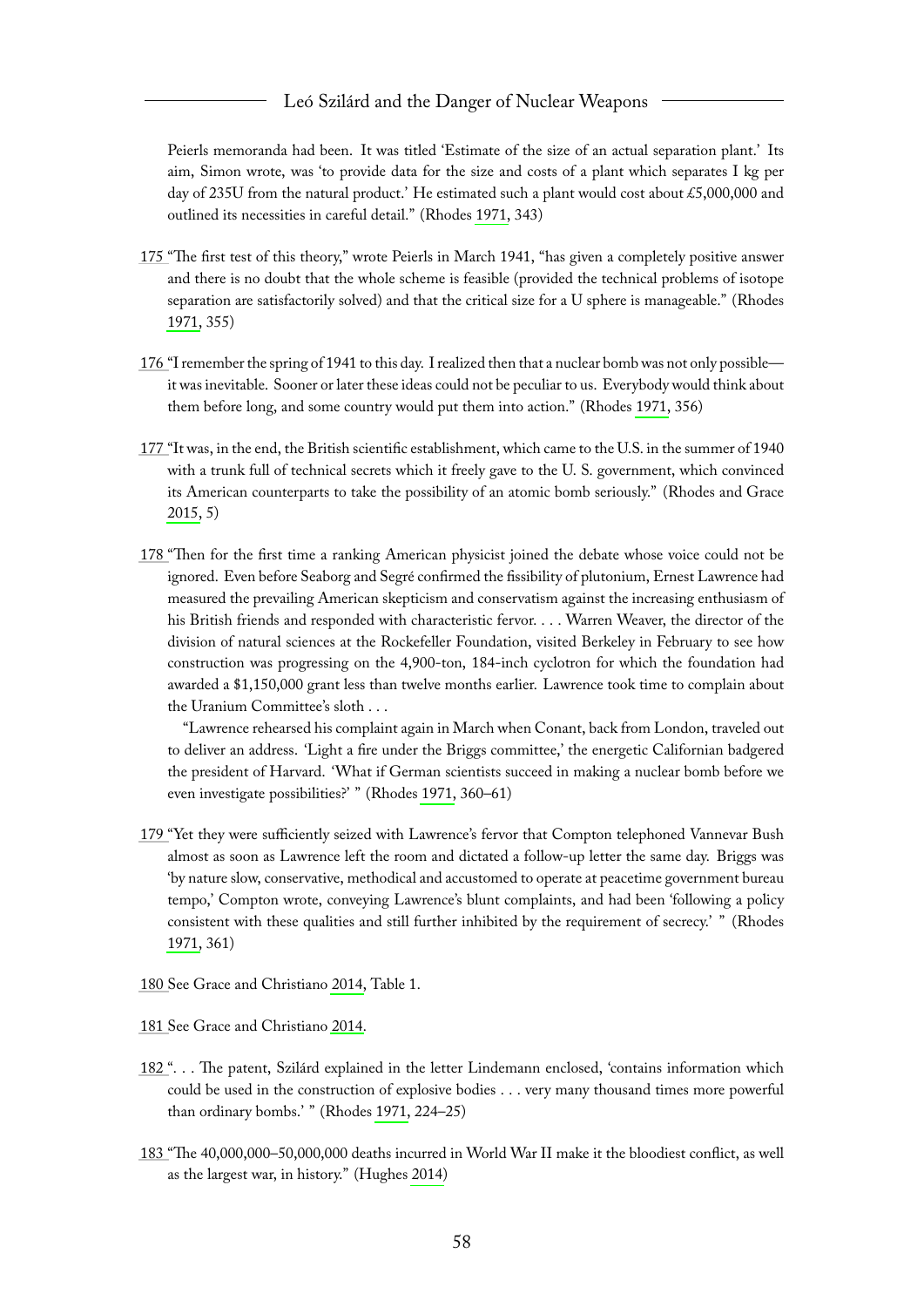- [184 Th](#page-17-0)e US Energy Information Administration lists the following major energy sources for electricity generation in the US: petroleum, coal, natural gas, nuclear, hydro, biomass, geothermal, solar, and wind. (U.S. Energy Information Administration [2015\)](#page-71-5)
- [185 "](#page-17-1)The Persians used incendiary arrows wrapped in oil-soaked fibres [sic] at the siege of Athens in 480 BCE." (Atwater [2013\)](#page-69-8)

"Although no authentic record is available, coal from the Fushun mine in northeastern China may have been employed to smelt copper as early as 1000 BCE. Stones used as fuel were said to have been produced in China during the Han dynasty (206 BCE–220 CE). . . . Coal cinders found among Roman ruins in England suggest that the Romans were familiar with its use before 400 CE." (Kopp [2014\)](#page-70-9)

"The use of natural gas was mentioned in China about 900 BCE." (Carruthers [2014\)](#page-69-9)

"The Greeks used water wheels for grinding wheat into flour more than 2,000 years ago." (Energy.gov [2004\)](#page-69-10)

"Here we show that . . . intact sediments at the site of Wonderwerk Cave, Northern Cape province, South Africa, provide unambiguous evidence—in the form of burned bone and ashed plant remains that burning took place in the cave during the early Acheulean occupation, approximately 1.0 Ma. To the best of our knowledge, this is the earliest secure evidence for burning in an archaeological context." (Berna et al. [2012\)](#page-69-11)

"There is evidence that Native Americans used geothermal energy for cooking as early as 10,000 years ago." (Lund [2015\)](#page-70-10)

"Depictions of cloth sails appear in predynastic (*c.* 3300 BC) Egyptian art, and ships from other early Mediterranean civilizations were equipped with sails." (The Editors of Encyclopædia Britannica [2014\)](#page-70-11)

Aristophanes mentions burning glasses as early as 417 BC in *The Clouds*: "Soc. Do you mean the burning-glass?" (Aristophanes, [417 B.C.\)](#page-69-12)

- [186 "](#page-17-2)Pentaerythritol tetranitrate does appear to be among the most powerful chemical explosives known, despite being only a small factor more effective than gunpowder. This appears to reflect fundamental limits on the energy density of chemical explosives. Once these limits were surpassed, attainable explosive densities increased rapidly, at first discontinuously and subsequently extremely quickly." (Grace and Christiano [2014\)](#page-69-6)
- [187 "](#page-17-3)For the first time ever, a government advisory board is asking scientific journals not to publish details of certain biomedical experiments, for fear that the information could be used by terrorists to create deadly viruses and touch off epidemics." (Grady and Broad [2011\)](#page-69-13)
- [188 "](#page-17-4)The extraordinary coincidence that history's most dangerous scientific secret appeared at the moment history's greatest war began made possible this unique case of scientific self-censorship." (Weart [1976,](#page-71-0) 30)
- [189 "](#page-17-5)Tens of thousands of letters, e-mail messages and faxes arrive at the White House every day." (Parker [2009\)](#page-70-12)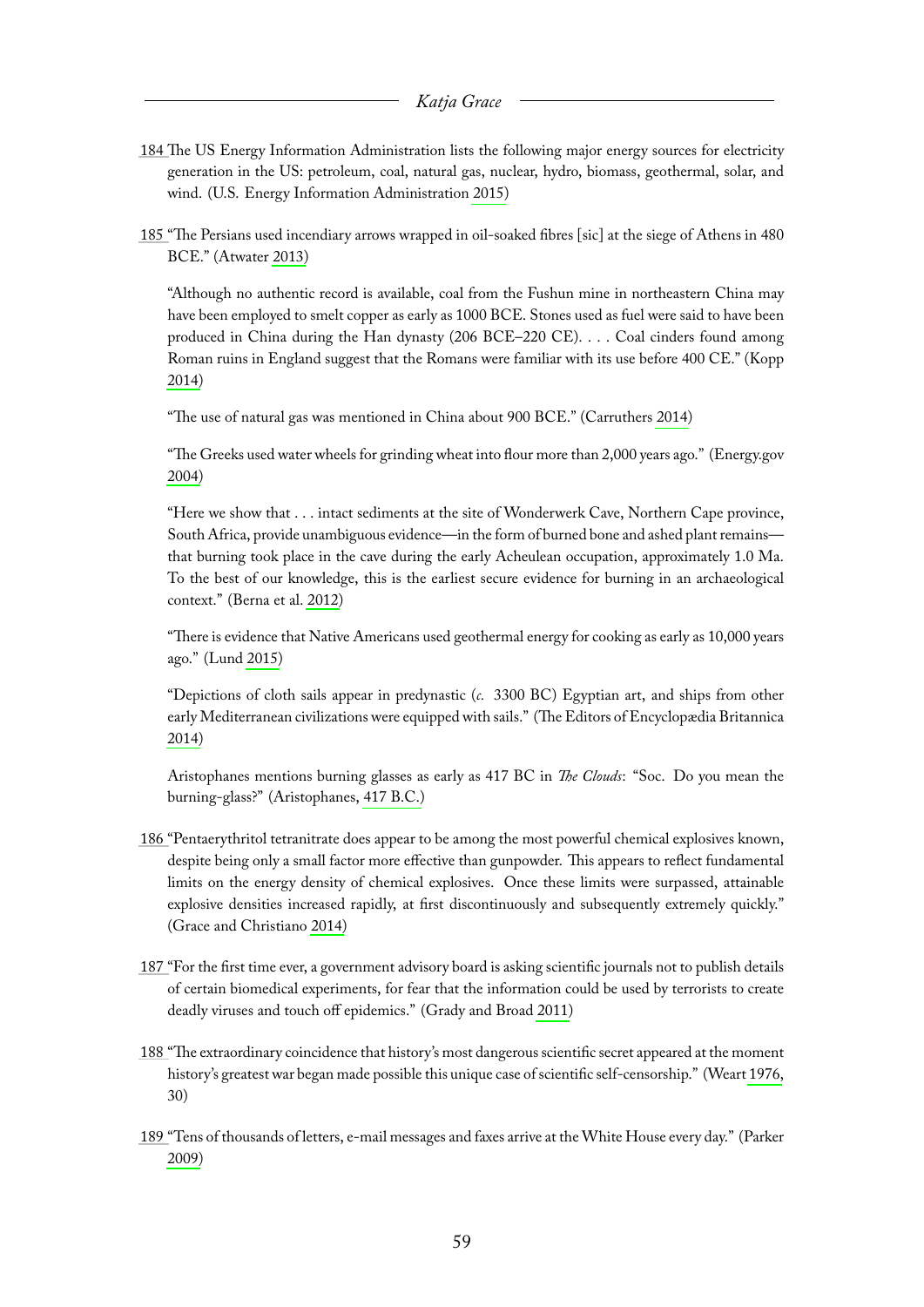[190 "](#page-18-0)A meeting on May 23 brought all the program leaders together with Conant to decide which of several methods of making a bomb should be moved on to the pilot-plant and industrial engineering stages. The centrifuge, gaseous barrier diffusion, electromagnetic and graphite or heavy-water plutonium-pile approaches all looked equally promising. Given war-time scarcities and budget priorities, which should be advanced? Conant used an arms-race argument to identify the point of decision:

While all five methods now appear to be about equally promising, clearly the time of production of a dozen bombs by the five routes will certainly not be the same but might vary by six months or a year because of unforeseen delays. Therefore, if one discards one or two or three of the methods now, one may be betting on the slower horse unconsciously. To my mind the decision as to how "all out" the effort should be might well turn on the military appraisal of what would occur if either side had a dozen or two bombs before the other.

"To that point Conant reviewed the evidence for a German bomb program, including new indications of espionage activity: information from the British that the Germans had a ton of heavy water; Peter Debye's report when he arrived in the United States eighteen months earlier that his colleagues at the KWI were hard at work; and 'the recently intercepted instruction to their agents in this country [that] shows they are interested in what we are doing.' Conant thought this last evidence the best. 'If they are hard at work, they cannot be far behind since they started in 1939 with the same initial facts as the British and ourselves. There are still plenty of competent scientists left in Germany. They may be ahead of us by as much as a year, but hardly more.'

"If time, not money, was the crucial issue—in Conant's words, 'if the possession of the new weapon in sufficient quantities would be a determining factor in the war'—then—'three months' delay might be fatal.' It followed that all five methods should be pushed at once, even though 'to embark on this Napoleonic approach to the problem would require the commitment of perhaps \$500,000,000 and quite a mess of machinery.' " (Rhodes [1971,](#page-70-0) 406–07)

- [191 I](#page-18-1)n summary, "present opinion indicates that successful use is possible, and that this would be very important and might be determining in the war effort. It is also true that if the enemy arrived at results first it would be an exceedingly serious matter. The best estimate indicates completion in 1944, if every effort is made to expedite [said Vannevar Bush in 1943]." (Rhodes [1971,](#page-70-0) 406)
- [192 "](#page-18-2)The Hungarian Eugene Wigner, for example, was so worried about a German bomb that in 1942, when he was working at the Met Lab at the University of Chicago designing the first production reactor for breeding plutonium, he estimated that if the Germans had begun work promptly after the Hahn-Strassmann discovery, then they could have a bomb in hand by Christmas. Logically, he thought, assuming the Germans knew about the Met Lab?s work, the likeliest target for that first hypothetical German bomb would be the University of Chicago. Wigner took the possibility so seriously that he moved his family out of the city." (Rhodes and Grace [2015,](#page-70-2) 5)
- [193 "](#page-18-3)If time, not money, was the crucial issue—in Conant's words, 'if the possession of the new weapon in sufficient quantities would be a determining factor in the war'—then—'three months' delay might be fatal.' It followed that all five methods should be pushed at once, even though 'to embark on this Napoleonic approach to the problem would require the commitment of perhaps \$500,000,000 and quite a mess of machinery.' " (Rhodes [1971,](#page-70-0) 407)
- [194 "](#page-18-4)Uranium-235, the essential fissionable component of the postulated bomb, cannot be separated from its natural companion, the much more abundant uranium-238, by chemical means; the atoms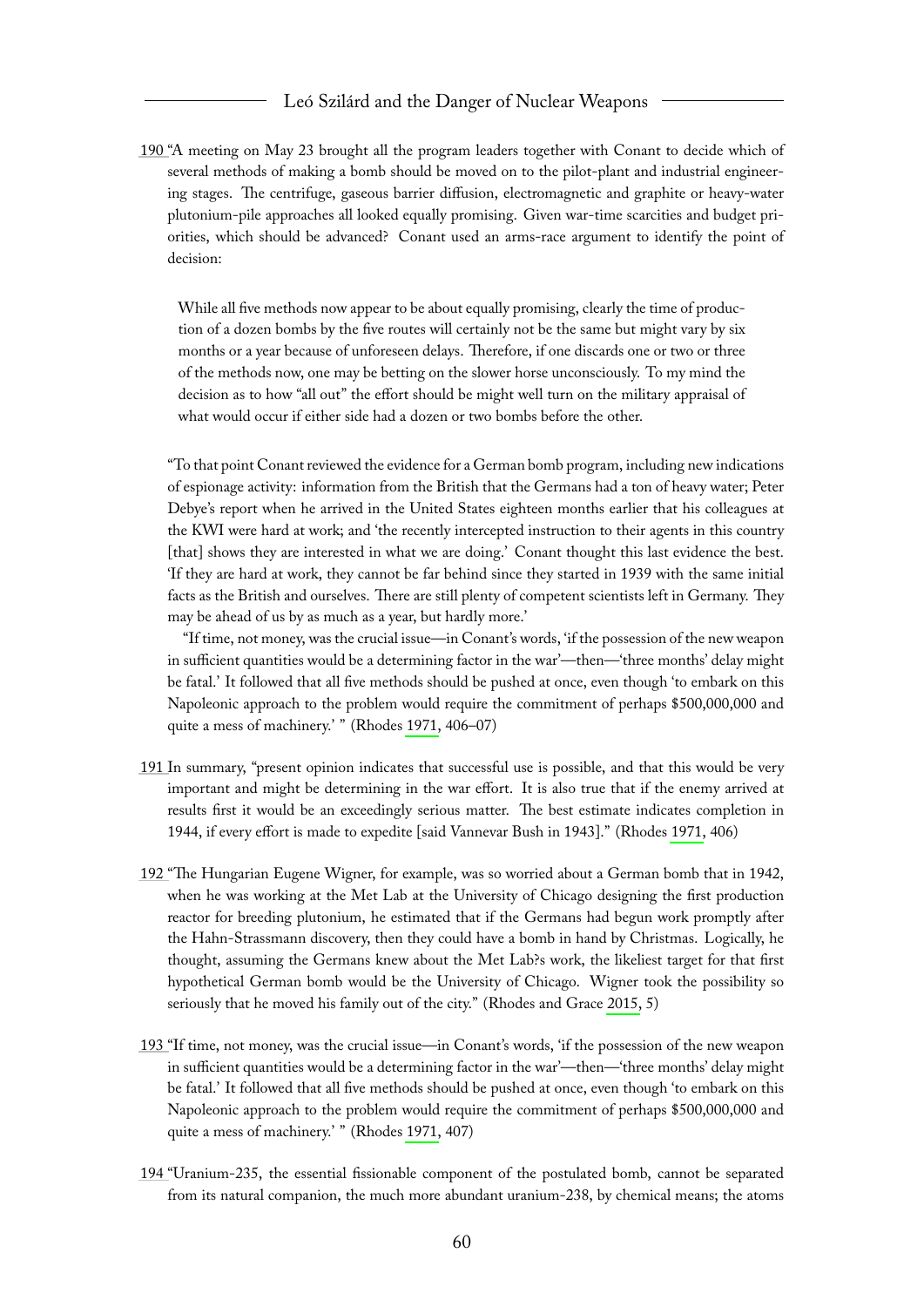of these respective isotopes must rather be separated from each other by physical means. Several physical methods to do this were intensively explored, and two were chosen—the electromagnetic process developed at the University of California at Berkeley under Ernest Orlando Lawrence and the diffusion process developed under Urey at Columbia University. Both of these processes, and particularly the diffusion method, required large, complex facilities and huge amounts of electric power to produce even small amounts of separated uranium-235. Philip Hauge Abelson developed a third method called thermal diffusion, which was also used for a time to effect a preliminary separation. These methods were put into production at a 70-square-mile (180-square-km) tract near Knoxville, Tennessee, originally known as the Clinton Engineer Works, later as Oak Ridge." (The Editors of Encyclopædia Britannica [2015\)](#page-70-13)

- [195 "](#page-18-5)It followed that all five methods should be pushed at once, even though 'to embark on this Napoleonic approach to the problem would require the commitment of perhaps \$500,000,000 and quite a mess of machinery.' " (Rhodes [1971,](#page-70-0) 407)
- [196 "](#page-18-6). . . their best production was around 15 percent. Groves counted on improvements and forged ahead.

"He had to begin building before he knew precisely what to build." (Rhodes [1971,](#page-70-0) 490)

- [197 "](#page-19-0)Looking back to the end of 1942 and the early months of 1943 . . . The Americans, having succeeded in producing the first chain reaction in a uranium pile, and seeing the atom bomb as a definite possibility, were certain that the Germans must know as much and more. After all, they reasoned, it was a German scientist, Oto Hahn, who had first discovered the principle of fission and another German had published the first paper on the theory of the chain reacting pile. They had begun their uranium research two years before ours. And especially, and above all, everyone knew that German science was superior to ours. The Germans were just as positve that their science was superior to ours. To be sure, they were still groping in the dark, but, they figured, if they were in the dark where must the Americans be? . . . The thought of German superiority drove [American scientists] almost to panic. . ." (Goudsmit [1996\)](#page-69-14)
- [198 S](#page-20-0)ee endnote [18.](#page-33-0)
- [199 "](#page-21-0)By this time the Hungarians at least believed they saw major humanitarian benefit inherent in what Eugene Wigner would describe in retrospect as 'a horrible military weapon,' explaining:

Although none of us spoke much about it to the authorities [during this early period]—they considered us dreamers enough as it was—we did hope for another effect of the development of atomic weapons in addition to the warding off of imminent disaster. We realized that, should atomic weapons be developed, no two nations would be able to live in peace with each other unless their military forces were controlled by a common higher authority. We expected that these controls, if they were effective enough to abolish atomic warfare, would be effective enough to abolish also all other forms of war. This hope was almost as strong a spur to our endeavors as was our fear of becoming the victims of the enemy's atomic bombings." (Rhodes [1971,](#page-70-0) 308)

- [200 S](#page-23-0)ee endnote [100.](#page-46-0)
- [201 "](#page-23-1)Looking back to the end of 1942 and the early months of 1943 . . . The Americans, having succeeded in producing the first chain reaction in a uranium pile, and seeing the atom bomb as a definite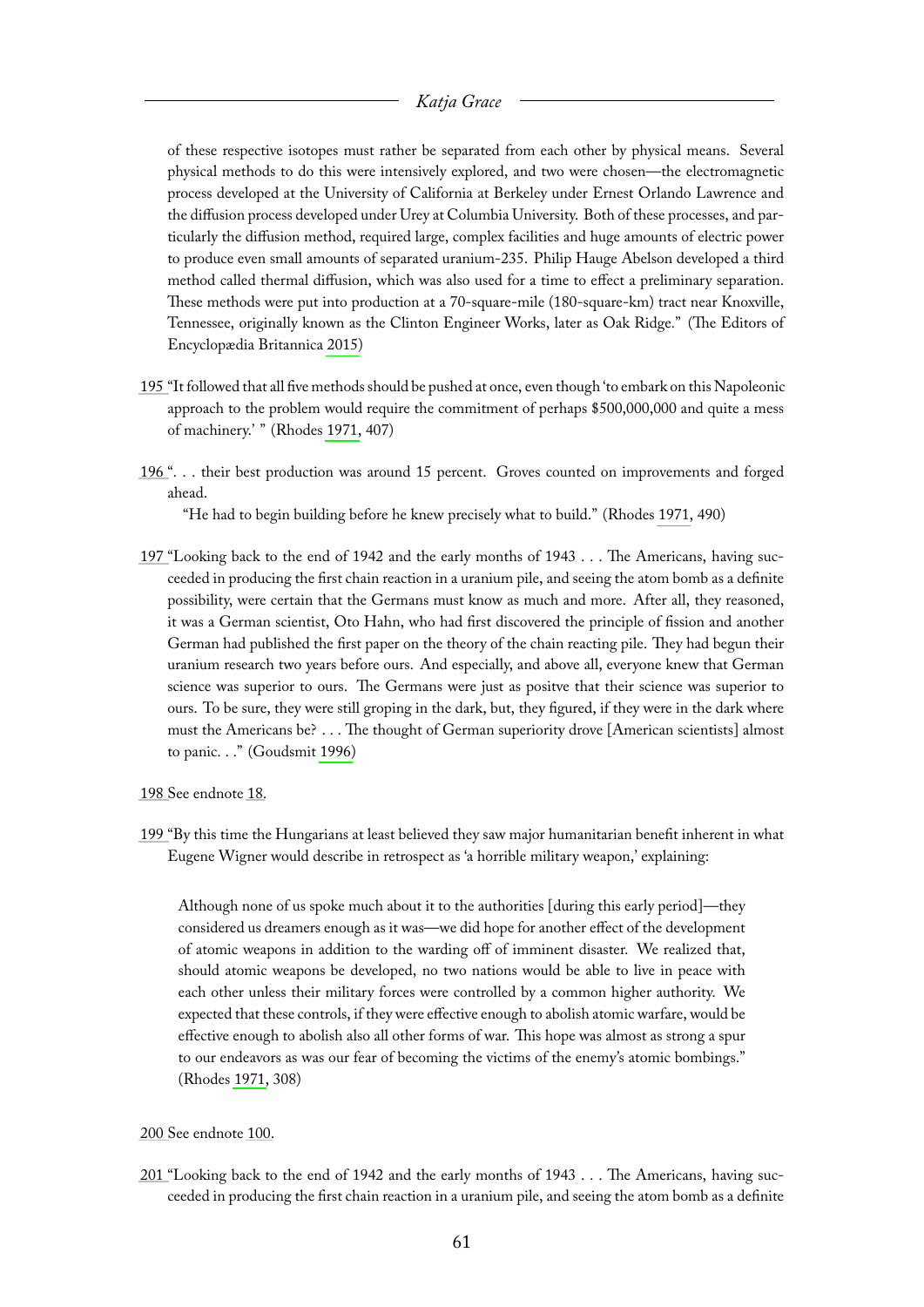possibility, were certain that the Germans must know as much and more. After all, they reasoned, it was a German scientist, Oto Hahn, who had first discovered the principle of fission and another German had published the first paper on the theory of the chain reacting pile. They had begun their uranium research two years before ours. And especially, and above all, everyone knew that German science was superior to ours. The Germans were just as positive that their science was superior to ours. To be sure, they were still groping in the dark, but, they figured, if they were in the dark where must the Americans be? . . . The thought of German superiority drove [American scientists] almost to panic. . ." (Goudsmit [1996\)](#page-69-14)

- [202 "](#page-23-2)The fear was so real that the scientists were even sure of the place and the date of Hitler's supposed radioactive attack. The Germans must know, they thought, that Chicago was at that time the heart of our atom bomb research. Hitler, loving dramatic action, would choose Christmas day to drop radioactive materials on that city. Some of the men on the project were so worried they sent their families to the country." (Goudsmit [1996\)](#page-69-14)
- [203 "](#page-23-3)The Hungarian Eugene Wigner, for example, was so worried about a German bomb that in 1942, when he was working at the Met Lab at the University of Chicago designing the first production reactor for breeding plutonium, he estimated that if the Germans had begun work promptly after the Hahn-Strassmann discovery, then they could have a bomb in hand by Christmas. Logically, he thought, assuming the Germans knew about the Met Lab's work, the likeliest target for that first hypothetical German bomb would be the University of Chicago. Wigner took the possibility so seriously that he moved his family out of the city." (Rhodes and Grace [2015,](#page-70-2) 5)
- [204 "](#page-23-4)More ominously, two initiatives originated simultaneously in Germany as a result of the French report. A physicist at Gottingen alerted the Reich Ministry of Education. That led to a secret conference in Berlin on April 29, which led in turn to a research program, a ban on uranium exports and provision for supplies of radium from the Czechoslovakian mines at Joachimsthal. (Otto Hahn was invited to the conference but arranged to be elsewhere.)" (Rhodes [1971,](#page-70-0) 297)
- [205 "](#page-24-0)On April 24, 1939, the Hamburg physical chemist Paul Harteck, . . . and his assistant Wilhelm Groth, wrote a letter to Erich Schumann, who was the head of the weapons research office in Berlin of German Army Ordnance . . . of the War Office. The letter outlined possible applications of nuclear fission, which had been discovered a few months earlier, to weapons. . . 'We take the liberty of calling to your attention the newest developments in nuclear physics, which, in our opinion, will probably make it possible to produce an explosive many orders of magnitude more powerful than the conventional ones,' Harteck and Groth wrote." (Bernstein [1996\)](#page-69-15)
- [206 "](#page-24-1)The Harteck letter reached Kurt Diebner, a competent nuclear physicist stuck unhappily in the Wehrmacht's ordnance department studying high explosives. Diebner carried it to Hans Geiger. Geiger recommended pursuing the research. The War Office agreed." (Rhodes [1971,](#page-70-0) 297)
- [207 "](#page-24-2)Auer, the thorium specialists, purveyors of gas mantles and radioactive toothpaste, delivered the first ton of pure uranium oxide processed from Joachimsthal ores to the War Office in January 1940. German uranium research was thriving." (Rhodes [1971,](#page-70-0) 326)
- [208 "](#page-24-3)This is actually a very important point, and one which shines light onto a lot of other questions regarding nuclear weapons. For example, one of the questions that people ask me again and again is how close the Germans were to getting an atomic bomb. The answer is, more or less, not very close at all. Why not? Because even if their scientific understanding was not too far away—which it was not, even though they were wrong about several things and behind on several others—they never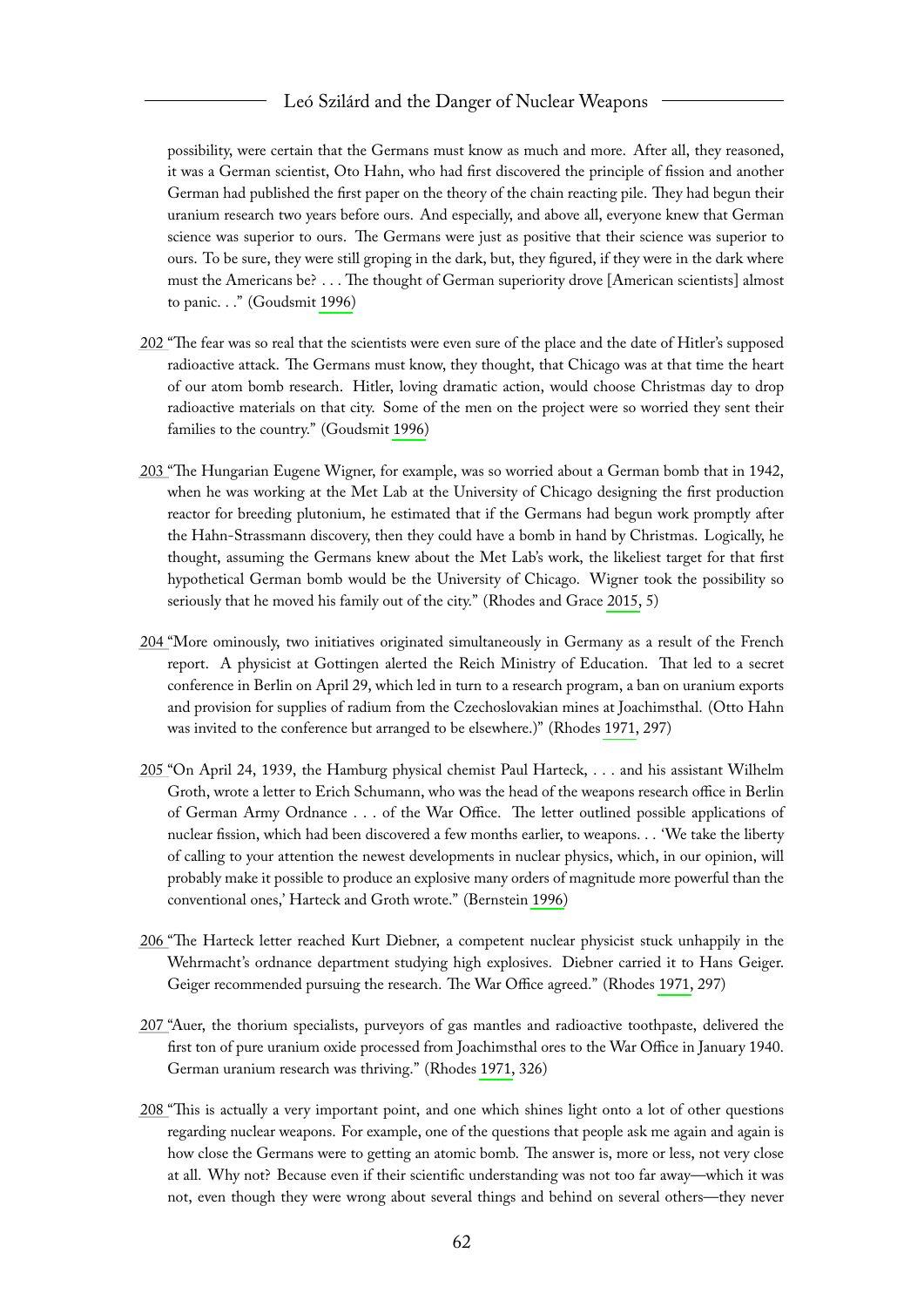#### *Katja Grace*

came close to the stage that would be necessary to turn it into an industrial production program, as opposed to just a laboratory understanding. That sheer fact is much more important than whether Heisenberg fully understood the nature of chain reactions or anything like that." (Wellerstein [2013\)](#page-71-6)

- [209 "](#page-24-4)Such a program would have been beyond Germany's industrial capacity in the midst of a full-scale war. But the main reason the Germans didn't get beyond laboratory-scale research seems to have been that Albert Speer couldn't convince Hitler that it was important, or even possible. Lacking scientific literacy, Hitler was more interested in rockets than in atomic bombs even though his rockets would have needed atomic warheads to be effective. The overconfident Hitler also assumed Germany would defeat Britain and the Soviet Union by 1943, so there was a standing rule that no new technology should be brought under development if it would take more than 18 months to complete." (Rhodes and Grace [2015,](#page-70-2) 6)
- [210 "](#page-24-5)German scientists—who seemed to have been an academically rigid bunch—envisioned a more cautious, longer-term project where they would step things up one scale at a time: build a small reactor and then the next larger and then the next larger and slowly get to a bomb. In the end, they never got close. By the end of the war, they were experimenting with a half-scale, sub-critical reactor. For full criticality—for actual operation—it would have had to be doubled in size." (Rhodes and Grace [2015,](#page-70-2) 6)
- [211 "](#page-24-6)One of the scientists pointed out that, in order to get to the bomb, you had to go through an intermediate stage that, while it proved that there was such a thing as a chain reaction, was rather expensive. Basically, you built a nuclear reactor and demonstrated a chain reaction that way. So in order to get to the bomb, you have to spend a lot of money on something that may or may not work and doesn't look at all like a bomb. Therefore the scientists had to trust the governments during this intermediate period and the governments had to trust their scientists.

"Hitler didn't trust anybody and Stalin didn't trust his scientists, particularly since they were Jews and he was at least as bad an anti-Semite as Hitler. Later, these discoveries would be clear and logical but, at that time, these human factors got in the way. Roosevelt trusted the scientists, and the scientists trusted Roosevelt, and that was an important reason why the U.S. was first to the bomb." (Rhodes and Grace [2015,](#page-70-2) 11)

[212 "](#page-24-7)Most historical accounts present Szilárd as an unambiguous visionary and the Einstein letter as the starting point of the Manhattan Project. My approach attempts to be a bit more historical about these matters, looking at them in the context of their own time and not 'smoothing' the narrative by removing the errors, hiccups, missteps, and so on. Amongst serious historians of science and serious historians of physics I do not think my account would be terribly controversial, though my interpretations are stronger than one usually finds in the historical narratives.

"The problem is that much of the scholarship in this field is easily drawn into the drama of emphasizing the role of Einstein, Szilárd, the individual scientists, etc. It's more fun to have Szilárd be this great visionary who changed the direction of history and so forth. And he's a fun character to write about. So it is easy to make him take center stage. The fact that he also later became an opponent of the bomb and the arms race makes it an appealing narrative as well—the scientist who regrets his actions, etc. The fact that Einstein is always so front-and-center despite his really quite minimal role in this story (and the quite minimal role of his science in it as well— $E = mc^2$  matters a lot less to atomic bomb production than people generally realize) is further testament to the power of a good yarn.

"But if you start drilling down into the narrative, beyond the more pop-history accounts, you find that Szilárd's patent and his letter just weren't as influential in the long run. I think Szilárd's most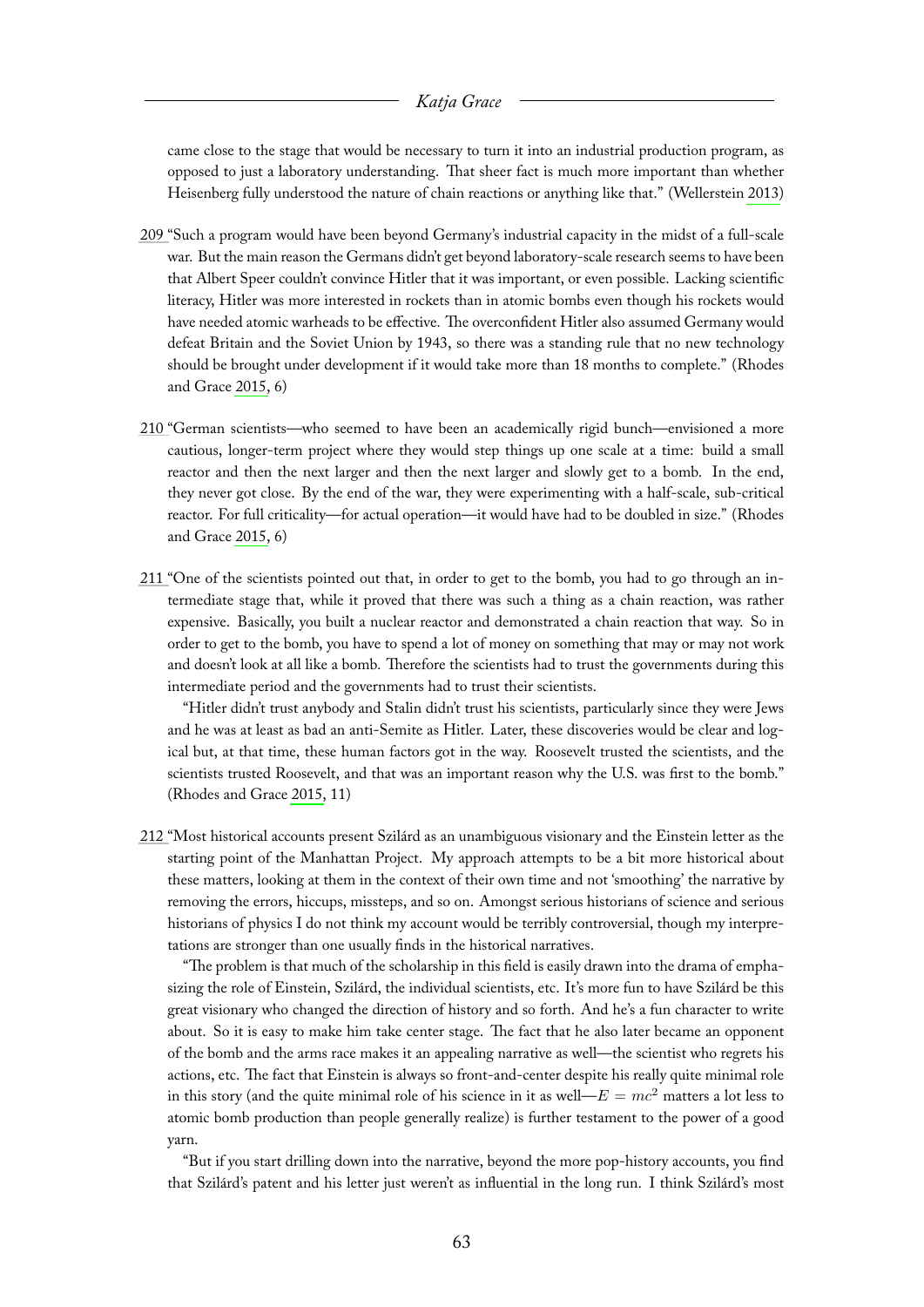important role here is his self-censorship campaign, which did get the scientists thinking concretely about secrecy and security and did result in the creation of what became very long-term institutions of secrecy. I think it is fair to say that among serious historians of this topic, the real emphasis is on the importance of the *institutions* that were being created . . . both Szilárd's secrecy institution and the importance of someone like Vannevar Bush, who was probably the most important single person with regards to getting the Manhattan Project started, since he was the only person who really had the power and will to move the program from a small experimental investigation into a full bombproduction program. Where more popular accounts of the bomb focus on individual ideas or people making the key contributions, the more scholarly, academic accounts focus on how the big systems of production that got the actual results were created." (Wellerstein and Grace [2015,](#page-71-1) 6)

- [213 "](#page-24-8). . . what I read already impressed me with the author's knowledge of much of the history of the science which led to the development of nuclear energy and nuclear bombs and of the personalities which contributed in the U.S. to the development of these. I was particularly impressed by his realization of the importance of Leó Szilárd's contributions which are almost always underestimated but which he fully realizes and perhaps even overestimates. I hope the book will find a wide readership." Eugene P. Wigner, Nobel Laureate for Physics, 1963 (quoted in Rhodes [1971,](#page-70-0) 8)
- [214 "](#page-25-0)Rhodes doesn't think Szilárd's patent was particularly useful. Nothing eventuated from it. Burying it in the Admiralty files without pursuing further research was effectively a dead end. It was more Szilárd's conversations with his fellow émigré scientists—in the UK and then the US—that slowly got the ball rolling. It wasn't even Einstein's famous letter to Roosevelt. It was more the later efforts by the émigré scientists to convince the British and American governments that there was a real possibility of a radically different new weapon. . . . Szilárd's efforts were real and they did ultimately prevail over the general incomprehension of anything so absolutely radical as this new discovery was. But Rhodes doesn't think the patent got it very far." (Rhodes and Grace [2015,](#page-70-2) 2)
- [215 "](#page-25-1)I don't think the patent ended up being very useful in the end, except so much as it helped keep Szilárd interested in the topic, which put him in a good position once fission was discovered. I don't think it did anything for him or really did much for getting authorities interested in the topic. The 'unknowns' were bigger than the 'knowns.' " (Wellerstein and Grace [2015,](#page-71-1) 2)
- [216 "](#page-25-2)But once nuclear fission was announced, Szilárd was primed better than any other to realize that this nuclear reaction might actually be the candidate reaction he was looking for, since he had already been thinking about this problem for five years. He was able to quickly see which of his ideas had been good ones, and which had been bad ones." (Wellerstein and Grace [2015,](#page-71-1) 3)
- [217 "](#page-25-3)When Szilárd heard the announcement of fission he, in his recollection, immediately realized it could be a candidate for an exponential, neutron-based nuclear chain reaction. What he needed to know to be sure was whether the number of neutrons produced per fission reaction was more than one on average. He cabled numerous scientists and asked them to not publish on this possibility or the possibility of chain reactions. In the meantime he set up a small experimental apparatus to see if indeed 'secondary' neutrons were produced from fission reactions—they were." (Wellerstein and Grace [2015,](#page-71-1) 4)
- [218 "](#page-25-4)Wigner told me of Hahn's discovery. Hahn found that uranium breaks into two parts when it absorbs a neutron. . . . When I heard this I immediately saw that these fragments, being heavier than corresponds to their charge, must emit neutrons, and if enough neutrons are emitted . . . then it should be, of course, possible to sustain a chain reaction. All the things which H. G. Wells predicted appeared suddenly real to me." Leó Szilárd (quoted in Rhodes [1971,](#page-70-0) 263)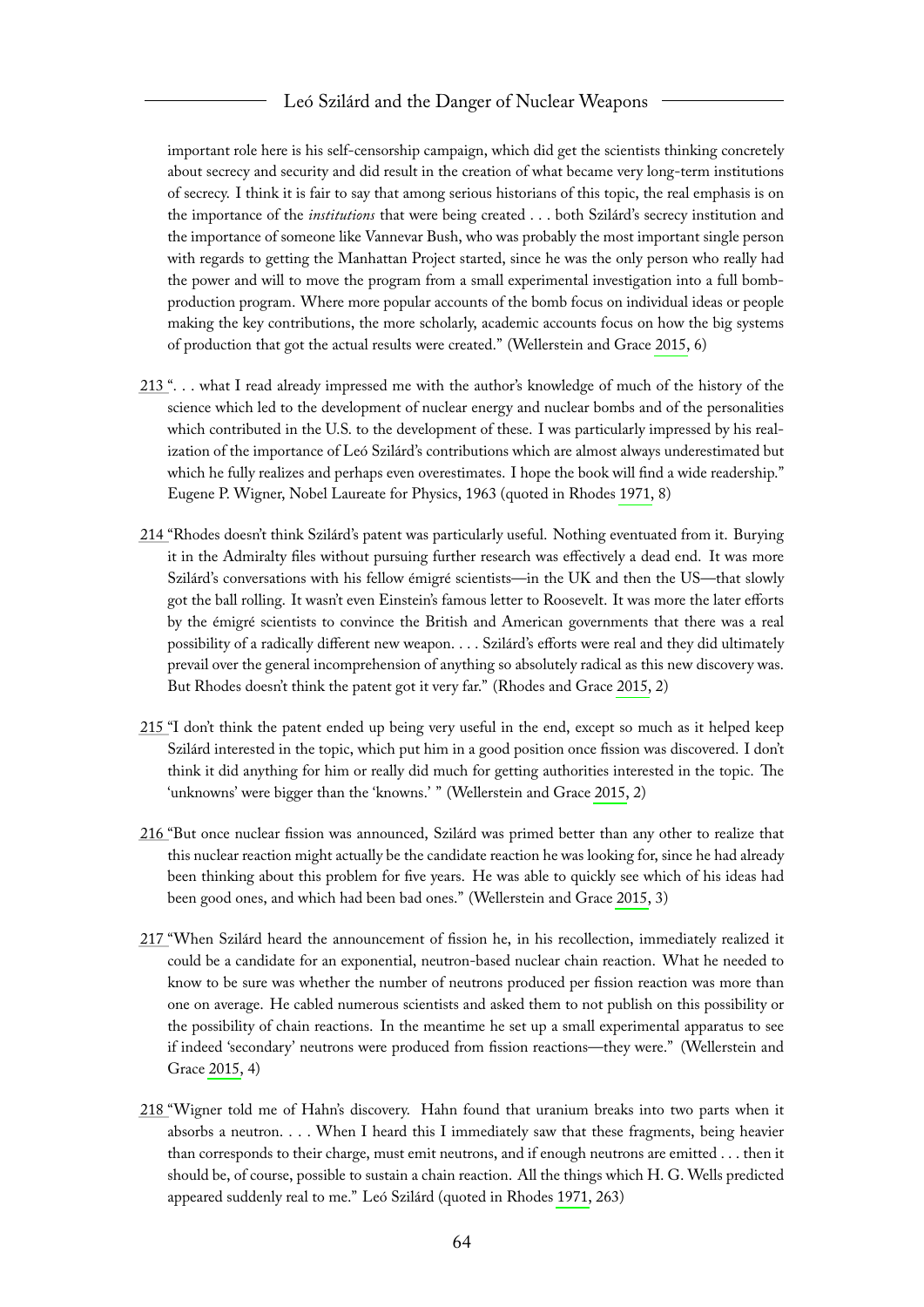- [219 "](#page-25-5)A short, round, exuberant Hungarian, Szilárd in 1939 had neither a job nor a home. But he was uniquely qualified to face the issues of nuclear energy and secrecy because for over five years he—and he alone—had been concentrating on these problems." (Weart [1976,](#page-71-0) 23)
- [220 "](#page-25-6)Naturwissenschaften reached Paris about January 16. One of Frederic Jolot's associates recalls that 'in a rather moving meeting [ Joliot] made a report on this result to Madame Joliot and myself after having locked himself in for a few days and not talked to anybody.' The Joliot-Curies were once again appalled to find they had barely missed a major discovery. In the next few days Joliot independently deduced the large energy release and considered the possibility of a chain reaction, as Szilárd had thought he might." (Rhodes [1971,](#page-70-0) 271)
- [221 "](#page-25-7)Szilárd's 1934 patent is easily available these days. . . He filed the application first in late June 1934, updated it in early July, and finalized it by April 1935. The UK Patent Office accepted it as valid in late March 1936, but it was 'withheld from publication' at Szilárd's request under Section 30 of the Patent and Designs Act. It was eventually published in late September 1949, 15 years after it had been originally applied for." (Wellerstein [2014b\)](#page-71-7)
- [222 "](#page-25-8)The same week a young physicist working at Hamburg, Paul Harteck, wrote a letter jointly with his assistant to the German War Office:

We take the liberty of calling to your attention the newest development in nuclear physics, which, in our opinion, will probably make it possible to produce an explosive many orders of magnitude more powerful than the conventional ones. . . . That country which first makes use of it has an unsurpassable advantage over the others." (Rhodes [1971,](#page-70-0) 297)

#### [223 S](#page-25-9)ee endnote [100.](#page-46-0)

[224](#page-25-10) *"If Szilárd had managed to interest the military with his patent, and get funding for such research, would the research he wanted to do have been useful? e.g. Would it have found fission earlier? Or was it on the wrong track because he was imagining a metastability related chain reaction?"*

"Szilárd's research plan involved shooting neutrons at a lot of materials and seeing if any of them created a chain reaction. It wasn't a terrible idea, but he didn't really know how the chain reaction would work, and wasn't imagining fission would be the mechanism. Because Szilárd wasn't thinking about fission, he was starting on the wrong end of the periodic table (he wanted to start with iridium, element 77, some 15 elements from uranium, element 92). I don't know how he would have done if his research was funded; he was not an especially clever experimentalist—he was better with ideas and theory. It is worth noting that by 1935, Fermi had already found that slowed (moderated) neutrons produced interesting radioactive byproducts in uranium. Neither he, nor Szilárd, nor pretty much anybody else until Hahn and Meitner, realized that fission was going on, or that neutrons might be a by-product of uranium bombardment by neutrons." (Wellerstein and Grace [2015,](#page-71-1) 2)

[225 "](#page-25-11)Rhodes thinks Szilárd's early secrecy efforts didn't make that much difference. There was nothing going on in any official level in the direction of nuclear weapons until well after the discovery of fission in 1938. The British Admiralty wasn't interested. The Soviet Union wasn't interested, if it even knew. There was work in nuclear physics going on in the Soviet Union at the time but it was slowed down by Stalin's purges in 1937 and 1938 and Soviet scientists were not yet at the point where they were thinking about chain reactions." (Rhodes and Grace [2015,](#page-70-2) 11–12)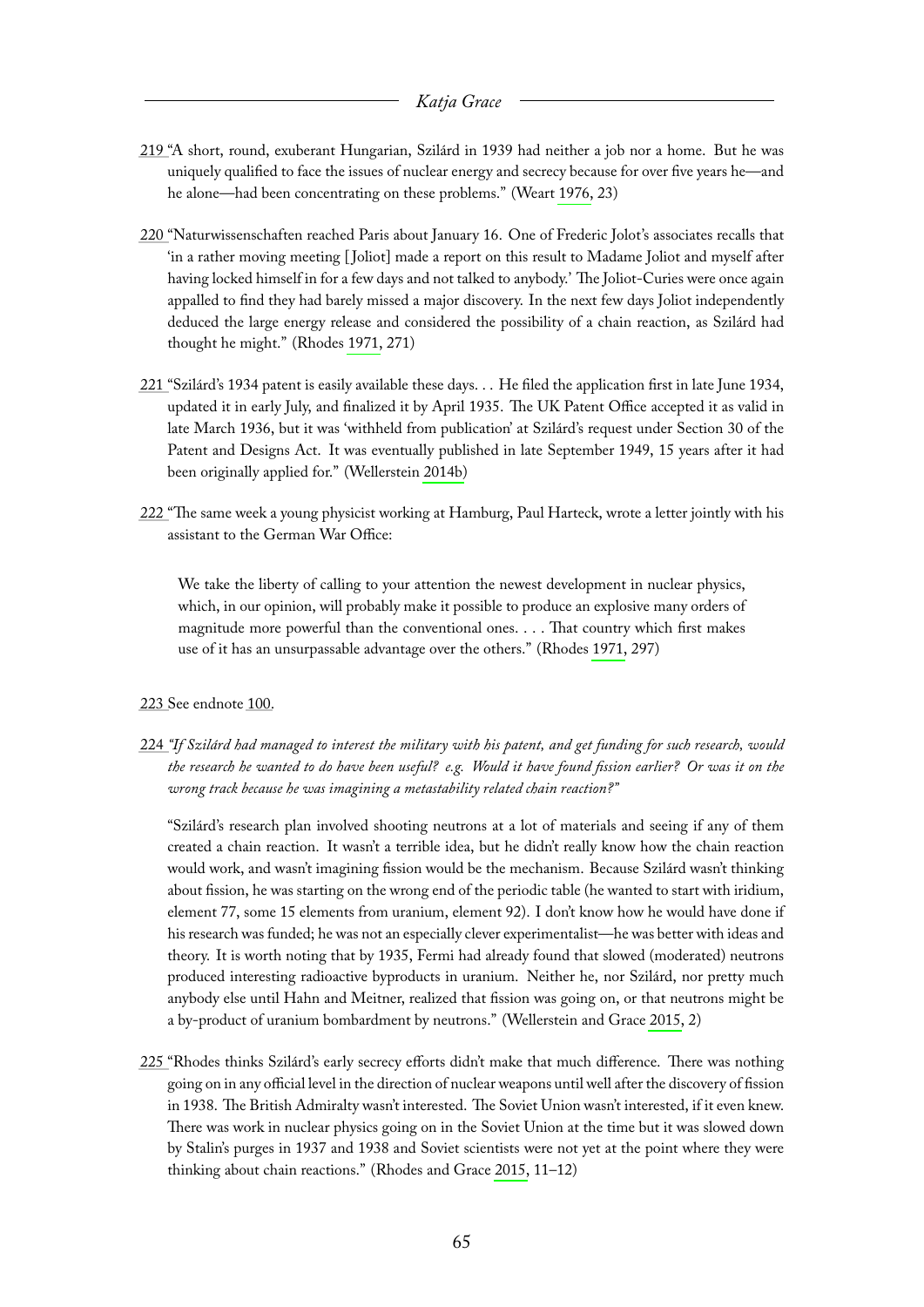- [226 "](#page-25-12)In the spring of 1939 one group [Szilárd's], foreseeing the unprecedented power of nuclear weapons, made a concerted attempt to restrict knowledge of chain reactions. But it was not until over a year later that censorship—imposed by the community of physicists on itself—became fairly complete." (Weart [1976,](#page-71-0) 23)
- [227 "](#page-25-13)His self-censorship campaign had a modest amount of success (he convinced US, UK, and Danish scientists not to publish on chain reactions) but he could not convince the French scientist Frederic Joliot. Joliot published the number of secondary neutrons detected (he found that uranium gave off 3.5 neutrons on average, which is 1 larger than the currently accepted number of 2.5) and commented that chain reactions seemed possible." (Wellerstein and Grace [2015,](#page-71-1) 4)
- [228 "](#page-25-14)This campaign, led by Leó Szilárd, is generally remembered as a failure: Frédéric Joliot-Curie completely blew off Szilárd's concerns and published a very optimistic assessment of the possibility of chain reactions, which did lead scientists in half a dozen countries to urge their governments to start nuclear weapons programs." (Wellerstein [2011b\)](#page-71-8)
- [229 "](#page-26-0)Szilárd had already taken the single step that was entirely within his power: He withheld from publication a paper of his own. This paper, completed in February 1940, contained elaborate calculations of the characteristics of a nuclear reactor and concluded that there was a strong possibility of making one work. Had the article been published, it surely would have been a great stimulus to nuclear reactor work in various countries. But when Szilárd sent it to the *Physical Review* he requested that printing be delayed until further notice." (Weart [1976,](#page-71-0) 29)
- [230 "](#page-26-1)The previous fall Szilárd had assaulted Fermi with another secrecy appeal:

When [Fermi] finished his [carbon absorption] measurement the question of secrecy again came up. I went to his office and said that now that we had this value perhaps the value ought not to be made public. And this time Fermi really lost his temper; he really thought this was absurd. There was nothing much more I could say, but next time when I dropped in his office he told me that Pegram had come to see him, and Pegram thought that this value should not be published. From that point the secrecy was on.

"It was on just in time to prevent German researchers from pursuing a cheap, effective moderator." (Rhodes [1971,](#page-70-0) 345)

- [231 "](#page-26-2)This decision came late, but still in time: If the value for the carbon cross section had been published, the course of World War II might conceivably have been changed. For German scientists, using experiments they carried out later in 1940, wrongly concluded that carbon had a substantial neutron-absorption cross section. From that point on they abandoned carbon as a moderator and attempted to use the extremely rare isotope deuterium, which they never managed to get enough of. Soviet scientists too at first did not seriously consider carbon as a moderator. The French scientists were also committed to deuterium. They escaped to England when France fell to the Germans, and thereafter the British followed their lead in matters of reactors, regarding carbon as an unlikely choice. Anderson and Fermi's work could have put all these groups on a different track." (Weart [1976,](#page-71-0) 29)
- [232 "](#page-26-3)This was not the only hole in the dike that had to be plugged. In late May, Louis Turner at Princeton sent Szilárd a copy of a paper on "Atomic Energy from U<sup>238</sup>." In this paper Turner pointed out that if  $U^{238}$  were bombarded by neutrons, as would happen in a nuclear reactor, a series of steps would give rise to a new element. This he predicted to be fissionable—it was the element later named plutonium.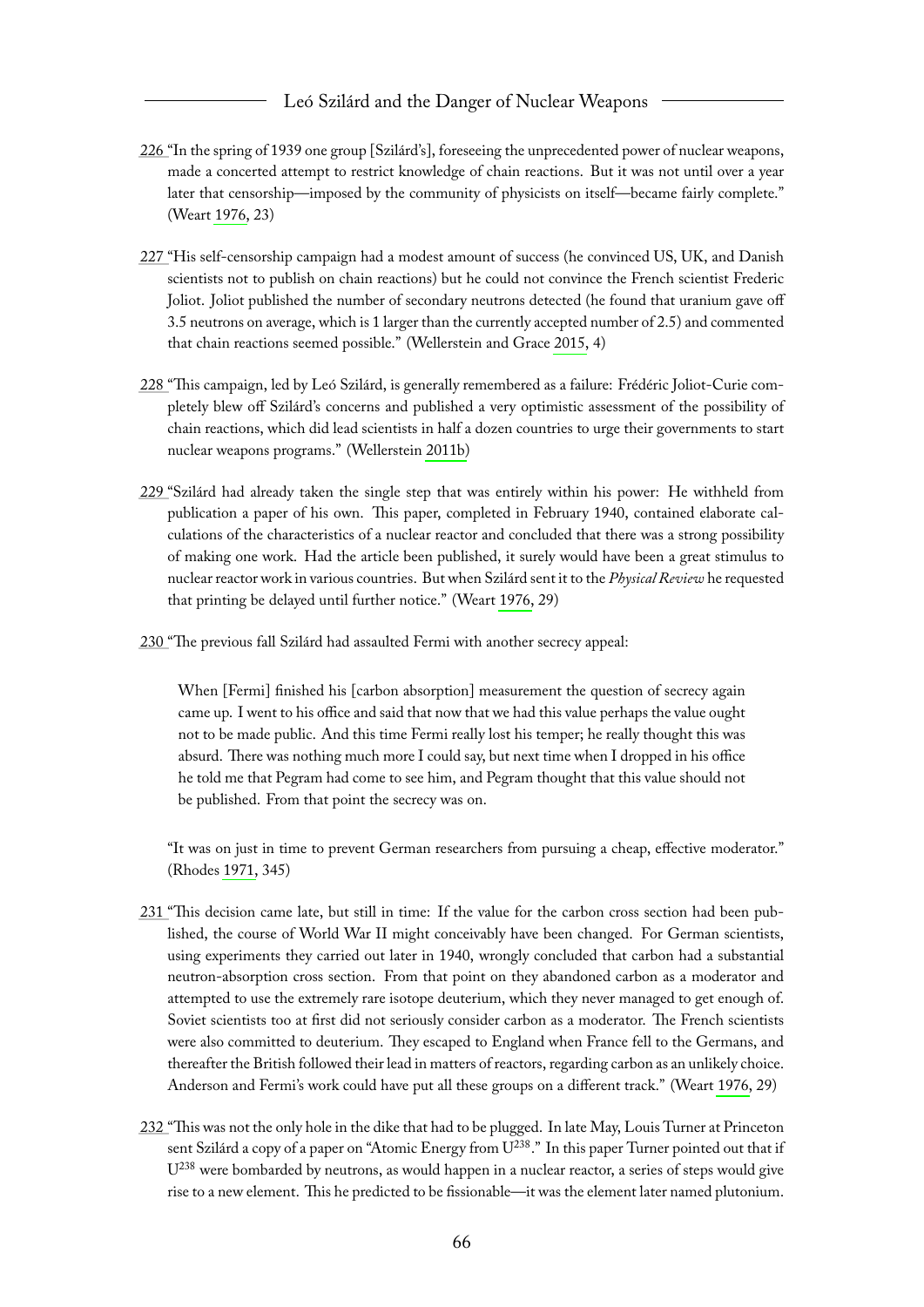Although Turner had not realized it, he had written the prescription for the easiest route to building an atomic bomb.

"Szilárd wrote back at once to say that his own paper was secret, implying that there was an official move underway to withhold papers. He persuaded Turner to write the *Physical Review* and delay publication. It was well he did so: Turner's paper could have been an essential clue for the Germans and others." (Weart [1976,](#page-71-0) 29)

[233 S](#page-26-4)ee endnote [45.](#page-38-0)

- [234 "](#page-26-5)Breit had known Szilárd and Wigner for years, and was awakened to the secrecy problem through long conversations with them." (Weart [1976,](#page-71-0) 30)
- [235 "](#page-26-6)However, in my work I argue that we should really be more surprised at how successful Szilárd was. The idea of chain reactions actually being a short-term (that is, World War II-sized) problem was pretty much science fiction at that point, and Szilárd did manage to get real checks on publication put in place on physics journals in the US, UK, and Denmark. This system continued even after Joliot-Curie published, and became a foundational block for the monitoring of scientific work in the area. If we measure the success of the system by one result (did people know that more than one neutron was released per fission of U-235?) then the censorship was a failure; if we measure success by the creation of a new organization and new interest in the problem, despite it appearing to be a very long-term threat, then it was something of a success." (Wellerstein [2011b\)](#page-71-8)

[236 S](#page-26-7)ee endnote [39.](#page-37-0)

- [237 "](#page-26-8)I think Szilárd's most important role here is his self-censorship campaign, which did get the scientists thinking concretely about secrecy and security and did result in the creation of what became very long-term institutions of secrecy. I think it is fair to say that among serious historians of this topic, the real emphasis is on the importance of the *institutions* that were being created—both Szilárd's secrecy institution and the importance of someone like Vannevar Bush, who was probably the most important single person with regards to getting the Manhattan Project started, since he was the only person who really had the power and will to move the program from a small experimental investigation into a full bomb-production program." (Wellerstein and Grace [2015,](#page-71-1) 6)
- [238 "](#page-26-9)The main trajectory is that the secrecy started as 'self-censorship' (individuals) and then something like 'community censorship' (physics journals). It transitioned under the NDRC/OSRD period into 'civilian secrecy' . . . government secrecy but under entirely civilian auspices. When the Army took over it became 'military secrecy' of the sort we are familiar with. The transition between 'self-censorship' and 'military secrecy' was gradual between 1939 and 1943, and reflected increasing institutionalization of the bomb program itself as it moved through its various stages." (Wellerstein and Grace [2015,](#page-71-1) 7)
- [239 S](#page-26-10)ee endnote [36.](#page-37-1)
- [240 S](#page-26-11)ee endnote [37.](#page-37-2)
- [241 "](#page-30-0)We tried to convince [Bohr]," Teller writes, "that we should go ahead with fission research but we should not publish the results. We should keep the results secret, lest the Nazis learn of them and produce nuclear explosions first. Bohr insisted that we would never succeed in producing nuclear energy and he also insisted that secrecy must never be introduced into physics." (Rhodes [1971,](#page-70-0) 294)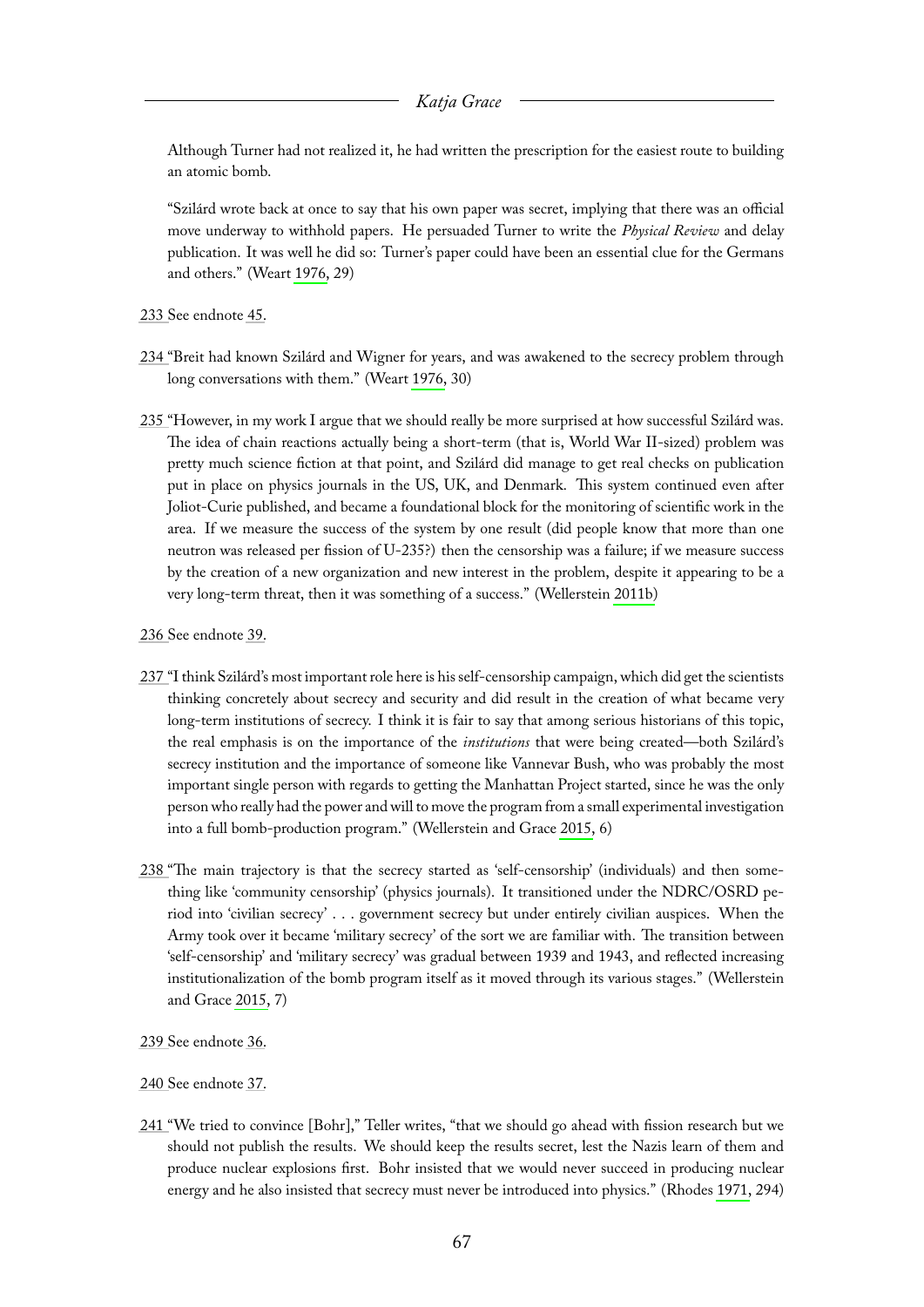- [242 "](#page-30-1)More crucial for Bohr was the issue of secrecy. He had worked for decades to shape physics into an international community, a model within its limited franchise of what a peaceful, politically united world might be. Openness was its fragile, essential charter, an operational necessity, as freedom of speech is an operational necessity to a democracy. Complete openness enforced absolute honesty: the scientist reported all his results, favorable and unfavorable, where all could read them, making possible the ongoing correction of error. Secrecy would revoke that charter and subordinate science as a political system—Polanyi's 'republic'—to the anarchic competition of the nation-states. . . . If U235 could be separated easily from U238, that misfortune might be cause for temporary compromise with principle in the interest of survival. Bohr thought the technology looked not even remotely accessible. The meeting dragged on inconclusively past midnight." (Rhodes [1971,](#page-70-0) 295)
- [243 "](#page-30-2)And [Bohr] thought that at any rate it would be difficult if not impossible to keep truly important results secret from military experts . . . the matter was already public." (Weart [1976,](#page-71-0) 26)
- [244 "](#page-30-3)Finally, [the leading British physicists] found the idea of scientific secrecy entirely alien. Even those scientists who felt most keenly the responsibility of scientists for the consequences of their discoveries traditionally felt that secrecy is abhorrent and that interference with the normal process of open criticism would not only impede scientific progress but pervert it." (Weart [1976,](#page-71-0) 23)
- [245 "](#page-30-4)Szilárd's arguments were forceful, but others at Columbia replied that an attempt to restrict publication was both futile and an undesirable breach of scientific custom." (Weart [1976,](#page-71-0) 26)
- [246 "](#page-30-5)As Szilárd recalled the meeting, he and Teller pressed for keeping their work secret, but Fermi was repelled by this idea, holding that publication was basic to scientific morality." (Weart [1976,](#page-71-0) 25)
- [247 "](#page-30-6)For one thing, Joliot believed strongly in the international fellowship of scientists, and in principle had little sympathy with secrecy." (Weart [1976,](#page-71-0) 28)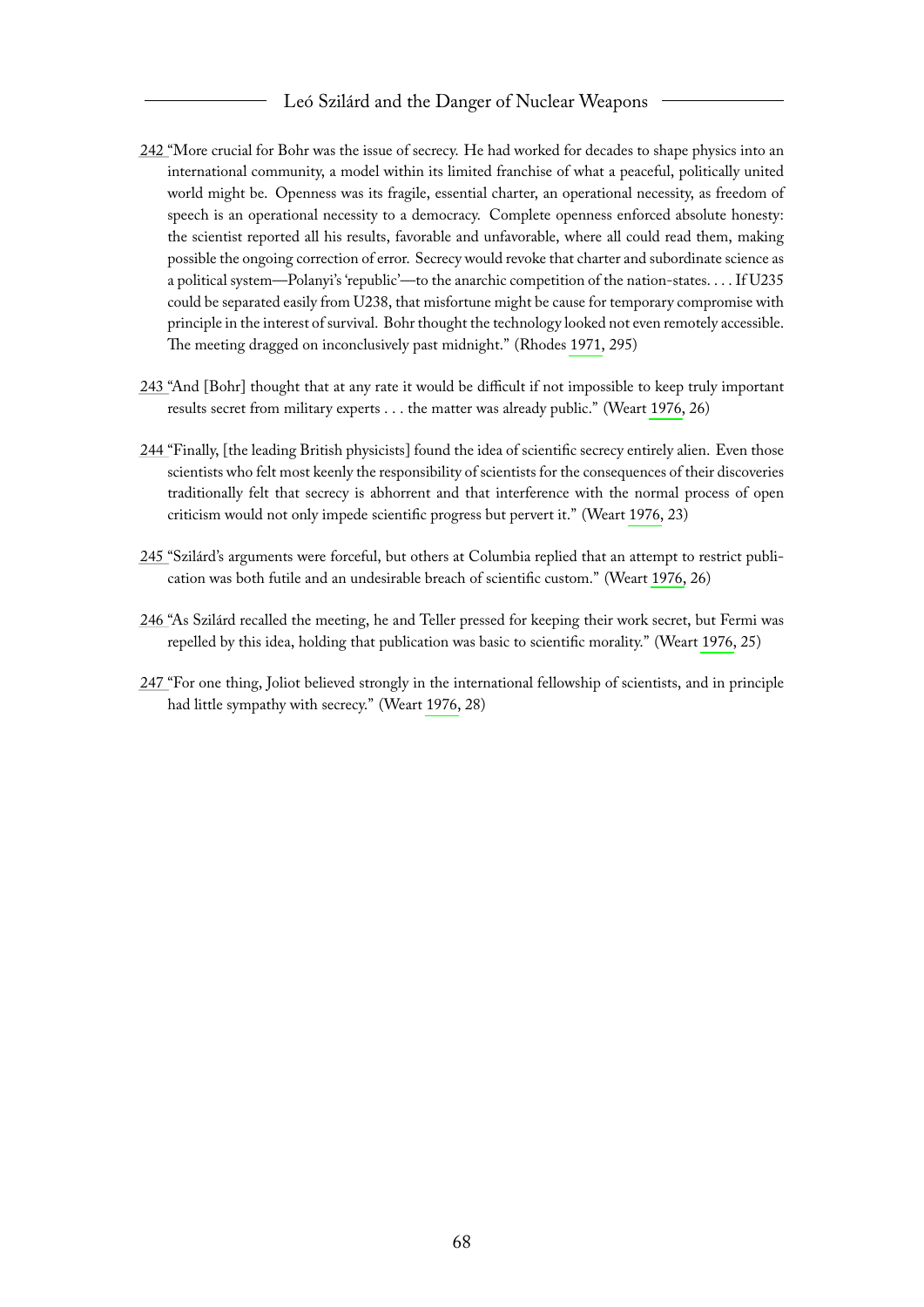# **References**

- <span id="page-69-12"></span>Aristophanes. 417 B.C. "The Clouds." Project Gutenberg. Accessed May 7, 2015. [http : / / www .](http://www.gutenberg.org/files/2562/2562-h/2562-h.htm) [gutenberg.org/files/2562/2562-h/2562-h.htm](http://www.gutenberg.org/files/2562/2562-h/2562-h.htm).
- <span id="page-69-5"></span>atomicheritage.org. 2014. "Leo Szilárd." Atomic Heritage Foundation. June 20. [http : / / www .](http://www.atomicheritage.org/profile/leo-szilard) [atomicheritage.org/profile/leo-szilard](http://www.atomicheritage.org/profile/leo-szilard).
- <span id="page-69-8"></span>Atwater, Gordon I. 2013. "Petroleum." Encyclopædia Britannica Online. July 11. Accessed May 7, 2015. <http://www.britannica.com/EBchecked/topic/454269/petroleum/#toc50694>.
- <span id="page-69-1"></span>Berger, Alexander, Paul Christiano, and Katja Grace. 2015. "Notes on a conversation between Alexander Berger, Paul Christiano and Katja Grace." [https : / / docs . google . com / document / d /](https://docs.google.com/document/d/1oD0Ti9WiET3mTKBfowxWJaosV1OdnBl5jK8DYb-bWmc/edit?usp=sharing) [1oD0Ti9WiET3mTKBfowxWJaosV1OdnBl5jK8DYb-bWmc/edit?usp=sharing](https://docs.google.com/document/d/1oD0Ti9WiET3mTKBfowxWJaosV1OdnBl5jK8DYb-bWmc/edit?usp=sharing).
- <span id="page-69-11"></span>Berna, Francesco, Paul Goldberg, Liora Kolska Horwitz, James Brink, Sharon Holtd, Marion Bamford, and Michael Chazan. 2012. "Microstratigraphic evidence of in situ fire in the Acheulean strata of Wonderwerk Cave, Northern Cape province, South Africa." *Proceedings of the National Academy of Sciences of the United States of America* 109 (20): E1215–E1220. doi:[10.1073/pnas.1117620109](http://dx.doi.org/10.1073/pnas.1117620109).
- <span id="page-69-15"></span>Bernstein, Jeremy. 1996. *Hitler's Uranium Club: The Secret Recordings at Farm Hall.* Woodbury, New York: AIP Press. isbn: 1-56396-258-6.
- <span id="page-69-2"></span>British Broadcasting Corporation. 2004. "1945: US drops atomic bomb on Hiroshima." *bbc.co.uk.* Accessed August 3. [http://news.bbc.co.uk/onthisday/hi/dates/stories/august/6/](http://news.bbc.co.uk/onthisday/hi/dates/stories/august/6/newsid_3602000/3602189.stm) [newsid\\_3602000/3602189.stm](http://news.bbc.co.uk/onthisday/hi/dates/stories/august/6/newsid_3602000/3602189.stm).
- <span id="page-69-9"></span>Carruthers, John E. 2014. "Natural Gas." Encyclopædia Britannica Online. April 14. Accessed May 7, 2015. <http://www.britannica.com/EBchecked/topic/406163/natural-gas/#toc50586>.
- <span id="page-69-4"></span>Duke University Department of Chemistry. 2001. "The Discovery of Radioactivity." Duke University. February 1. Accessed May 8, 2015. [http://people.chem.duke.edu/~jds/cruise\\_chem/](http://people.chem.duke.edu/~jds/cruise_chem/nuclear/discovery.html) [nuclear/discovery.html](http://people.chem.duke.edu/~jds/cruise_chem/nuclear/discovery.html).
- <span id="page-69-10"></span>Energy.gov. 2004. "History of Hydropower." U.S. Department of Energy. April 12. Accessed May 7, 2015. <http://energy.gov/eere/water/history-hydropower>.
- <span id="page-69-0"></span>Goodchild, Peter. 2004. *Edward Teller: The Real Dr. Strangelove.* Harvard University Press. isbn: 9780674016699.
- <span id="page-69-14"></span>Goudsmit, Samuel A. 1996. *Alsos* [in en]. Springer Science & Business Media, August. isbn: 9781563964152.
- <span id="page-69-6"></span>Grace, Katja, and Paul Christiano. 2014. "Discontinuity from Nuclear Weapons." AIImpacts.org. December 31. <http://aiimpacts.org/discontinuity-from-nuclear-weapons/>.
- <span id="page-69-13"></span>Grady, Denise, and William J. Broad. 2011. "Seeing Terror Risk, U.S. Asks Journals to Cut Flu Study Facts." *New York Times,* December 20. [http : / / www . nytimes . com / 2011 / 12 / 21 / health /](http://www.nytimes.com/2011/12/21/health/fearing-terrorism-us-asks-journals-to-censor-articles-on-virus.html) [fearing-terrorism-us-asks-journals-to-censor-articles-on-virus.html](http://www.nytimes.com/2011/12/21/health/fearing-terrorism-us-asks-journals-to-censor-articles-on-virus.html).
- <span id="page-69-3"></span>Gustafsson Group. 2001. "The Rutherford Experiment." Rutgers School of Arts and Sciences. February 1. Accessed May 7, 2015. [http://www.physics.rutgers.edu/~tianfeng/meis\\_1205/](http://www.physics.rutgers.edu/~tianfeng/meis_1205/Rutherford.htm) [Rutherford.htm](http://www.physics.rutgers.edu/~tianfeng/meis_1205/Rutherford.htm).
- <span id="page-69-7"></span>Hughes, Thomas A. 2014. "World War II." Encyclopædia Britannica Online. December 18. Accessed May 7, 2015. <http://www.britannica.com/EBchecked/topic/648813/World-War-II>.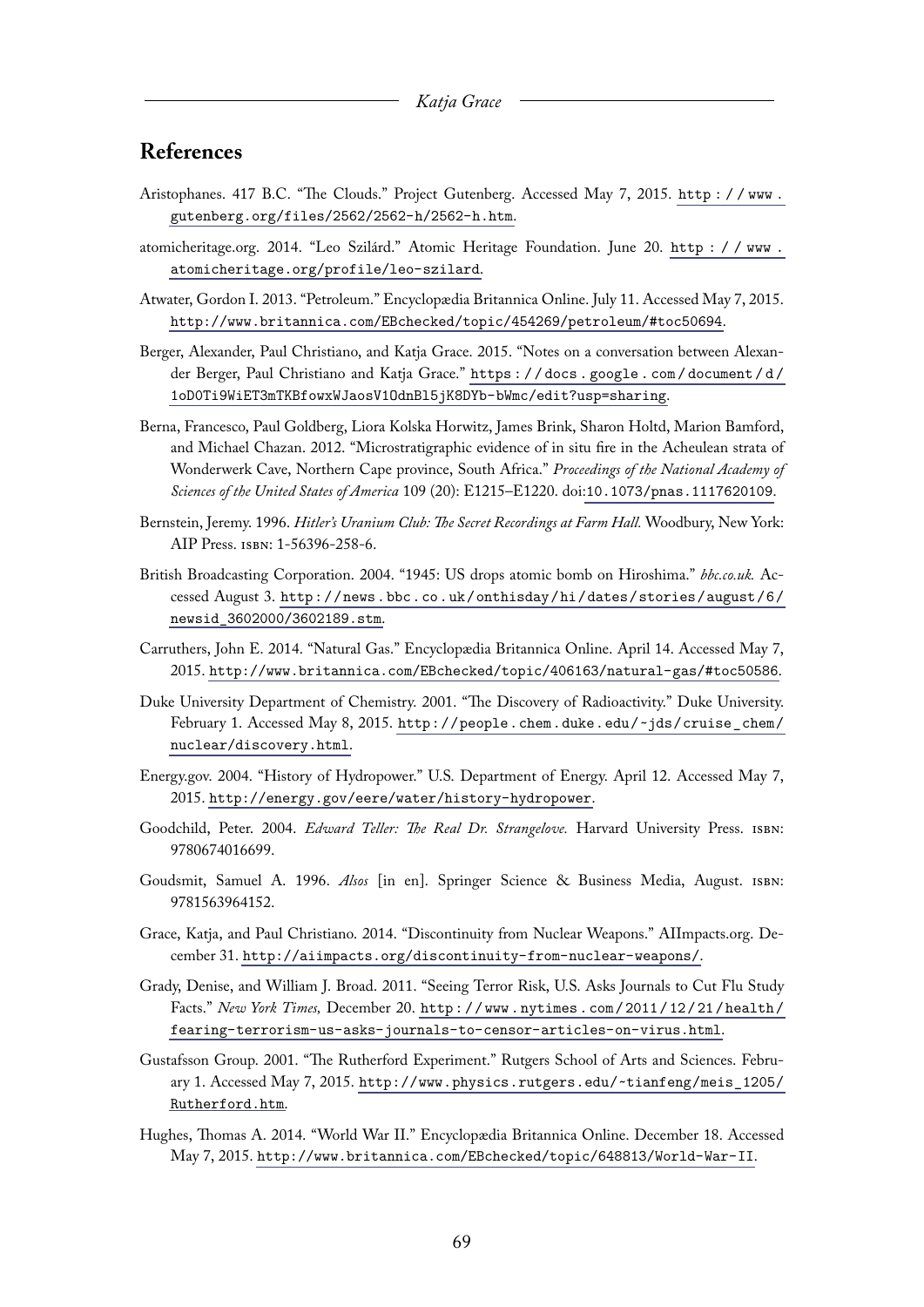- <span id="page-70-9"></span>Kopp, Otto C. 2014. "Coal: Fossil fuel." Encyclopædia Britannica Online. July 23. Accessed May 7, 2015. <http://www.britannica.com/EBchecked/topic/122863/coal/#toc259096>.
- Lanouette, William. 1992. *Genius in the Shadows: A Biography of Leo Szilard: the Man Behind the Bomb.* New York: C. Scribner's Sons. isbn: 9780684190112.
- <span id="page-70-10"></span>Lund, John W. 2015. "Geothermal Energy: Physics." Encyclopædia Britannica Online. April 19. Accessed May 7, 2015. [http://www.britannica.com/EBchecked/topic/230403/geothermal](http://www.britannica.com/EBchecked/topic/230403/geothermal-energy/302400/Electric-power-generation)[energy/302400/Electric-power-generation](http://www.britannica.com/EBchecked/topic/230403/geothermal-energy/302400/Electric-power-generation).
- <span id="page-70-1"></span>Marwell, Jeremy C. 2003. "In Bad Days, Science Must Muzzle Itself." *Los Angeles Times* (March 4). <http://articles.latimes.com/2003/mar/04/opinion/oe-marwell4>.
- <span id="page-70-3"></span>Monk, Robert. 2013. *Robert Oppenheimer: A Life Inside the Center.* Knopf Doubleday Publishing Group. isbn: 9780385504133.
- <span id="page-70-5"></span>MPHPA. 2005. "Early Government Support." The Manhattan Project Heritage Preservation Association, Inc. [http : / / web . archive . org / web / 20120218120823 / http : / / www . mphpa . org /](http://web.archive.org/web/20120218120823/http://www.mphpa.org/classic/HISTORY/H-04.htm) [classic/HISTORY/H-04.htm](http://web.archive.org/web/20120218120823/http://www.mphpa.org/classic/HISTORY/H-04.htm).
- <span id="page-70-7"></span>nobelprize.org. 2001. "Otto Hahn - Biographical." Nobel Media AB 2014. February 1. Accessed May 8, 2015. [http://www.nobelprize.org/nobel\\_prizes/chemistry/laureates/1944/hahn](http://www.nobelprize.org/nobel_prizes/chemistry/laureates/1944/hahn-bio.html)[bio.html](http://www.nobelprize.org/nobel_prizes/chemistry/laureates/1944/hahn-bio.html).
- <span id="page-70-6"></span>. 2013. "James Chadwick - Facts." Nobel Media AB 2014. June 20. Accessed May 7, 2015. [http:](http://www.nobelprize.org/nobel_prizes/physics/laureates/1935/chadwick-facts.html) [//www.nobelprize.org/nobel\\_prizes/physics/laureates/1935/chadwick- facts.](http://www.nobelprize.org/nobel_prizes/physics/laureates/1935/chadwick-facts.html) [html](http://www.nobelprize.org/nobel_prizes/physics/laureates/1935/chadwick-facts.html).
- <span id="page-70-12"></span>Parker, Ashley. 2009. "Picking Letters, 10 a Day, That Reach Obama." *New York Times,* April 19. [http:](http://www.nytimes.com/2009/04/20/us/politics/20letters.html) [//www.nytimes.com/2009/04/20/us/politics/20letters.html](http://www.nytimes.com/2009/04/20/us/politics/20letters.html).
- *Patents and Designs Act.* 1907. UK Government Legislation. [http://www.legislation.gov.uk/](http://www.legislation.gov.uk/ukpga/1907/29/pdfs/ukpga_19070029_en.pdf) [ukpga/1907/29/pdfs/ukpga\\_19070029\\_en.pdf](http://www.legislation.gov.uk/ukpga/1907/29/pdfs/ukpga_19070029_en.pdf).
- <span id="page-70-0"></span>Rhodes, Richard. 1971. *The Making of the Atomic Bomb.* 1st edition. New York: Simon / Schuster. isbn: 9780671657192.
- <span id="page-70-2"></span>Rhodes, Richard, and Katja Grace. 2015. "Notes on a Conversation with Richard Rhodes." [https :](https://docs.google.com/document/d/1OZE3gNyLe1YF9Qgob-OyvvuP994i43yFsUyGMvF2vpE/edit?usp=sharing) [//docs.google.com/document/d/1OZE3gNyLe1YF9Qgob-OyvvuP994i43yFsUyGMvF2vpE/](https://docs.google.com/document/d/1OZE3gNyLe1YF9Qgob-OyvvuP994i43yFsUyGMvF2vpE/edit?usp=sharing) [edit?usp=sharing](https://docs.google.com/document/d/1OZE3gNyLe1YF9Qgob-OyvvuP994i43yFsUyGMvF2vpE/edit?usp=sharing).
- <span id="page-70-8"></span>Smith, Peter D. 2008. *Doomsday Men: The Real Dr Strangelove and the Dream of the Superweapon.* Penguin Books Limited. **ISBN: 9780141910321**.
- <span id="page-70-14"></span>Szilárd, Leó. [1934.](#page-70-14) Improvements in or relating to the transmutation of chemical elements GB630726, filed 1934. Accessed May 8, 2015. [http : / / worldwide . espacenet . com /](http://worldwide.espacenet.com/publicationDetails/biblio?CC=GB&NR=630726) [publicationDetails/biblio?CC=GB&NR=630726](http://worldwide.espacenet.com/publicationDetails/biblio?CC=GB&NR=630726).
- <span id="page-70-4"></span>The Brookings Institution. 2001. "The Costs of the Manhattan Project." *brookings.edu.* Accessed February 1. <http://www.brookings.edu/about/projects/archive/nucweapons/manhattan>.
- <span id="page-70-13"></span><span id="page-70-11"></span>The Editors of Encyclopædia Britannica. 2014. "Sail: Watercraft part." Encyclopædia Britannica Online. December 11. Accessed May 7, 2015. [http : / / www . britannica . com / EBchecked / topic /](http://www.britannica.com/EBchecked/topic/516599/sail) [516599/sail](http://www.britannica.com/EBchecked/topic/516599/sail).
	- . 2015. "Manhattan Project: United States history." Encyclopædia Britannica Online. April 16. Accessed May 8, 2015. [http : / / www . britannica . com / EBchecked / topic / 362098 /](http://www.britannica.com/EBchecked/topic/362098/Manhattan-Project) [Manhattan-Project](http://www.britannica.com/EBchecked/topic/362098/Manhattan-Project).